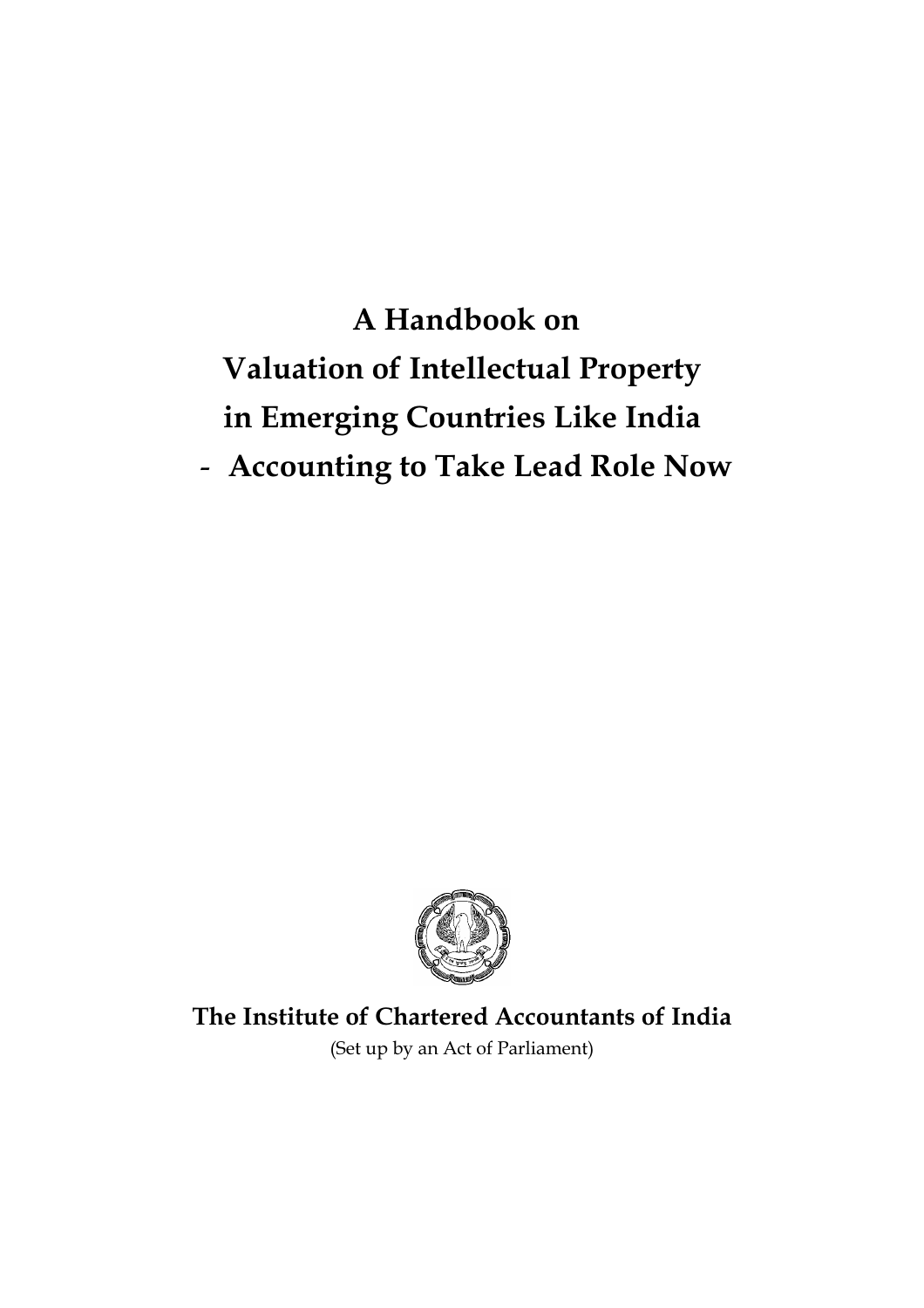#### **© The Institute of Chartered Accountants of India**

All rights reserved. The views expressed herein do not necessarily represent the views of the Council of the Institute. No part of this publication may be reproduced, stored in a retrieval system, or transmitted, in any form, or by any means, electronic, mechanical, photocopying, recording, or otherwise, without prior permission, in writing, from the publisher.

Month and Year of Publication: February 2007

Price: Rs. 500/- with CD

ISBN-81-87080-86-8

Email: ctlwto@icai.org Website: www.icai.org

*Published by :*  Committee on Trade Laws and WTO **The Institute of Chartered Accountants of India**  ICAI Bhawan, Post Box 7100, Indraprastha Marg, New Delhi-110 002. INDIA

*Printed by :* M/s Perfact Color Digital Prints Pvt. Ltd. 2, Prem Nagar Market, Tyagraj Nagar, Near INA, New Delhi – 110003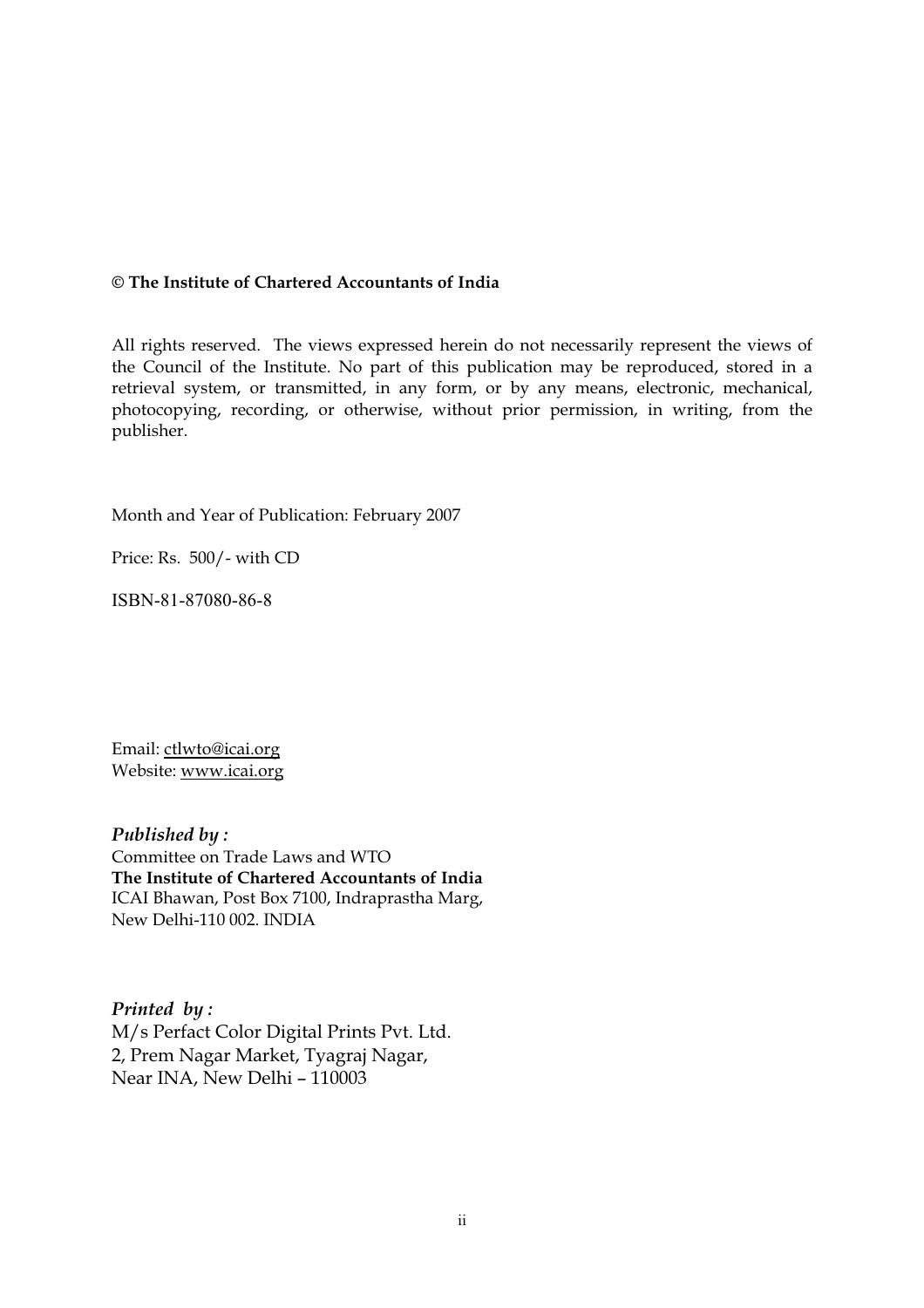#### **Foreword**

It is a matter of great pleasure that Committee on Trade Laws and WTO has decided to issue publications on emerging areas for Chartered Accountants in the field of International Trade Laws and WTO.

With the increasing global competition in Post WTO regime, companies are focusing their efforts on creating shareholder value in order to survive the intense competition. In view of this, it is becoming important for companies to measure the value they create for their shareholders in light of competitive situations. Intellectual Properties increasingly play a lead role in promotion of innovation and economic growth in a knowledge-based economy. Effective management and utilization of intellectual assets is essential to business performance and competitiveness, Foreign Direct Investments decisions, Business combination decisions etc. Therefore, there is a need to improve knowledge and information about the valuation and utilisation of Intellectual Property (IP).

The present publication provides a comprehensive explanation of the valuations of intellectual property. I am sure that this publication will serve as a useful tool of information for Chartered Accountants in this emerging field of IP valuations. I appreciate the initiative taken by the Chairman of Committee on Trade Laws and WTO, CA. Rajkumar S. Adukia and all the Members of the Committee in bringing out this publication. I would also like to put on record the contribution of CA. Pradeep Tibrewala who has prepared the basic draft of this publication.

**New Delhi CA. T.N. Manoharan** February 2, 2007 President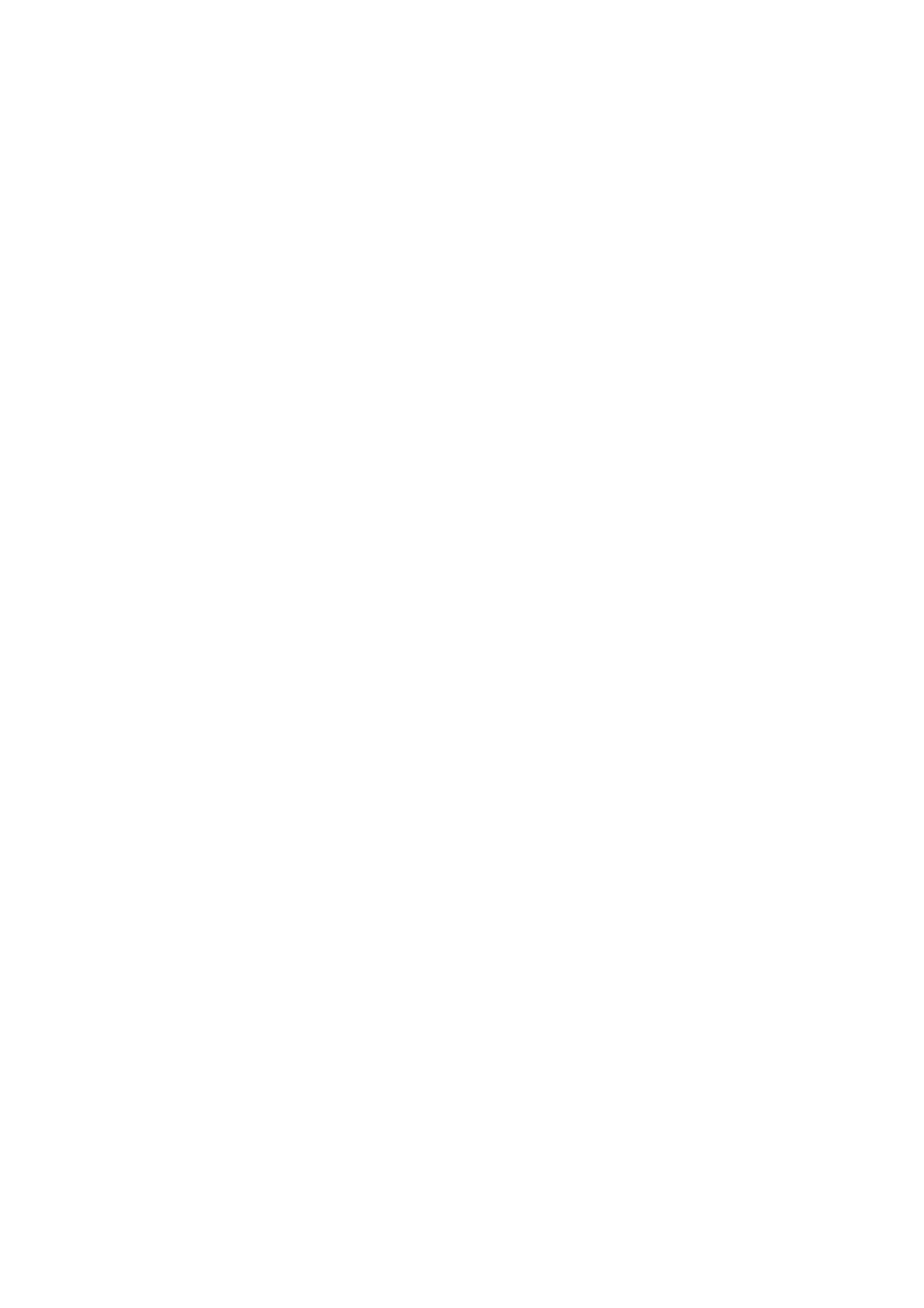#### **Preface**

Indian economy has been consistently growing to rank as world's largest economy. Speculators of developments see various exotic situations like joint ventures, mergers & acquisitions, technology transfers, foreign direct investments. For all these, valuations are quite important, especially for Intellectual Property Rights, where a lot of possibilities exist.

Value is true representative of enterprise resources. It tells about the status of affairs of the enterprise but more is the representation of all future benefits of ownership, compressed into a single payment. Therefore, value is continually changing as the future benefits increase or decrease, either with the passage of time or with changing perceptions of what the future will bring. Value does not exist in the abstract and must be addressed within the context of time, place, potential owners and potential uses.

The new age Chartered Accountants have to understand the economics of IP development & life cycles and its related technical aspects including IP portfolio Management Matrix to do justice to economic –financial accounting valuations.

The present publication covers some of these aspects to give Chartered Accountants a feel of such tools. I sincerely hope that readers would find it useful. I am thankful to CA. Pradeep Tibrewla who has painstakingly authored the basic draft of the publication. I would like to place on record my sincere thanks to all the members of the Committee on Trade Laws and WTO for the year 2006-07 namely, CA. T. N. Manoharan, President, CA. Sunil Talati, Vice-President, CA. Manoj Fadnis, Vice-Chairman, CA. S. Gopalakrishnan, CA. Amarjit Chopra, CA. Harinderjit Singh, CA. Pankaj I. Jain, CA. V. Murali, CA. Uttam Prakash Agarwal, Shri Jitesh Khosla, Shri Sidharth Birla, CA. Bhavna G. Doshi, CA. Kishore S. Peshori, CA. Abhay V. Arolkar, CA. K. Ravi, CA. R. Panchapakesan, CA. V. Srinivasu, CA. Jagdeep Singh Chopra, CA. Venugopal C. Govindan Nair, Shri M. K. Anand, Joint Director, Ministry of Commerce & Industry and Shri P. K. Patni, Deputy Controller of Patents and Designs for rendering their support in bringing out this publication and all the initiatives taken by the Committee during the year.

**Mumbai CA. Rajkumar S. Adukia February 2, 2007 Chairman, Committee on Trade Laws and WTO**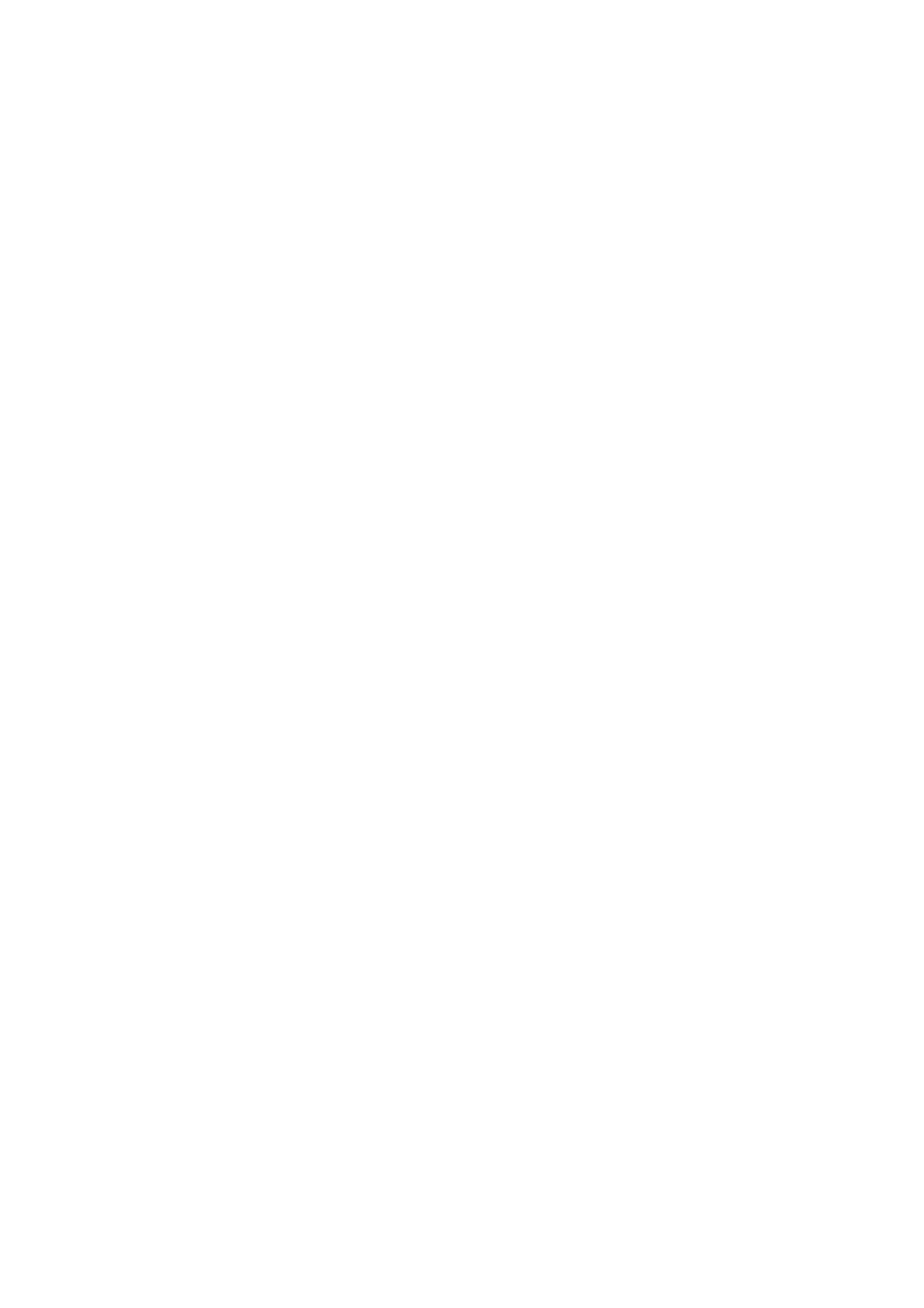## **TABLE OF CONTENTS**

|                 |        | <b>SECTIONS</b>                                                                  | PAGE NO.       |  |
|-----------------|--------|----------------------------------------------------------------------------------|----------------|--|
| <b>FOREWORD</b> |        | iii                                                                              |                |  |
| PREFACE         |        |                                                                                  | $\mathbf{V}$   |  |
| 1               |        | <b>INTRODUCTION</b>                                                              |                |  |
|                 | 1.1    | <b>WHY VALUATION?</b>                                                            | 1              |  |
|                 | 1.2    | WHY IP VALUATION?                                                                | 2              |  |
|                 | 1.3    | VALUATION METHODS OF IP ESPECIALLY REAL OPTION                                   | $\overline{2}$ |  |
|                 | 1.4    | IS REAL OPTION VALUATION USEFUL?                                                 | 3              |  |
|                 | 1.5    | IP VALUATION IN EMERGING MARKETS                                                 | $\mathfrak{Z}$ |  |
|                 | 1.6    | INDIA EMERGING MARKET OR DEVELOPED MARKET                                        | 4              |  |
|                 | 1.7    | VALUATION OF IP AS INTANGIBLE ASSETS ACCORDING TO<br><b>ACCOUNTING STANDARDS</b> | $\overline{4}$ |  |
|                 | 1.8    | POTENTIAL FOR FUTURE RESEARCH                                                    | 5              |  |
|                 | 1.9    | ROLE OF ACCOUNTING & CA                                                          | 5              |  |
| 2               |        | VALUATION-WHY TO VALUE AND HOW?                                                  |                |  |
|                 | 2.1    | <b>WHAT IS VALUE?</b>                                                            | 7              |  |
|                 | 2.2    | WHY MAXIMIZE VALUE?                                                              | 8              |  |
|                 | 2.3    | HOW TO IMPLEMENT VALUE MAXIMIZATION?                                             | 9              |  |
|                 | 2.4    | <b>FRAMEWORK OF VALUATIONS</b>                                                   | 9              |  |
|                 | 2.4.1. | ANALYZING HISTORICAL PERFORMANCE                                                 | 10             |  |
|                 | 2.4.2. | <b>FORECASTING</b>                                                               | 11             |  |
|                 | 2.4.3. | ESTIMATING CONTINUOUS PERIOD VALUE                                               | 15             |  |
|                 | 2.4.4  | ESTIMATING COST OF CAPITAL                                                       | 16             |  |
|                 | 2.4.5  | <b>USING MULTIPLES</b>                                                           | 16             |  |
| $\mathfrak{Z}$  |        | INTELLECTUAL PROPERTIES AND THEIR VALUATIONS                                     | 18             |  |
|                 | 3.1    | IP ASSETS                                                                        | 18             |  |
|                 | 3.2    | FUNDAMENTAL CHANGES DRIVING IP                                                   | 19             |  |
|                 | 3.3    | <b>CONCERNS OF IP</b>                                                            | 20             |  |
|                 | 3.4    | IP VALUATION                                                                     | 21             |  |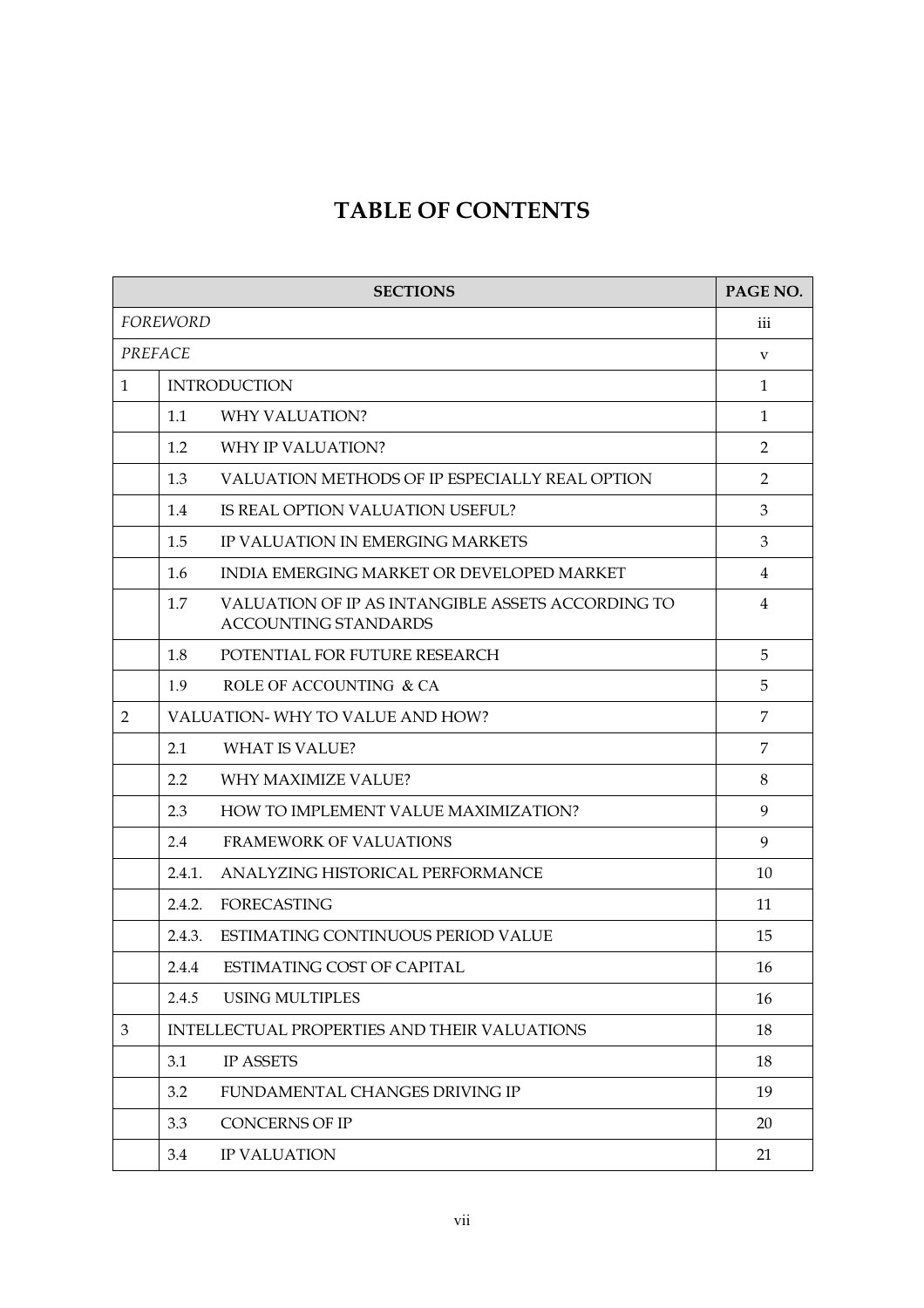|   | 3.5          | <b>VALUATION APPROACHES</b>                                                                                      | 22 |
|---|--------------|------------------------------------------------------------------------------------------------------------------|----|
|   | 3.5.1        | <b>COST BASED APPROACH</b>                                                                                       | 22 |
|   | 3.5.2        | MARKET BASED APPROACH                                                                                            | 22 |
|   | 3.5.3        | ECONOMIC BASED APPROACH                                                                                          | 23 |
|   | 3.5.4        | ROYALTY METHOD                                                                                                   | 23 |
|   | 3.6          | RELEVANCE OF IP AT BANKRUPTCY -IP LIQUIDATION VALUE                                                              | 23 |
| 4 |              | TRIPS AND ITS EFFECT ON DEVELOPING COUNTRIES                                                                     | 25 |
|   | 4.1          | IPP REGIME CHANGE AND DEVELOPMENT OF LOCAL<br><b>CAPABILITY: THE INDIAN CASE</b>                                 | 25 |
|   | 4.2          | A TEN YEARS TRANSITION TO PROVIDE PRODUCT PATENTS<br>VIZ. TILL THE END OF 2004                                   | 26 |
|   | 4.3          | HIGHLIGHTS: INDIAN IPRS REGIME                                                                                   | 27 |
|   | 4.4          | BENEFITS OF SOFTER IP REGIME ASIAN EXPERIENCE                                                                    | 27 |
|   | 4.5          | IMPLICATIONS OF THE TRIPS REGIME FOR DEVELOPING<br><b>COUNTRIES</b>                                              | 28 |
|   | 4.6          | <b>BENEFITS OF TRIPS IP REGIME</b>                                                                               | 30 |
|   | 4.7          | POLICY RESPONSES TO BE TAKEN AT THE NATIONAL LEVEL                                                               | 30 |
|   | 4.8          | POLICY RESPONSES AT THE INTERNATIONAL LEVEL                                                                      | 32 |
| 5 | <b>IP</b>    | <b>MEASUREMENT</b><br><b>AND</b><br>REPORTING<br>IN<br><b>FINANCIAL</b><br><b>OR</b><br>SUSTAINABILITY REPORTING | 34 |
|   | 5.1          | NEW AGE REPORTING ARE FOUND IN FORM OF                                                                           | 34 |
|   | 5.2          | PROBLEMS OF NON REPORTING / DEFECTIVE REPORTING OF IP                                                            | 35 |
|   | 5.3          | LOSS OF CONFIDENCE OF STAKEHOLDERS                                                                               | 36 |
|   | 5.4          | MANAGEMENT EFFECTIVENESS OF REPORTING                                                                            | 37 |
|   | 5.5          | THE OBJECTIVES OF THE IP INFORMATION SYSTEM                                                                      | 37 |
|   | 5.6          | IP INFORMATION SYSTEMS                                                                                           | 38 |
|   | 5.7          | CHECKLIST/ GUIDELINES FOR PREPARING AN IP REPORT                                                                 | 41 |
| 6 |              | IP CONTROL SYSTEMS AND BEST PRACTICES                                                                            | 44 |
|   | 6.1          | IP CONTROL SYSTEM'S COMPONENTS                                                                                   | 44 |
|   | 6.2          | BEST PRACTICE IN IP CONTROL SYSTEM                                                                               | 46 |
|   | 6.2.1        | <b>TECHNOLOGY AUDITS</b>                                                                                         | 46 |
|   | 6.2.2        | <b>SERVICE VALUE</b>                                                                                             | 47 |
|   | 6.2.3        | <b>INNOVATION DISCLOSURE</b>                                                                                     | 49 |
| 7 | THE IP AUDIT |                                                                                                                  | 50 |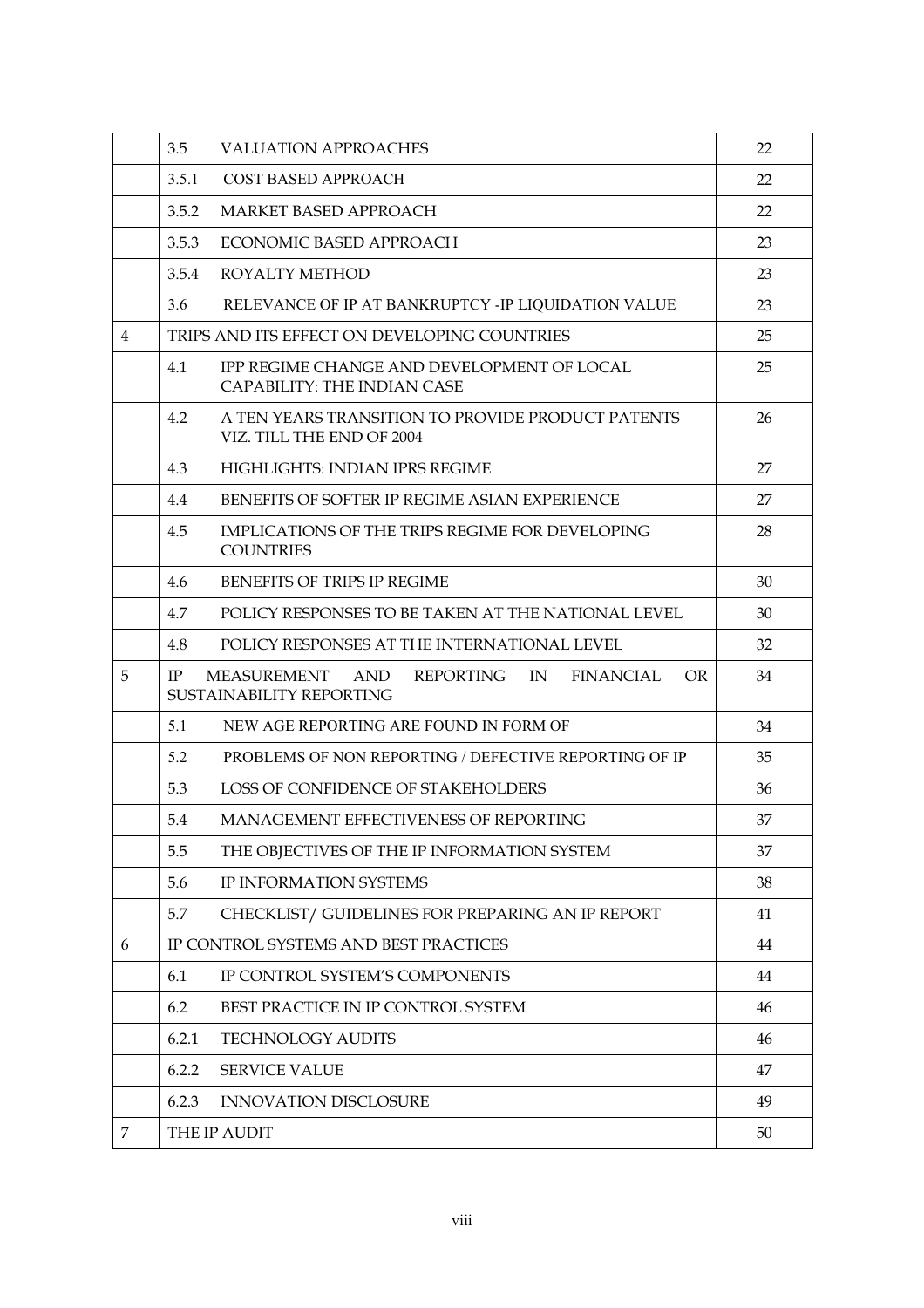|   | 7.1  | CORE OBJECTIVES OF IP AUDIT                                                                                                            | 50 |
|---|------|----------------------------------------------------------------------------------------------------------------------------------------|----|
|   | 7.2  | THE TYPES OF IP S COVERED UNDER AUDIT                                                                                                  | 51 |
|   | 7.3  | <b>TOOLS OF IP AUDITS</b>                                                                                                              | 51 |
|   | 7.4  | <b>KEY STEPS TO AN AUDIT</b>                                                                                                           | 51 |
| 8 |      | <b>BRANDS - VALUATIONS IN EMERGING MARKETS</b>                                                                                         |    |
|   | 8.1  | <b>COMMUNICATION OF BRAND VALUE</b>                                                                                                    | 57 |
|   | 8.2  | <b>BRAND VALUATION</b>                                                                                                                 | 58 |
|   | 8.3  | USES OF BRAND VALUATION                                                                                                                | 58 |
|   | 8.4  | THE FINANCIAL USES OF BRAND VALUATION                                                                                                  | 60 |
|   | 8.5  | <b>VALUATION METHODS</b>                                                                                                               | 60 |
|   | 8.6  | <b>BRAND CONTRIBUTION METHOD</b>                                                                                                       | 63 |
|   | 8.7  | <b>BRAND EARNING MULTIPLE MODEL</b>                                                                                                    | 64 |
|   | 8.8  | DISCOUNTED FUTURE CASH FLOW MODEL                                                                                                      | 66 |
|   | 8.9  | STATISTICAL MODELING FOR BRAND VALUATION                                                                                               | 66 |
|   | 8.10 | METRICS SCORECARDS FOR BRAND VALUATION                                                                                                 | 69 |
|   | 8.11 | CASE STUDY: READING THE TEA LEAVES                                                                                                     | 69 |
|   | 8.12 | <b>BUILDING A BRAND VALUE TRACKER -PORTFOLIO VALUE</b><br><b>ANALYSIS OF BRANDS</b>                                                    | 70 |
|   | 8.13 | BRAND VALUATION & ETHICAL PRACTICES                                                                                                    | 71 |
|   | 8.14 | CONCLUSIONS OF STUDY DONE ON BRAND EFFECTS BY T.<br>GÜNTHER & C. KRIEGBAUM-KLING IN BRAND VALUATION<br>AND CONTROL: AN EMPIRICAL STUDY | 71 |
|   | 8.15 | BRANDS & ITS VALUATION IN EMERGING MARKET:                                                                                             | 73 |
|   | 8.16 | <b>CONCLUSION</b>                                                                                                                      | 77 |
| 9 |      | PATENTS - AND THEIR VALUATIONS                                                                                                         | 79 |
|   | 9.1  | <b>WHAT IS PATENTS?</b>                                                                                                                | 79 |
|   | 9.2  | PATENT VALUATION:                                                                                                                      | 80 |
|   | 9.3  | RELEVANCE OF PATENTS TO DEVELOPING COUNTRIES                                                                                           | 82 |
|   | 9.4  | <b>WHY VALUE PATENTS?</b>                                                                                                              | 83 |
|   | 9.5  | WHAT CIRCUMSTANCES ARE PATENTS VALUED IN?                                                                                              | 83 |
|   | 9.6  | PATENT VALUATION METHODS                                                                                                               | 84 |
|   | 9.7  | <b>CONCLUSIONS</b>                                                                                                                     | 92 |
|   | 9.8  | ALTERNATIVE VALUATION METHODOLOGIES                                                                                                    | 92 |
|   | 9.9  | POTENTIAL FOR FUTURE RESEARCH                                                                                                          | 96 |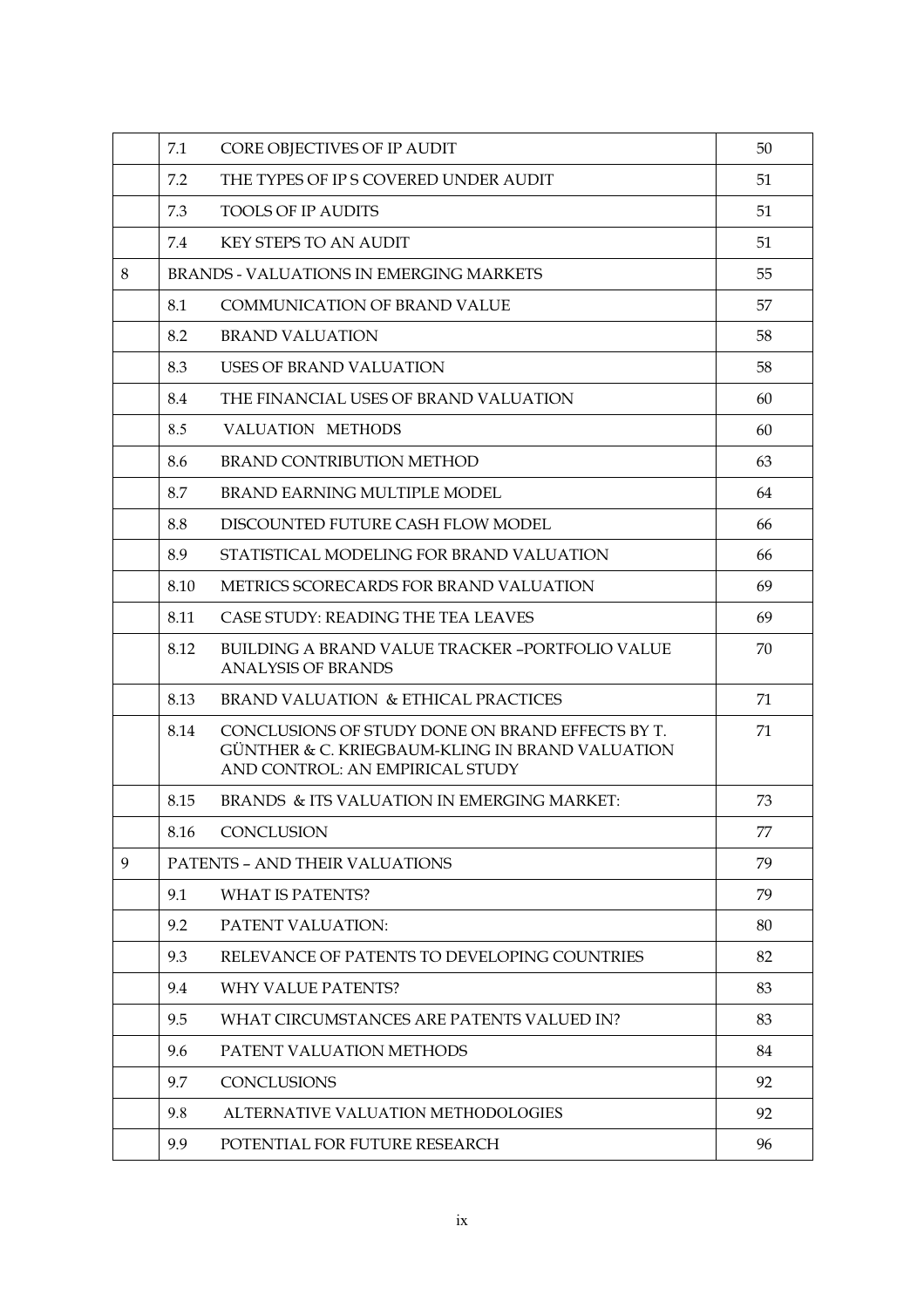|    | 9.10<br><b>AGAINST PATENT SYSTEM</b>                                                                      | 97  |
|----|-----------------------------------------------------------------------------------------------------------|-----|
|    |                                                                                                           |     |
|    | 9.11<br>PATENTS LIFE CYCLE AND MANAGEMENT                                                                 | 98  |
|    | 9.12<br>THE USE OF INFORMATION CONTAINED IN PATENT<br><b>APPLICATIONS:</b>                                | 100 |
|    | 9.13<br>WAYS OF USING INFORMATION IN PATENTS                                                              | 100 |
|    | 9.14<br>THE PATENT APPLICATION'S INFORMATION'S                                                            | 101 |
| 10 | <b>HUMAN CREATES MOST VALUE</b>                                                                           | 102 |
|    | 10.1<br><b>VALUE OF HUMAN CAPITAL</b>                                                                     | 104 |
|    | 10.2<br>WHY TO VALUE HUMAN CAPITAL?                                                                       | 105 |
|    | 10.3<br><b>VALUATION METHODOLOGIES</b>                                                                    | 106 |
|    | 10.3.1<br>COST BASED APPROACHES                                                                           | 106 |
|    | 10.3.2 BEHAVIOURAL MODEL                                                                                  | 107 |
|    | 10.3.3 ECONOMIC MODEL                                                                                     | 107 |
|    | 10.3.4 SUGGESTED METHODOLOGY                                                                              | 108 |
|    | 10.3.5 SOME BASIC ASSUMPTIONS FOR HR VALUATION                                                            | 108 |
|    | 10.3.6 UNDERLYING MEANING OF HR VALUE                                                                     | 109 |
|    | 10.3.7 HUMAN CAPITAL AND PERFORMANCE: A LITERATURE<br>REVIEW (DR PHILIP STILES AND SOMBOON KULVISAECHANA) | 109 |
|    | 10.3.8 MEASURING HUMAN CAPITAL                                                                            | 110 |
|    | 10.3.9 REPORTING HUMAN CAPITAL MEASURES                                                                   | 111 |
|    | 10.3.10 CONCLUSIONS                                                                                       | 113 |
| 11 | <b>INNOVATIONS AND THEIR VALUATIONS</b>                                                                   | 114 |
|    | THE CONTRIBUTION OF R&D - THE VALUE CREATED BY<br>11.1<br><b>INTANGIBLES</b>                              | 116 |
|    | 11.2<br><b>INNOVATION MANAGEMENT</b>                                                                      | 117 |
|    | 11.3<br><b>MEASURING INNOVATION</b>                                                                       | 118 |
|    | 11.4<br>MEASURING UNDERDEVELOPED PATENTS / ONGOING<br><b>INNOVATIONS</b>                                  | 120 |
|    | MEASURING OF INNOVATION - OPTION METHOD<br>11.5                                                           | 121 |
|    | PROBLEMS IN APPLYING OPTION PRICING BASED METHODS<br>11.6                                                 | 122 |
|    | 11.7<br>THE FRAMEWORK FOR INNOVATION PERFORMANCE<br><b>MEASUREMENT</b>                                    | 123 |
|    | 11.8<br>VALUE APPRAISAL PERSPECTIVE OF INNOVATION                                                         | 124 |
|    | 11.9<br>ACCOUNTING OF INNOVATIONS                                                                         | 125 |
|    | 11.10<br>THE CHANGES IN ACCOUNTING                                                                        | 127 |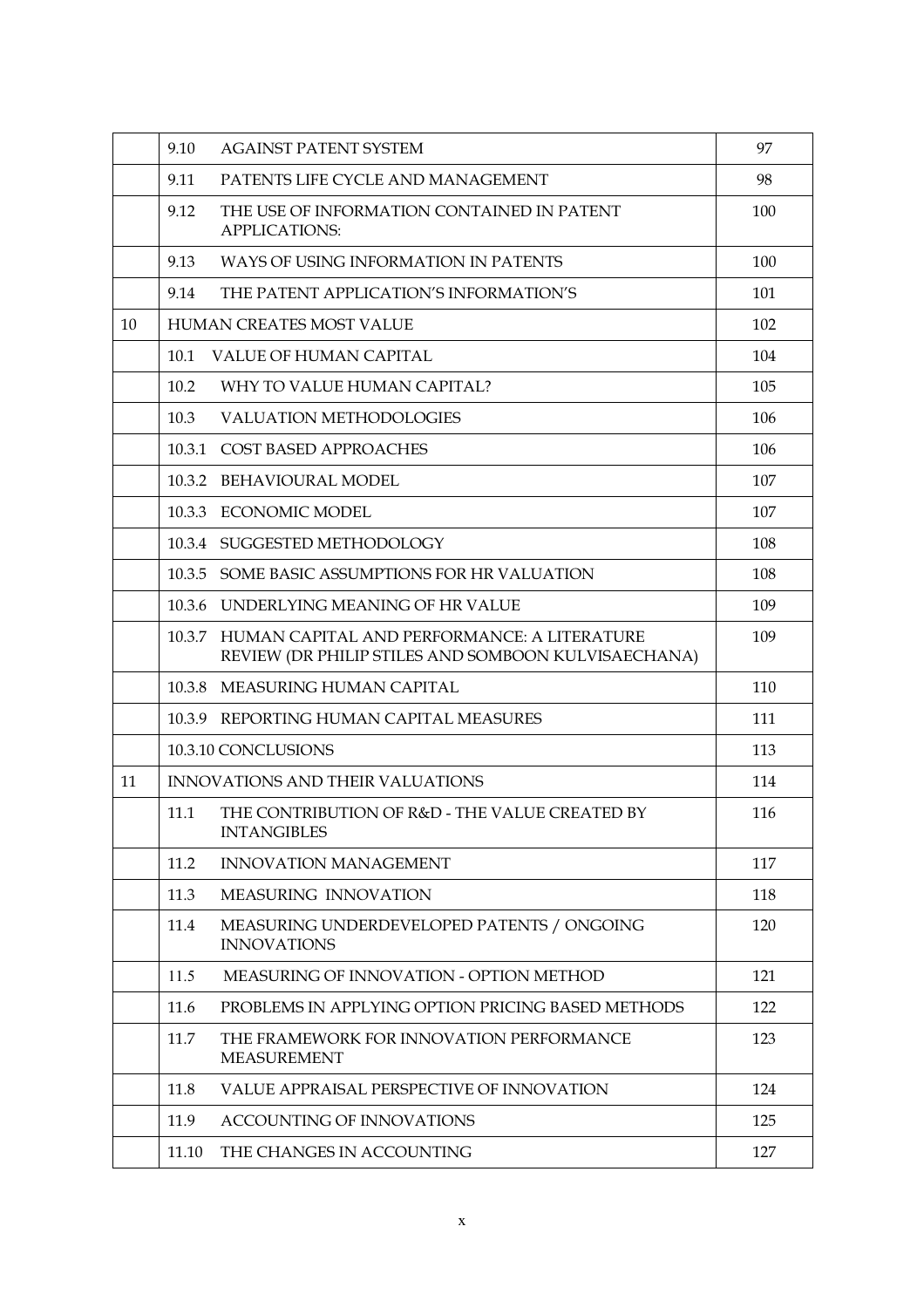|    | 11.11 | ACCOUNTING POLICY OF MICROSOFT FOR R & D                                                                                           | 129 |
|----|-------|------------------------------------------------------------------------------------------------------------------------------------|-----|
| 12 |       | IP ACCOUNTING – GLOBAL ISSUES                                                                                                      | 130 |
|    | 12.1  | FAS 141 & 142: IMPORTANT STEPS TOWARDS THE<br>RECOGNITION OF IP                                                                    | 131 |
|    | 12.2  | "FAIR VALUE" NOT COMMUNICATING EVERY THING ABOUT IP                                                                                | 132 |
|    | 12.3  | ACQUIRED AND INTERNALLY-GENERATED IP ACCOUNTING<br><b>ARE DIFFERENT</b>                                                            | 133 |
|    | 12.4  | LACK OF VISIBILITY OF IP ON THE BALANCE SHEET                                                                                      | 134 |
|    | 12.5  | THE TANGIBLES–INTANGIBLES ACCOUNTING                                                                                               | 134 |
|    | 12.6  | THE FAILURE OF FULL REVELATION FOR INTANGIBLES                                                                                     | 135 |
|    | 12.7  | THE CURRENT DISCLOSURE ENVIRONMENT IN US WITH BUT<br>ONE IMPORTANT EXCEPTION-SOFTWARE DEVELOPMENT<br><b>COSTS</b>                  | 136 |
|    | 12.8  | <i>STANDARDIZING</i><br>INFORMATION ON INTANGIBLES<br><b>ACCOUNTING</b>                                                            | 138 |
|    | 12.9  | <b>AMORTIZATION OF INTANGIBLES</b>                                                                                                 | 138 |
|    | 12.10 | ACCOUNTING FOR INTANGIBLES-U.S. GAAP                                                                                               | 139 |
|    | 12.11 | ACCOUNTING FOR INTANGIBLES - INTERNATIONAL<br><b>ACCOUNTING STANDARDS</b>                                                          | 141 |
|    | 12.12 | ACCOUNTING POLICY OF MICROSOFT                                                                                                     | 143 |
|    | 12.13 | HOW IFRSS PUT IP ON THE BALANCE SHEET                                                                                              | 146 |
|    | 12.14 | <b>ACQUIRED INTANGIBLE ASSETS</b>                                                                                                  | 146 |
|    | 12.15 | <b>INTERNALLY GENERATED INTANGIBLE ASSETS</b>                                                                                      | 147 |
|    | 12.16 | OTHER FEATURES OF IFRS 3                                                                                                           | 147 |
|    | 12.17 | GREATER ACCOUNTING HOMOGENY WILL MAKE GLOBAL<br>STRATEGIC MANAGEMENT OF INTELLECTUAL PROPERTY LESS<br>COMPLICATED. IFRS EXPERIENCE | 148 |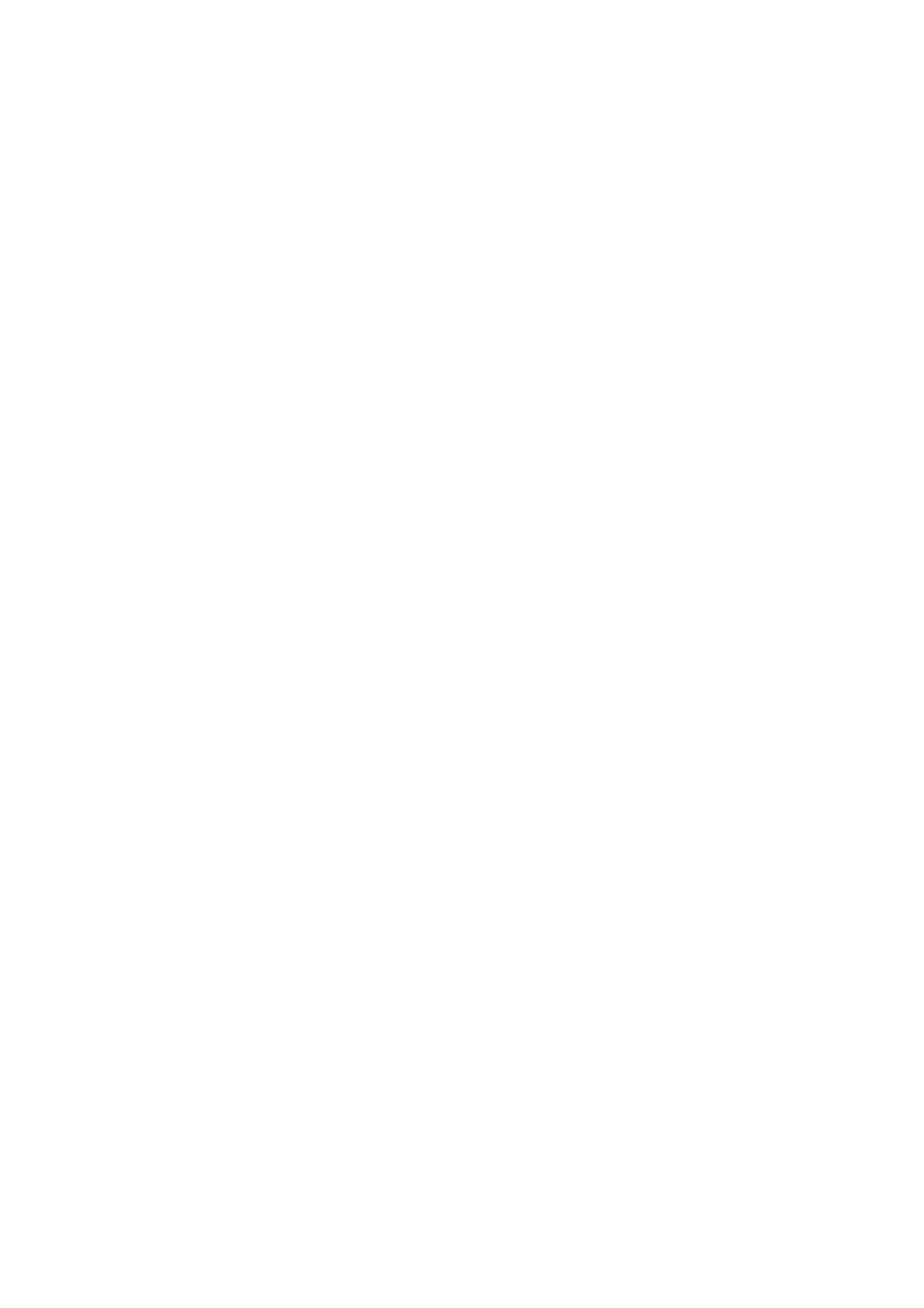## **CHAPTER 1**

#### **1. INTRODUCTION**

#### **Accounting to take Lead Role Now**

*// evam parampara - praptam imam rajarsayo viduh sa kaleneha mahata yogo nastah parantapa //* 

"This supreme science was thus received through the chain of disciplined succession, and the saintly kings understood it in that way. But in course of time the succession was broken, and therefore the science as it is appears to be lost." In Gita Chap 4 verse 2, Lord Krishna described about Transcendental Knowledge**.**

WIPO stated "Universal value of Intellectual Property and its enormous potential for good, through the inventions and creations that improve and enrich our daily lives and a resource for economic development, that is "Perpetual to all peoples".

Presently Proctor & Gamble is working on C & D (Connect & Develop - instead of R & D) which involves proving local concepts and transforming to Global innovation. The Top line growth expected by this is about 35% (as stated in Harward Business Review). Dow Chemical earned over US\$ 125 million in 2003 just through licensing its IP. Pfizer's IP contribute more than 50% to the total turnover of all products. Recent analysis for US markets shows that intangibles and goodwill constitute 74% of the average purchase price of acquired companies in 2003 with intangibles representing 22% and residual goodwill 52%. IFRS3 puts intangibles on the map as a core management issue by imposing mandatory reporting requirements on all companies reporting under IFRS.

#### **1.1 WHY VALUATION?**

Value is the representation of all future benefits of ownership, compressed into a single payment. Therefore, value is continually changing as the future benefits increase or decrease, either with the passage of time or with changing perceptions of what the future will bring. Value does not exist in the abstract and must be addressed within the context of time, place, potential owners and potential uses.

1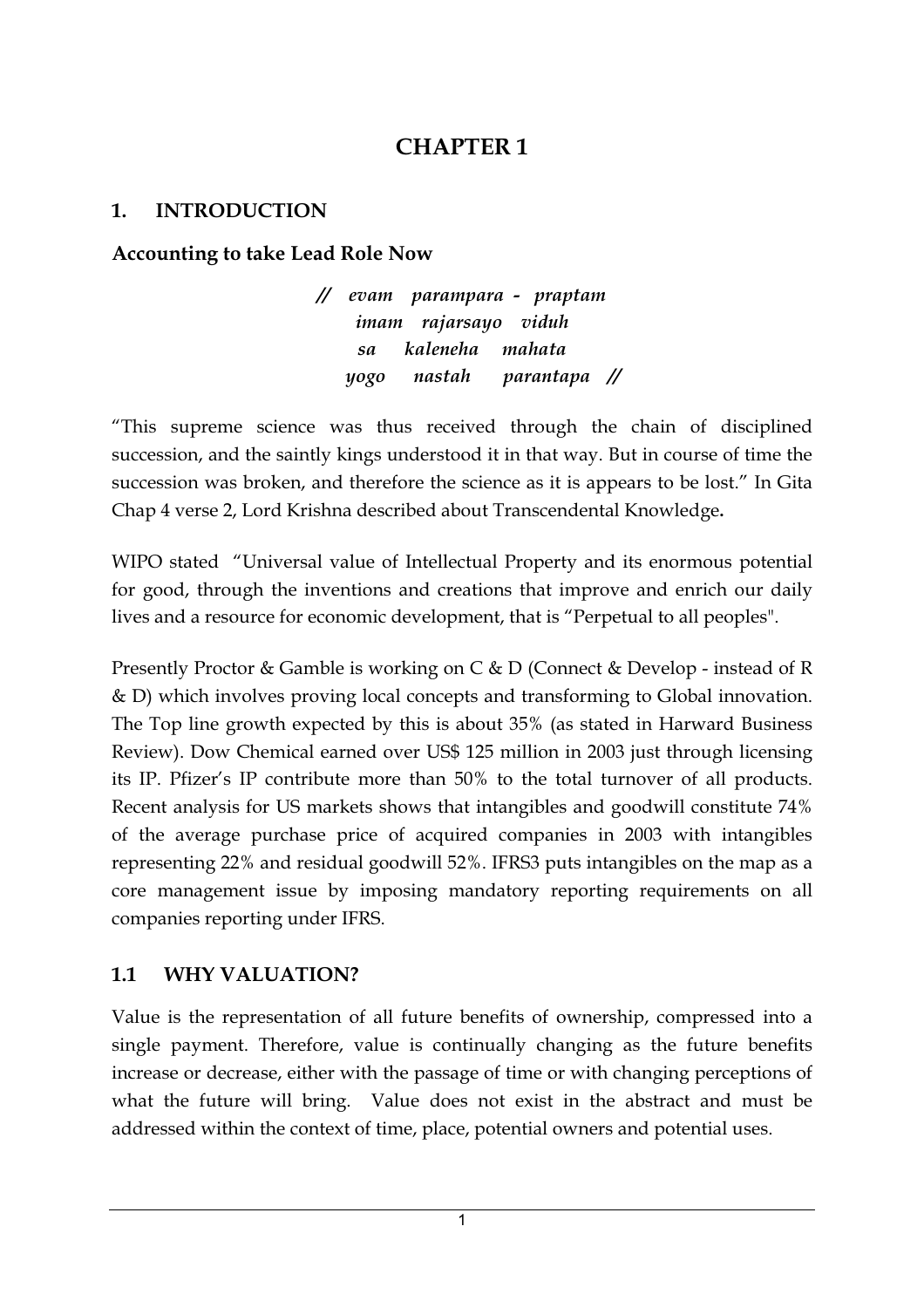With the increasing global competition in Post WTO regime, companies are focusing their efforts on creating shareholder value in order to survive the intense competition. In view of this, it is becoming important for companies to measure the value they create for their shareholders in light of competitive situations.

#### **1.2 WHY IP VALUATION?**

Intellectual Properties increasingly play a lead role in promotion of innovation and economic growth in a knowledge-based economy. William Davidow – a venture Capitalist says, "Who in 21st Century will not be a Knowledge based company?". Effective management and utilization of intellectual assets is essential to business performance and competitiveness, foreign direct investments decisions, Business combination decisions etc. Therefore there is a need to improve knowledge and information about the valuation and utilisation of Intellectual Property (IP).

#### **1.3 VALUATION METHODS OF IP ESPECIALLY REAL OPTION**

There are various methods and theories developed over a period to economically evaluate IP. The international valuation standards adopted in 2001 consist of standards proper and guidance for their application. Russell & Parr divide all possible types of valuation of individual IP into Cost, Market and Income based methods, the latter of which includes simple DCF methods (Parr and Smith 1994). Arthur Andersen in a report on valuing intangible assets divides valuation methods into Cost, Market Value and Economic Value methods (Arthur Andersen & Co. 1992). However for the purpose of this discussion it is perhaps better to classify valuation methods for individual IP by the extra features they account for over and above less sophisticated methods. These can be summarized in increasing order of sophistication as:

- i) **Costs** Cost based methods,
- ii) **Market conditions** Market based methods,
- iii) **Income** Methods based on projected cashflows,
- iv) **Time** DCF Methods allowing for the time value of money,
- v) **Uncertainty** DCF Methods allowing for the riskiness of cashflows,
- vi) **Flexibility DCF** based Decision Tree Analysis (DTA) methods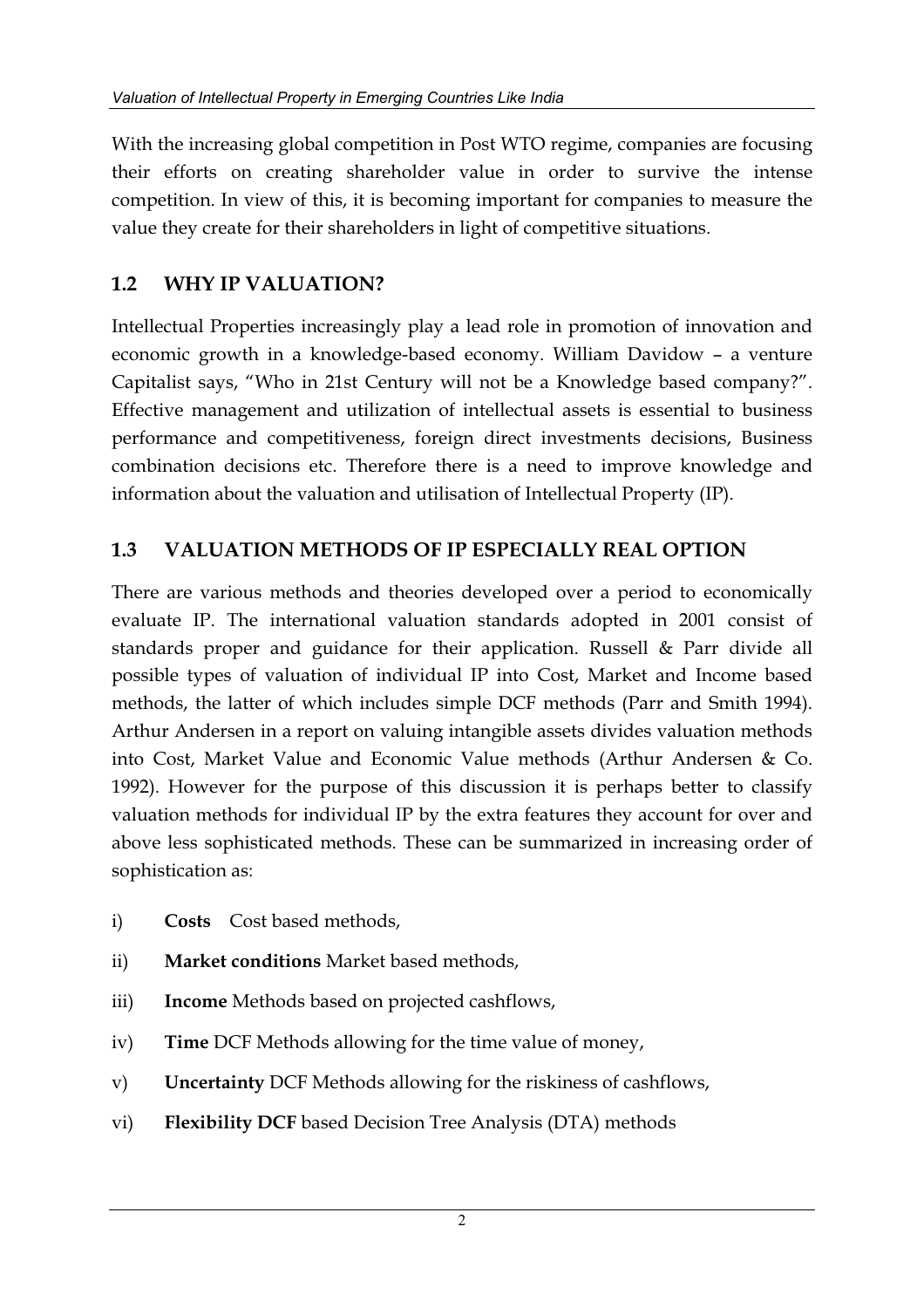- vii) **Changing Risk** Option Pricing Theory (OPT) based methods
	- a) Discrete time Binomial Model (B-M) based methods
	- b) Continuous time Black-Scholes (B-S) option pricing model based methods.

#### **1.4 IS REAL OPTION VALUATION USEFUL?**

The Black-Scholes model applies to other than a financial instrument treated as Real Option. The real option theory for valuation is very useful where a contingent investment exists, a high volatility exists, and a future opportunity exists apart from value created by currently controlled assets, or when the investment can be divided and / or delayed or when the option entails a partially or totally exclusive right.

There are certain problems of Real Option Like Variance, Interim payments, and Cash flow projection. The current publication will seek new aspects of Accountants' perspective in 'Valuations in Constantly changing variables'.

#### **1.5 IP VALUATION IN EMERGING MARKETS**

The problems of Valuation in Emerging Markets are: Risk & obstacles in Business, Great micro economic uncertainty, Control on capital flow, Illiquid Capital Markets, Less rigorous Accountings or Financial Reporting Systems & high level of Political Risk, etc.

The Valuers generally take extra caution for valuing assets of / or corporate valuation of companies in emerging markets. McKinsey suggested (Koller, Whessels) the Mixed approach. They Add Country Risk Premium, Adjustment for Inflations & use of Comparable trade & transaction multiples. As most of valuers estimate on the basis of historical assumptions that in real term, GDP declines once in every five years for emerging market (on average), they take about 20 % addition in risk adjusted Cost of capital rate (for emerging market risk rate).

One myth is that IPs are not relevant to countries in development, because of the relatively low state of technological development. Some critics of the patent system claim that IP may even be harmful to developing nations because of the power over markets and price that IP confer on their owners that take them out of competition. Indeed, IP are power tools for economic development for Emerging Countries. The role of governments and policymakers of emerging countries is crucial in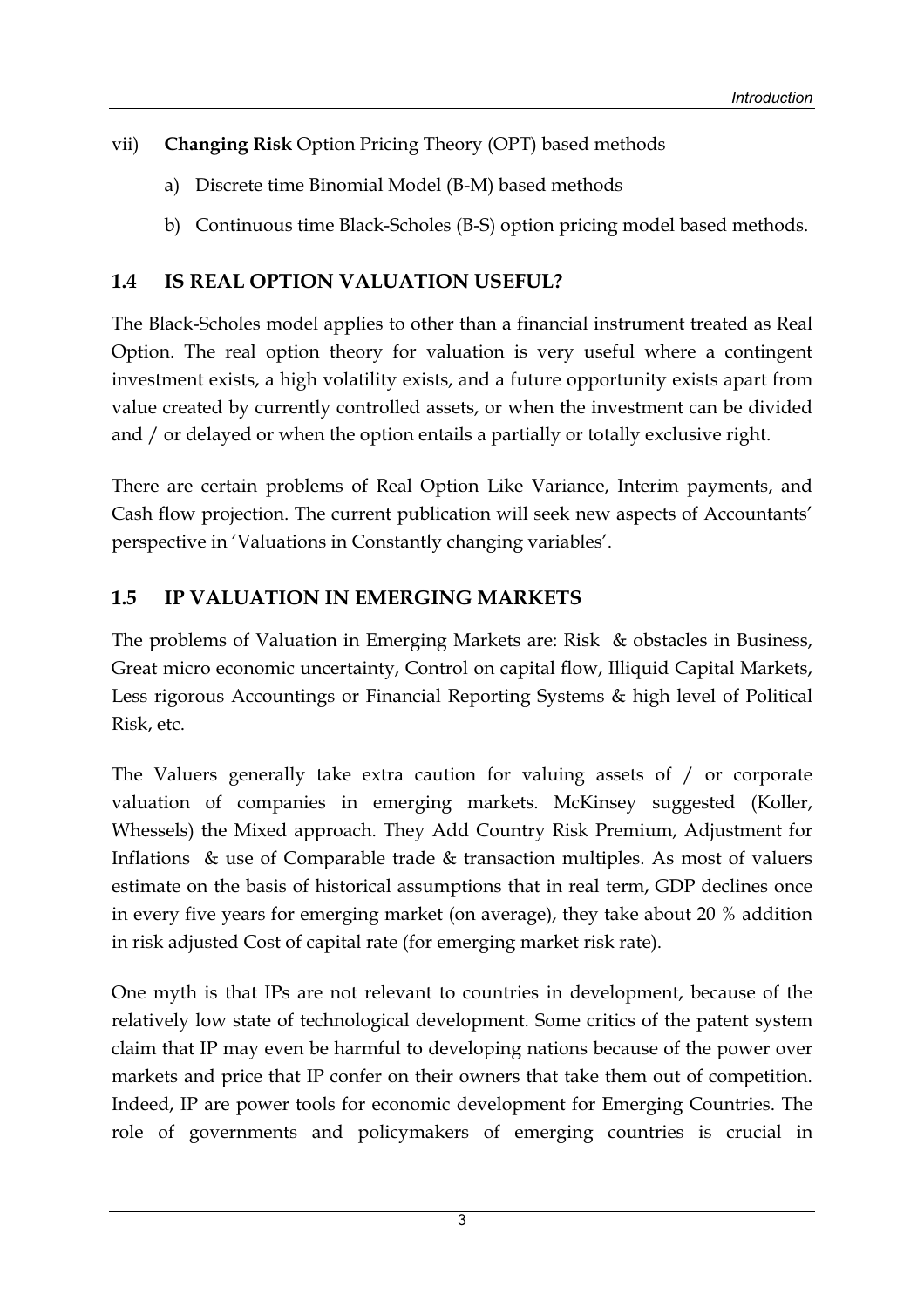determining whether such countries use the power of the IP system for economic development by implementing pro-active IP policies.

#### **1.6 INDIA EMERGING MARKET OR DEVELOPED MARKET**

Many analysts see India growing to rank as world's largest economy. Speculators of developments see various exotic situations like joint ventures, Merger & acquisitions, technology transfers, Foreign Direct Investments. For all these, valuations are quite important, especially for IPRs, where a lot of possibilities are hidden. The current publication will analyze some recent IP valuation in emerging markets as well in India by various practical methods and accounting standards. A comparative analysis of post transaction (payment of valuation at acquisitions & mergers) will be done to justify the Valuations simulations, particularly in India where parameters are suggesting to map like developed countries.

#### **1.7 VALUATION OF IP AS INTANGIBLE ASSETS ACCORDING TO ACCOUNTING STANDARDS**

The contradiction between economic valuation and financial accounting is that financial accounting is more a conservative institution than that of economic valuation; whereas Economic Valuation is management decision perspective oriented. Guidance note No. 8 to the TEGoVA 2000standards recognizes the assets liable to valuation to include "personal goodwill" and "trained and assembled workforce", but as separate assets. The standard for accounting of IA assumes that goodwill is one asset, while "trained and assembled workforce" is not taken into account in the asset but considered in "going concern " value of the firm.

Accounting as a discipline has laid down the "hard science" of asset valuation. It should follow, as closely as possible, the traditional assessments of cost, market, and income while also advancing a Class-specific asset method.

Taking into account intangible assets in accordance with the international standard International accounting standard (IAS) No.38, on intangible assets. IP is touched on by the provisions of IAS 22, on business combinations (revised 1998) issuance of IFRS 3 supersedes this, IAS 36, on impairment of assets and several others. IAS 38 provides that the company should recognize IA, at cost, if and only if: (a) It is expected that future economic benefits relating to the assets will flow to the company; and (b) The cost of the asset can be measured reliably. The two requirements are applied both to IA acquired externally and to those generated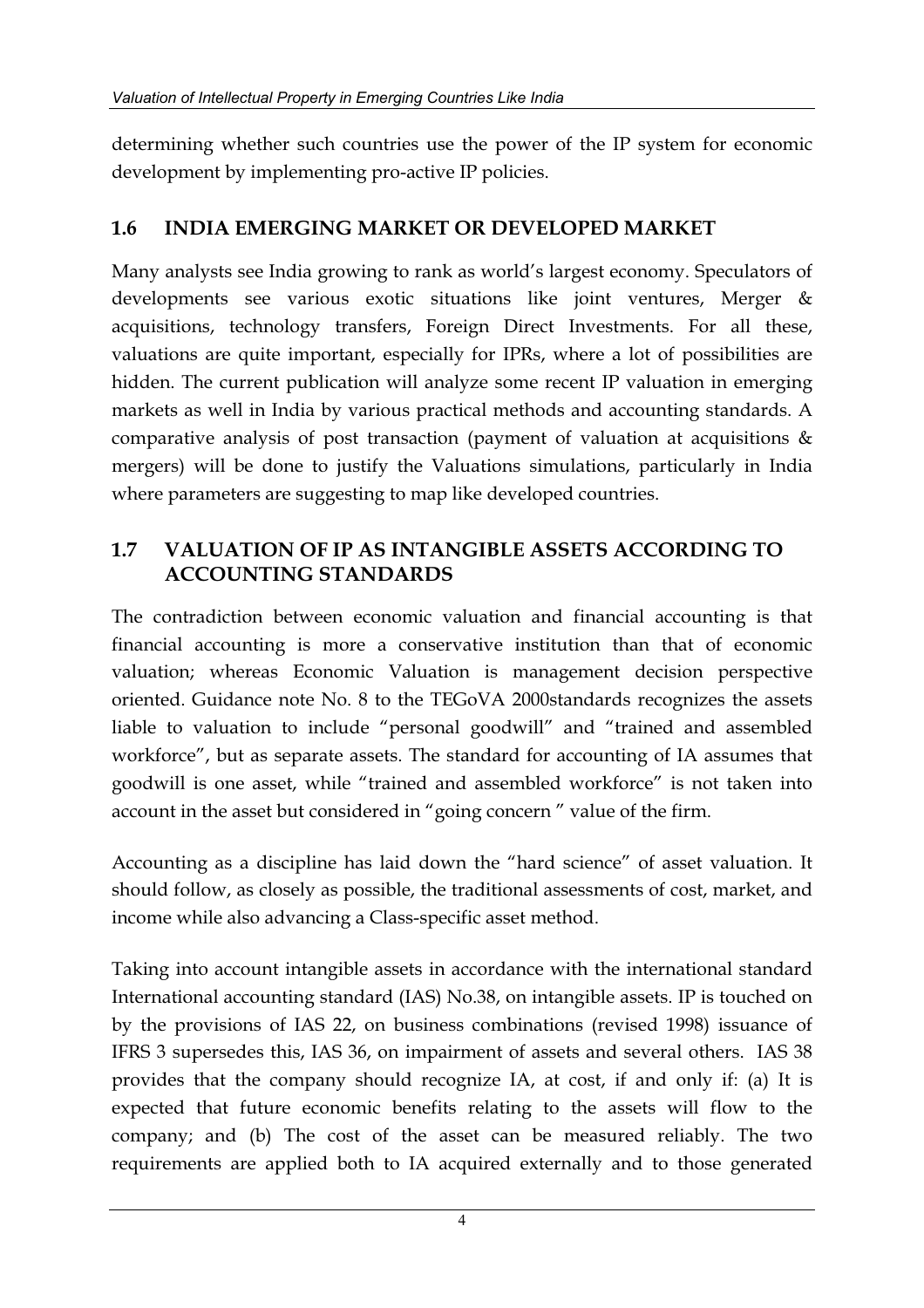internally (Para. 19). Under paragraphs 42 and 43, expenditure on research is always recognized as an expense when it is incurred. Indian AS 26 – intangible Assets and AS 28 –impairment of assets are quite similar to IAS except few instances.

FAS141 and 142 make the purchase method of accounting mandatory in acquisition reporting. Valuation of 'In Process R&D' ("IPR&D") is critical in purchase price allocation and goodwill impairment testing. Consistently the SEC has expressed concern about IP R&D write-offs. It has identified what are considered flaws in the way fair value is applied to estimate IP R&D.

Stern Steward in describing EVATM stated to add after-tax research and development (and marketing and advertising) spending to NOPAT and Capital, and amortize it over 5 years (3 years). This is to more accurately measure the returns and EVA (Adjusted Accounting Earnings) from investments in innovation and brand building (IP) & encourage managers to increase promising R&D and promotion spending and discourage opportunistic cuts to meet reported earning goals.

#### **1.8 POTENTIAL FOR FUTURE RESEARCH:**

Alternative approaches of valuation like using market benchmarking, Simplistic indicator evaluation scenarios where large portfolios of IP need to be evaluated quickly on a regular basis, With an eye on related future issues (such as IP accounting), Valuing synergies between individual IP within portfolios & Convergence of economic valuation and accounting valuations are areas where future research may be done. Issues of Taxation and Transfer pricing are to be combined in global perspective so that the same can be valued in global currency for comparability with IP of developed nations.

#### **1.9 ROLE OF ACCOUNTING & CA**

The New Age Chartered Accountants have to understand the economics of IP development & life cycles and its related technical aspects including IP portfolio Management Matrix to do justice to economic –financial accounting valuations. The current publication will cover some of these aspects to giving CA's a feel of such tools. In order to overcome the contradictions between valuation standards constructed on the basis of the IC approach and the standards of financial reporting, there is a need for joint efforts by the scientific community, practitioners of IP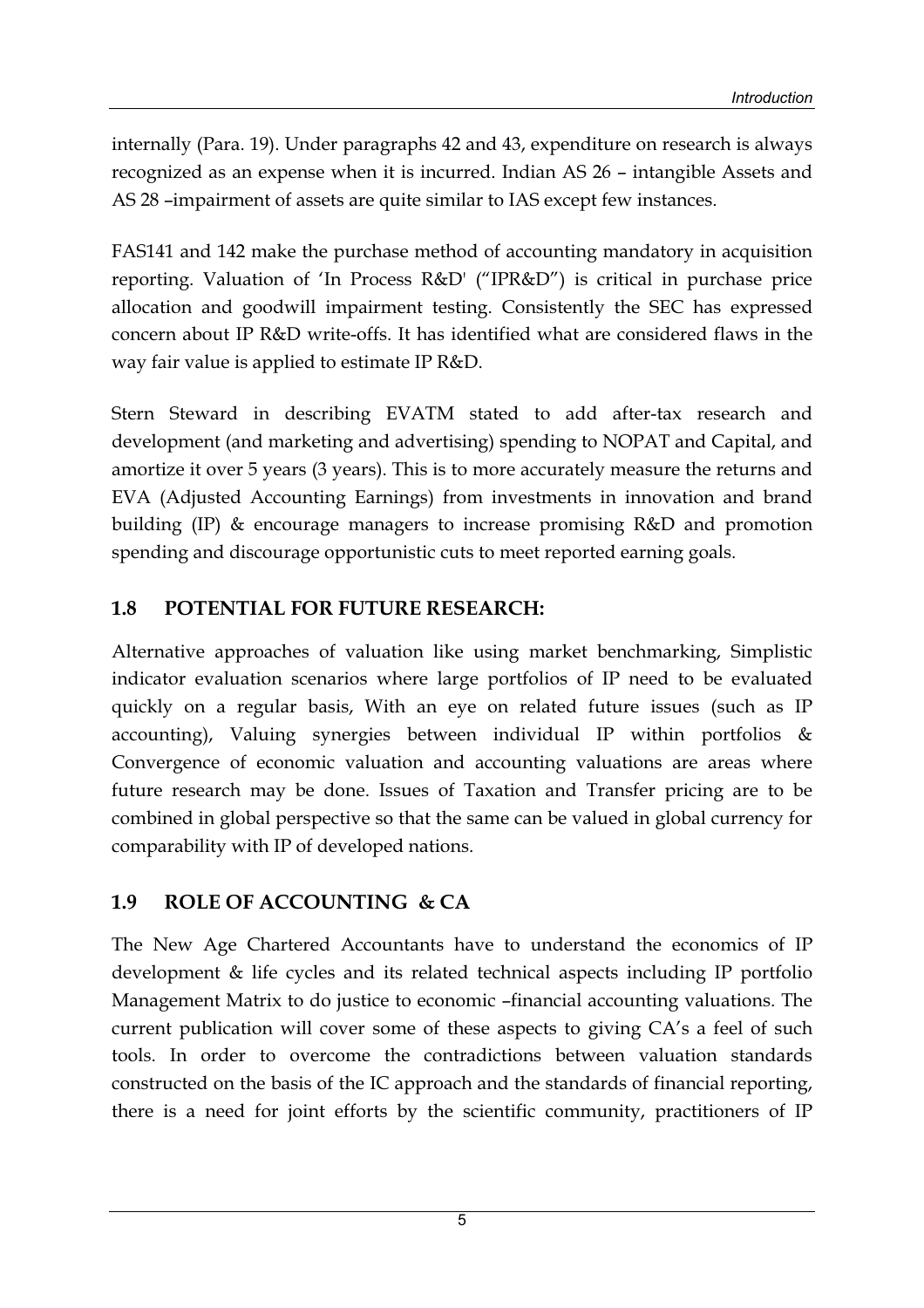valuation and associations of investors with an interest in more adequate reflection of the value of companies in reports.

As Krishna said, the Value Chain of succession of knowledge should be made disciplined (in form of strategic IP) so as to maintain it perpetual.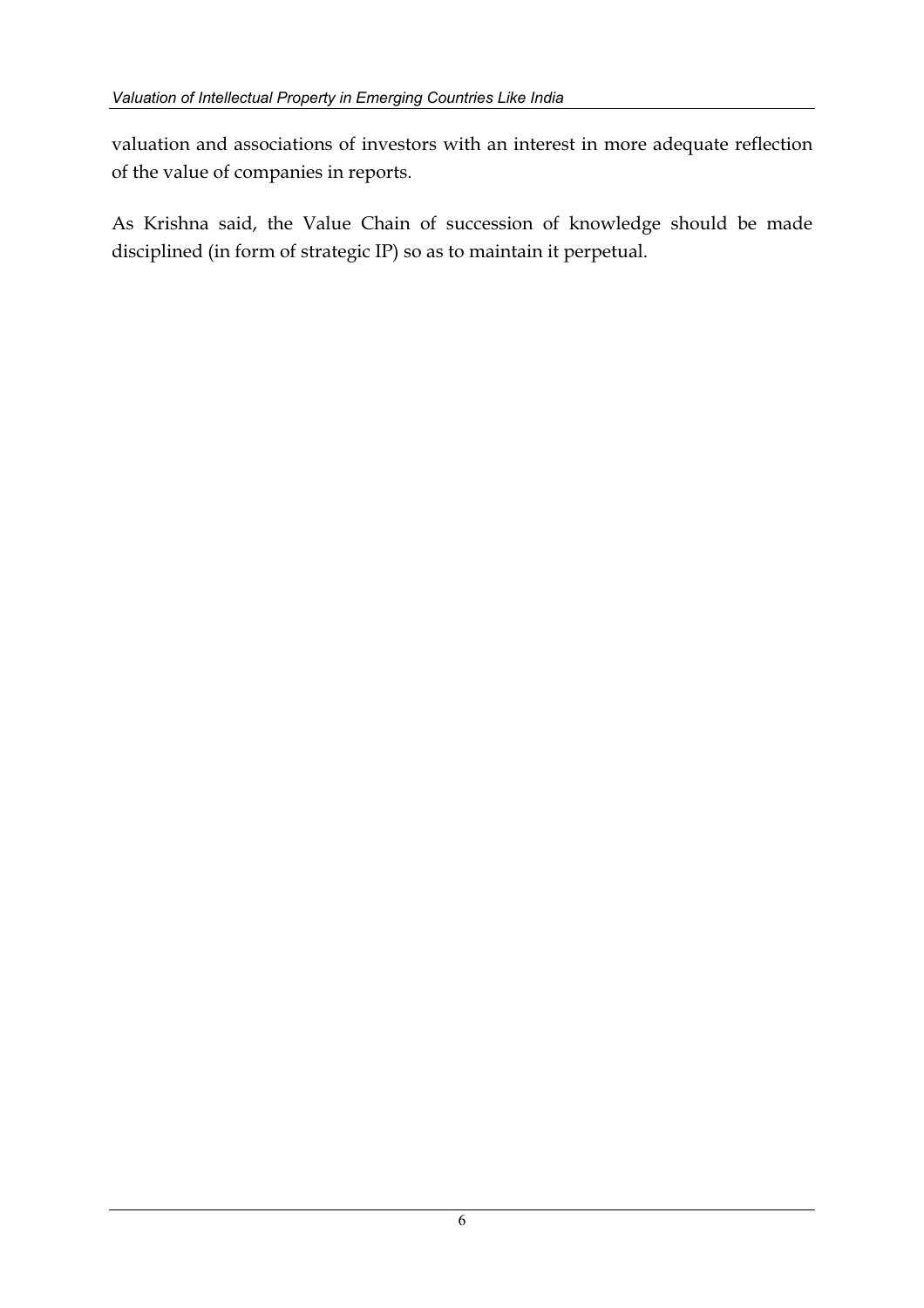## **CHAPTER 2**

## **2. VALUATION - WHY TO VALUE AND HOW?**

## **2.1 WHAT IS VALUE?**

Value is true representative of enterprise resources. It tells about the status of affairs of the enterprise but more is the representation of all future benefits of ownership, compressed into a single payment. Therefore, value is continually changing as the future benefits increase or decrease, either with the passage of time or with changing perceptions of what the future will bring. Value does not exist in the abstract and must be addressed within the context of time, place, potential owners and potential uses.

With the increasing global competition, companies are focusing their efforts on creating shareholder value in order to survive the intense competition. When value maximization becomes key theme, it is becoming important for companies to measure the value they create for their shareholders. Keeping track of the value created year-on-year enables companies to evaluate past decisions and make decisions that will improve shareholder value.

Intrinsic value is based on company's ability to generate cash flow in future. Change in accounting treatment will not affect market value if underlying cash flow is not effected. It may get affected to the extent of tax shields - "Tim Koller, Marc Goedhart, David Wessels, of McKinsey & Co. in their book, "Valuation".

Infosys, India's leading Software Company stated in its Annual Report

"Balance sheet describes the financial position of a company. The financial position of an enterprise is influenced by the economic resources it controls, its financial structure, liquidity and solvency and its capacity to adopt to changes in the environment."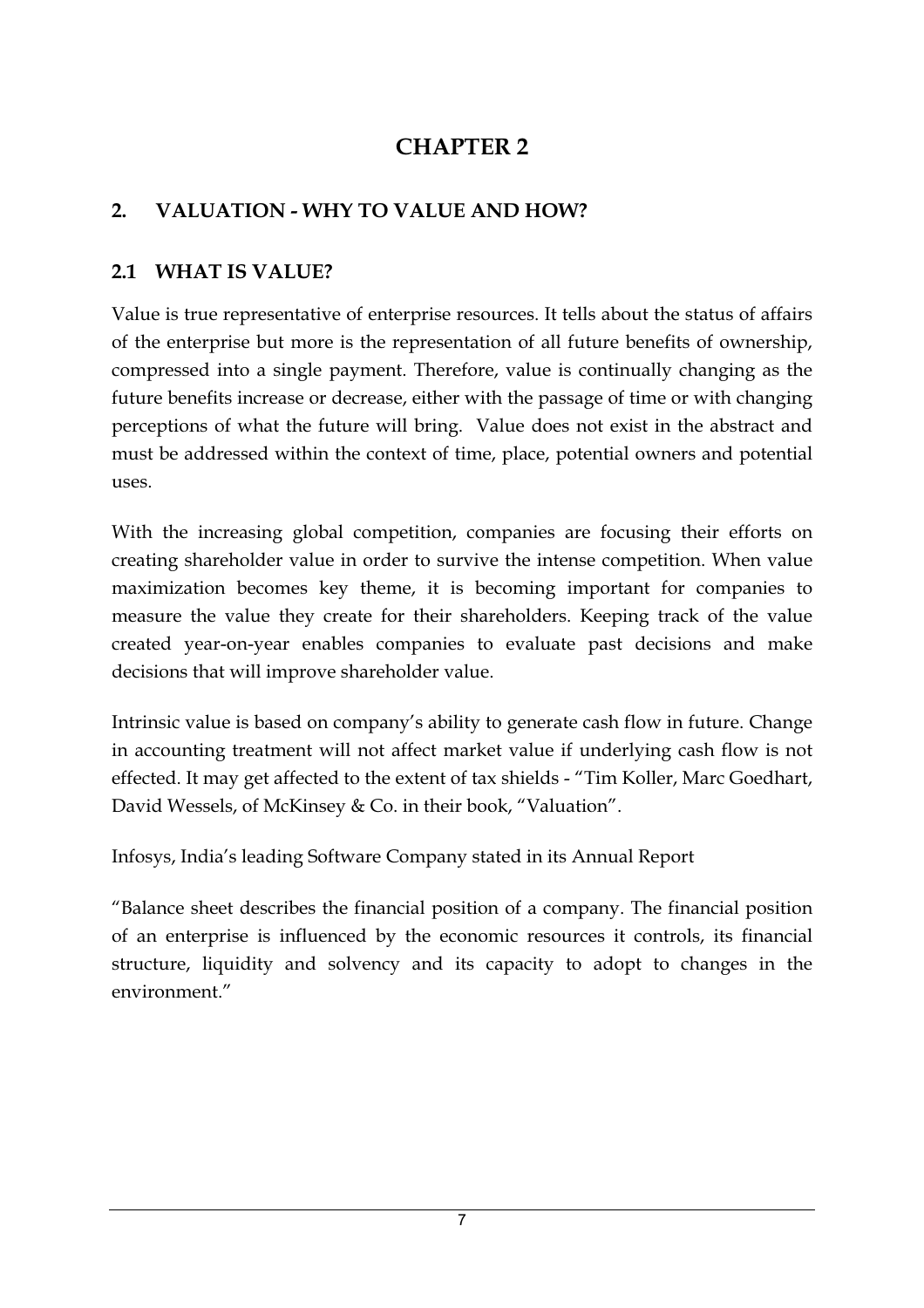Value extraction exercise has to be designed in perspective of enterprise and business environment, which includes:

- 1. Analysis of Historical performance (including reorganizing a company's financial statements to reflect economics)
- 2. Forecasting performance with emphasis on not just the mechanics of forecasting but also how to think about future economics.
- 3. Estimating Cost of Capital.
- 4. Result of valuation in competition, where value drivers of peers be taken care of.
- 5. Valuation multiples to core drivers
- 6. Develop corporate portfolio of value drivers
- 7. Assess major transactions, acquisitions etc. those effected by valuations.
- 8. Minimise risk in assessment.

#### **2.2 WHY MAXIMIZE VALUE?**

Profit and earnings are short-term perspective but value is a long term one. In recent past managers behaved to achieve more on earning management and forgot value creation. That makes value maximization more complex. Stock markets are indicators of performance but not true value indicators. Although earning is also one of the objectives of value maximization but not the sole one, there are other objectives, listed few:

- a) Enhanced Confidence of enterprise
- b) Indicator of effective utilization of resources
- c) Credibility to the real worth by knowing its intrinsic value.
- d) Strategy development as Due diligence reveals strength and weaknesses of the company.

Tangible Benefits:

a) Helps in Capitalization decisions, as the value is true representative of enterprise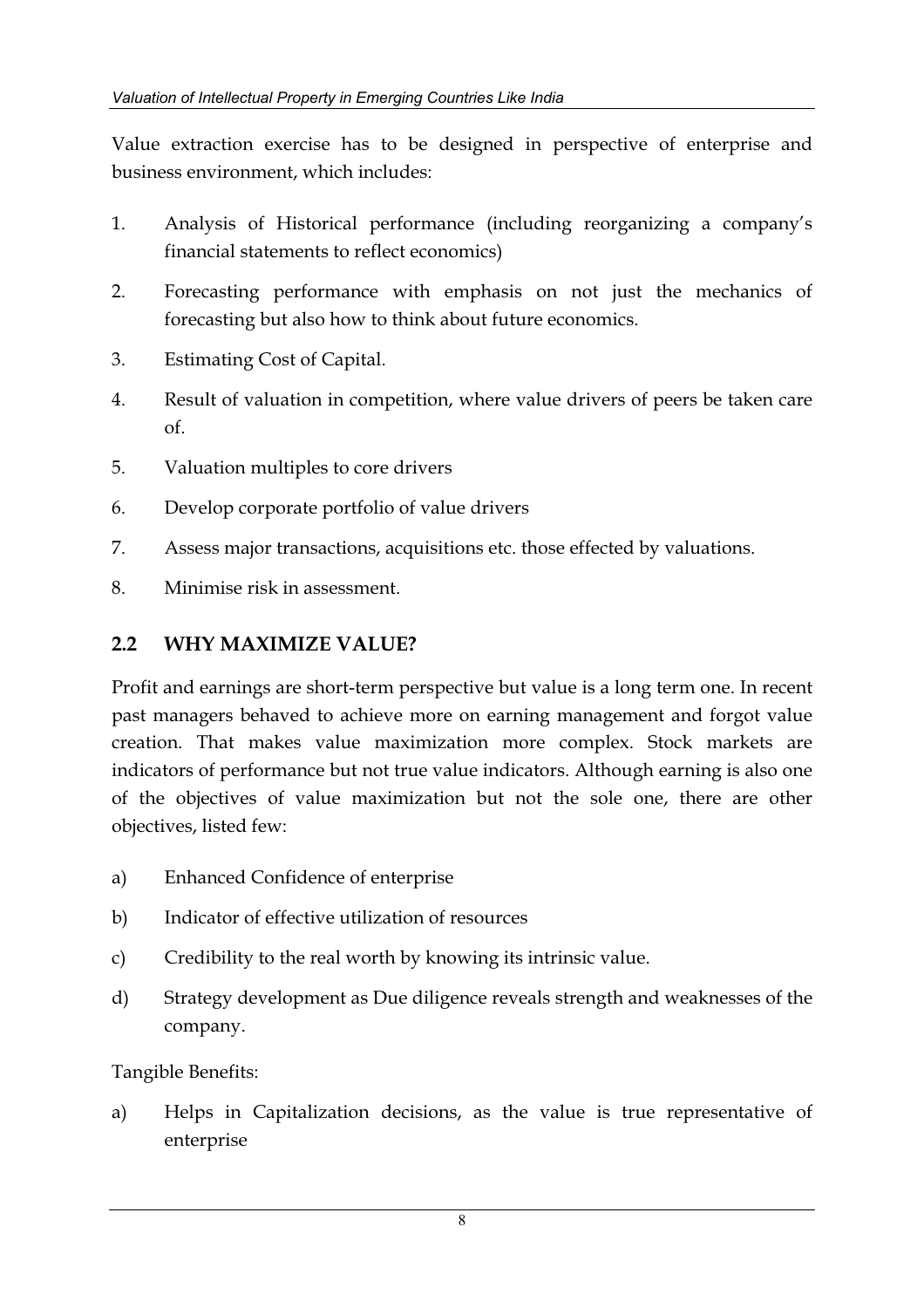- b) Merger & Acquisition decision for finding and justifying true worth
- c) Licensing for appropriate price
- d) Fund Raising at minimal cost
- e) For taxation purpose

 "There is a positive link between shareholder value creation and healthier employment growth, investment in research and development and Shareholder return."

#### **2.3 HOW TO IMPLEMENT VALUE MAXIMIZATION?**

Traditionally valuation is being done for competitive advantage where peers use similar valuations for assessing price and strength of enterprise. Focus has to shift to long-term cash flow, breaking the perspective of peers typically in use.

 In this new era CFO is a value creator taking advantage of tax and debt financing. He has to do the following to maximize enterprises value:

- Focus Planning for value rather than bottom line, as value is long-term perspective.
- Value oriented long term targets like ROIC to be more reliable and adhered.
- Restructuring and compensation systems are to link with value achieved.
- Value Communication with investors as value is more representative.
- Reshape Role of Managers, so as to make them value creators.

#### **2.4 FRAMEWORK OF VALUATIONS**

There are various methods available like historical income method, earning multiple method. For the purpose of this draft we are using Discounted Cash Flow Model.

For Getting Parameter value the following exercise has to be done:

- **1. Analyzing historical Performance**
- **2. Forecasting**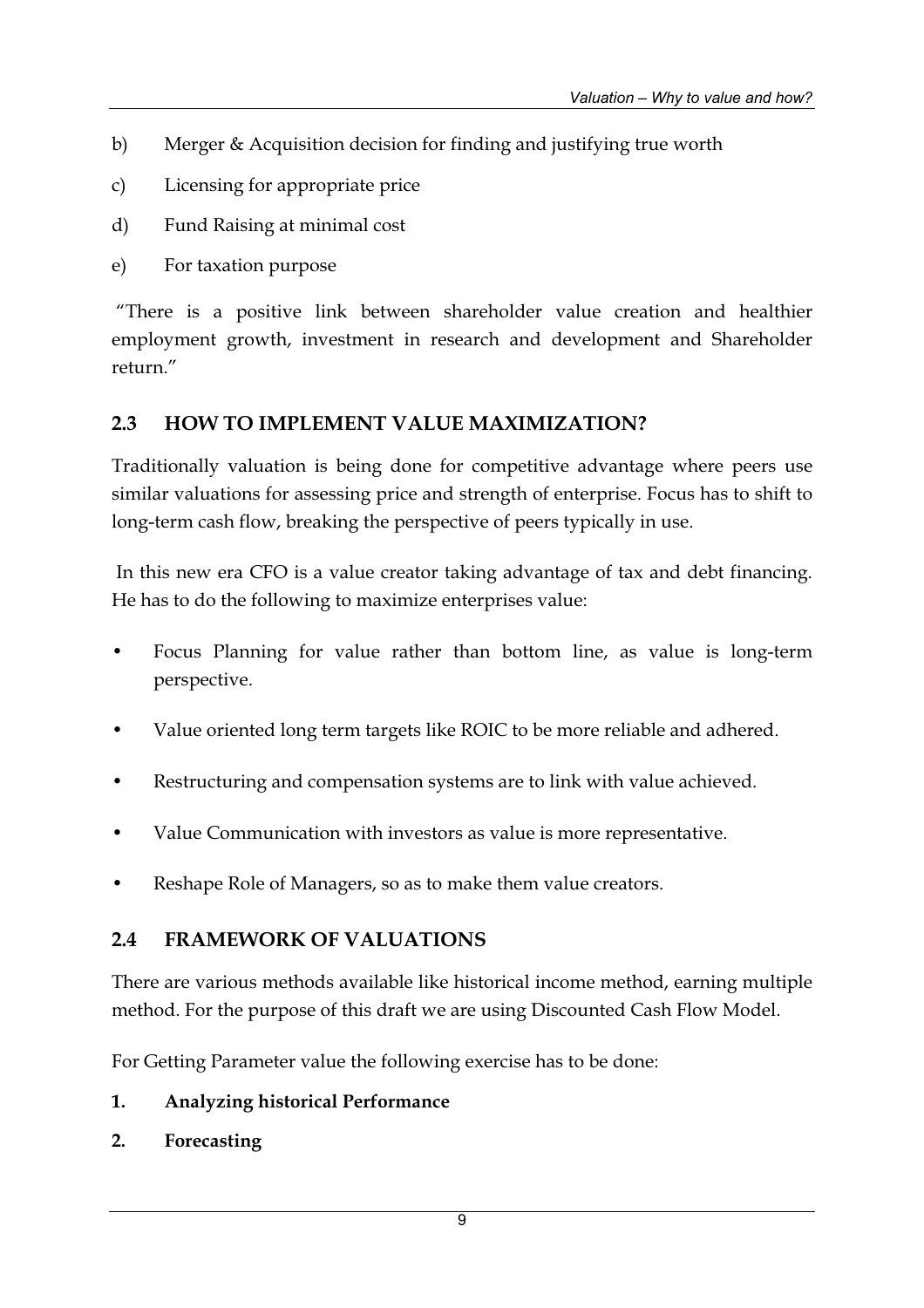- **3. Estimating continuous value**
- **4. Estimating Cost of Capital**
- **5. Using Multiples**

### **2.4.1. ANALYZING HISTORICAL PERFORMANCE:**

**"History is true teacher" -** Analyzing historical data guides the way to go. There are many objects, systems which generates historical data, the best for finding value of enterprise are:

- Financial Results: These are best friends of Value analyzers but results of a fair period, say three to five years, should be taken. Financial results of peers could also be accumulated to eliminate any abnormal behavior of data.
- Information in footnotes: Every minute information cannot be part of financial results as these are governed by certain regulators. Explanatory Notes, footnotes are best used to find such details. Now a days corporates are providing additional information like value Reporting, sustainability reporting etc for better communication with stakeholders.
- Missing information: No Financial Report is providing complete information as the reports are being generated for specific purposes. The missing information in one financial statement may be found in other financial reports. There are certain basic checks where the particular missing information may be extracted.
- Getting from other sources: Like getting from returns filled at ROC, SEBI and other bodies. With transparent Governance policies these information are now easily available in developing countries like India also.
- Assumptions and estimates: On the basis of best available information, judgement and estimation may be done if at all the information is hard to get from other sources. These assumptions may be based on parameters of same line items in peer's information, which is available. Otherwise estimates may be done on best industry benchmark system where the said enterprise stands.
- Calculate NOPLAT, Invested capital FCF, DCF: NOPLAT is Net Operating Profit Less adjusted Taxes, ROIC is equal to NOPLAT divided by invested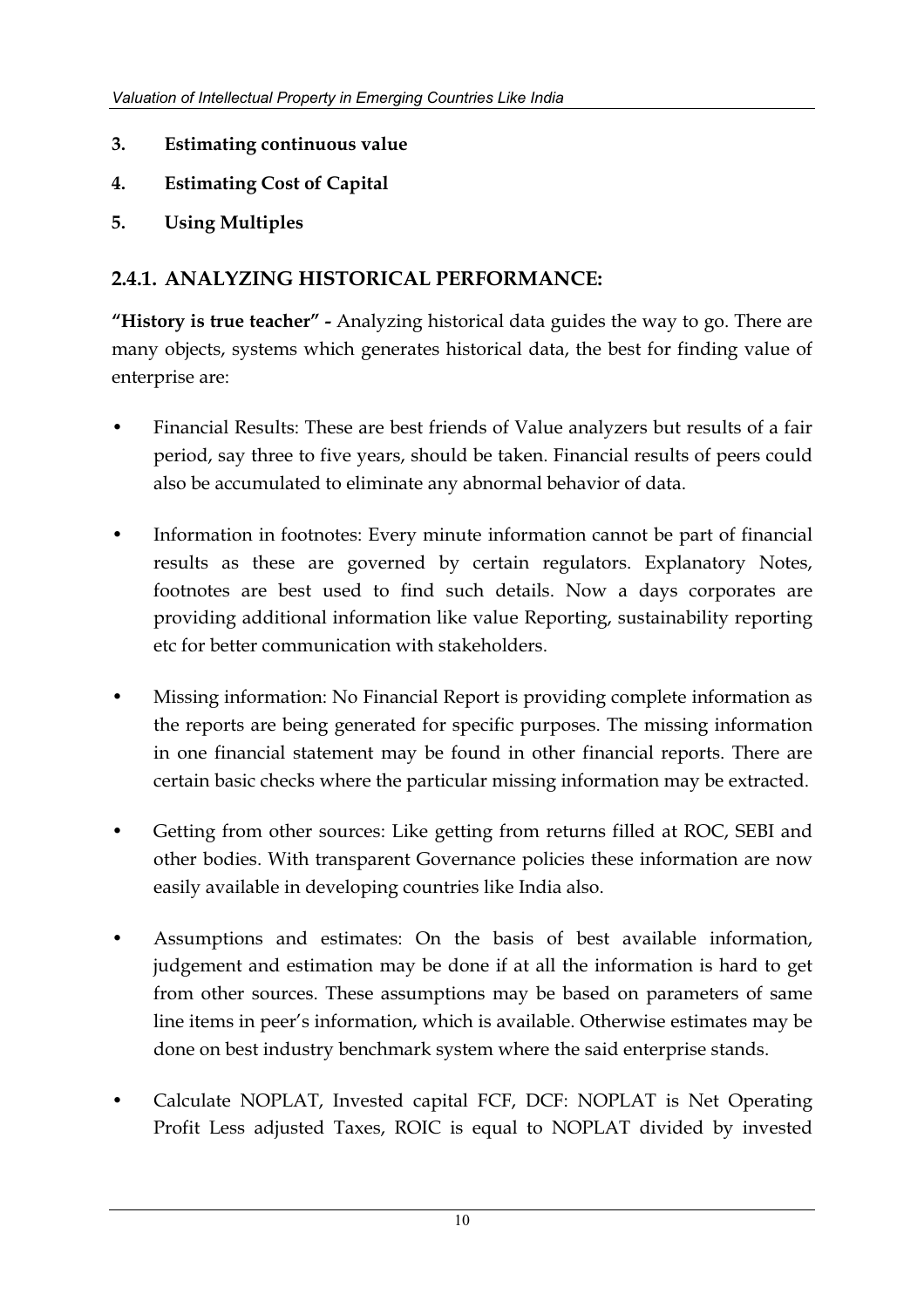Capital, Invested Capital is Total Capital required including debt and equity. Free cash flow and Discounted cash flow could be calculated.

- ROIC ability to create value: Getting Return on Invested Capital is a step for finding its ability to create enterprise value.
- Break Revenue Growth: For good forecast revenue growth should be broken or decomposed to get the organic growth and non-operating growth separately. Organic revenue Growth – Core business is to Decomposing total revenue growth to Organic and non-operating will provide comfort of revenue stream of core business. The external affect on these like Currency effects, Acquisitions, Accounting Changes Leads to misrepresentation of organic growth, so the effect to these to be excluded while calculating organic growth. Only organic growth is real value creator. By separating it one can get its progression.
- Adjustments: Certain adjustments are required to get operating revenue in all such indicators - Invested capital, Net Operating Profits, Free cash Flow, Operating working capital, Goodwill etc. Adjustments like Excess Cash, Marketable securities are required to get Operating Working Capital. For Calculating Goodwill, hidden assets are required to be taken care of.

#### **2.4.2. FORECASTING:**

"To know the past, one must first know the future." This counterintuitive, yet profound statement comes from the mathematician Raymond Smullyan.

Obviously**, "to know the past,"** namely report accurately on last quarter/year's earnings and assets/liabilities values, rate of default, or future wage increases. Thus, the quality. One must have a pretty good *knowledge of the future* (e.g., assets' useful life, customers' relevance of accounting-based information depends crucially on the extent of uncertainty surrounding future outcomes and the ability to pierce this uncertainty).

Line Item Analysis: In a comprehensive model for getting historical information line item break up of all financial items are needed:

All P & L items at % to Revenue like Employees cost as % to sales / turnover etc.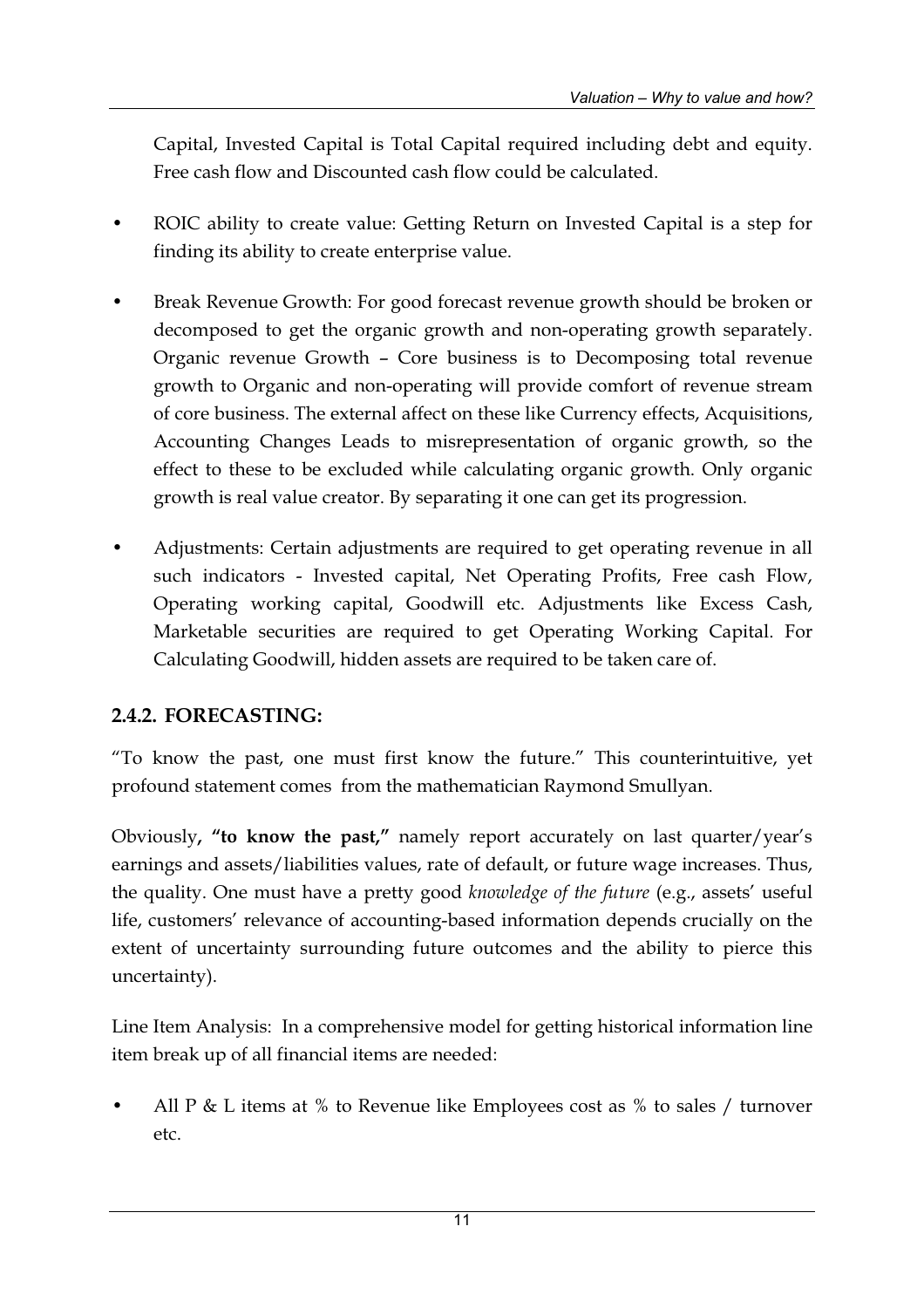- Tax on Pretax profits: To get average tax rates Tax on pretax profits to be calculated and forecasted.
- B/S items on % to revenue convert into days. For better comparability BS items to be converted into units like sales per day. Days to be calculated as days equal to 365 \*BS line item/ Revenue.

Non Financial Drivers like sustainability reporting: The Balance sheets are being drafted for statutory purpose not necessarily proving all information in the your format, to get information we have search for the data in allied information silos like notes on accounts, Management discussions, directors reports etc. There are few performance indicators effecting profitability of particular industry. Every industry in their financial report provides such information in one or other form. Like Airlines driving factor is ASM = Available Seat Miles, which to be factor to calculate all their costs and revenues. In refineries GSM = Gross refinery margins to be calculated. Service Industries calculating Minutes per Employees be calculated to get information on revenue stream. Some of the driving indicators which are common:

- Employee cost per unit
- Power cost per unit

Revenue Growth: Revenue growth on Year On Year (YoY) basis to get core business growth or Organic Growth. Non-operating profits to be separately treated for forecasting purpose. IBM – Palmisa Company declared 10 % Organic revenue Jump in Year 2000 in fact there was 2.6 % decline due to external factors effecting organic revenue. External factors like:

- Currency Effects: Y on Y constant currency ' where if currency remain constant what would be the growth.
- Merger & acquisitions: The premium paid for Merger and acquisition will effect the organic growth rate but the forecasting future growth may be increase due to merger.
- Accounting changes and irregularities: Changing of One method to other and using the famous accounting games are quite normal. One has to search the fine print of revenue reporting to get all such information.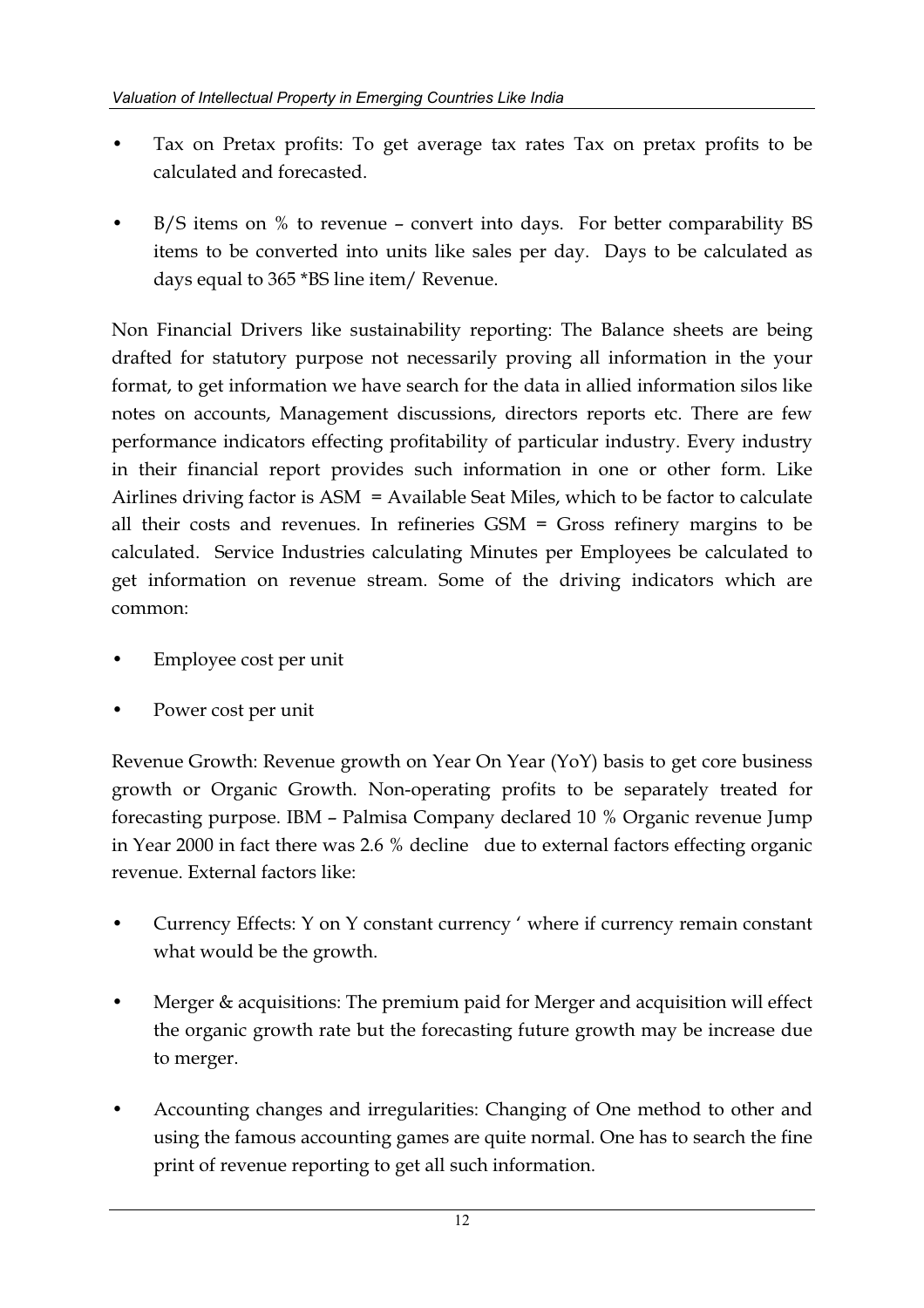Calculate Revenue per unit: decomposing Growth stream to units for comparability like:

- For retailing
- Rev per no of store
- Rev per sq ft
- Rev per transactions

Credit health & Capital structure: calculating Leverages & coverage's like Liquidity ratios, interest coverage ratios.

- Coverage Ratios: Return on equity etc
- **Interest Coverage Ratio**
- EBITDAR / interest +rent (Earning before Interest, Tax, Dep, amortization, Rent)
- **Leverages**

Payout ratio: along with Payout ratio Cash flow Reinvestment ratio also to be calculated and analyzed.

#### **GENERAL:**

- Look far as possible history of 10-15 years: Period of 10 to 15 years is fair enough to get revenue stream. (Abnormal years should be excluded).
- Disaggregate value drivers like operational indicators with value drivers
- Radical changes to be identified as Temporary and Permanent. Permanent changes are to be incorporated in forecasting.
- Re classification of provisions
	- Ongoing operations: provisions like warranty etc to be deducted from EBITA for calculated Revenue stream.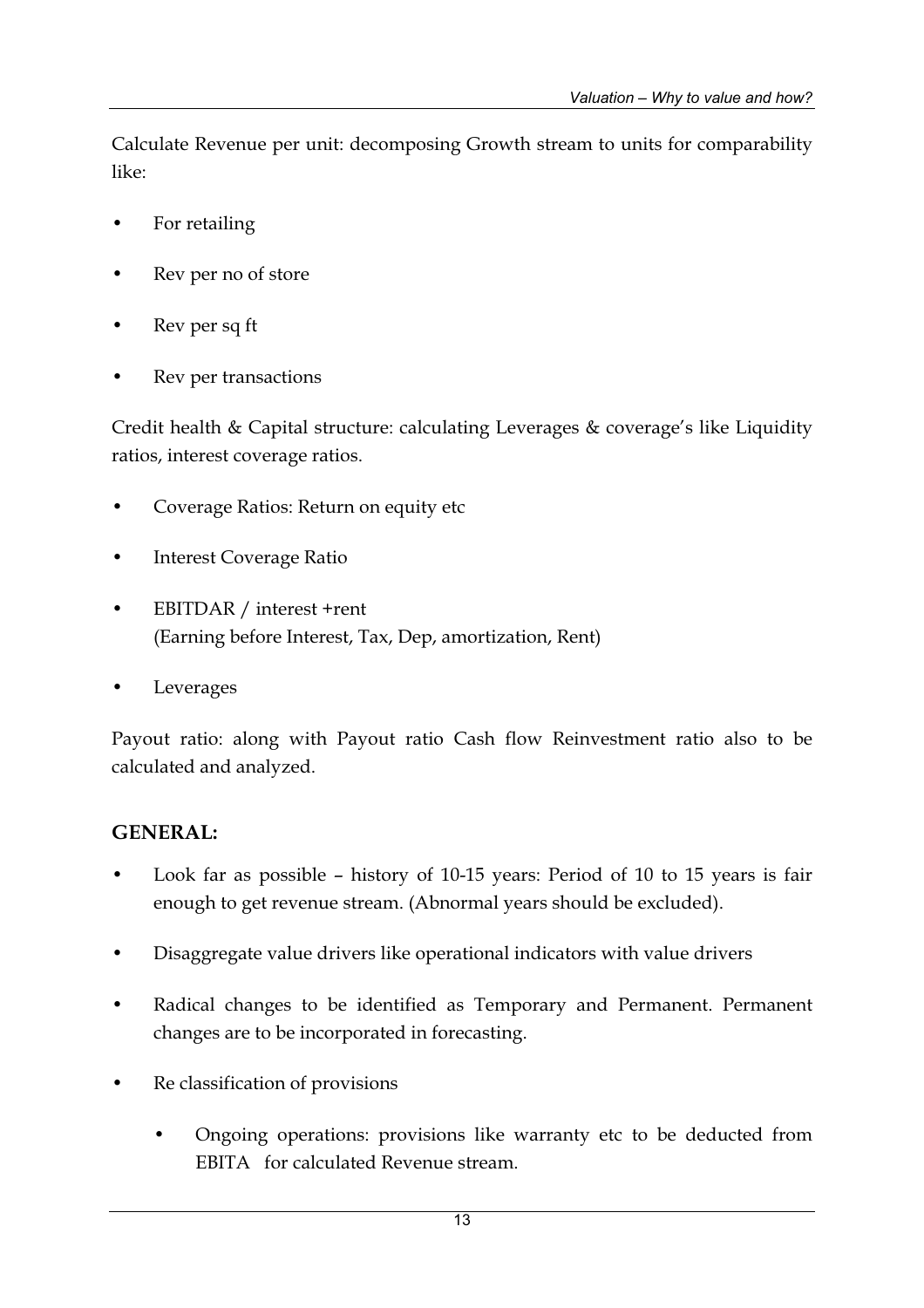- Long term operating like Decommissioning Reserve to be treated as nonoperative and treated as Debt equivalent.
- One time restructuring Reserve to be treated as Non Operative and Treated Debt equivalent.

Income smoothing: Provisions for adjusting the revenue streams just to leap to another period to be treated as Operative and no adjustment is required for forecasting revenue stream.

Provisions & post retirement benefits: These provisions to be decomposed and service cost be treated Operating and Interest Paid and Received on planned investments be treated as Non operating.

Minority Interest to be excluded from NOPLAT and adjusted for calculating financing flow.

**Forecasting Period**: The forecasting period impacts a lot as valuation is including time value. The Fair Forecasting period of 10 to 15 years is well accepted. The forecasting period should be tracked as:

- Explicit long enough that company can reach to steady state where company grows constant return and reinvest at constant rate.
- Explicit long enough to earn constant rate on new capital invested.
- Explicit long enough to get constant return on Base capital.
- Split Total forecast period be split into two parts
	- $\checkmark$  5-7 year detailed
	- 9 Simplified for remaining period as '**continuous value**' where the business will reach to steady state.

#### **MECHANICS OF FORECASTING:**

Prepare historic financials: Should use pre-formatted forms to get data required which will be comparable and also ensure that all data is collected. Sometimes consultants get good data relevant to industry. One has to prepare spreadsheets of raw data and then convert to pre-formatted data. Missing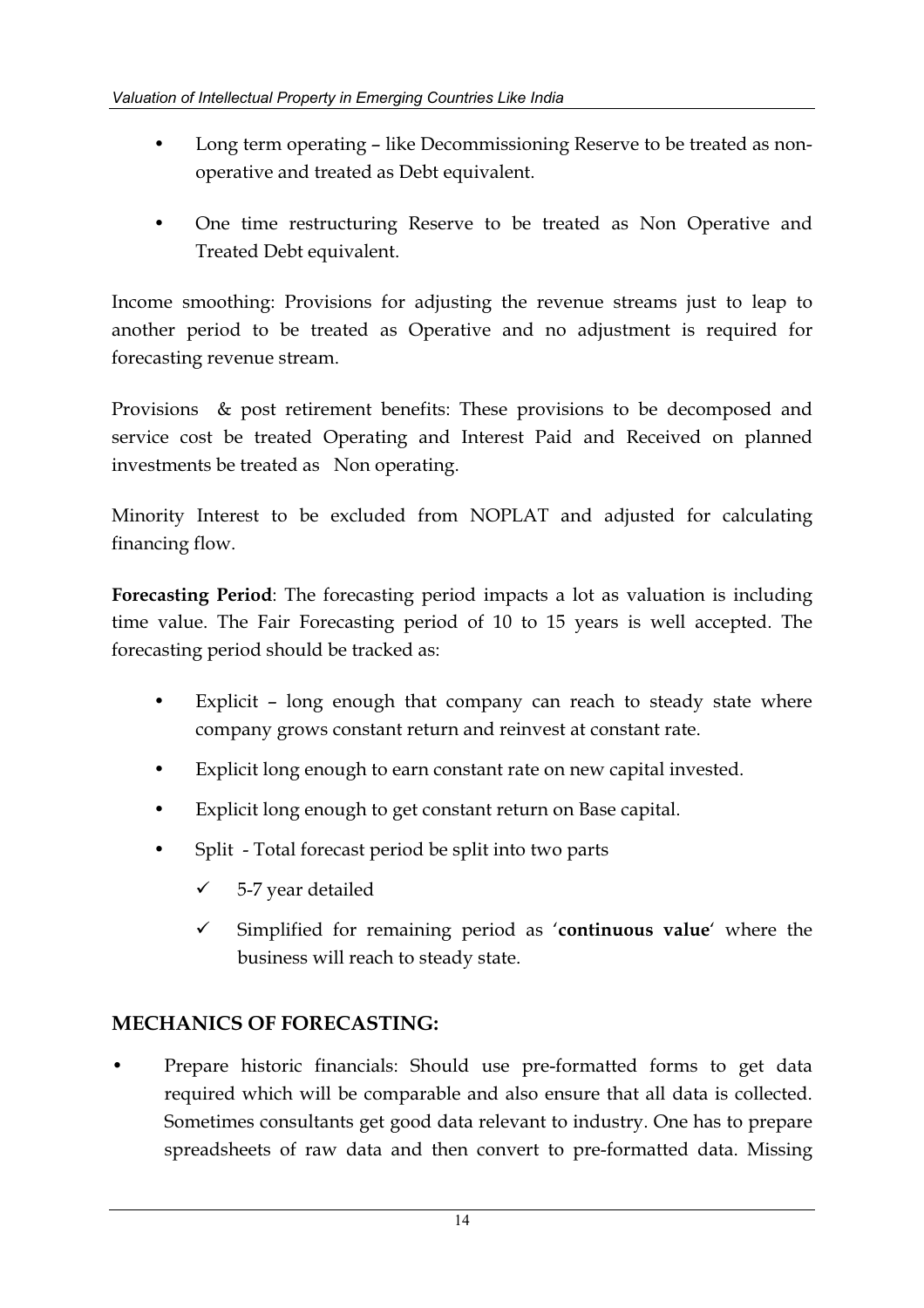information to be searched for in other sustainability reporting - MDA, director's reports. Further, missing information be filled using Best estimate methods. Information be classified and used on the concept of Materiality.

- Build revenue forecast: Revenue to be forecasted on the basis of Orders in hand, market conditions, Demand potential of country of operations etc. Normally in emerging Market, Top down approach to be followed where Market Share, Penetration etc to be calculated for forecasting Revenue. In steady market, Bottom Up approach may be used to get Demand growth, Projections etc.
- Forecast Income Statement like Line item wise %age to revenue, Estimate Ratios, Multiply ratios to drivers
- Forecast Balance Sheet items by decomposing line items by either stock method or flow method.
	- Stock Method: Stock method is to be used to get Line item %age revenue for items Assets, for Inventories at unit price and Receivables in days
	- Flow Method: Flow method is calculated for changes in items of historical streams with Changes in item due to change in revenue.

Stock Method is more used for forecasting.

**Scenarios:** Preparing scenarios are like preparing for future eventualities. These are best anticipation of good, Best and worse situations for making strategies like

- Business as usual
- Aggressive acquisitions
- Operating improvements,

#### **2.4.3. ESTIMATING CONTINUOUS PERIOD VALUE:**

Continuous value period is the period after enterprise value period. Continuous Value period is not necessarily competitive advantage period as there is no relation with explicit period. 85% of innovations value comes from continuous period. It should be broken into two parts. Continuous value is present value after project comes to steady state (where returns are constants), this will remain same for any number of years.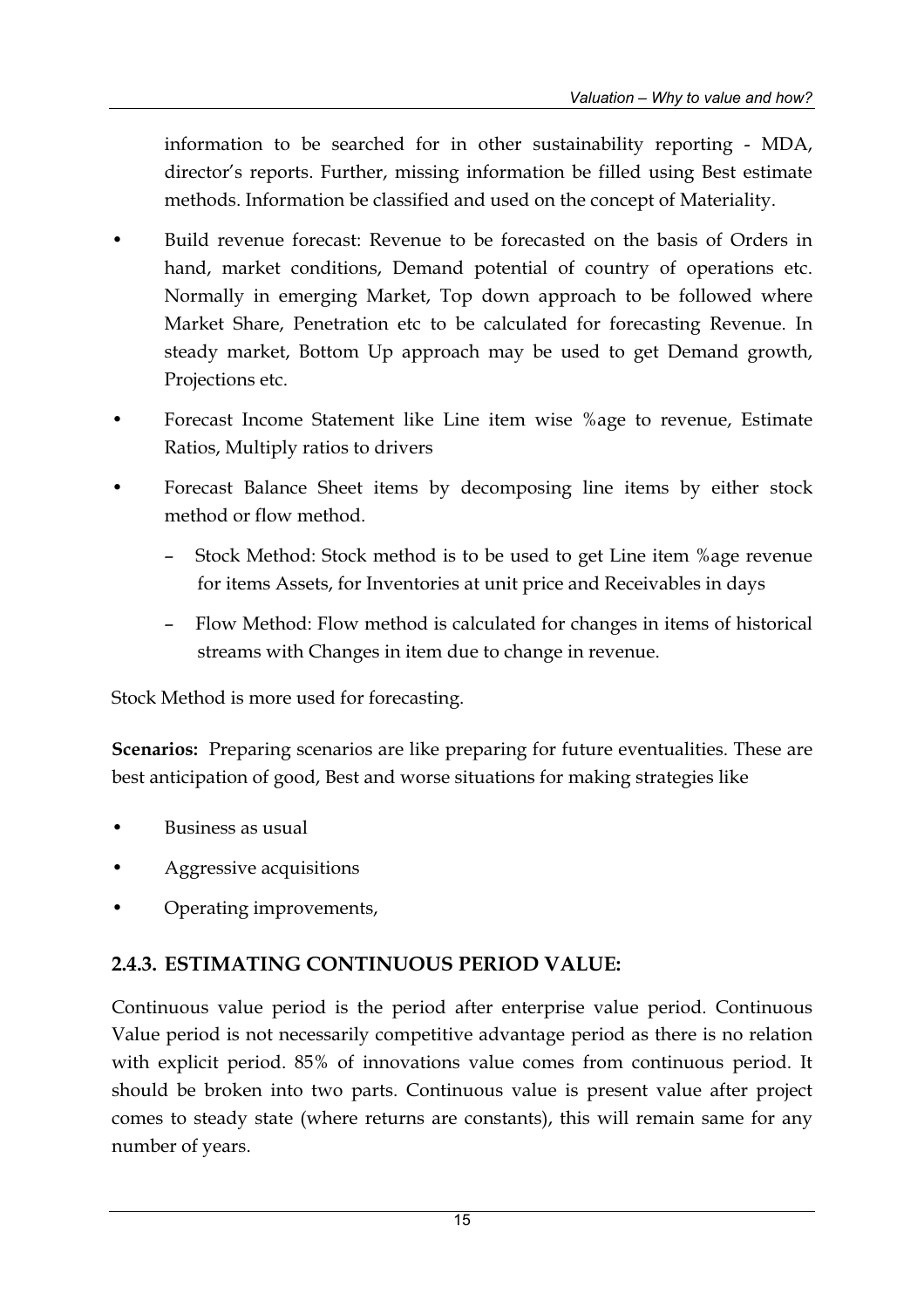Continuous Value =  $\qquad \qquad \text{NOPLAT}_{t+1} (1 - \varepsilon / \text{RONIC})$ WACC – g

For calculating Continuous value Identification and valuing Non -Operating assets to be valued separately. Like for Marketable securities as per SFAS 115, IAS 39, Illiquid investments – Discount enterprise DCF. For Non Equity Claims like Debts, Unfunded retirement Liabilities, Operating Lease, Contingent Liabilities, Preferred stocks, Employees Options & Minority Interest to be adjusted accordingly.

## **2.4.4 ESTIMATING COST OF CAPITAL:**

Cost of Capital is Opportunity value of resources allocated in normal conditions**.** Estimating Cost of Capital is Final Step in the process of Valuation**.** It is to be used like Multiples for valuation. The COC should:

- $\checkmark$  Include Opportunity cost of all sources since FCF is available to all (debt and equity)
- $\checkmark$  Weight each security required return by target market based weightage, not by historical book value.
- $\checkmark$  Calculate After Tax
- $\checkmark$  Use same currency as in FCF
- $\checkmark$  Denominate in nominal term when cash flow nominal.

## **2.4.5 USING MULTIPLES**

Multiples may be used sometimes, Peers comparisons being used in retailing as COMP Tables (comparable companies Tables). One may Choose comparables with similar prospectus ROIC, growth: A comparison variance float may be created Like if a peer company has some portion of other sector, the dependency of comparable to be calculated (if cement have 80% and steel 20%, if the steel prospectus is 50% good than variance float will be 1.1 of peer. If peer multiple is 15, this company's multiple will be  $15*1.1 = 16.5$ .

• Calculate mean of sample, take reciprocal of averages. Company with poor prospectus should not be compared with good prospectus company.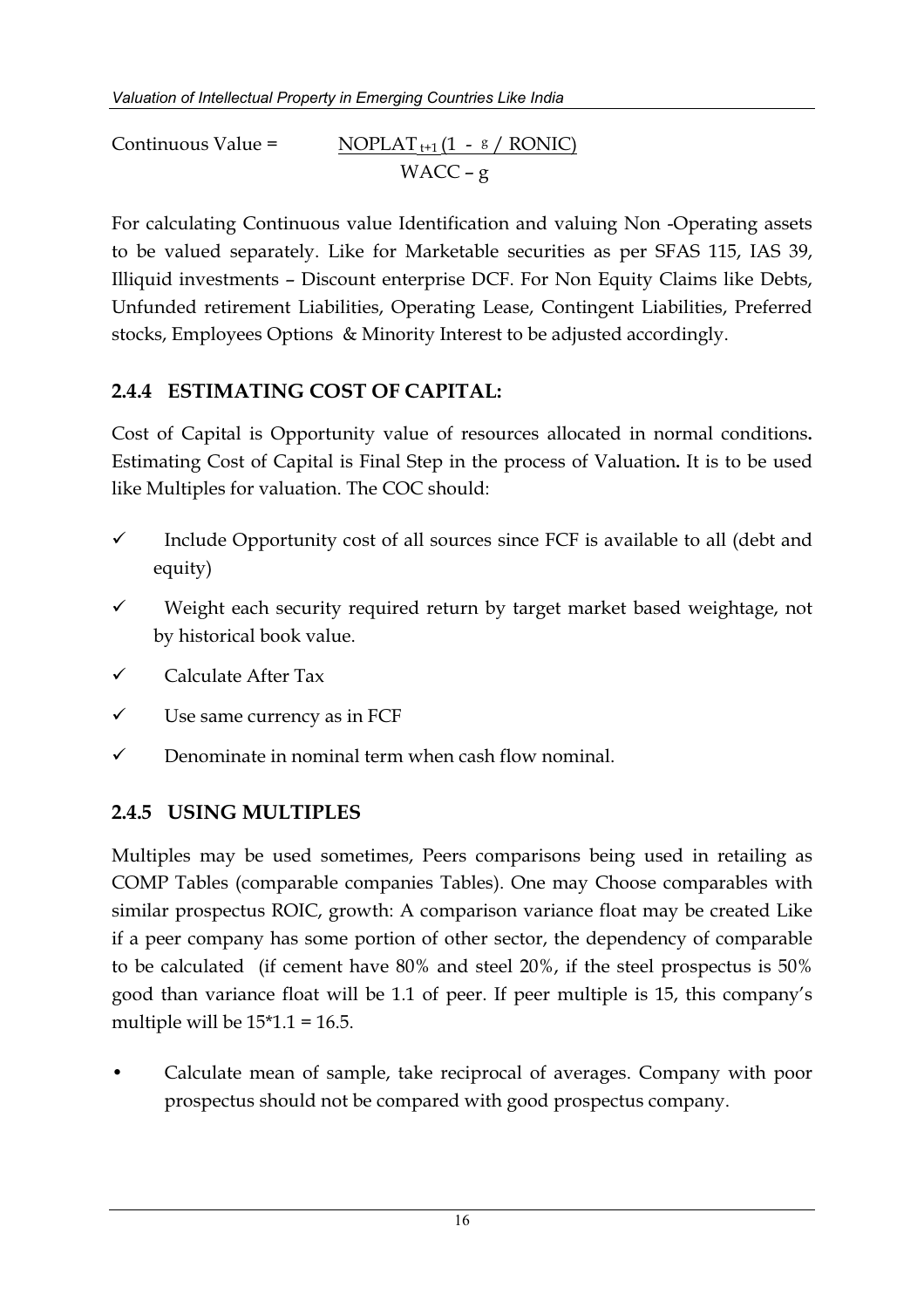• For Multiple on forward looking estimates, Use enterprise value multiples based on EBITA to avoid one time loss or gain and Adjust enterprise value multiple for non operating items

Applying these techniques, one can get the value, which is truly representative. For finding value of IP many techniques have been tested. The Method of finding enterprise value should be treated as best method for finding value of IP also.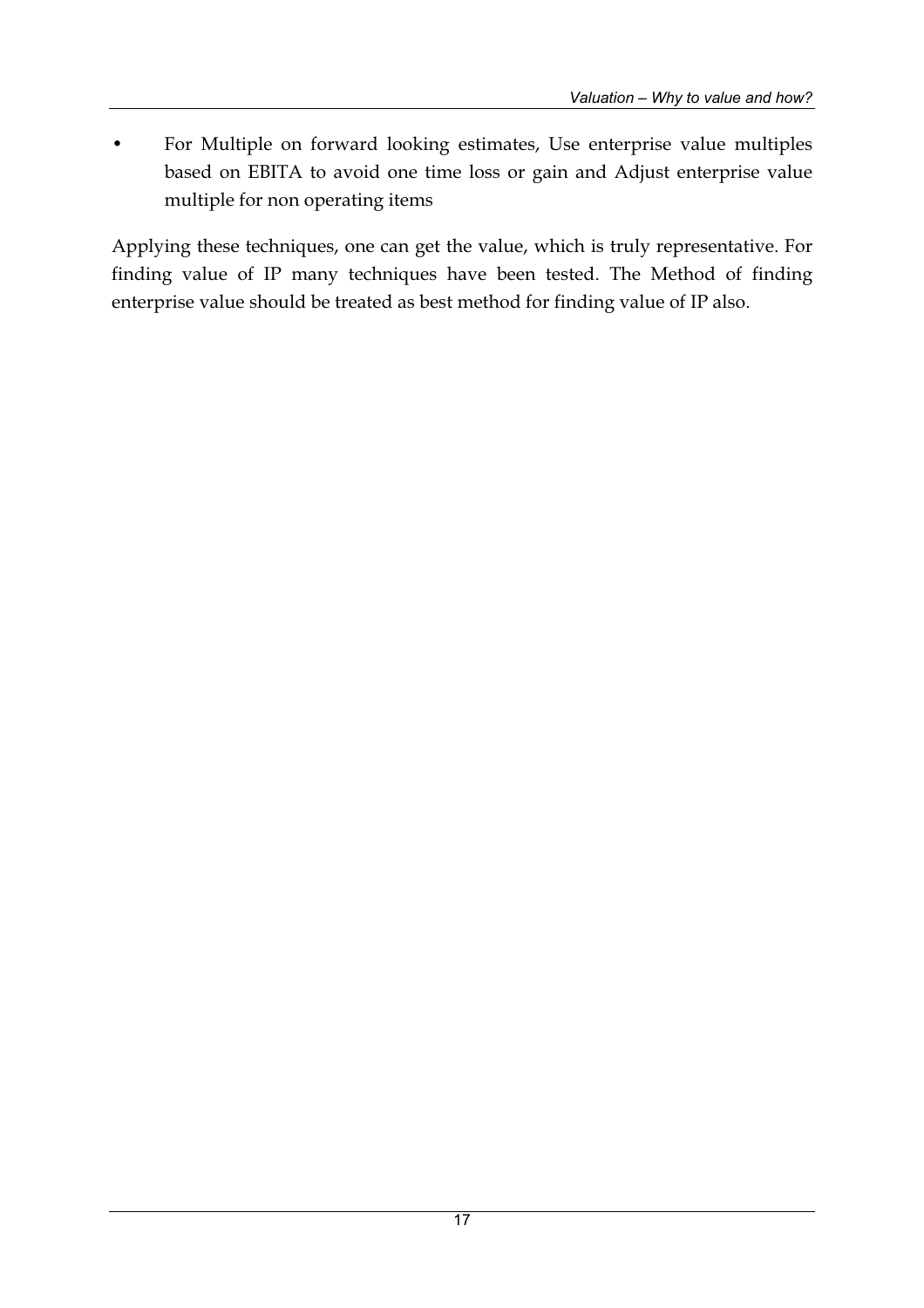## **CHAPTER 3**

## **3. INTELLECTUAL PROPERTY AND THEIR VALUATIONS**

#### **3.1 IP ASSETS:**

An asset is a claim to future revenue streams, such as the rents generated by commercial property, interest payments derived from a bond, or cash flows from a production facility. An IP asset is a claim to future accruals that does not have a physical or financial (a stock or a bond) measurement. A patent, a brand, or a unique organizational structure (e.g., an Internet-based supply chain) that generates revenue stream, value or cost savings, are IP assets. IP assets possess the following attributes:

- Non physical in nature
- Capable of producing future economic benefits
- Protected legally or through a de facto right
- For Valuation purpose, the asset must also be readily identifiable and capable of being separated from other assets.

Throughout this report, the terms IP, knowledge assets, and intellectual capital are used interchangeably. All three are widely used—IP in the accounting literature, knowledge assets by economists, and intellectual capital in the management and legal literature—but they refer essentially to the same thing: a nonphysical claim to future benefits. When the claim is legally protected, such as in the case of patents, trademarks, or copyrights, the asset is generally referred to as intellectual property.

Physical and financial assets are rapidly becoming commodities, yielding an average return on investment, as in this era of global village, physical assets are available and its existence is transparent. Wealth and growth in today's economy are primarily driven by IP assets in form of intellectual properties. Value creation, Abnormal profits and dominant competitive positions achieved by IP. There are three major nexuses of IP, distinguished by their relation to the generator of the assets: innovation, 'organizational' designs and "Brands and human resources".

"Brands", a major form of IP prevalent particularly in consumer products beverages like Coke. Coke's highly valuable brand is the result of a secret formula and exceptional marketing savvy. In Internet companies like Infosys, IP assets are often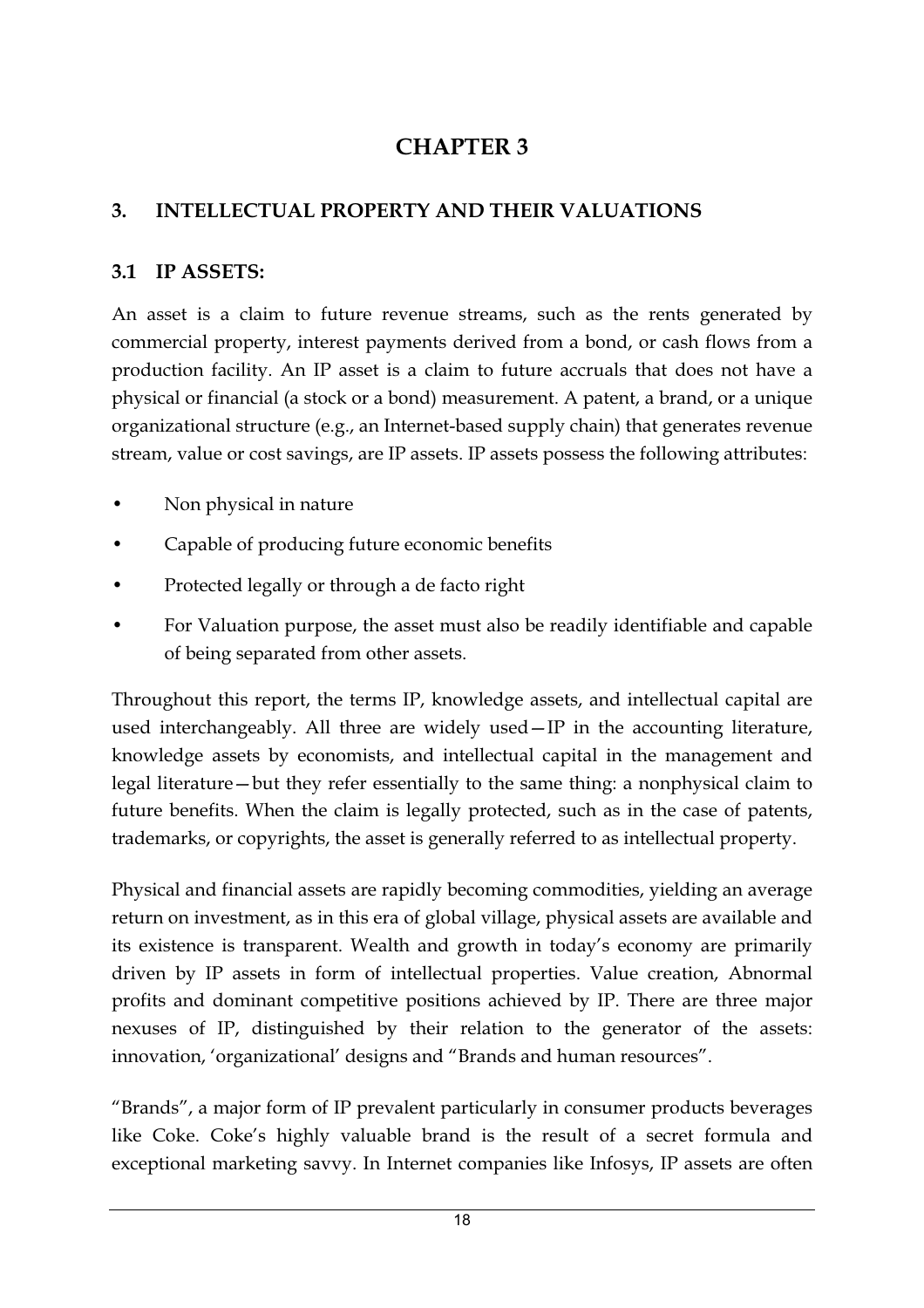created by a combination of innovation. The unique products created and acquired by Infosys during the 1990s are responsible for its IP .The human resources are generally created by unique personnel and compensation policies, such as Talent pools, citation index of the organization, investment in training, incentive-based compensation, and collaborations with universities and research centers. Such human resource practices enable employers to reduce employee turnover, provide positive incentives to the workforce, and facilitate the recruitment of highly qualified employees. Specific organizational designs like Xerox's Eureka system, which is aimed at sharing information among the company's 20,000 maintenance personnel, enhance the value of the human resource-related IP by increasing employee productivity. While it is convenient to classify IP by their major generator innovation, organizational design, Brands or human resource practices. The IP assets are often created by a combination of these sources.

## **3.2 FUNDAMENTAL CHANGES DRIVING IP**

IP (intellectual capital or knowledge assets) are surely not a new phenomenon. With the creation of civilization whenever ideas were put to use in households, fields, and workshops, IP were created. Breakthrough inventions, such as Internet, mobiles, electricity, engines, the telephone, and pharmaceutical products, have created waves of IP. New driving surge in IP since 1980 is the unique combination of two related economic forces:

- a) Intensified business competition, brought about by the globalization of trade and deregulation in key economic sectors like telecommunication etc
- b) The arrival of information technologies (IT) and Internet.

"Ford announced in April 2000 that it would return \$10 billion to shareholders capital that would not be needed by the new leaner Ford. It was already in the process of spinning off most of its parts plants into Visteon. Henceforth, it would be just another supplier to Ford…While shedding physical assets; Ford has been investing in IP assets. In the past few years, it has spent well over \$12 billion to acquire prestigious brand names: Jaguar, Aston Martin, Volvo and Land Rover. It's about IP and brand building and consumer relationships.

The emergence of IP as the major driver of corporate value at Ford is thus the direct result of the two forces mentioned above: competition-induced corporate restructuring facilitated by emerging information technology. Production-centered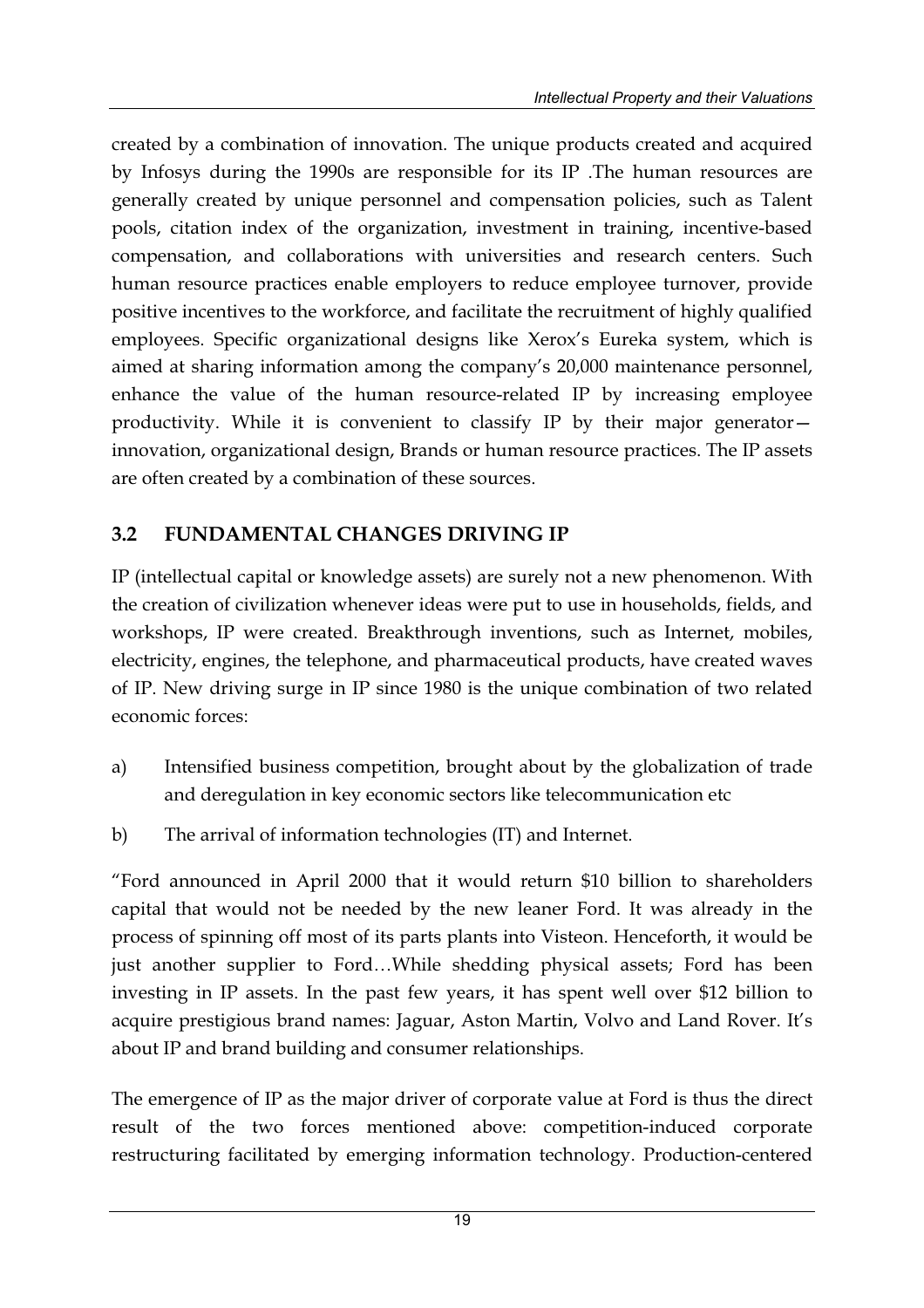economies were sooner or later exhausted and could no longer be counted on to provide a sustained competitive advantage in the new environment: "…traditional economies of scale based on manufacturing have generally been exhausted at scales well below total market dominance, at least in the large U.S. market. In other words, positive feedback based on supply-side economies of scale ran into natural limits, at which point negative feedback took over. These limits often arose out of the difficulties of managing enormous organizations."

Once economies of scale in production have been essentially exhausted, production activities, intensive in physical assets, became commoditized and failed to provide a sustained competitive advantage and growth. Companies responded to this commoditization of manufacturing by:

- a) **O**utsourcing activities (e.g., Ford's parts production) that do not confer significant competitive advantages, and
- b) **I**nnovation as the major source of sustained competitive advantage. Thus providing gateways for creating IP.

#### **3.3 CONCERNS OF IP:**

This analysis clarifies the relevance of intellectual Properties to wide range of business and society, with the following groups having primary interest in IP:

\* **Promoters and shareholders**— IP investments are associated with excessive cost of capital. Excessive cost of capital hinders investment and growth. Promoters and shareholders are interested in mechanisms aimed at reducing the excess cost of capital.

\***Capital market regulators**. —Research documents the existence differences in information about organizations between corporate insiders and outsiders in IP intensive companies. That may lead to consequences such as systematic losses to the less informed persons and thin volume of trade, which the regulators want to check.

\***Accounting standard boards**. —The deficient accounting for IP leads to presentation of biased and less trustworthy and even fraudulent financial reports. This should obviously be of concern to regulators of financial information like ICAI, SEC, and FASB.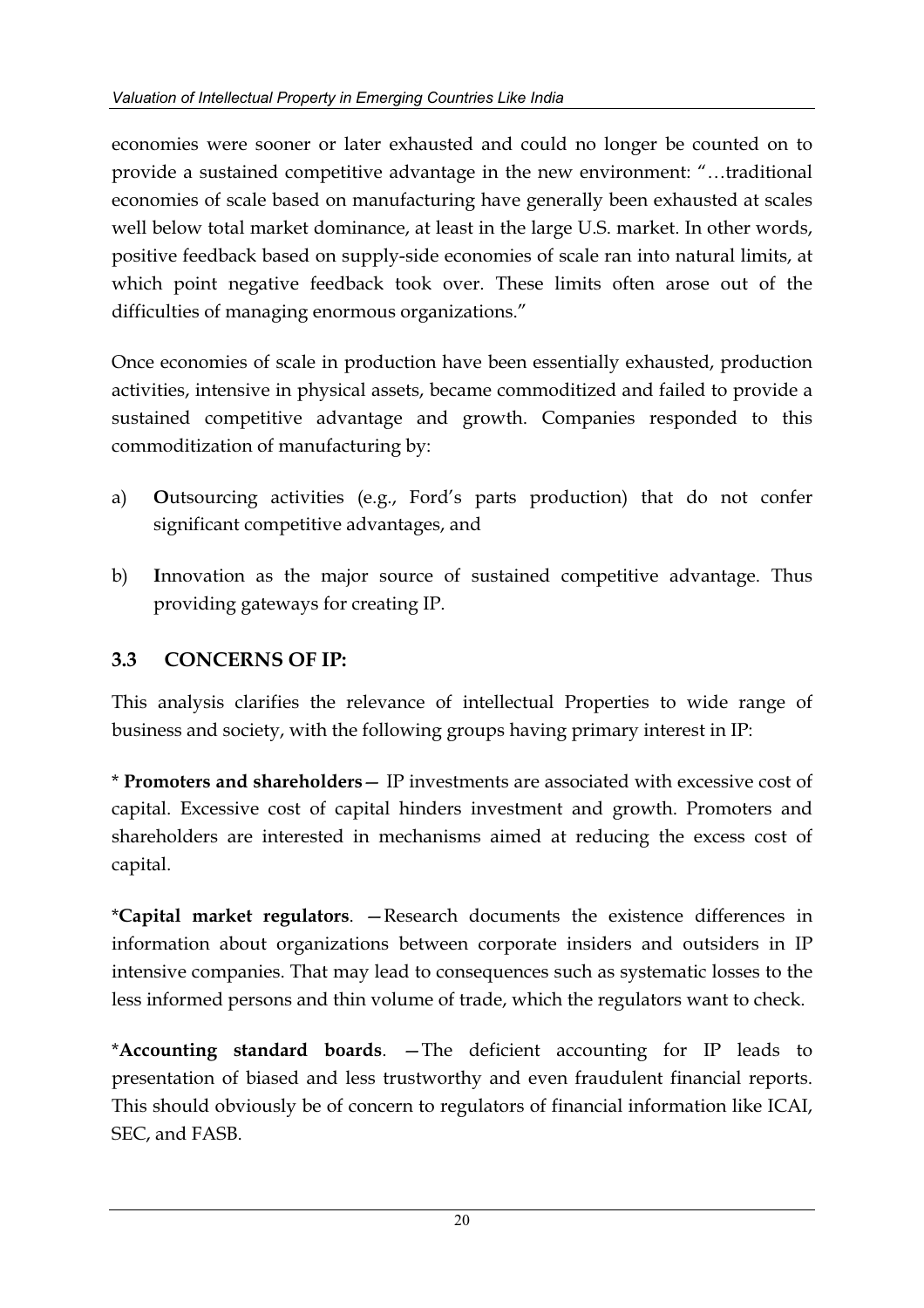\***Policymaker**s. — In key areas, such as the assessment of fiscal policy (e.g., R&D tax incentives) supporting innovation, optimal protection of IP .A thorough examination of the attributes of IP and specific harmful consequences related to intellectual Properties should be concerned about.

WIPO holds that IP should be of benefit to all people and, in this sense, views IP protection as leading to IP opportunities. The basic ingredients that drive the knowledge economy and feed the IP system – **creativity and innovation** – are found all over the world. Lack of awareness of the enabling possibilities of IP systems paired with the unfortunate view that IP is merely a field of law have led many countries away from taking full advantage of IP regimes. What this view neglects is an actively managed IP. An IP system established with the needs of the country in mind and managed in the best interests of the country can substantially contribute to economic growth and the welfare of human beings all over the world.

To bridge the gap that currently exists in the use of the IP system, WIPO is actively seeking to bring knowledge about the appropriate valuation and use of IP to countries. In doing so WIPO builds on three decades of technical assistance through which it has sought to enable potential IP owners to become high performers. Jointly with IP stakeholders, WIPO has created toolkits that help countries and people to understand best practice IP management, has illustrated the real 'value added' of IP systems through concrete field studies and has promoted knowledge sharing among Member States by sharing IP success stories.

### **3.4 IP VALUATION:**

#### **NEED FOR VALUE REPORTING OF IP**

IP assets surpass physical assets in most business enterprises, both in value and contribution to growth; remain absent from corporate balance sheets. This treatment of capitalizing physical and financial investments, while expensing IP, leads to biased and deficient reporting of organisations' performance and value.

The market-to-book (M/B) value i.e. the ratio of the capital market value of companies to their net asset value, as stated on their balance sheets is frequently invoked to motivate the focus on IP. the mean M/B ratio of the S&P 500 companies has continuously increased since the early 1980s, reaching the value of \$6.0 in March 2000. This suggests that, of every \$6 of market value, only \$1 appears on the balance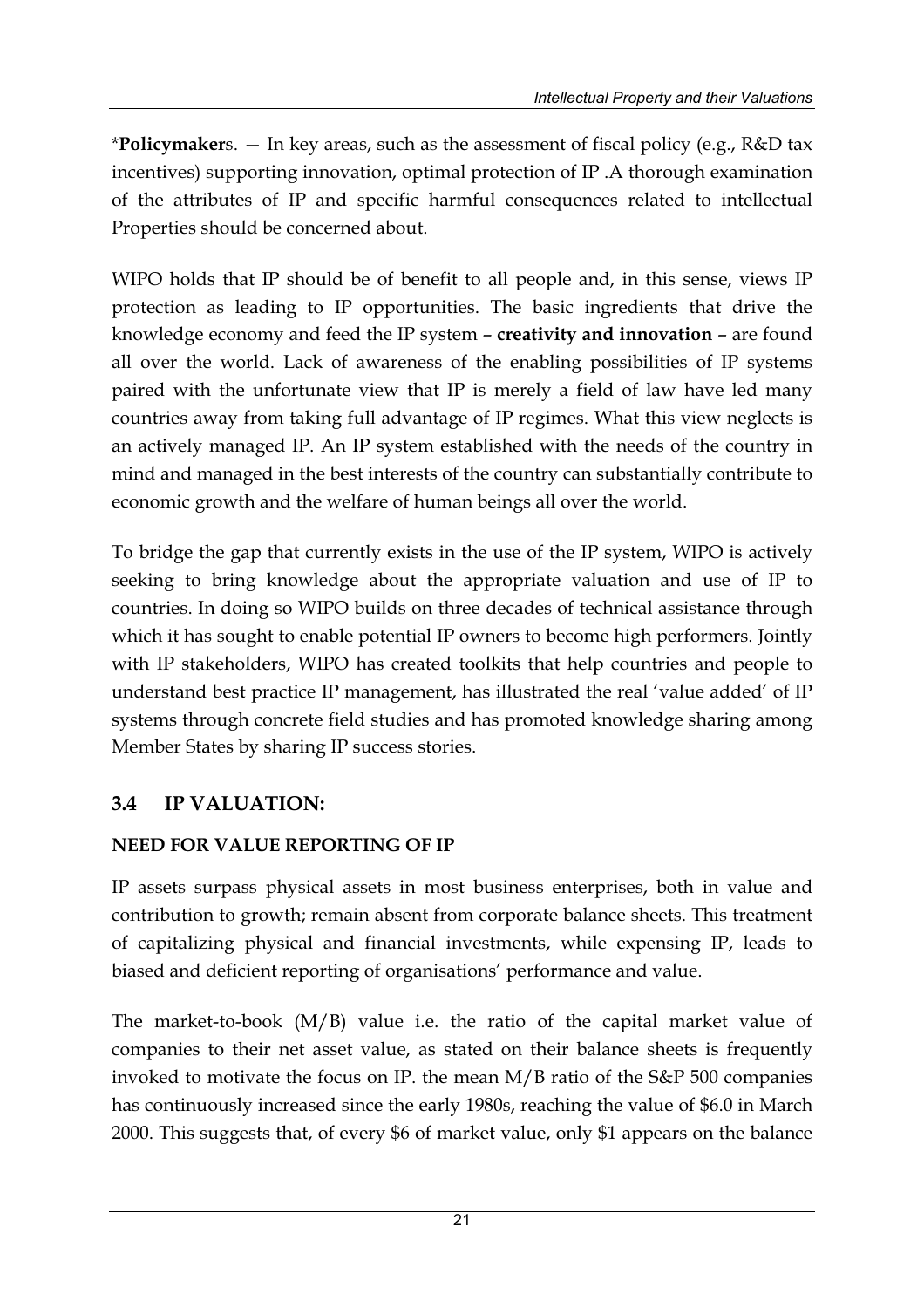sheet, while the remaining \$5 represents IP assets. Hence, some argue, the current focus on IP is warranted.

There are many Factors highlighted for Valuation of IP Assets like The subjectivity of the valuation process, the separability of IP assets from underlying business and the consistency of valuation method applied.

#### **Anderson conducted study on IP assets and found**

- Many IP assets are identifiable, separable and capable of being valued
- There was considerable consensus over valuation methodologies
- Valuation of IP may be subjective but not more than valuation of unquoted companies, pension funds and emerging markets.

### **3.5 VALUATION APPROACHES:**

#### **3.5.1 COST BASED APPROACH:**

This approach may be used to assess the replacement cost of the IP or the cost of creating equivalent assets. This approach requires accumulation of costs invested in the IP. In this approach, costs are adjusted for Inflation and Required rate of return on investment.

Limitation of Cost Based approach:

- No correlation between expenditure and subsequent value.
- Lack of Information
- On separation of expenditure that enhance value and those distorts

### **3.5.2 MARKET BASED APPROACH**

In Market based approach the IP are valued by reference to recent market transactions for comparable assets, which provides credibility and objectivity. In this approach term of most IP transactions are not disclosed. Values may have to be estimated from the sale of companies owning substantial IP assets.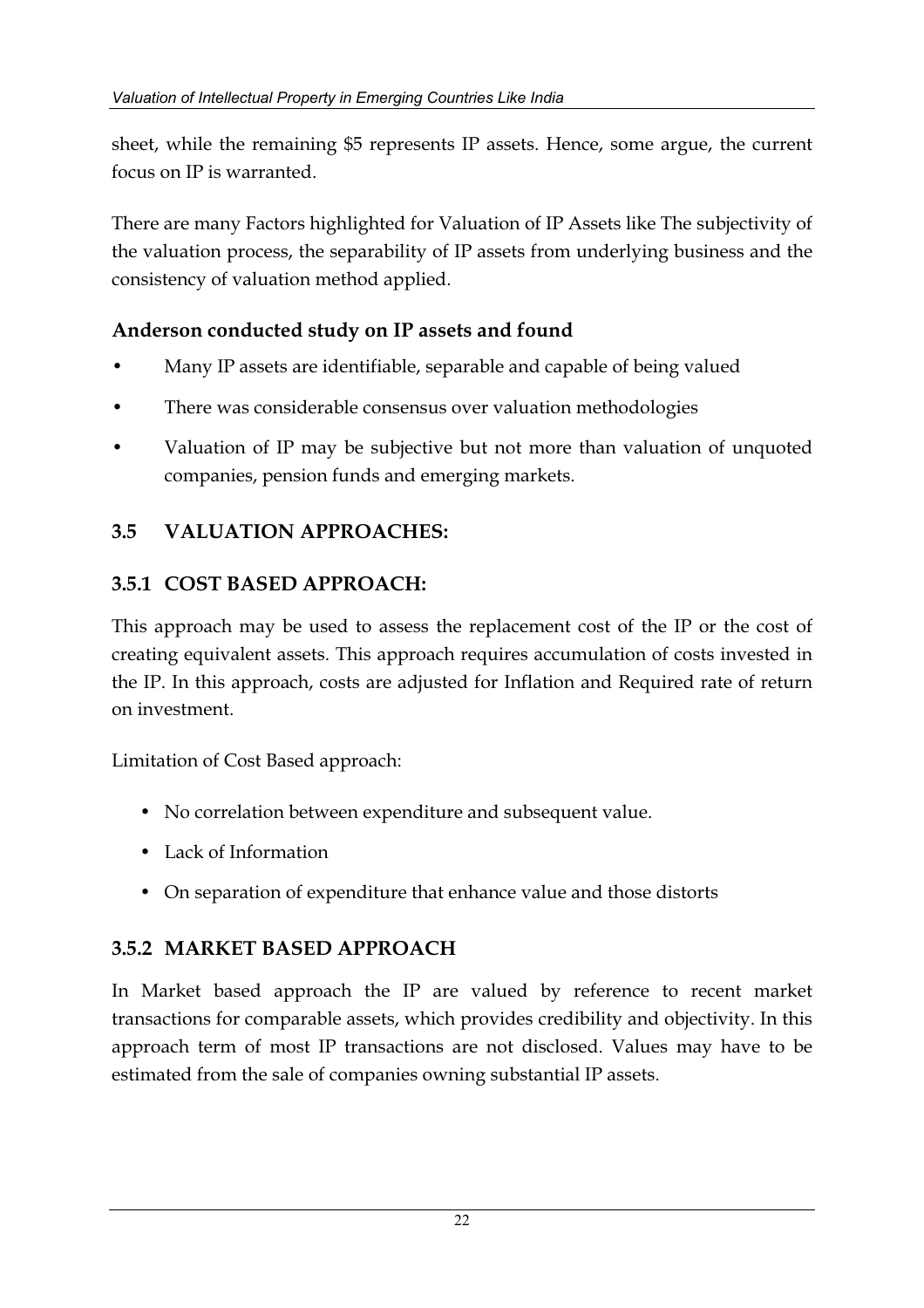## **3.5.3 ECONOMIC BASED APPROACH:**

The Economic based approach is Identification, separation and quantification of cash flows attributable to IP and Capitalization of those Cash flows attributable to the IP assets. Various methodologies exist. Despite apparent differences, all methodologies seek to quantify parameters.

## **3.5.4 ROYALTY METHOD:**

Under Royalty Method IP assets are valued by capitalizing estimates of annual post tax royalty payable under a licensing arrangement. Valuation parameters may be estimated using details of Arm's length arrangements for comparable intangible assets. Reasonable royalty approach is often used in the estimation of damages arising from patent infringement. There are many different sources of royalty data.

## **3.6 RELEVANCE OF IP AT BANKRUPTCY -IP LIQUIDATION VALUE**

When Enron descended into Chapter 11 on December 12, the \$63 billion bankruptcy represented the largest-ever filing in modern history; the attorneys were to consider how to handle a bankruptcy when the debtor company's possessions are largely composed of intellectual property. According to Larcker "Perhaps the intangible assets are not much use to the business that developed it, but another organisation may find them to be very valuable." "Investors are often betting on cash flows they anticipate in the future," says King. "Therefore, a correct assessment of risk must be performed for the company being valued."

The declaration of bankruptcy may itself diminish the value of intellectual property and other intangibles." Invariably, some potential buyers will question the value of the intangible assets, considering that the company wasn't able to succeed," comments King. "We studied the brand value of a well-known consumer electronics company that declared Chapter 11 and found that its name still carried considerable value. But consider a company like Enron: That name currently has negative connotations and the market value of its intellectual property may now be significantly weakened. If the business is being reorganized and will continue to operate, the company will look at the assets' value as a continuing business, based on current value and whether there is an impairment of value. The liquidator of fashion retailer Boo.com, **for example, successfully sold Boo.com's technology and its web site to competitors.**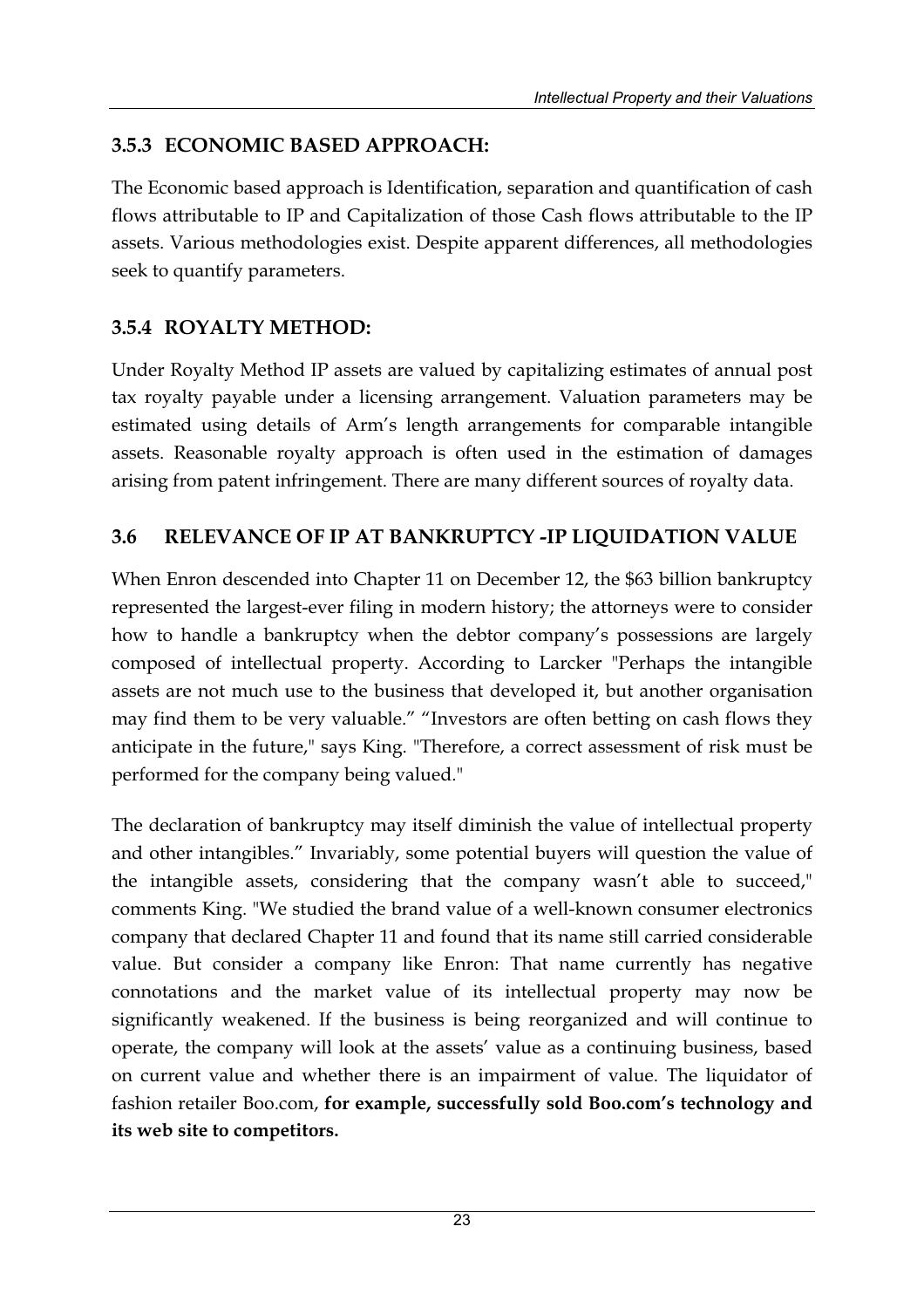"Under FASB Statement No. 141, a recently issued regulation, intangible assets like patents, trade marks, intellectual property and copyrights must generally be valued when they are acquired as part of a business combination," says Halsey Bullen, a senior project manager with the accounting standards board. "But if a company develops intellectual property internally, it would generally be expensed as R&D." Although there are no prescribed rules for valuation of IP at bankruptcy, the practice of bankruptcy laws recognize valuation of intangible assets.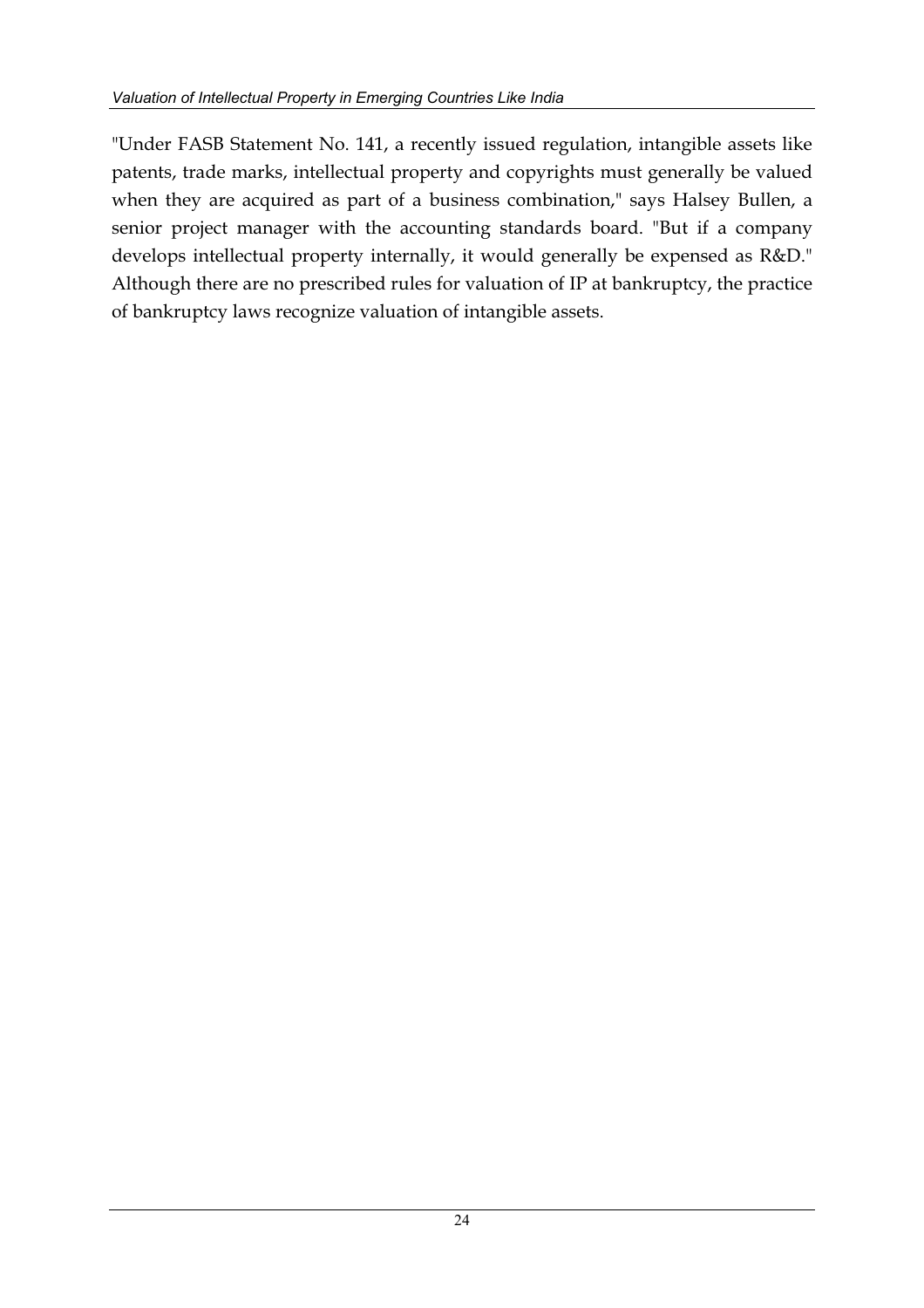# **CHAPTER 4**

### **4. TRIPS AND ITS EFFECT ON DEVELOPING COUNTRIES**

IPP is expected to encourage innovation by rewarding the inventor. Strong IPP regime may also inhibit diffusion of knowledge and even technology development in the countries that are technology followers. Countries have fine-tuned their IPP regimes as per their developmental requirements. Against this backdrop, the ongoing attempt to strengthen the IPP regimes worldwide, as a part of the TRIPs Agreement, appears to adversely affect the technological activity in developing countries by choking the knowledge spillovers besides implications for the access and affordability to lifesaving drugs by the poor.

The global technology generation or innovative activity is highly concentrated in a handful of technologically advanced developed countries with just top ten countries accounting for as much as 84 per cent of global R&D activity, 94 per cent of US, and 91 per cent of global cross-border technological payments. Prominent among the emerging countries that are beginning to obtain US patents in increasing numbers are Taiwan and South Korea. Therefore these countries together with Japan make important cases for analyzing the role played by IPRs in their technology development.

### **4.1 IPP REGIME CHANGE AND DEVELOPMENT OF LOCAL CAPABILITY: THE INDIAN CASE**

- India had inherited The Patents and Designs Act 1911 from the colonial times that provided for protection of all inventions and a patent term of 16 years.
- Under pressure from domestic industry, government adopted a new Patents Act in 1970 that reduced the scope of patentability in food, chemicals and pharmaceuticals to only processes and not products.
- The compulsory licenses could be issued after three years. It is by now widely recognized that the 1970 Act has facilitated the development of local technological capability in chemicals and pharmaceutical industry by enabling the process development activity of domestic firms as confirmed by a number of quantitative studies.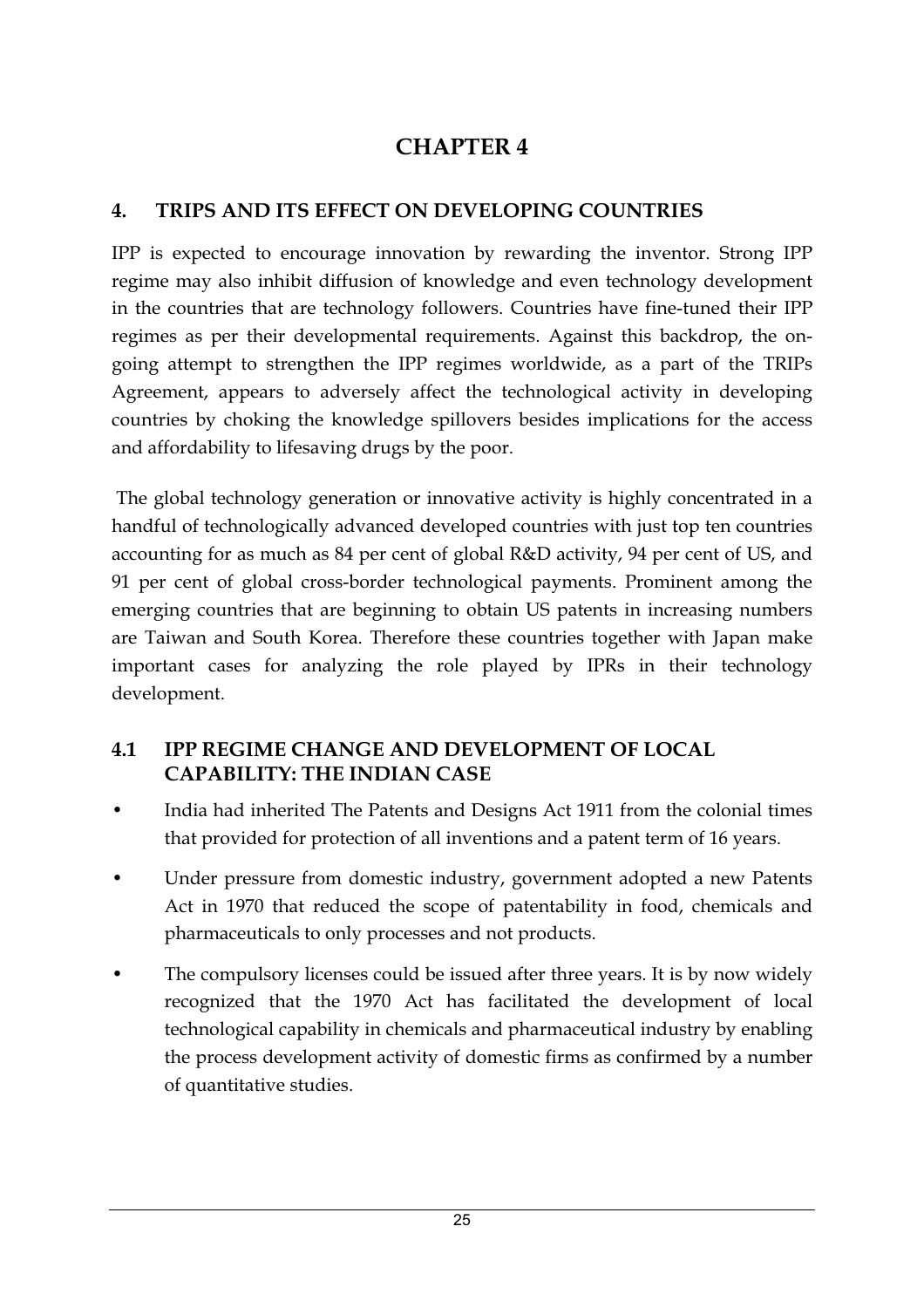- The gradual build up of technological capability of Indian enterprises is visible from a rising trend of residents in patent ownership in India, and in terms of the ability of India to raise her share in the US patents.
- India ranked seventh amongst all developing countries in terms of US patents obtained (ahead of Brazil, China and Mexico) and fourth in the chemicals sector and in biotechnology (in 1998).
- With their cost effective process innovations, Indian Pharma companies have emerged as competitive suppliers in the world of a large number of generic drugs. A steady growth of India's exports of drugs and pharmaceuticals has transformed the industry from being one being highly import dependent to one that generates increasing export surplus for the country. The share of pharmaceuticals in national exports has increased from 0.55 per cent in 1970- 71 to over 4 per cent by the 1999/00.
- The technological capabilities of Indian companies and institutions have attracted leading MNCs to start R&D joint ventures, commission contract research and set up R&D centres. It is a remarkable achievement especially because it has been accomplished within two decades of the change of patent regime.
- Over the past 30 years except for recent amendments brought to provide for exclusive marketing rights (EMRs) in tune with India's obligations under WTO's TRIPs Agreement. India joined the Paris Convention and the Patent Cooperation Treaty only in 1999.

### **4.2 A TEN YEARS TRANSITION TO PROVIDE PRODUCT PATENTS VIZ. TILL THE END OF 2004**

- The gradual build up of technological capability of Indian enterprises is visible from a rising trend of residents in patent ownership in India.
- Improved technological capability is also reflected in terms of the ability of India to raise her share in patents granted by the US patents office from 0.02 per cent in 1977-87 period to 0.06 per cent during 1996-2000.
- In 1998, it ranked seventh amongst all developing countries in terms of the magnitude of US patents obtained, behind Taiwan, South Korea and Israel the three leading nations—but ahead of Brazil, China and Mexico.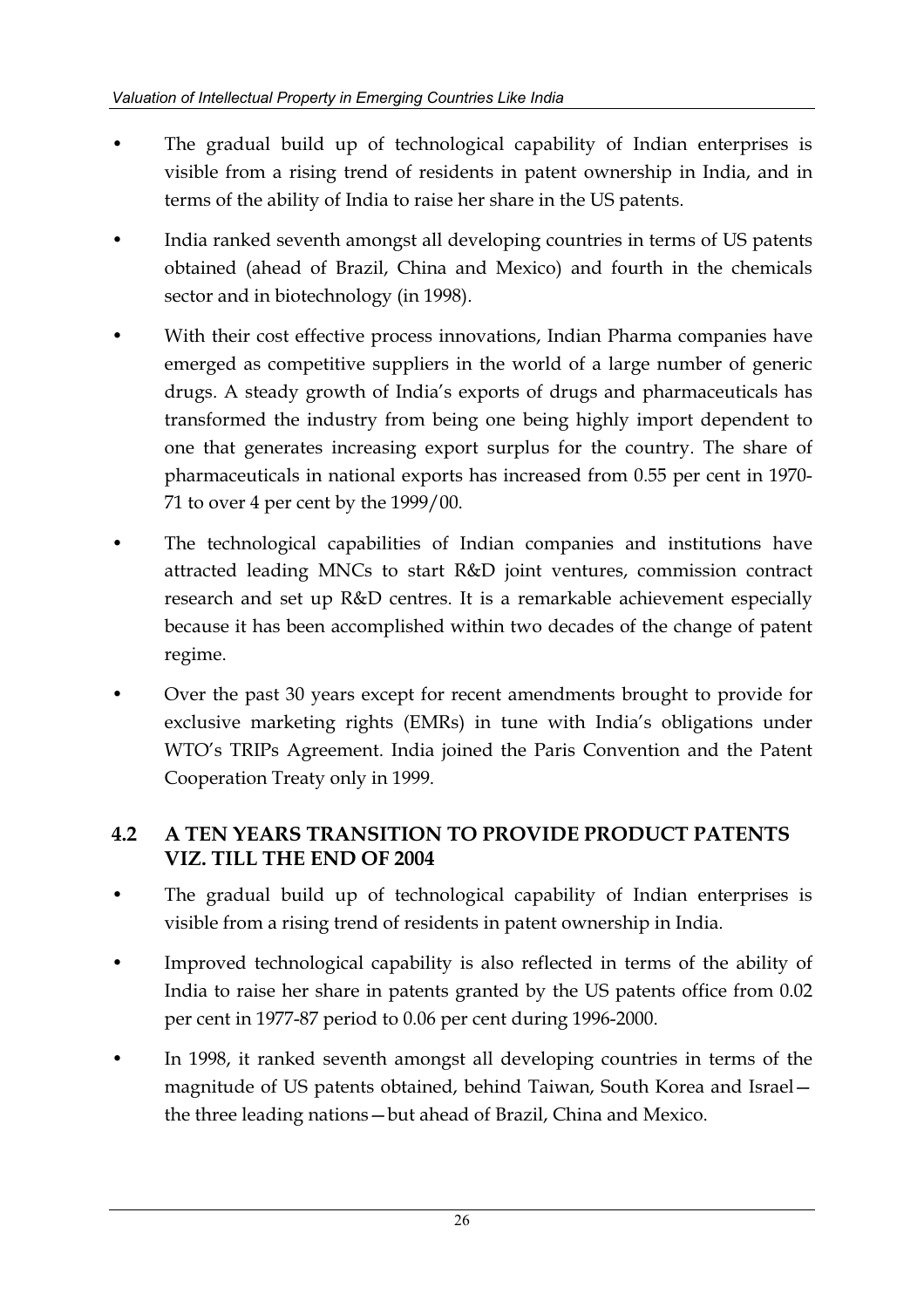## **4.3 HIGHLIGHTS: INDIAN IPRS REGIME**

- **Instrumental in building local capabilities :**Indian companies have emerged as competitive suppliers in the world of a large number of generic drugs.
- **Domestic enterprises are more dynamic in terms of growth of investment and output, export-orientation, R&D activity, technology purchases from abroad and in terms of labour productivity**
- However, MNC affiliates enjoyed considerably higher profit margins because of their greater focus on more value adding formulations and their wellestablished brand names
- **The development of process innovation capability of Indian enterprises has enabled them to introduce newer medicines within a short time lag.**
- The technological capabilities of Indian companies have grown to a point when leading MNCs have started to take note of it. For instance, Eli Lilly established a joint venture with Ranbaxy in the mid-1990s for development of a cost effective process for synthesis

## **4.4 BENEFITS OF SOFTER IP REGIME ASIAN EXPERIENCE:**

- Countries, such as India, have successfully developed cost effective processes to produce life saving drugs with softer patent regimes.
- Enabled the national health system to provide affordable medicines to masses of poorer people.
- The utility models and industrial designs have allowed Japanese firms to receive protection on technologies that were 'only slightly modified from the original invention'.
- Quantitative studies have confirmed that the weaker patent system employed by Japan has facilitated absorption, transfer and diffusion of technology and contributed to the TFP growth during the period 1960-93. The scope of patent system was expanded to cover chemical and pharmaceutical products only in 1975 to provide protection to technological capability that had developed adequately by then.
- The growth rate of per capita income over the 1960-90 for these economies averaged over 5.5 per cent, making it the fastest growing region in the world sustaining such rates of growth over such a long span of time. Some analysts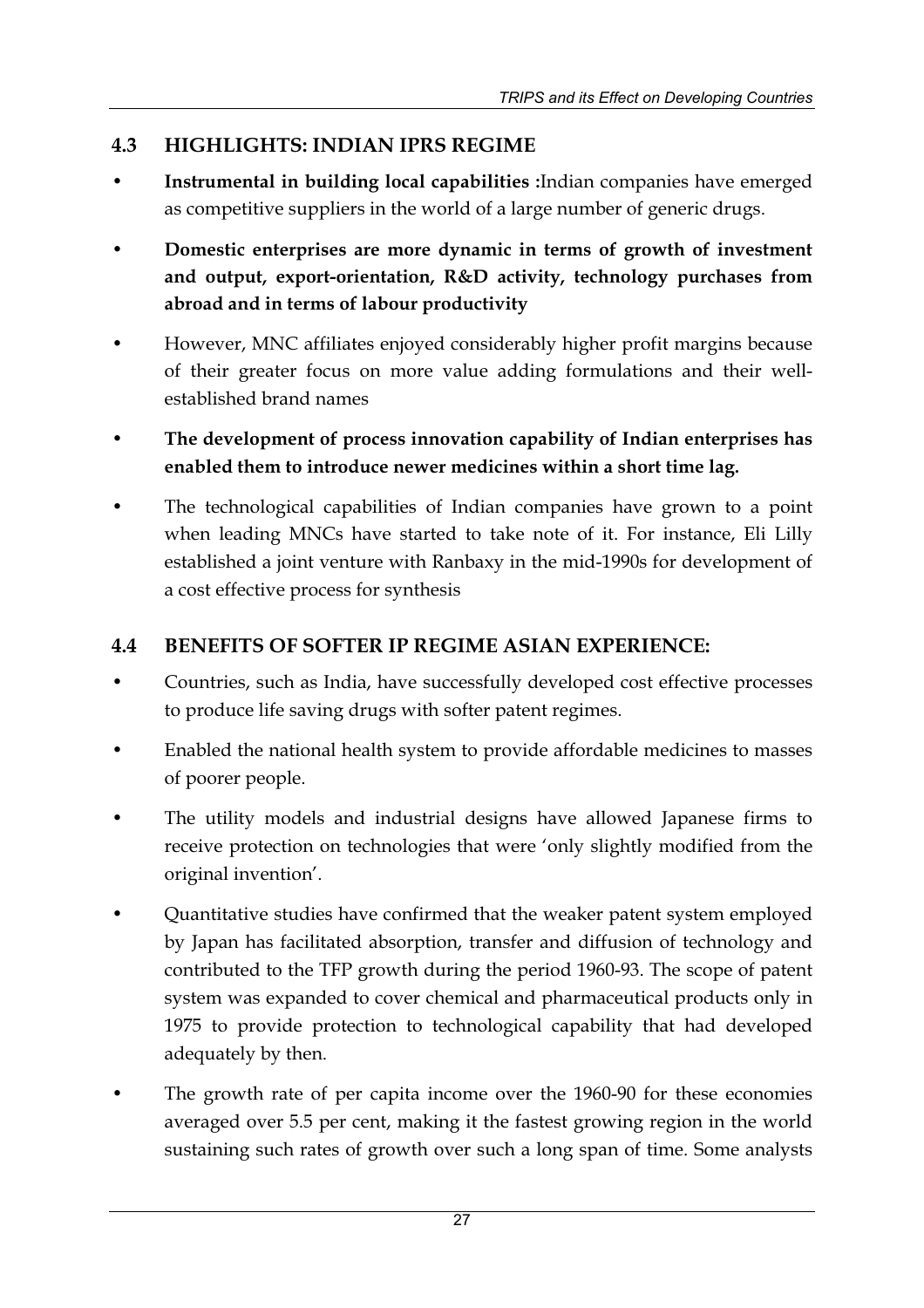have attempted to downplay the East Asian achievement as a result of factor accumulation along the production function. However, since then a number of studies have corroborated that a substantial proportion of East Asian growth was contributed by **growth of total factor productivity (TFP)** and it was not a result of merely factor accumulation.

• Encouraged minor adaptations and incremental innovations on the foreign inventions by domestic enterprises and developed a patent culture through utility models and design patents.

### **4.5 IMPLICATIONS OF THE TRIPS REGIME FOR DEVELOPING COUNTRIES**

The international environment with respect to intellectual property has changed considerably with the conclusion of the TRIPs Agreement. The TRIPs Agreement accommodates the demands of the industrialized countries for higher international standards of protection by mandating the extension of patentability to virtually all fields of technology recognized in developed country patent systems, by prolonging the patent protection for a uniform term of twenty years, and by providing legal recognition of the patentee's exclusive rights to import the patented products. The patent rights are enjoyable without discrimination as to the place of invention, the field of technology and whether products are imported or locally produced.

All the signatories to the trade negotiations are, therefore, obliged to adhere to the minimum standards prescribed by TRIPs Agreement and to provide product patents for pharmaceuticals and chemicals. The coverage of the patent protection has also been expanded by the provision for patents on micro-organisms and protection of plant varieties either by patents or by an effective sui generis system or by any combination thereof.

- There are three ways that the strength of the IPR regime could affect economic growth indirectly:
- Affect the innovative activity that in turn is the source of total factor Productivity.
- The inflows of FDI and technology transfers and which could effect the growth.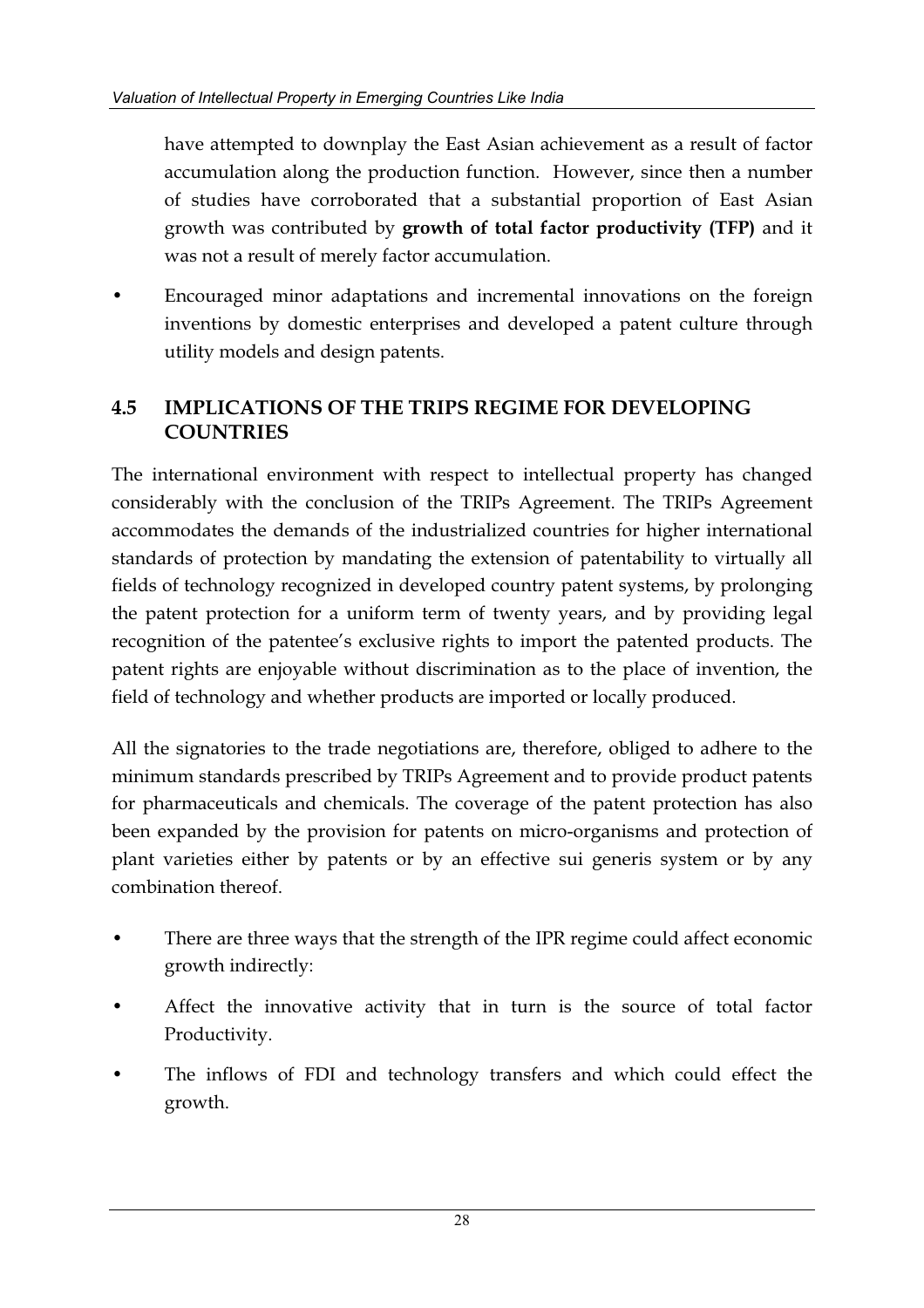- Redistribution of income between the countries and between communities within the country.
- The process of acquisition of local technological capability by developing countries is likely to suffer a set back.
- Limit the access of technology by developing country enterprises.
- Resulting in a concentration of the industry and dependence on imports may go up.
- Drug prices are likely to go up upon introduction of product patents with substantial welfare losses to developing countries.
- Increase inventive activity even in the developed world especially for solving the problems and diseases faced by developing countries.
- Slow down the pace of technological development by stifling the flow of R&D spillovers that are important inputs in research.
- Blocking the knowledge spillovers from industrialized countries to developing countries.
- FDI outflows are also governed to a large extent by the strength of created assets of their enterprises such as the ownership of technology.
- The developed countries that would stand to receive the additional income transfers resulting from stronger IPP regime.
- Critical in developing countries where much of the R&D activity is of an adaptive nature. A number of studies have empirically demonstrated the ability of rather weaker intellectual property rights in stimulating domestic innovative activity in developing countries to absorb spillovers of foreign R&D. Allow spillovers simultaneously to promote R&D and to have a positive direct effect on productivity' and concluded that the adoption of a 'stronger patent regime may not be optimal from either the short- or long-run perspectives'.
- The World Bank (1999:34) cautions 'stronger IPRs may adversely affect followon innovations, in developing as well as industrial countries, that draw on inventions whose patents have not yet expired. There is thus a concern that tighter IPRs may actually slow the overall pace of innovation'.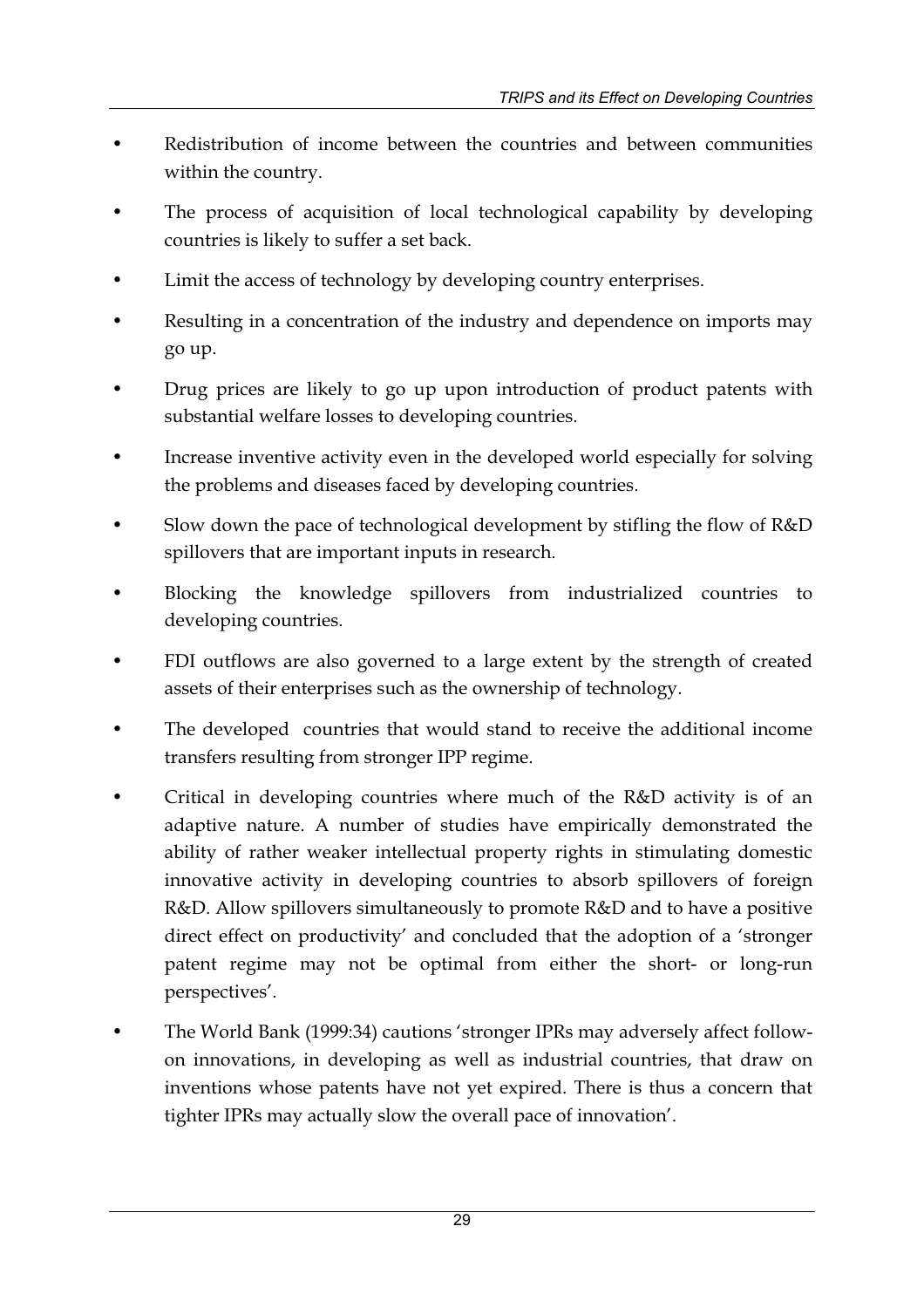### **4.6 BENEFITS OF TRIPS IP REGIME**

- Encourage innovation by rewarding the inventor with the grant of monopoly rights over the commercial exploitation of their inventions for a specified period.
- Inhibit diffusion of knowledge and even technology development in the countries that are technology followers
- Stronger protection increases the value or revenue productivity of a firm's intellectual property such as technology, brand and trade names.
- Stronger protection should help exporters by making imitation and counterfeiting more difficult.
- China, Brazil and other high-growth, large-market developing economies with weak protection would not have attracted nearly as much FDI'.
- The full implementation of the TRIPs Agreement is likely to have an important bearing on the patterns of development in developing countries.

### **4.7 POLICY RESPONSES TO BE TAKEN AT THE NATIONAL LEVEL:**

### **a) Incorporating the Provisions of Compulsory Licensing in the IPR Legislation**

Developing countries should build adequate provisions for compulsory licensing in their IPR legislation in order to safeguard them from possible abuses of monopoly power obtained by patent owners.

### **b) Incorporating the Research Exception**

Developing countries could incorporate provisions allowing researchers to use a patented invention for research, in order to understand the invention more fully.

### **c) Early Working Exception or 'Bolar' Provision**

It is possible to make provision for allowing manufacturers of generic drugs to use the patented invention to obtain marketing approval without patent owner's permission and before the expiration of patent. This facilitates the generic manufacturers to market their products as soon as the patent expires. This provision is sometimes called the regulatory exception or Bolar provision under Article 8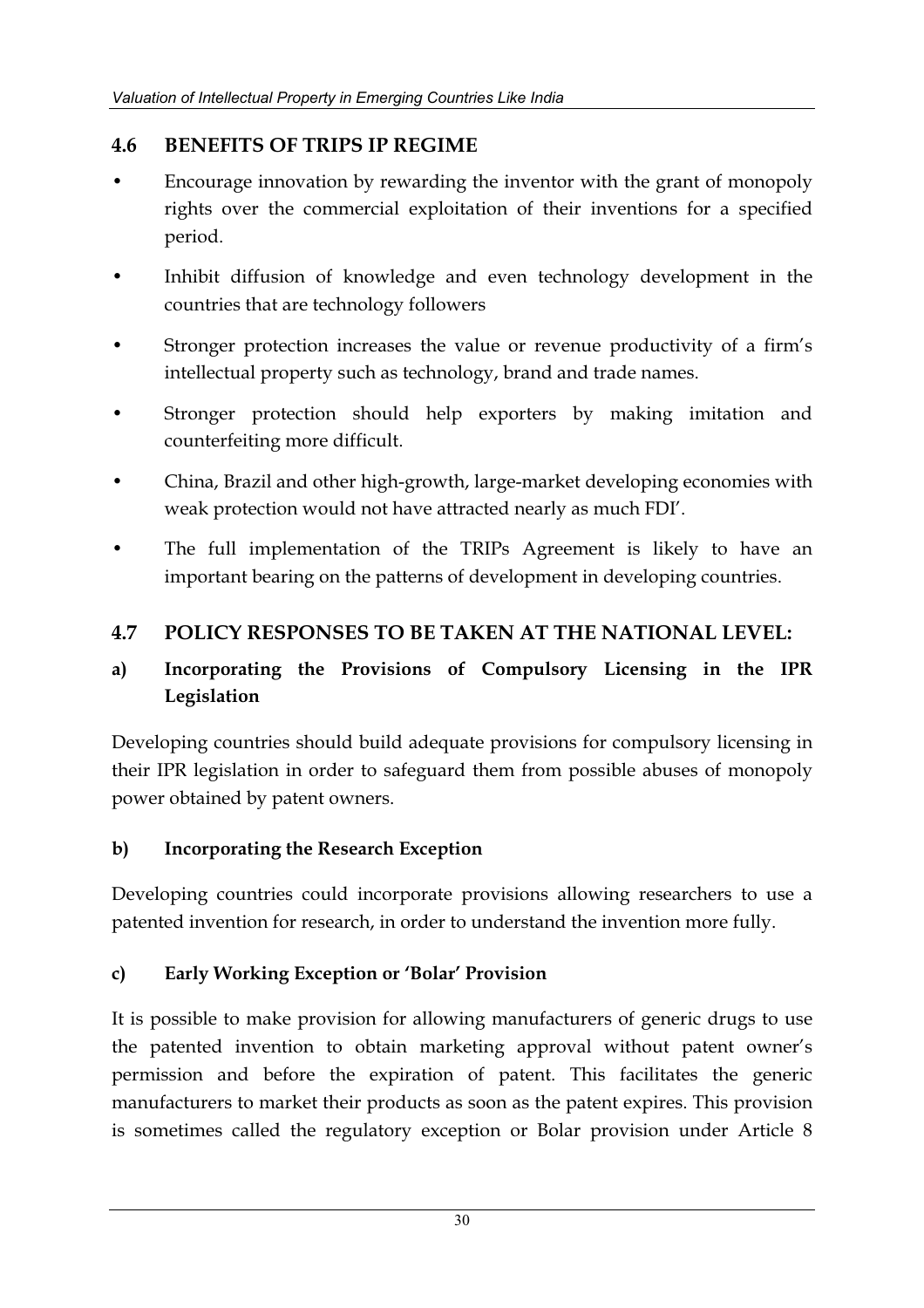(WTO 2001). The US, Canada, Australia, Israel and Argentina have adopted Bolar exception in their patent legislation.

### **d) Resisting the Attempts to Evolve TRIPs Plus Regime and Ever-greening of Patents**

The TRIPs Agreement however, is clear that a new use for an old formulation does not constitute an inventive step (Art. 27(1)). Therefore, member countries are within their rights not to permit the practice of ever-greening of patents.

### **e) Allowing Parallel Imports or Grey-Market Imports**

Since 'exhaustion of rights' issue cannot be raised in the dispute settlement under TRIPs Agreement, developing countries should allow parallel imports or greymarket imports. The experience of several countries suggests that substantial costs savings could result from such imports because of differential pricing strategy practiced by MNCs depending upon the extent of competition in different markets.

## **f) Competition Policy**

The patent system grants temporary monopolies to the firms that introduce innovations. The national competition or antitrust policies are needed to prevent the build up of excessive monopoly power of certain enterprises and to deal with possible abuse of monopoly power emanating from patent protection. The TRIPs Agreement (Articles 8 and 40, Section 8) explicitly provides for appropriate measures to prevent the abuse of IPRs or the resort to anticompetitive practices. Apparently in the US, 'compulsory licensing has been specified as a remedy in more than 100 anti-trust cases making available some 40,000 to 50,000 patents at reasonable or no royalties'.

### **h) Price Controls for Essential Drugs**

Governments may impose regulation of prices of essential drugs by transparent. Indian experience shows that price controls have proved to be effective means of keeping prices of life saving essential drugs under check.

## **i) Introduce Utility Models and Industrial Design Patents**

Encouraging domestic enterprises to undertake minor adaptive innovations and foster an innovation based rivalry among them. Utility models and industrial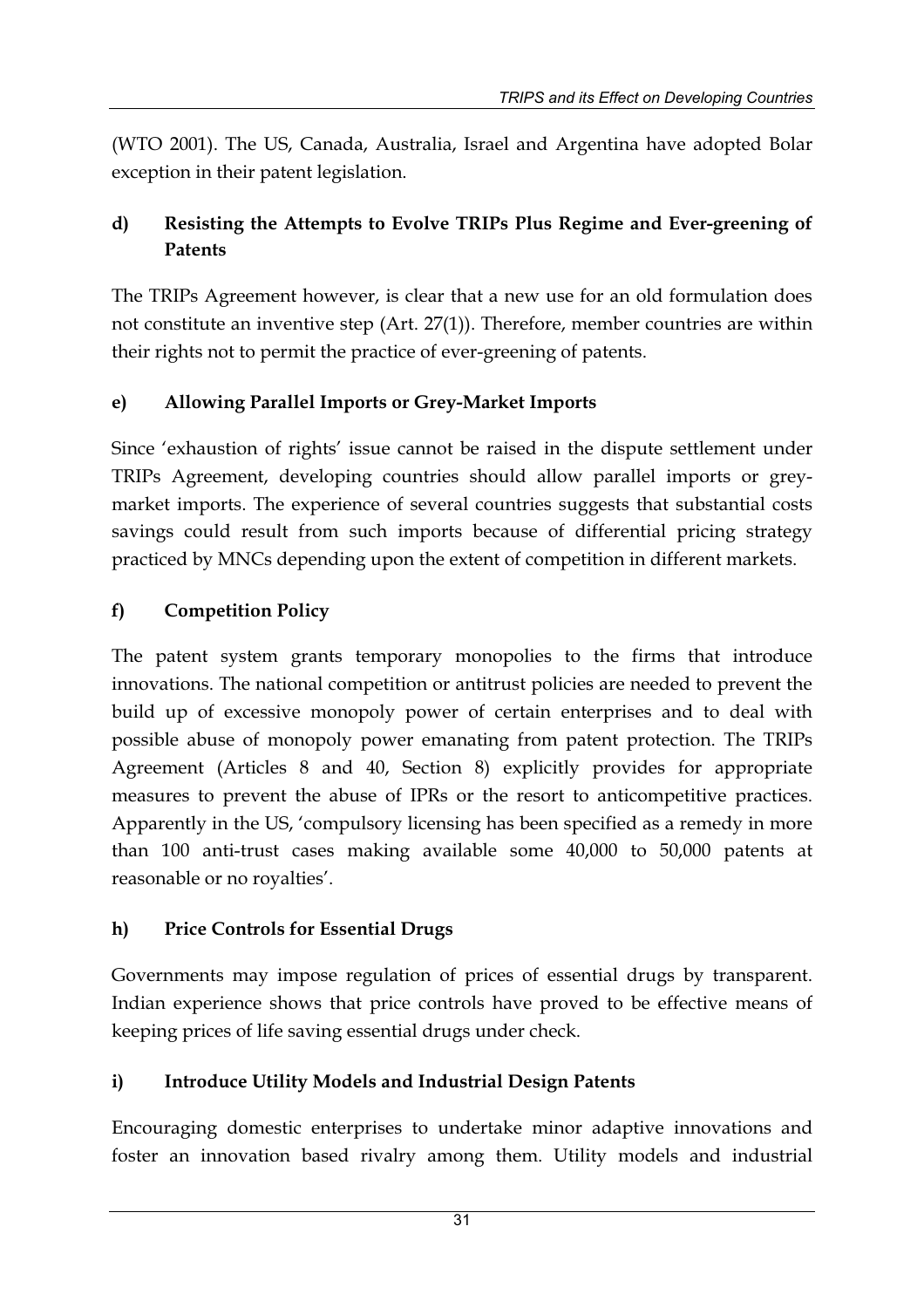designs may encourage developing country enterprises, especially small and medium enterprises. In Brazil, utility models helped domestic producers gain a significant share of the farm machinery market by encouraging adaptation of foreign technologies to local conditions.

### **4.8 POLICY RESPONSES AT THE INTERNATIONAL LEVEL**

The controversy concerning the HIV/AIDS drugs in South Africa, among other factors, has helped to focus attention of the international community on the possible adverse effects. In what follows is summarized a few avenues for possible international action.

### **a) Consensus on the moratorium on further strengthening of IPR regime.**

- **b) Granting Flexibility to Developing Countries in Implementing the Provisions of TRIPs:** Most of the adverse effects concerning TRIPs on poor countries arise not because of IPR regimes but from the attempt to harmonize them across the countries at different levels of development (Panagariaya 1999) built on the differential need of developing countries for IPR regime.
	- A possible revision of TRIPs could incorporate a provision that grants to developing countries flexibility to implement the TRIPs obligations until they reach a certain level of development defined in terms of some objective criteria such as per capita income. One possibility in this respect is to adopt a threshold of US\$ 1000 of per capita income.
	- Shorten the term of product patents applicable to low income countries.

### **c) Incorporating Specific Provisions for Transfer of Technology**

The access to technology is increasingly becoming difficult for developing countries. There is need for defining conditions, norms and practices for facilitating transfers of technology for production of essential drugs and other critical inputs.

A review of the Agreement could address the important issue of transfer of technology and conditions under which technologically less advanced countries could seek transfer of technology from patent owners.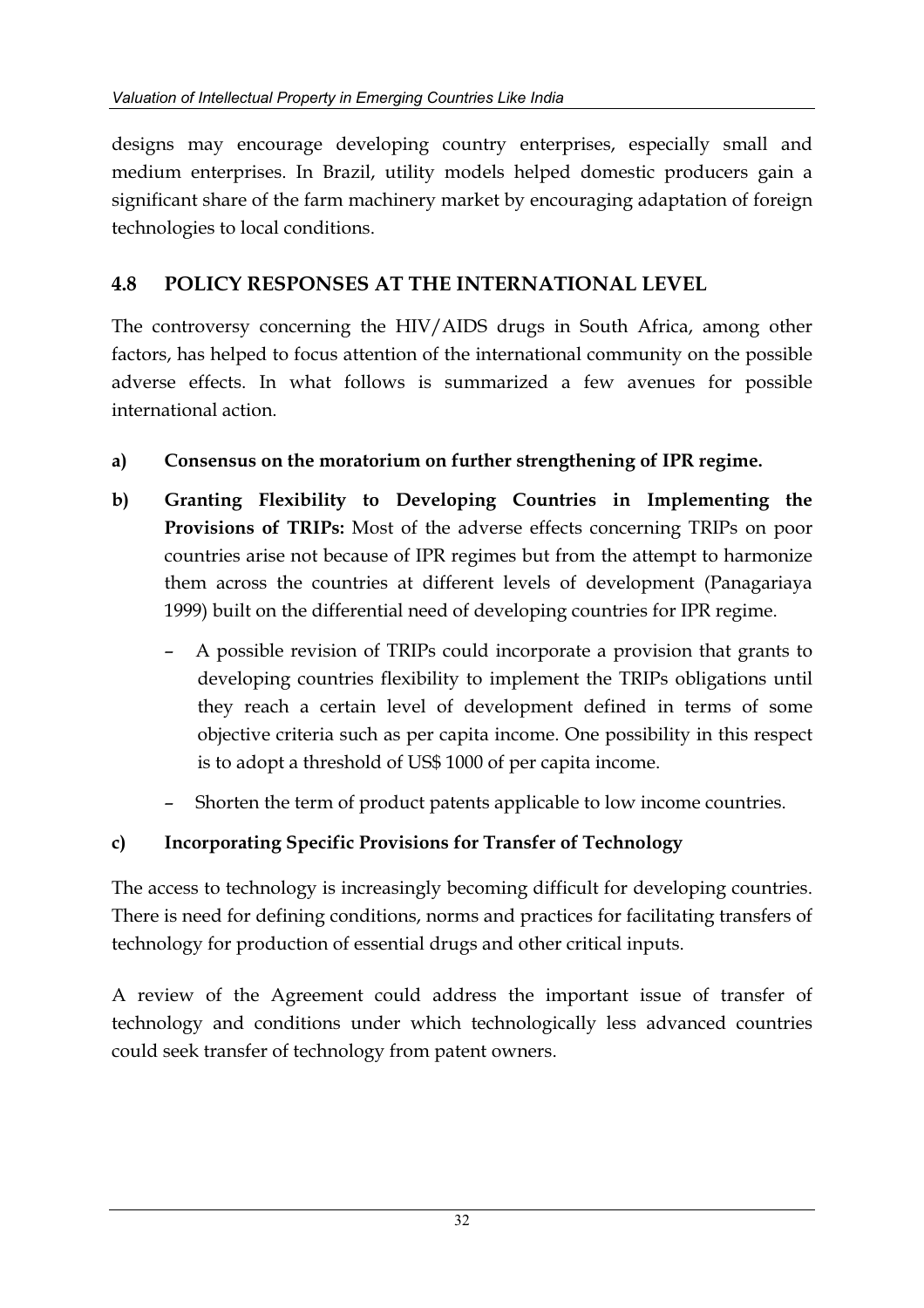### **d) International Funding R&D Activity in Low Income Countries**

To provide increased technical assistance and R&D funding to local enterprises to help them build local capabilities.

- Governments of developed countries donate a substantial proportion of technology license fees collected from low-income countries to a fund created in the respective countries to assist inventive activities of domestic enterprises.
- Technological activity of domestic enterprises by providing additional financing for undertaking such activity.

### **e) Differential Pricing for developing countries**

### **REFERENCES**

- Research and Information System for the Non-Aligned and Other Developing Countries Intellectual Property Rights, Technology and Economic Development: Experiences of Asian Countries Nagesh Kumar
- R&D Activity in Developing Countries: The Case of Indian Manufacturing', Research Policy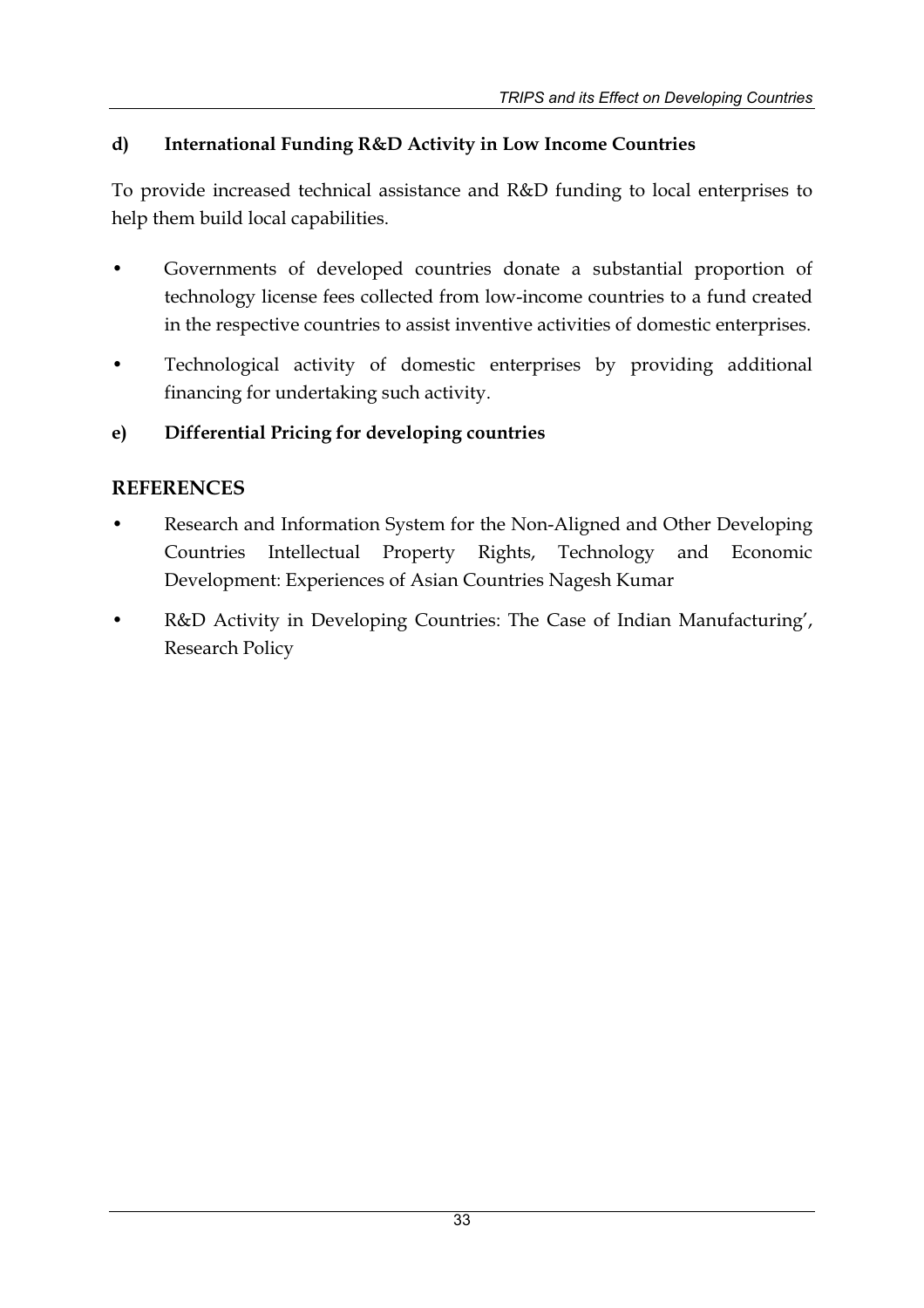# **CHAPTER 5**

### **5. IP MEASUREMENT AND REPORTING IN FINANCIAL OR SUSTAINABILITY REPORTING**

 There is a good link between presentation of Financial Report and reaction to it like stock price changes around the earnings release. It is an effective measure of the report content or usefulness of the report. Global researchers finds a negative / non correlative association between stock returns and various key financial indicators such as earnings, cash flows and book values.

Conventional reporting is meant for statutory filings and is generally physical assets centric. These reports are to be presented to shareholders for earnings, dividend etc and presenting mainly physical assets liquidity values. These reports are suitable for static business environment, where less focus is required on non-financial parameters. These reports have an Information GAP (whether deliberated or not) as mostly these miss the most valuable part of total assets, that is IP. At present there are reporting deficiencies for information about intangibles. The Organisational effectiveness of such measures are limited as reports are non standardized and not transparent. Hence these measures cannot be used for benchmarking. A comprehensive plan for improvement of IP measurement and disclosure are missing from reporting.

In today's global environment non-financial indicators and exotic financial reporting are only viable measurement of growth and sustainability. The new age reporting is required for:

- a) Taking strategic decisions like Merger & acquisitions
- b) Full and fair disclosures
- c) Forward looking statements
- d) Management Plans, Risk assessments.

### **5.1 NEW AGE REPORTING ARE FOUND IN FORM OF:**

- a) Balance sheet and Financial results
- b) Directors Reports and Managements Discussions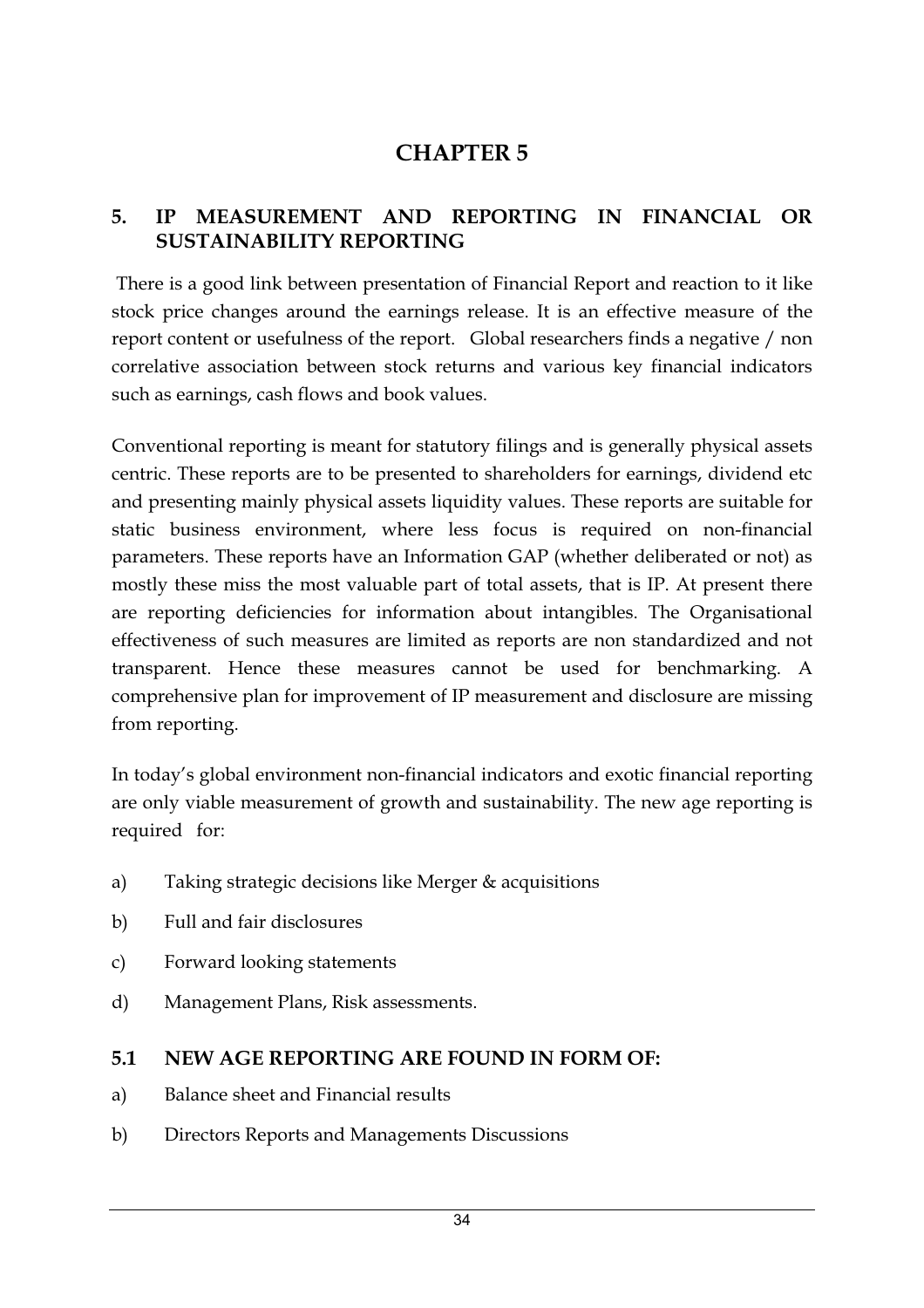- c) Sustainability reporting
- d) Value reporting like Infosys
- e) Internal Decision making reports
- f) Management and system control reports
- g) COSO/ internal control compliance reports
- h) Due diligence reports
- i) Special purpose reports
- j) Valuation tracking reports

### **5.2 PROBLEMS OF NON REPORTING / DEFECTIVE REPORTING OF IP:**

**Earning Management:** IP is a soft area of reporting where the corporate managers may play with valuation of IP. They may increase or decrease valuation if the reporting is not structured.

**Insider Trading –** Intangibles like IP increase the volatility of corporate values. With lack of reporting, insiders may play around and in consequence, there may be substantial gains to informed investors by "insider trading". Kyle, among others, established that informed persons would gainfully trade to exploit their private information.

**Denying Fundamental information:** Corporate manager may intentionally hide information, which are statutory or otherwise to be reported to public.

\***Increasing bid–ask spreads of securities**. —Glosten and Milgrom established that information asymmetry is the major determinant of securities' bid–ask spreads.

### \***Non-standardised and Non transparent Reports:**

### **\*High Cost of Capital**

The studies reporting a positive link between the quality of financial reporting (not necessarily on intangibles) and cost of capital .The deficiencies in information disclosure to capital markets particularly for intangibles-intensive companies results in higher cost of capital, which in turn restrict investment and growth.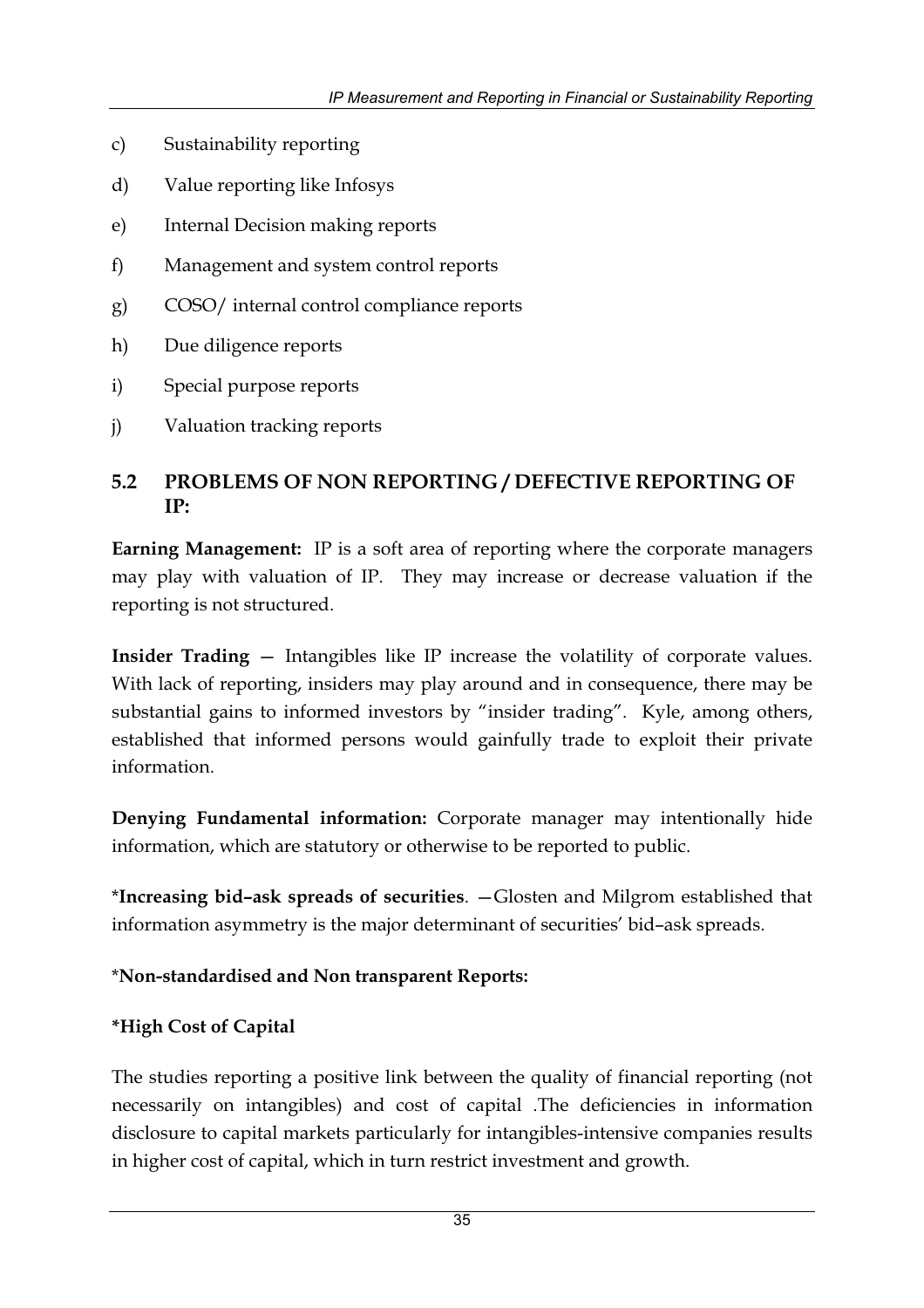## **5.3 LOSS OF CONFIDENCE OF STAKEHOLDERS:**

Intangibles' measurement and reporting problems are due to the attributes of these assets like high-risk lack of full control over benefits, and absence of markets. A productive discourse on intellectual Properties should be based on a thorough analysis of the economics of intellectual Properties.

The management of IP is aimed at maximizing the benefits. Patenting, crosslicensing, trade marking, moving first, or establishing an industry standard are ways to appropriate most of the benefits of intangibles. R&D and marketing alliances, trading in futures markets, and securitization are means of managing the risk of IP. The formulation of appropriate "exit strategies," such as licensing, IPO, or sale on an Internet exchange, is aimed at mitigating the non-tradability restriction.

 \*The above framework for the economics of IP is also useful in analyzing measurement and reporting issues. Thus, for example, to qualify as an asset for financial reporting, it has to be shown that:

- a) The corporation exercises a considerable degree of control over the asset, namely it is able to appropriate most of the benefits,
- b) The risk concerning commercial success has been considerably reduced (e.g., technological possibility has been established), and
- c) Market mechanisms are available to trade the asset or its consequent cash flows. Thus, a convincing case for recognizing an intangible as an asset on the balance sheet can be made if it is shown that the organisation will appropriate most of the benefits from the asset, its risk is relatively low (e.g., a drug that passed clinical tests), and that opportunities to license the technology exist.

In the following parts of the report, the use of the economics of intangibles in analyzing managerial, investment, and policy issues and advancing recommendations will be demonstrated.

\*The major players in the information arena—managers, auditors, financial analysts— are generally comfortable with the current disclosure (rather nondisclosure) environment concerning intangibles. The immediate expensing of internal and acquired R&D, for example, is a recipe for boosting future growth of reported earnings. It also decreases managerial embarrassment and litigation exposure. In such a "comfortable" arrangement, it will take more than the frequently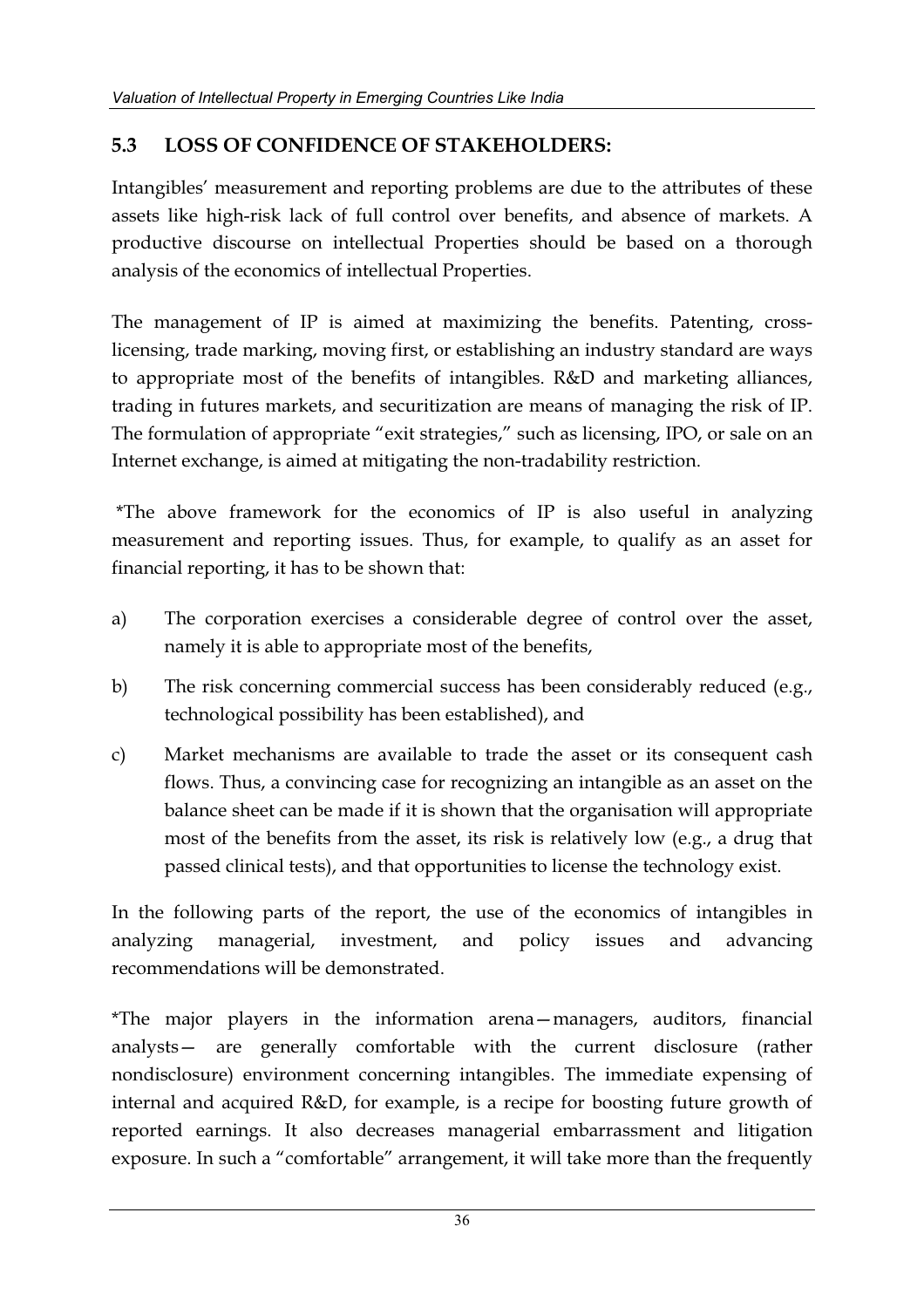heard calls for "voluntary information disclosure" and a "period of experimentation" to generate a significant change in the information environment.

## **5.4 MANAGEMENT EFFECTIVENESS OF REPORTING:**

Investors and often managers too are deprived of intangibles-related information on essential business capabilities and performance characteristics. Examples follow:

\***Utilization of intellectual property (IP**). Information on the extent of IP utilization—in the form of a breakdown of patents registered to those under development, licensed, in-collaboration, as well as the volume of licensing revenues—provides an important indication of the effectiveness of the organisations "management of knowledge."

\***Bringing new products to the market. —** Reliable indicators of innovation and commercialization capabilities are rarely available to investors. (The highly aggregated sales figures publicly disclosed are too coarse to indicate these capabilities.) "Innovation revenues," a measure indicating the percentage of total revenues coming from products/services introduced in recent (e.g., past two to three) years is an effective indicator of the organisations innovation capacity and ability to bring products expeditiously to the market.

 Since some of the proposed information is not transaction-based and is of a nonfinancial nature (e.g., quality of patents, products in the pipeline), the system extends well beyond the confines of traditional accounting, and can be considered a satellite information system to the current one.

## **5.5 THE OBJECTIVES OF THE IP INFORMATION SYSTEM**

- 1. Missing is information on intangibles.
- 2. To provide the needs of the emerging constituencies: primarily individual investors and the myriad partners to the networked corporations,
- 3. Enabling these constituencies to make and execute decisions at the level of professional investors and managers.
- 4. In an increasingly democratized and externalized decision-making environment, to enable a larger population of investors to do things that until now only highly qualified financial analysts could do.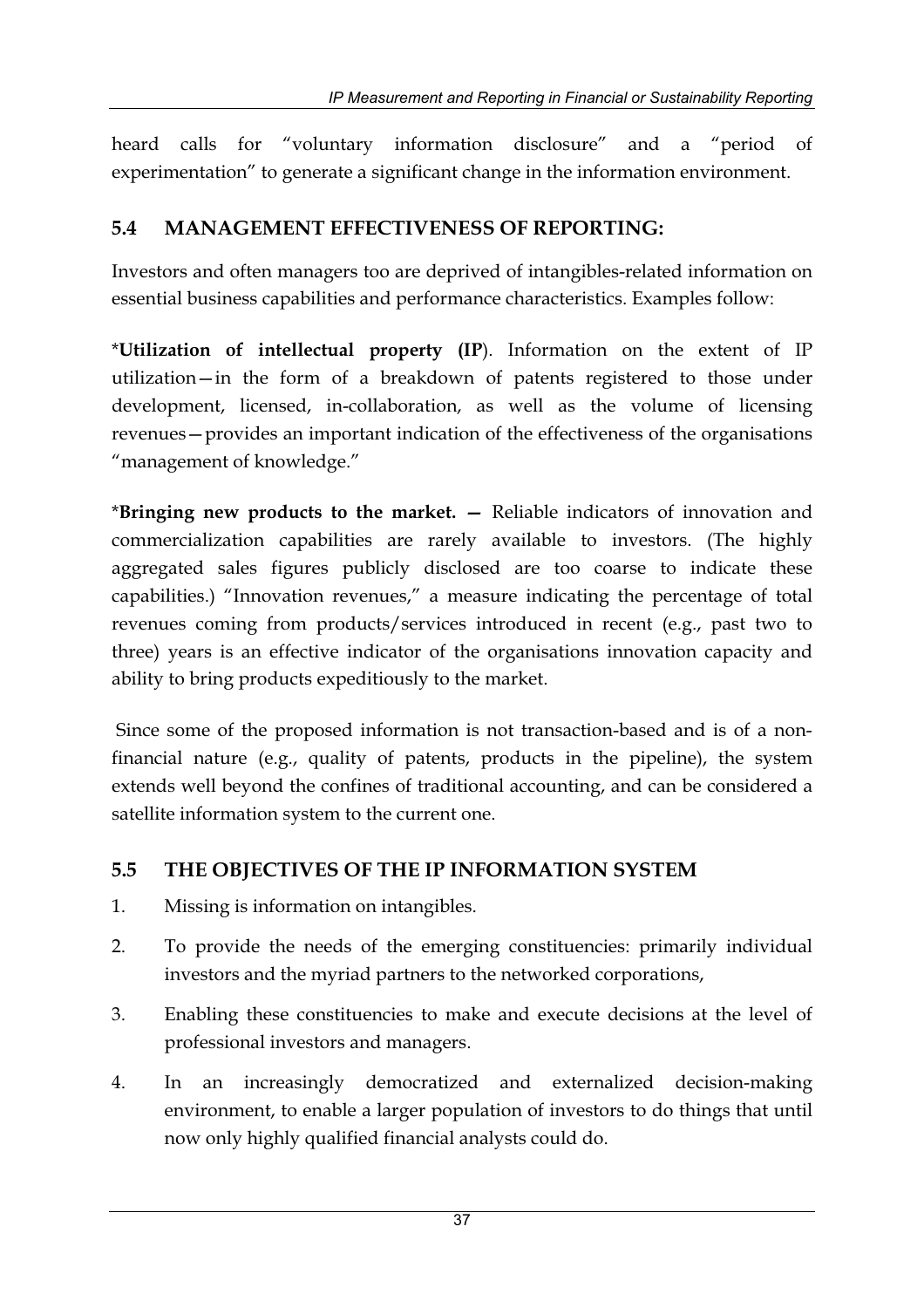5. To provide a constantly increasing number of partners to the networked corporation with sufficient information for optimal decision-making. This is the major objective of the information system outlined below.

### **5.6 IP INFORMATION SYSTEMS:**

### **The Fundamentals of the IP Value Information System**

The information most relevant to decision makers in the current economic environment concerns the enterprise's value chain, means the fundamental economic process of innovation—vital to the survival and success of business enterprises—that starts with the discovery of new products/services/processes, proceeds through the development phase of these discoveries and the establishment of technological feasibility, and culminates in the commercialization of the new products and services.

### **A. Balanced Score Board:**

In 1992 Robert s Kaplan and David P Norton and further in 1996 in their book The Balanced Score Board, prescribed translating strategy into action for corporate performance evaluation described a set of information both financial and Non financial for common objective of profitability, customer satisfaction, internal efficiency and innovation. They have prescribed a long-term perspective. This is not for external reporting purpose.

### **B. Value Dynamics:**

Cracking the value code by Richard ES Bowton Barry D Libert, Steve D Samek of Aurther Anderson prescribed

- a) Existing FI data used
- b) Value creators including intangibles
- c) Potential source of revenue.

### **C. Global Reporting Initiatives (GRI)**

Sustainability Reporting Guidelines 2000 / 2002 suggested various economic and social indicators, which are not being part of annual reporting be presented in structured form as per the guidelines. The GRI suggests Economic, Environmental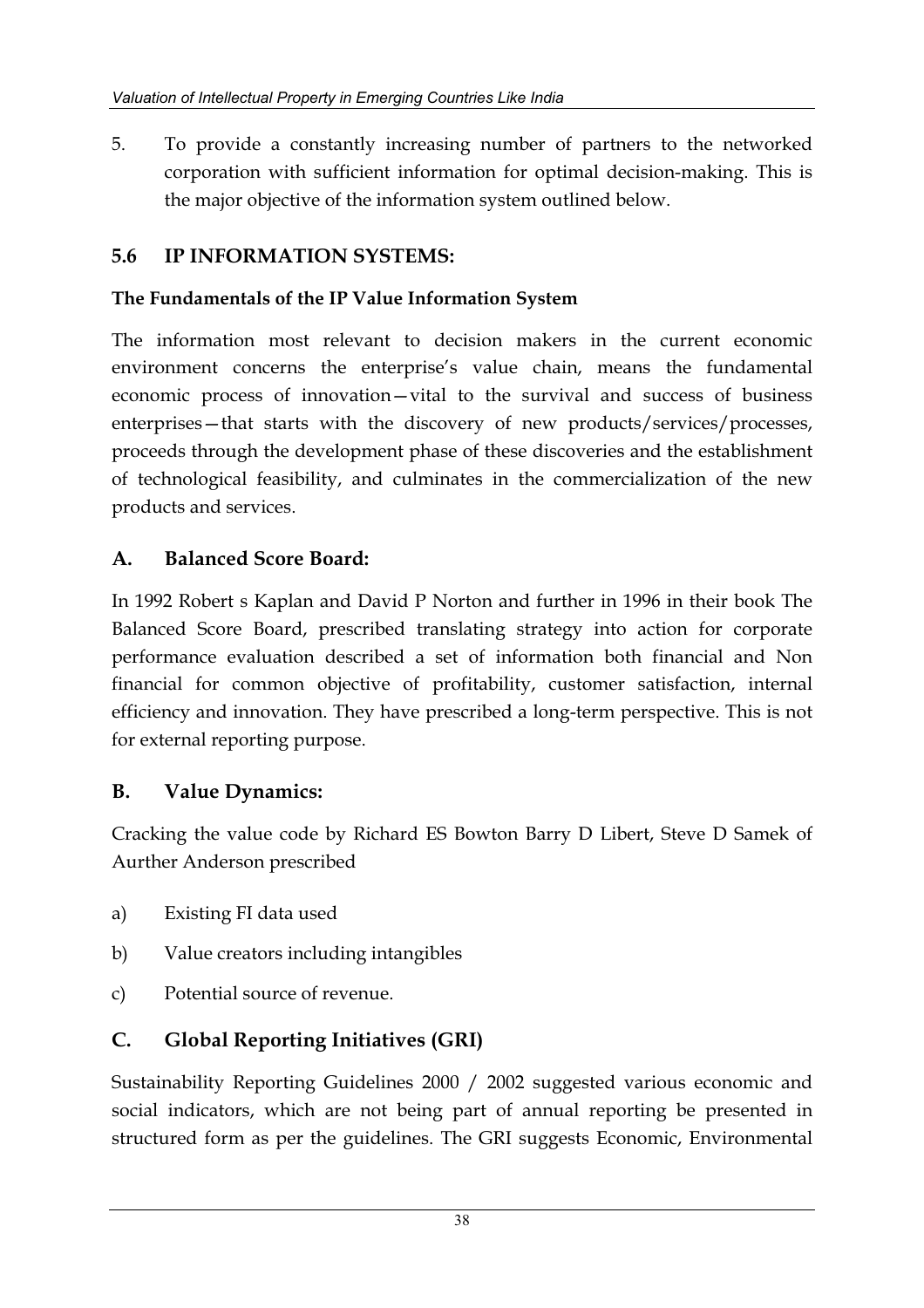and Social indictors. For IP the Guideline suggests about measures taken for uplifting knowledge of employees, segmentation of knowledge employees etc are mentioned.

Reliance Industries Limited while presenting its maiden corporate sustainability reporting (CSR) in 2006 described the IP as their mainframe objectives. It described about the KSA (Key strength attribute of every employees), INLA (a step to identifying training needs), E-library, Knowledge Portals are mentioned as IP assets.

## **D. VALUE CHAIN INFORMATION:**

### **Prof Bharuch Dev suggested a value chain method,** which consists of:

- a) "Top line" (sales) indicators, currently outside obligatory disclosure by accounting regulations (GAAP). Foremost, among such measures is "innovation revenues," indicating the share of revenue coming from recently introduced (within three to five years) products.
- b) "Bottom line" (profitability) measures not routinely disclosed include productivity gains from process R&D, the extent of the organizations online supply activities (e.g., purchasing car components in Internet exchanges), the value-added of the organizations activities (i.e., earnings minus a charge for cost of capital), and the currently much focused-on measure of "cash burn rate" (months or quarters of operations supported by current cash) for Internet and biotech companies.
- c) Forward-looking information. This is the only component of the proposed value chain scoreboard that is not factually based. It informs on the product pipeline, crucial for estimating the prospects of pharmaceutical and software companies, among others. It provides managers' estimates about the expected efficiencies from restructuring activities and expected growth of market share. For losing enterprises (frequent in Internet, biotech), it also provides an estimate of time to breakeven. All of these information items are frequently and persistently sought from management in conference calls.

He suggested the Scoreboard Criteria as:

1. **Quantitative**: Like employee work practices, patent cross licensing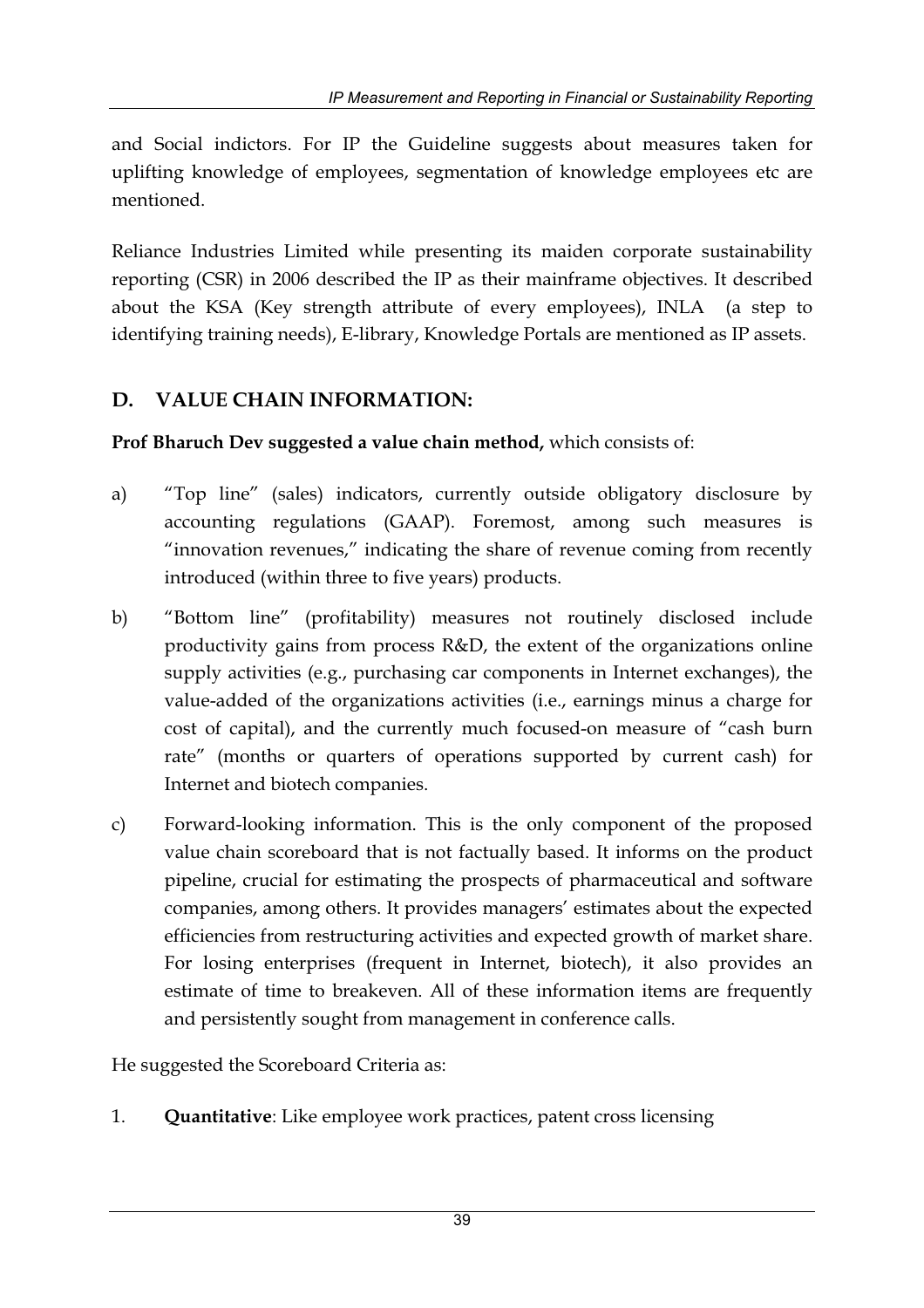- 2. **Standardized**, compared across organizations for valuation and benchmarking purposes.
- 3. **Confirmed by empirical evidence:** generally by establishing a significant statistical association between the measures and indicators of corporate value (e.g., stock return, productivity improvement).

### **Infosys Score system:**

#### Intangible assets score sheet

We caution investors that this data is provided only as additional information to investors. Using such reports for predicting our future, or that of any<br>other company, is risky. We are not responsible for any direct, indirect or consequential losses suffered by any person using this data.

From the period of the 1840s, long into the early 1990s, a corporate's<br>value was mainly driven by its tangible assets - values presented in the care was made to the managements of companies valued those<br>resources and linked all their performance goals and matrices to those<br>resources and linked all their performance goals and matrices to those assets - Return on Investment, capital tumover ratio, etc. Even in a mergers and acquisition scenario, the prices were based on the value of their tangible assets. The market capitalization of companies also followed the value of the tangible assets shown in the balance sheet with the difference being seldom above 25%. In the latter half of the 1990s, the relationship between market value and tangible asset value changed dramatically. By early 2000, the book value of the assets represented less than 15% of the total market value. So, what are the key drivers of the market value in this new economy? It is the intangible assets. Thus, in this information age, more and more companies are finding that assets that are easily measurable are not necessarily the most valuable.

A knowledge-intensive company leverages know-how, innovation and reputation to achieve success in the marketplace. Hence, these attributes reputation to achieve success in the market<br>piace. Hence, these attributes should be measured and improved upon year a<br>fore continual success. Managing a knowledge organization necessitates a<br>focus on the critical issues o campeter in the three order-three casing, accordinates can increment<br>change. The profitability of a knowledge firm depends on its ability to<br>leverage the learnability of its professionals, and to enhance the reusability of their knowledge and expertise

The stock price of a company is the result of the market's valuation of its Fig. social properties of the research of the markets vandance of the entries when earnings potential and growth prospects. Thus, the market provides a value to the off-balance-sheet assets of the company – that is, those financial statements. The intangible assets of a company include its brand, its ability to attract, develop and nurture a cadre of competent professionals, and its ability to attract and retain marqué clients.

.<br>Today's discerning investors take a critical look at both financial and lodays discerning investors take a critical look at both financial and<br>non-financial parameters that determine the long-term success of a<br>company. The non-financial parameters challenge the approach that<br>evaluates companie receiving considerable attention from corporate leaders in recent years.

The intangible assets of a company can be classified into four major categories: human resources, intellectual property assets, internal assets and external assets

#### Human resources

Human resources represent the collective expertise, innovation, readership, entrepreneurship and managerial skills endowed in the<br>employees of an organization.

#### Intellectual property assets

Intellectual property assets include know-how, copyrights, patents,<br>products and tools that are owned by a corporation. These assets are valued based on their commercial potential. A corporation can derive<br>its revenues from licensing these assets to outside users.

#### Internal assets

Internal assets are systems, technologies, methodologies, processes and tools that are specific to an organization. These assets give the organization a unique advantage over its competitors in the marketplace. These assets are not licensed to outsiders. Examples of internal assets include methodologies for assessing risk, methodologies<br>for managing projects, risk policies, and communication systems.

#### **External assets**

External assets are the market-related intangibles that enhance the<br>fitness of an organization for succeeding in the marketplace. Examples are customer loyalty (reflected by the repeat business of the company) and brand value.

#### The score sheet

We published models for valuing our two most valuable, intangible<br>assets of the company – human resources and the "Infosys" brand. above or the company and and reduced from the intensible asset score<br>sheet provided in the book titled The New Organizational Wealth, written by Dr. Karl-Erik Sveiby and published by Berrett-Koehler Publishers<br>Inc., San Francisco. We believe such representation of intangible assets provides a tool to our investors for evaluating our market-worthiness.

#### Clients

The growth in revenue is 34% this year, compared to 47% in the previous year. Our most valuable intangible asset is our client base.<br>Marqué clients or image-enhancing clients contributed 48% of revenues during the year. They give stability to our revenues and also reduce our marketing costs.

The high percentage, 95%, of revenues from repeat orders during the For the distribution of the satisfaction and loyalty of our clients.<br>The largest client contributed 4.4% to our revenue as compared to<br>5.5% during the previous year. The top 5 and 10 clients contributed 5.5% during the previous year. The top 5 and 10 clients contributed<br>around 17.8% and 30.3%, of our revenue respectively, as compared<br>to 21.0% and 33.6%, respectively, during the previous year. Our<br>strategy is to increase o clients as compared 136 in the previous year.

#### Organization

During the current year, we invested around 4.48% of the value-added on IT infrastructure, and around 1.28% of the value-added on R&D activities.

A young, fast-growing organization requires efficiency in the area of support services. The average age of support employees is 30.8 years,<br>as against the previous year average age of 31.9 years. The sales per support staff, as well as the proportion of support staff to the total organizational staff, have improved over the previous year.

#### People

We are in a people-oriented business. The education index of employees<br>has gone up substantially to 148.499 from 100,351. This reflects the quality of our employees. The average age of employees as of March 31, 2006 was 26, the same as in the previous year

#### **Notes**

- Marqué or image-enhancing clients are those who enhance the company's market-worthiness - typically Global 1000 clients.<br>Often, they are reference clients for us
- Sales per client is calculated by dividing total revenue by the total number of clients.
- Repeat business revenue is the revenue during the current year<br>from those clients who contributed to our revenue during the previous year also
- .<br>Value-added is the revenue less payment to all outside resources. The value-added statement is provided in the Additional information<br>to shareholders section in this report.
- IT investment includes all investments in hardware and software
- Total investment in the organization is the investment in our fixed assets Average proportion of support staff is the average number of support staff to average total staff strength
- Sales per support staff is our revenue divided by the average number<br>of support staff (support staff excludes technical support staff)
	-
	- Education index is shown as at the year-end, with primary education<br>calculated as 1, secondary education as 2, and tertiary education as 3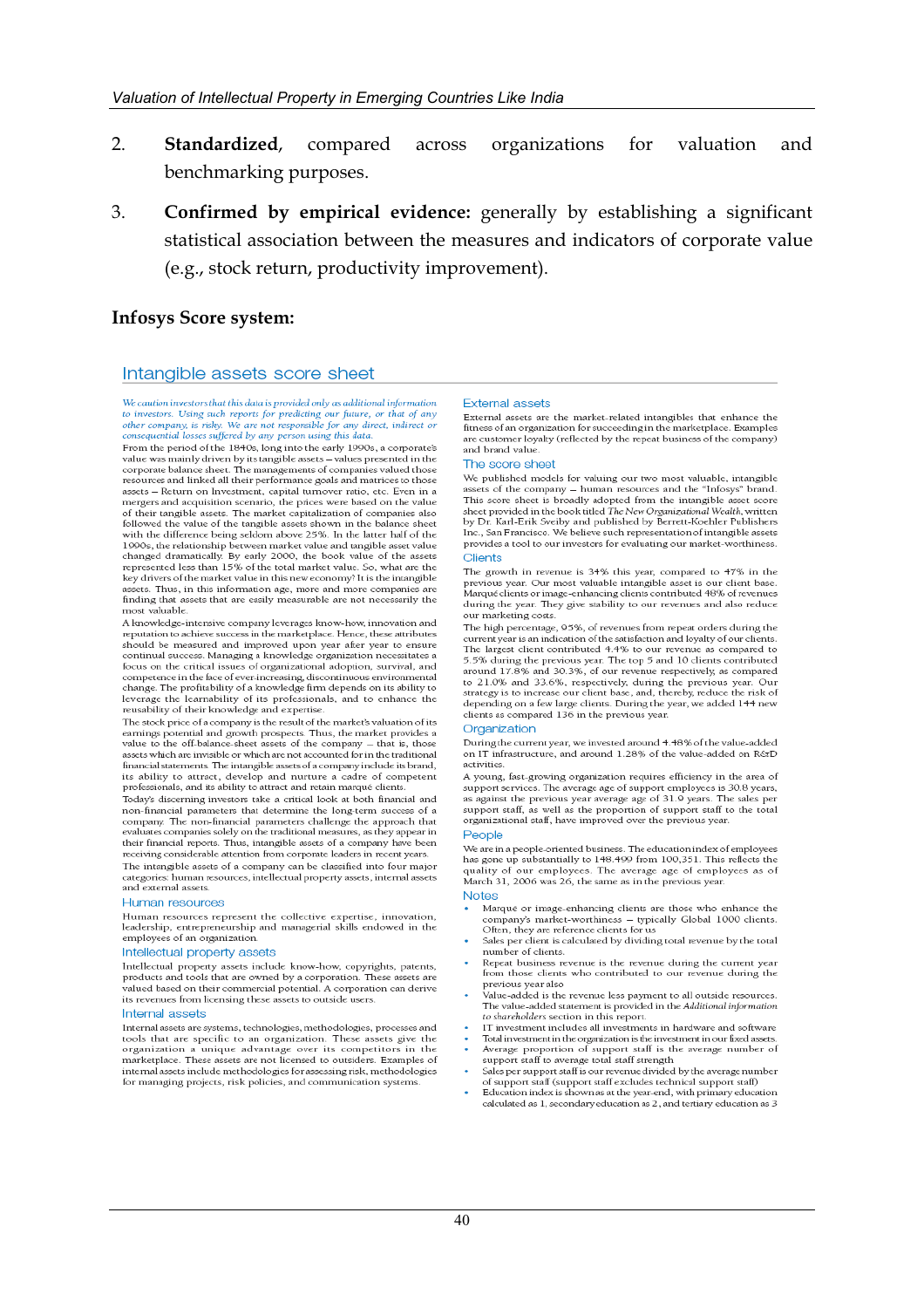| Our clients                                 |                      |                | Our organization                        |              |       | Our people                       |          |          |
|---------------------------------------------|----------------------|----------------|-----------------------------------------|--------------|-------|----------------------------------|----------|----------|
| (External structure)                        | (Internal structure) |                |                                         | (Competence) |       |                                  |          |          |
|                                             | 2006                 | 2005           |                                         | 2006         | 2005  |                                  | 2006     | 2005     |
| Growth / renewal                            |                      |                |                                         |              |       |                                  |          |          |
| Revenue growth (%)                          | 34                   | 47             | IT investment / Value added (%)         | 4.48         | 5.41  | Staff education index            | 1,48,499 | 1,00,351 |
| Revenue from image enhancing                |                      |                |                                         |              |       |                                  |          |          |
| clients / total revenue (%)                 | 48                   | 50             | R&D / Value added (%)                   | 1.28         | 1.31  |                                  |          |          |
| Exports / total revenue (%)                 | 98                   | 98             | Total investment / Value added (%)      | 13.58        | 14.62 |                                  |          |          |
| Clients added during the year               | 144                  | 136            |                                         |              |       |                                  |          |          |
| Efficiency                                  |                      |                |                                         |              |       |                                  |          |          |
| Sales / client (in Rs. crore)               | 20.70                | 16.28          | Average proportion of support staff (%) | 5.60         | 5.40  | Value added (in Rs. crore)       |          |          |
|                                             |                      |                | Sales per support staff (in Rs. crore)  | 3.76         | 4.06  | software engineer                | 0.19     | 0.20     |
|                                             |                      |                |                                         |              |       | employee                         | 0.18     | 0.19     |
| Stability                                   |                      |                |                                         |              |       |                                  |          |          |
| Repeat business (%)                         | 95                   | 95             | Average age of support staff (Years)    | 30.76        | 31.92 | Average age of employees (Years) | 26.0     | 26.0     |
| Top client contribution to revenue (%)      | 4.4                  | 5.5            |                                         |              |       |                                  |          |          |
| Top 5 clients' contribution to revenue (%)  | 17.8                 | 21.0           |                                         |              |       |                                  |          |          |
| Top 10 clients' contribution to revenue (%) | 30.3                 | 33.6           |                                         |              |       |                                  |          |          |
| No. of clients                              |                      |                |                                         |              |       |                                  |          |          |
| 1 million dollar +                          | 221                  | 166            |                                         |              |       |                                  |          |          |
| 5 million dollar +                          | 81                   | 71             |                                         |              |       |                                  |          |          |
| 10 million dollar +                         | 54                   | 42             |                                         |              |       |                                  |          |          |
| 20 million dollar +                         | 26                   | 19             |                                         |              |       |                                  |          |          |
| 30 million dollar +                         | 19                   | 11             |                                         |              |       |                                  |          |          |
| 40 million dollar +                         | 14                   | 8              |                                         |              |       |                                  |          |          |
| 50 million dollar +                         | 9                    | 5              |                                         |              |       |                                  |          |          |
| 70 million dollar +                         | 4                    |                |                                         |              |       |                                  |          |          |
| 90 million dollar +                         |                      | $\overline{a}$ |                                         |              |       |                                  |          |          |

### The Infosys intangible assets score sheet

The above figures are based on Indian GAAP consolidated financial statements

### **5.7 CHECKLIST/ GUIDELINES FOR PREPARING AN IP REPORT:**

As we understand IP reports are very critical and value important place in Financial and sustainability reporting. The reports should be comprehensive and structured, at the same time it should state the organizational objectives.

**• A narrative summary:** This summary should Analyze and explain the basic business model, plan and strategy. This should also describe the role to be played by IP. The Report should also state how IP will generate revenue stream.

### **• Relate income streams to IP:**

- What were the returns from IP-protected business segments?
- $\checkmark$  How do your trade secrets / patents contribute to the new / improved / superior / better- functionality or features of your services/products as compared with those of your competitors?
- $\checkmark$  How do/does your trademark(s) contribute to your company's or your company's products' / services' image, recognition, reputation or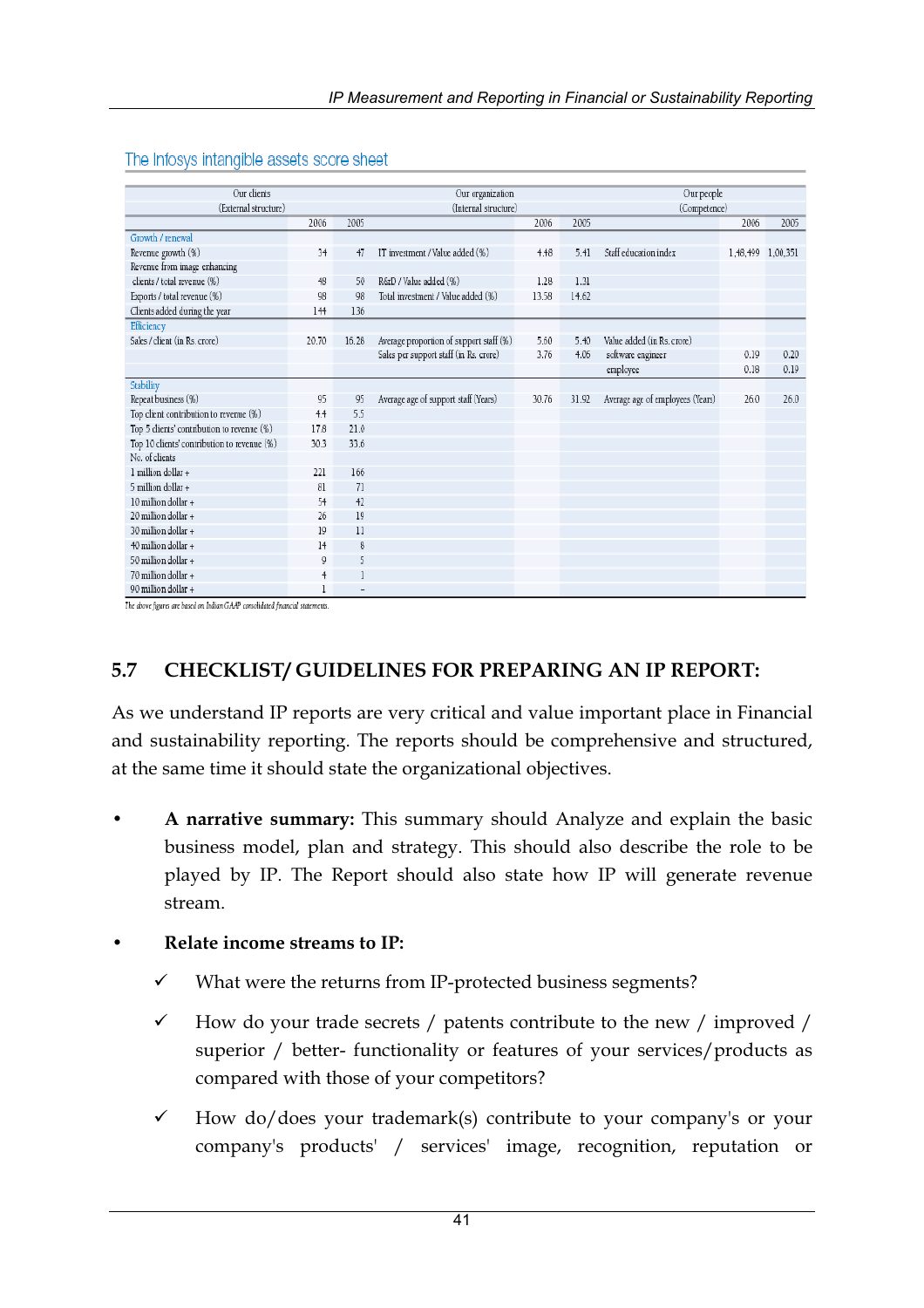branding strategy in the market in developing customer loyalty or attracting new customers?

- $\checkmark$  Do you use industrial designs to protect the unique look or packaging of your products?
- $\checkmark$  How do your trade secrets, such as know-how or business ideas, make your company unique?

### **• IP and market Positioning:**

- $\checkmark$  Does the ownership of IP help you to gain/secure/improve your market share or profits?
- $\checkmark$  Are you using IP as an entry barrier to keep competitors out of a particular market?
- $\checkmark$  Does the IP of your competitors pose a threat to your business?
- $\checkmark$  Do you have "freedom to operate" in using your own new ideas, concepts, inventions and innovations, without being required to take prior permission (which may involve making a payment) of someone else (say, a competitor) to develop a new/improved product/service or add new features to an existing product/service?
- $\checkmark$  Does your IP provide you with some form of exclusivity in the market, and, if yes, for how long?
- **Managerial skills:** 
	- Are you pursuing a systematic strategy to exploit the commercial benefits of your IP?
	- Have you understood how the exploitation of your IP relates to other complementary business assets that may be critically needed?
	- $\checkmark$  How is your R&D focus aligned to your IP strategy and to your commercial goals?
	- $\checkmark$  How do the financial plans for managing your IP relate to your overall financial and business goals?
	- $\checkmark$  How determined are you to extract (further) revenue from your IP?
	- $\checkmark$  What experience do you have in managing IP?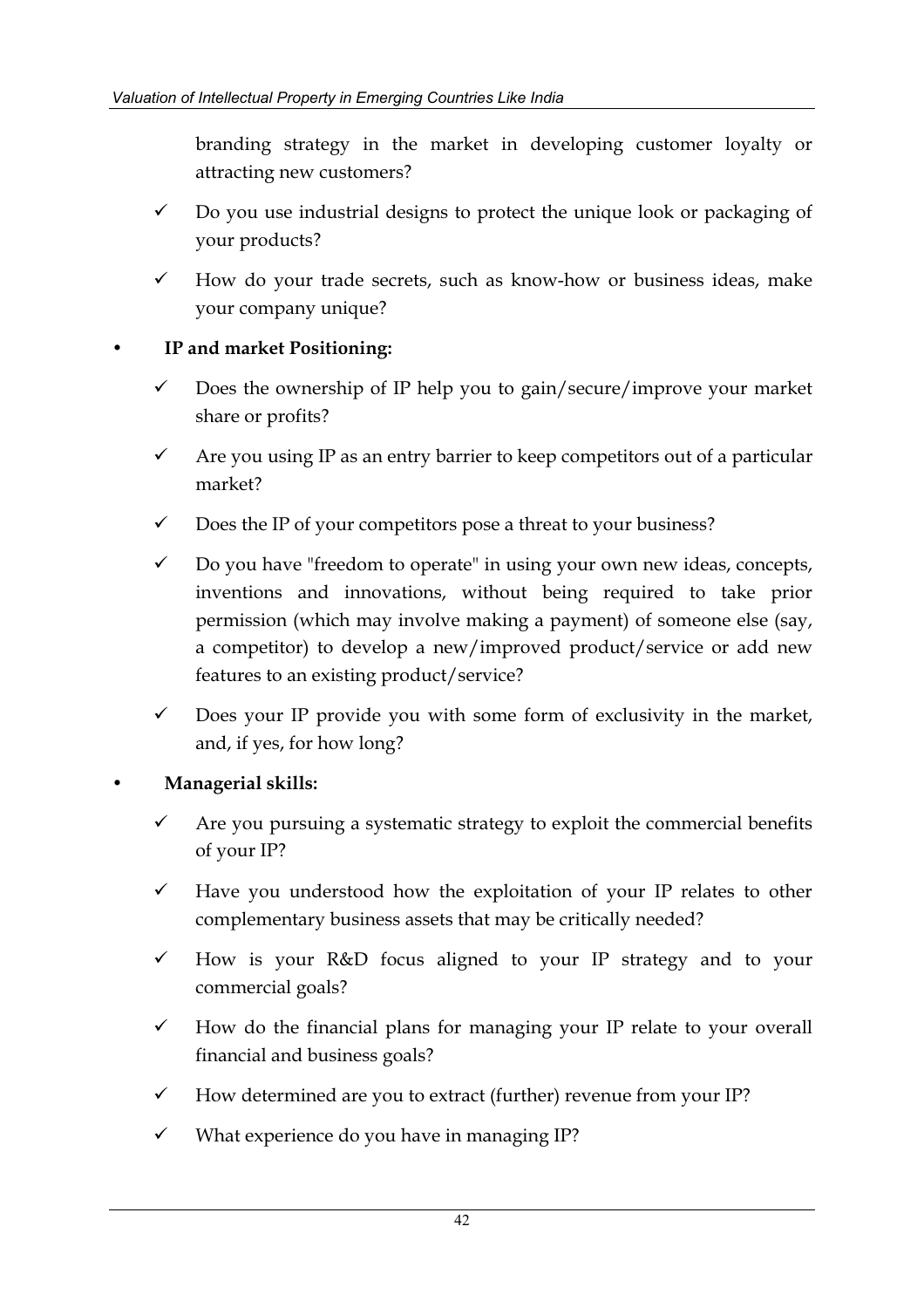$\checkmark$  How are you leveraging your IP to develop new relationships and business partnerships?

## **• Legal scope of the IP rights:**

- $\checkmark$  What level of practical protection does your IP have in a given business environment?
- $\checkmark$  Can you operate in the market without infringing the IP rights of other market participants?
- $\checkmark$  How likely is it that competitors will legally steal your ideas or creative expression or find legitimate ways to circumvent your IP and thereby effectively free ride on your creativity and innovation?
- $\checkmark$  What is the risk of pirates and/or counterfeiting negatively impacting your market share, and to what extent?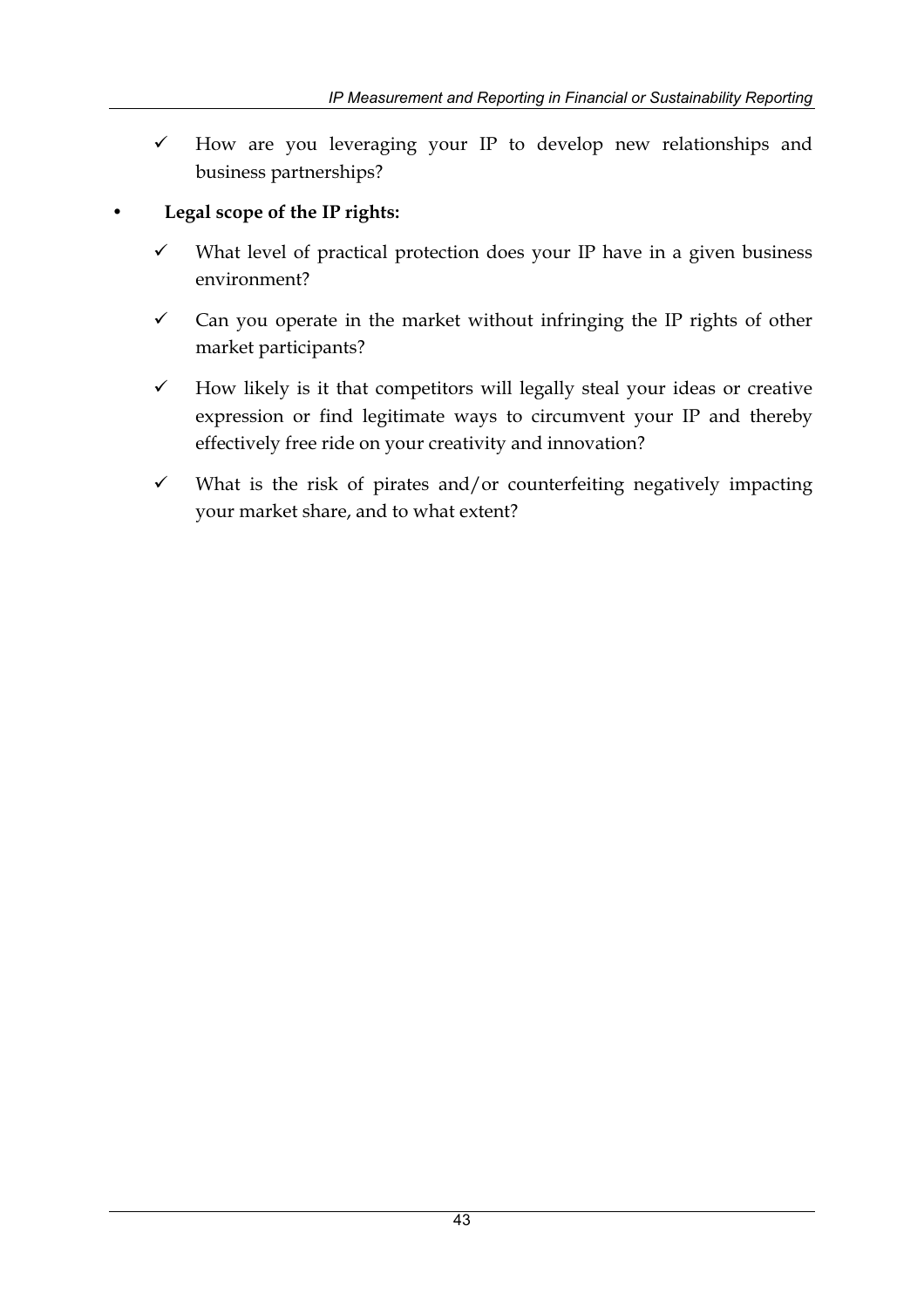# **CHAPTER 6**

### **6. IP CONTROL SYSTEMS AND BEST PRACTICES**

A set of activities and decisions involved with acquiring the best possible value from their organizations intellectual Properties performed into a planned process, called IP control systems. The activities of these Control systems are:

- 1. Information-gathering
- 2. Innovation Decisions
- 3. Decision processes Matrix
- 4. Activities & processes Automation
- 5. Structural evaluation of process & system
- 6. Acquiring value from IP & Perfect measuring.

### **6.1 IP CONTROL SYSTEM'S COMPONENTS:**

The IP Control systems have the process / components to fulfill the organizations objects in structured manner. The following may be components:

**A. Experience Management**: The companies have to go through different experience during start up or going for new type of product process. Thread by analysis of these and putting to common sharing silos makes much more difference while utilizing the same for innovations. These can be done through automation of process and recording of data like machine settings, tools used, vendors of spares supply, total cost etc.

**B. The Innovation Process & Decisions** – Organizations should have their own structured innovation process.

- An innovation policy to evaluate the project before taken for  $R \& D$ .
- Creativity department for service companies, with responsible chief officer.
- Employee's innovative ideas promotion activities
- Blogs Forums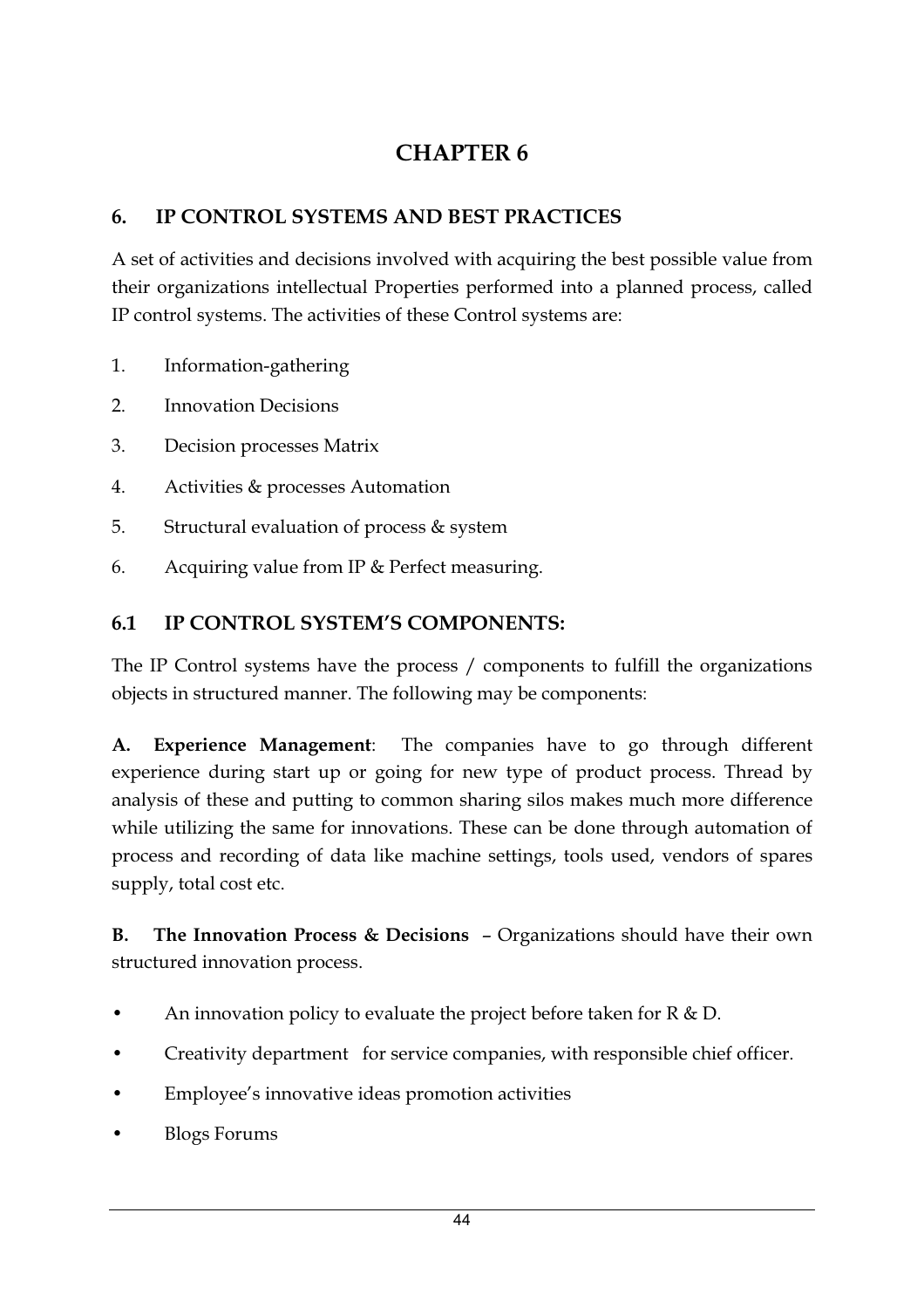• Common knowledge sharing servers

This decision that a new innovation should be sought to add to an existing innovation to make the first more marketable. Whether to seek the new innovation from inside or outside the company (through, e.g., in-licensing, acquisition of a company, etc.) requires support from IP Control systems.

**C. Portfolio Decisions:** The IP portfolio is in fact a series of sub -portfolios containing the organizations different kinds of IPs. Some of the portfolios may contain IP, others may contain documents of potential business interest like customer lists, business practices, internal processes and other knowledge processes and others may contain ideas or innovations.

Whether to Go for or No-Go Decision are most critical. Most organizations have to develop a control mechanism for evaluating the innovative ideas that emerge from the innovation process. Innovations that pass the screening—those that are likely to be useful to the company in pursuit of its strategy Which innovations will be patented; Like The decision to patent requires an investment of up to certain cap to obtain and maintain legal protection for an innovation for its twenty-year life.

This decision is important for all companies because it separates ideas that are of particular interest to the firm from ideas that, though they may be good and interesting, are not aligned with the organizations strategy. (Where an organization decides to not patent, it often maintains an innovation in the know-how of its employees; sometimes formally protecting this knowledge as a trade secret.)

**D. Measurement & Valuation Decisions:** Innovation of potential interest be measured before it is reviewed for use. The first part of the valuation process is to theoretically describe how the IP is expected to bring value to the organisation. And other is qualitative valuation, and where it is possible to do so, the organisation should attempt to quantify the amount of value it expects the innovation to provide.

**E. Business Strategy & Competition decisions:** To fit between this asset and the organization's strategy. In the case of technology companies the focus might be on a competitor's technology as well as on its portfolio of patents. The IP may be commercialized or stored until another innovation is developed that makes the first one more marketable. This process results in a decision about which mechanism will be used to convert the innovation to cash.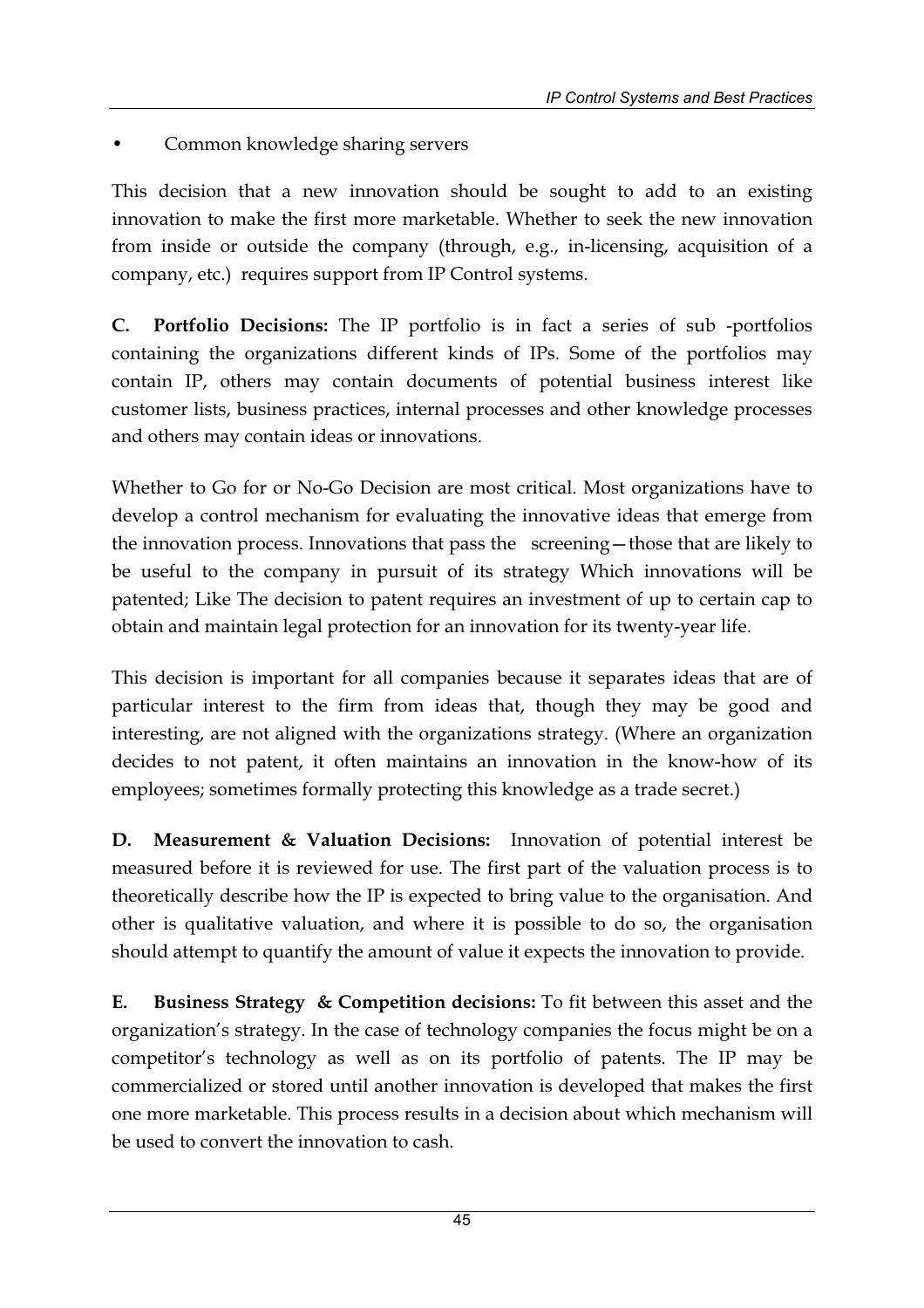## **6.2 BEST PRACTICE IN IP CONTROL SYSTEM:**

## **6.2.1 TECHNOLOGY AUDITS:**

In high technology industries with cutting edge technologies, it is important to accurately assess the value of one's company—and this value is more and more determined by an organization's intellectual Properties. It is also important in case of merger and acquisitions to defend hostile bids.

Nestle Faced with a requirement to merge its petrochemical business with Statoil's petrochemical business. Nestle conceptualized and conducted a **technology audit** to ensure it could obtain the most favorable terms for the impending merger.

The Objective of Nestle was to comprehensively **identify and categorize** all of its intellectual Properties. The technology audit was

- Given a broad mandate to assess the value and the extraction potential of Nestlé's existing intellectual Properties portfolio,
- Maximizing value acquisitions
- Minimizing the necessary costs of the upkeep and maintenance of an intellectual property portfolio.

Nestlé's vice president of corporate technology described the organization's intent "to establish an Intellectual Property Rights (IPR) management group whose charter is to use corporate IPR as a strategic asset and to use technology transfer as a tool to achieve other corporate objectives."

### **Action. —**

- **The CEO and the president** became the lead sponsors of the project to centralize control of technology at the corporate level, which enabled maximum flexibility & develop a common language around intellectual Properties.
- **•** This message also defined the technologies of interest and measurement techniques to be used. Being forthright with Nestlé's employees avoided much of the consternation and apprehension that surrounds similar change processes.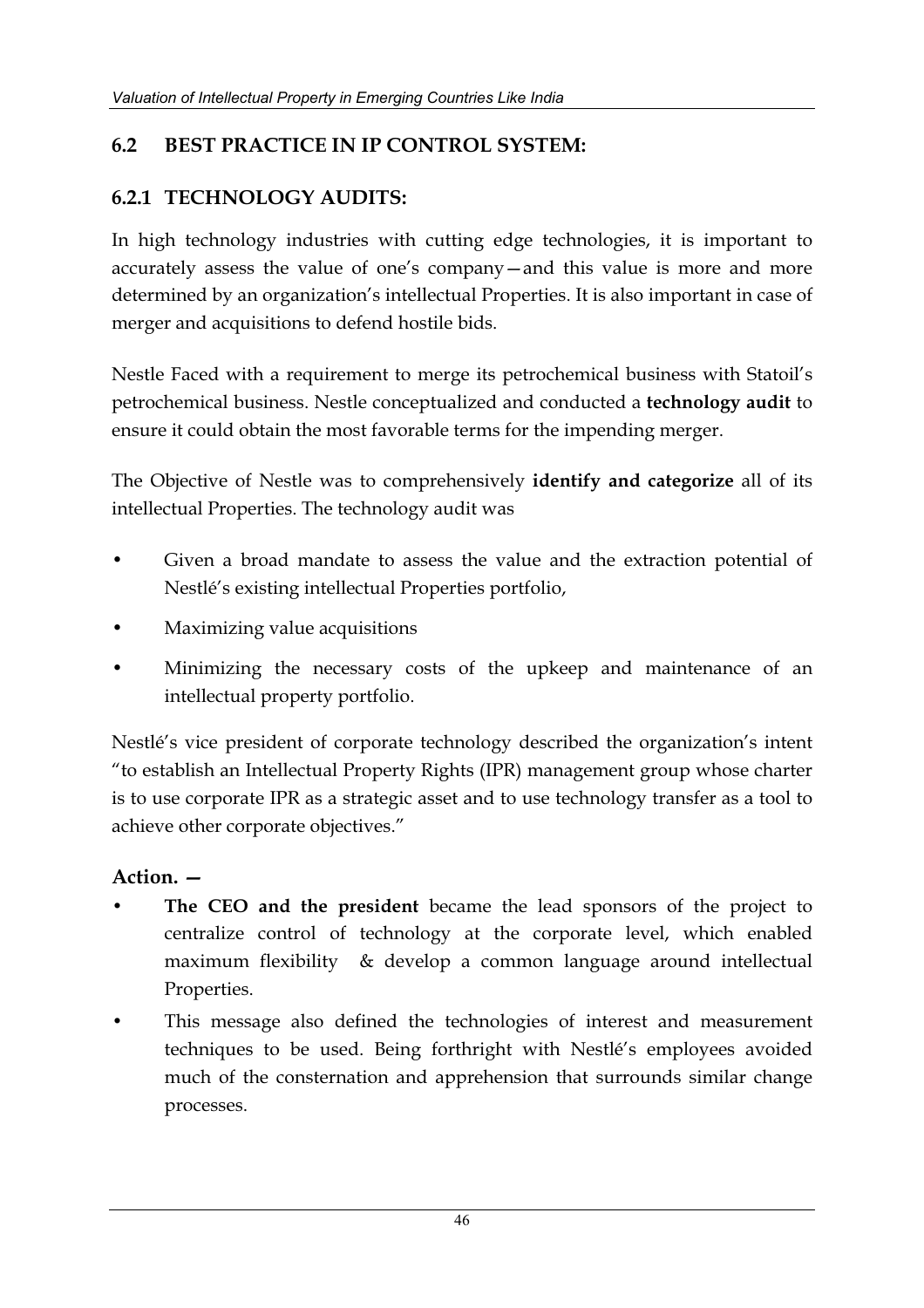- **•** A standard questionnaire was created to identify technology types, technology stages, legal ownership status, and commercialization options.
- **•** Each technology was categorized as either existing or pre commercial.
- **•** Each technology was assessed for its commercial viability.

## **Results (as stated by the person in charge of the IP program). —**

- Nestle come to know that many of their technologies were not well protected, and considerable Resources were devoted to shoring up their assets.
- Over 50 percent of their patents were categorized as excess. Most of these were rapidly slated for abandonment or out-licensing .In a few situations, the patents could be used to develop novel business opportunities.
- These actions enabled immediate cost savings and increased revenue streams.
- Its innovation compensation system was also revamped to allow a more targeted value creation effort.

### **6.2.2 SERVICE VALUE:**

The Dow Chemical Company one of the most successful corporations in America was inspired by ideas beginning to circulate in academia, such as the concept of "**service value"** proposed by Yale professor John Tobin. Tobin coined the term "service value" to refer to the gap between a company's book and market values. Dow took the concept of service value and built a management system around it, or what they saw as IPs.

Dow envisaged the role of IP management as to "maximize the business value of Dow's IPs and develop a management process that will help to maximize the creation of new valuable IPs."

### **Action. —Realizing that this new tactic would require a**

- Substantial amount of process reengineering through Management teams
- They began with a well-understood portion of their IP repository: patents.
- Several steps were taken to facilitate the IP management initiative. Following a model with six phases:
	- Portfolio: All of the active and the inactive patents were identified. Once identified, each patent was analyzed to determine where it fit best within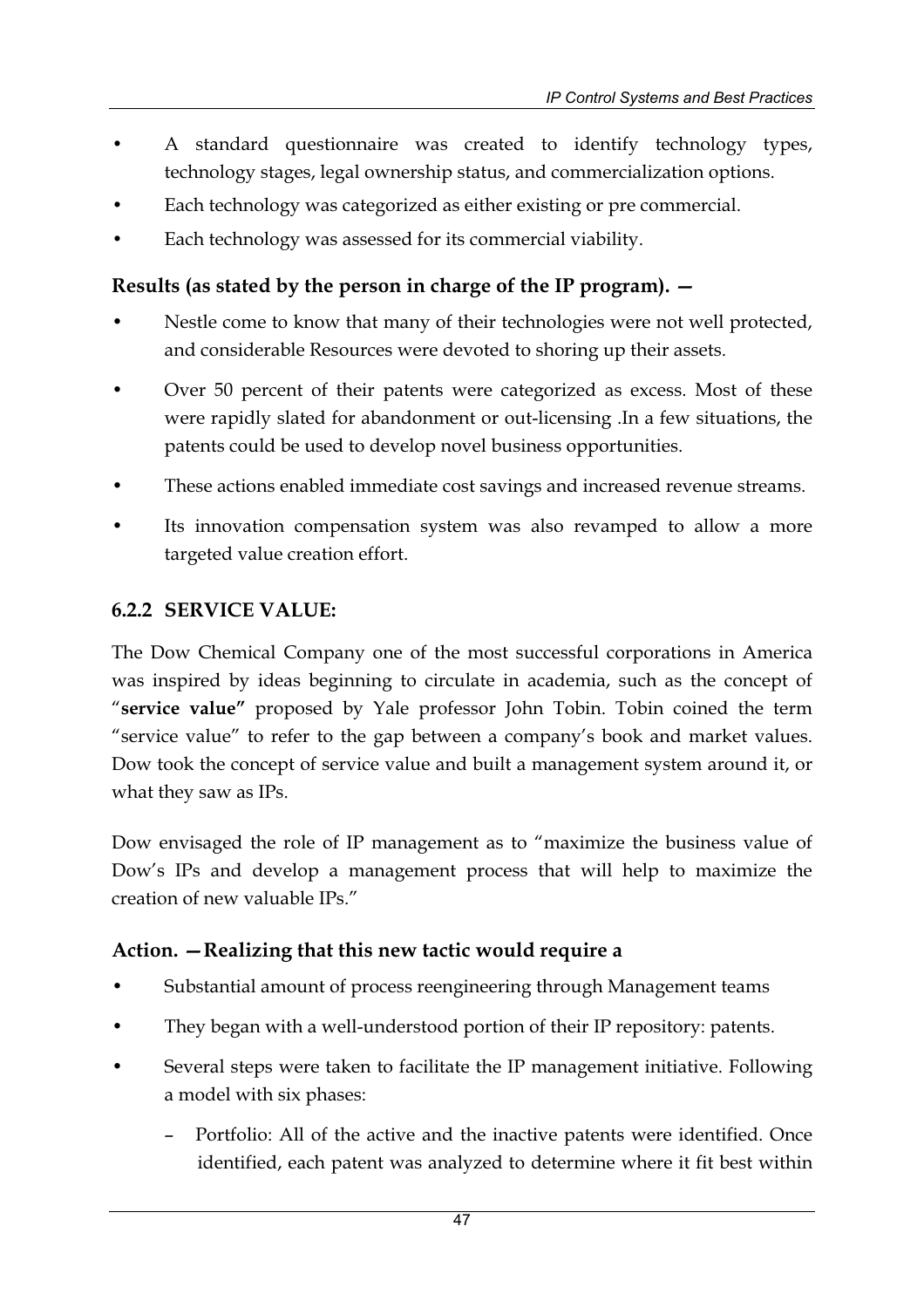Dow's fifteen major business units. Then the business unit was given ownership and responsibility for the patent.

- Classification: Each patent was further categorized as to whether "the business is using, will use, or will not use" the asset.
- Strategy to accomplish two important objectives: Maximize value extraction by integrating the patent portfolio into the business's strategy, And identify any intellectual property shortfalls or gaps necessary to fill in order to realize the company's objectives.
- Valuation: The valuation phase determined the value and contribution of the intangible asset. Along with A. D. Little, developed a valuation technique they termed the "Tech Factor Method." It uses the NPV of incremental cash flows Along with utility and competitive issues to determine fair market value of IP.
- Competitive assessment: Patent trees are utilized to determine the relevant competitive factors surrounding a technology. These trees reveal the patents' strength and scope, but also depict blocking and opportunity windows.
- And investment: It is determined what technology must be acquired in order to carry out the business strategy and what the means of acquiring the technology will be (i.e., make, buy, joint venture, etc.).
- Applied the model to know-how. : Find a way to visualize and communicate know-how .In order to visualize the intangible assets, three questions were posed:
	- What is the key technical know-how of a business unit?
	- Where does it reside? How is it articulated?
	- The communication objective was addressed with a corporate-wide network.

**Result**: The initiative proved to be successful on a grand scale.

The hypothesis that improved alignment of IPs to the business strategy would create greater value for the corporation was proven correct.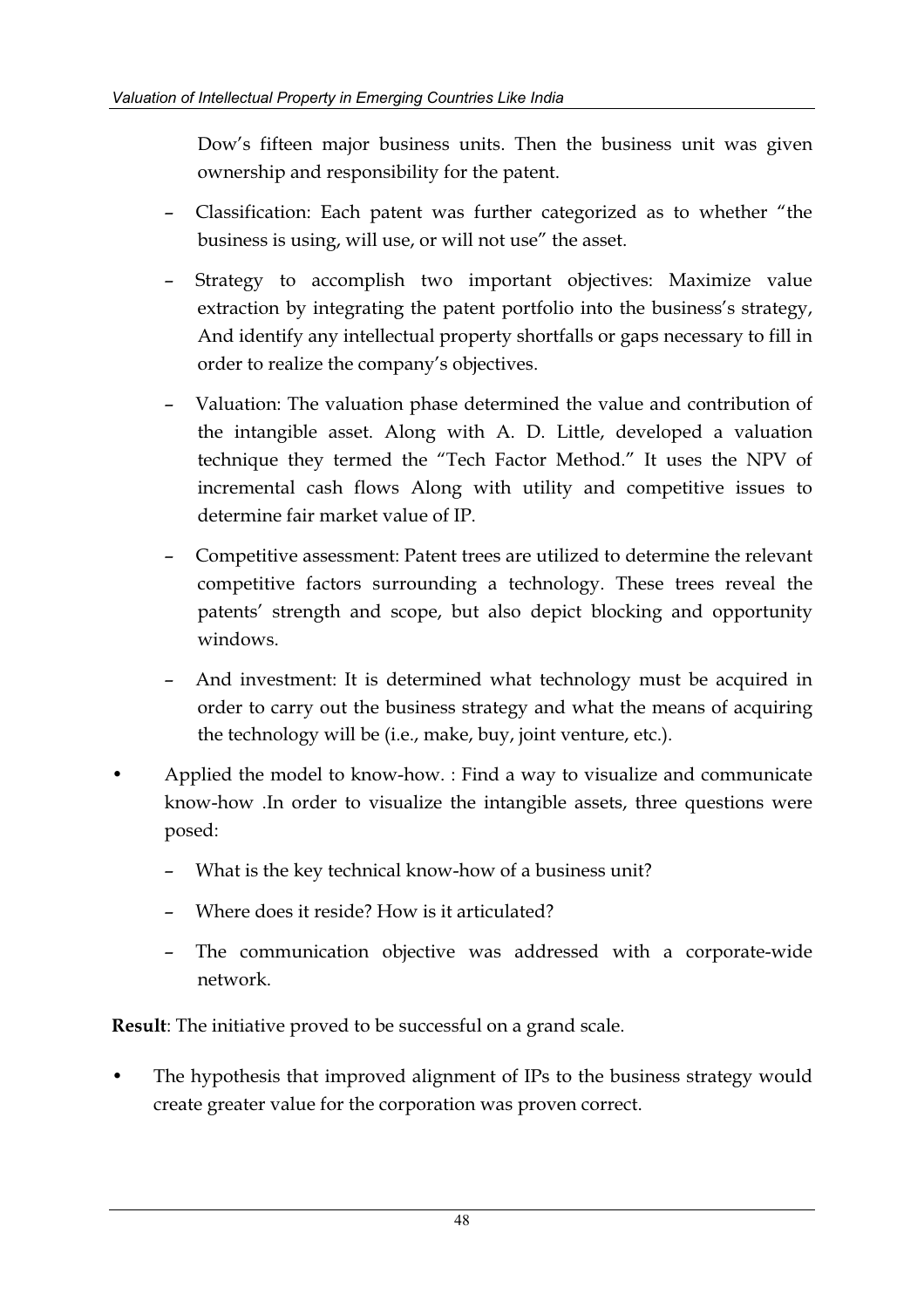- Soon after the completion of its auditing and classification efforts Dow saved \$1 million. Over the life of its portfolio, Dow was able to save \$40 million dollars in patent tax maintenance fees.
- The identification of key patents generated fresh cash flows from patent licensing. In 1994 Dow received \$25 million in revenues from licensing, and by 2000 they hit approx. \$125 million.

### **6.2.3 INNOVATION DISCLOSURE:**

Carly Fiorina, Hewlett Packard's CEO, understands the importance of innovation and the visceral role it plays in the viability of the organisation. She renewed Hewlett Packard's commitment to innovation at COMDEX '99 by emphatically stating that they would "drive inventiveness for the new economy." HP required a system to encourage its inventors to convert their tacit knowledge to explicit knowledge was the goal.

Associate General Counsel and Director of Intellectual Property for Hewlett Packard Stephen P. Fox notes that "it is important to dispel the notion that there is nothing good left to invent and encourage inventors to give themselves the benefit of the doubt when assessing whether they have invented something." Finally, the innovation cycle culminates with some form of legal protection enabling value to be extracted from the idea.

Hewlett Packard's incentive program ensures organizational alignment and encourages inventors to participate in the **invention disclosure process**. The program has four elements.

**Results**: The program has been extremely successful. The number of invention disclosures has DOUBLED SINCE THE INCEPTION OF THE PROGRAM.

These examples are best assessment of corporate inner self to utilise the bestbenchmarked IP management tools for control the true valuable hidden assets IP.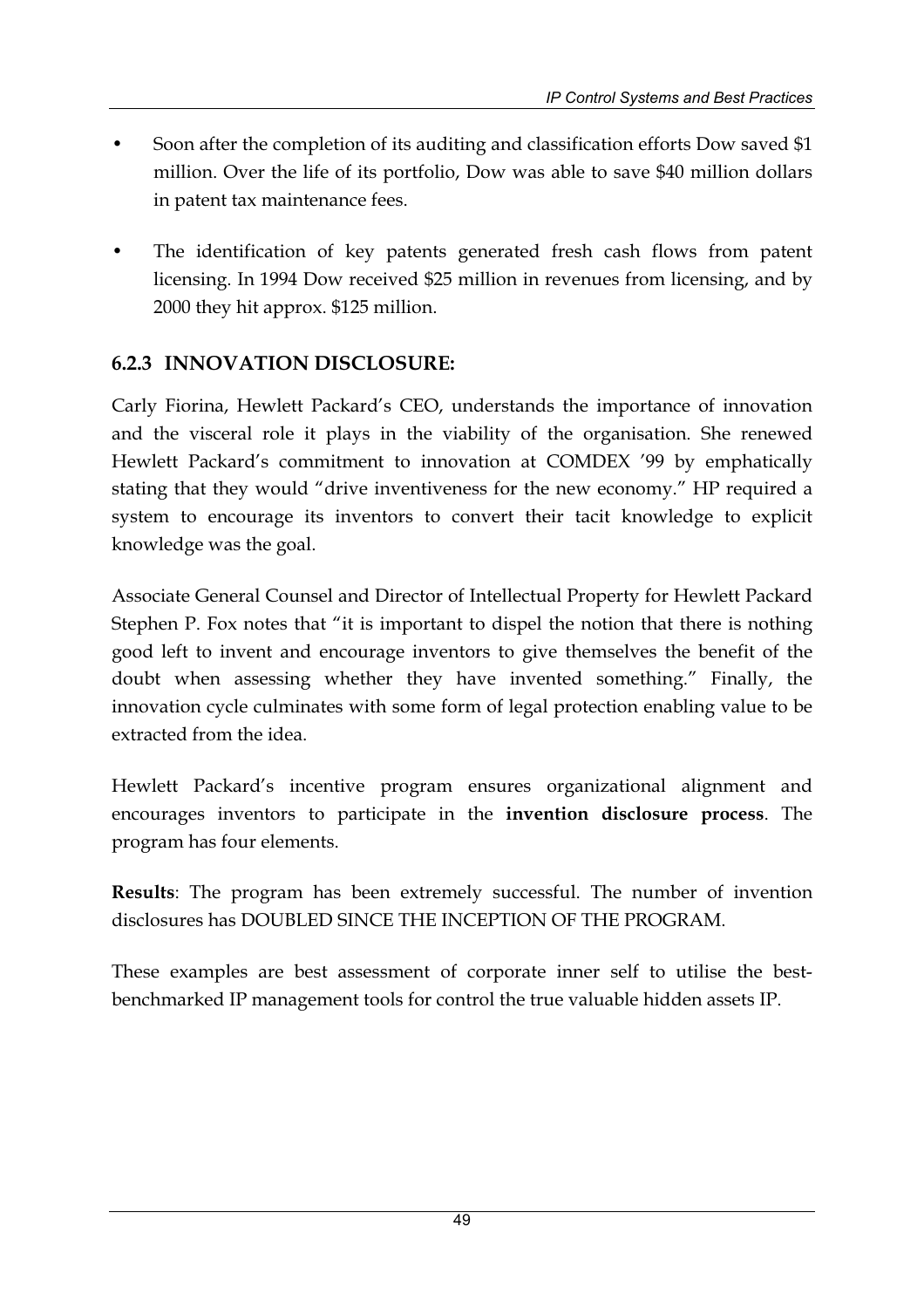# **CHAPTER 7**

### **7. THE IP AUDIT:**

Audit is a review process to validate the organisational methods and critically analyse the pros and cons of systems deployed or to be deployed. This is a tool to take stock of available assets so as to establish a system to protect the same .An IP audit is a systematic review of the IP owned, used or acquired by a company. The goal of an audit is to identify all the IP a company may have. It is all part of good business management and protection of your core business assets – often IP.

While some organisations have sophisticated processes and systems in place to identify, protect, and manage IP assets as they are created, majority may not. Some organisations have control for managing those IP rights that can be patented but find themselves in trouble when valuable staff members leave, taking undocumented know-how with them. "IP aware" organisations should periodically review.

While the use of IP audit is critical when the balance sheet fails to tell the complete story, this is only one of many times the IP audit should be used. In addition to valuation, IP audits are designed to identify those opportunities to exploit assets being under-utilized, to identify those areas where funds are being spent unnecessarily, and to correct those situations where legal or financial liability may be developing as a result of misuse of the IP owned by third parties.

## **7.1 CORE OBJECTIVES OF IP AUDIT:**

- Whether or not your IP rights are registered?
- Who owns the rights? If you do not, then identify any conditions that apply to their use
- An assessment of whether your IP is being used effectively
- Whether your rights are being challenged or threatened by others? When to conduct an IP audit? IP audits are generally conducted as part of an ongoing IP asset management program, when a business is being bought or sold or when you are enforcing or defending your IP rights. An IP audit will give you a broad picture of your IP assets.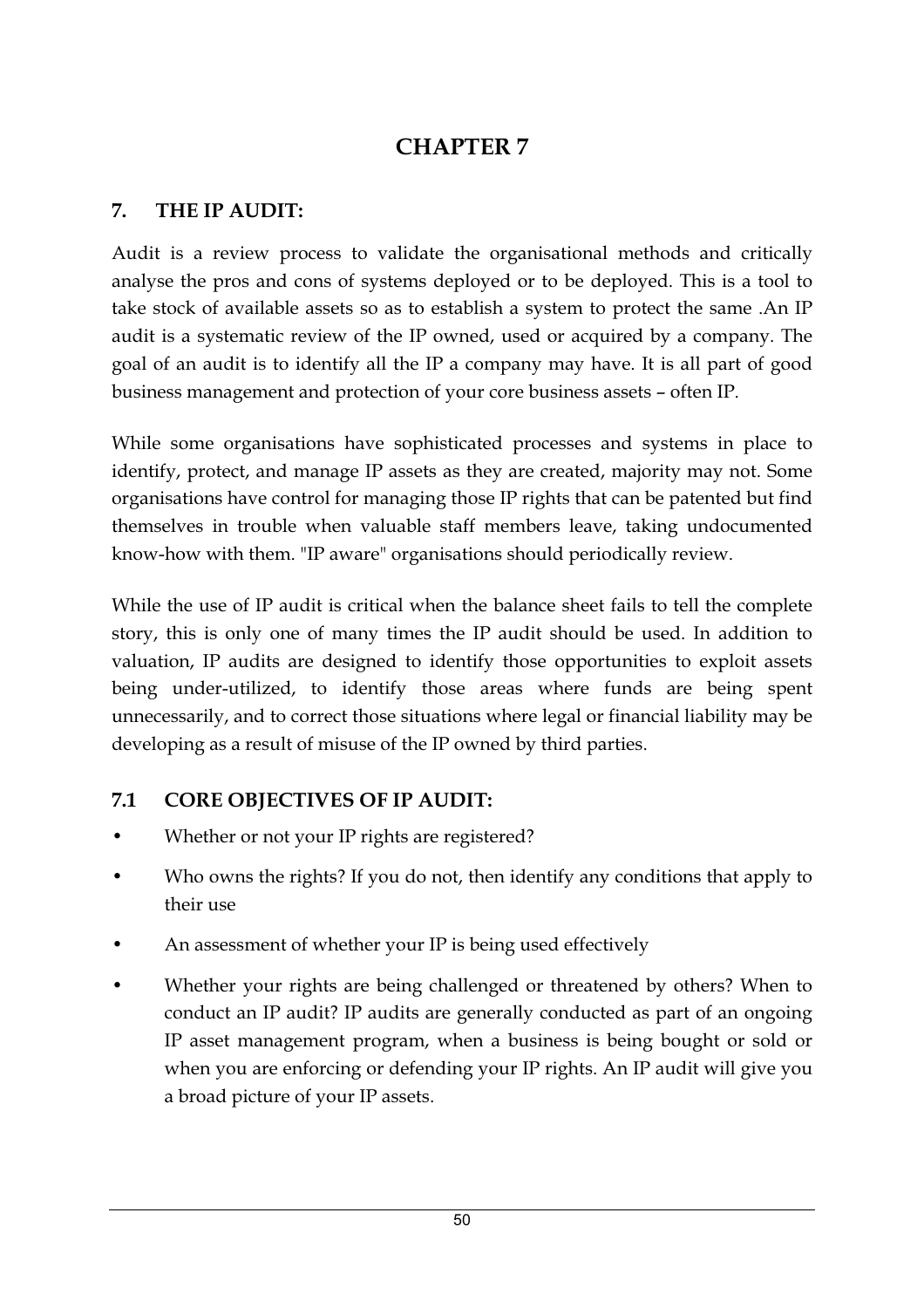### **7.2 THE TYPES OF IP S COVERED UNDER AUDIT:**

### **The audit falls into two broad classes:**

- 1. IP created by the company itself.
- 2. Used by the company under a license from another party.

**The Second class** is comprised of software licenses necessary for operation of PCs, servers, networks, Web sites, Web hosting, offsite storage, disaster recovery, equipment licenses, etc.

### **7.3 TOOLS OF IP AUDITS:**

**Preparing IP Policies & Plans**: The audit team can read policies, but if the policies are not followed, they provide little protection. A discussion of trade secrets will reveal far less than a quiz about what information the company most wants to keep from the competition.

**Personnel surveys and direct observation:** If a software license provides for 100 computers, then the count should be checked. If staff reductions mean that only 15 machines operate the software, then the license should be renegotiated rather than merely renewed. The information gathering process is the heart of the IP audit.

**Internal Control systems & analysis.** Identified contracts should be cataloged, patents listed, trade secrets categorized, and copyrighted materials indexed

**Assessing Risk & Preparing Response plan**. By Good ideas Policies need to be revised to better protect the trade secrets. Within the "to do" list generated by the audit, priorities must be set. The "to do" list will serve as a starting point for the next audit.

## **7.4 THE KEY STEPS TO AN AUDIT ARE:**

- **1. Meetings with representatives:**
- To decide on the areas of concern for them,
- The type of research to be carried out,
- The personnel to be interviewed, and
- Other factors affecting the audit.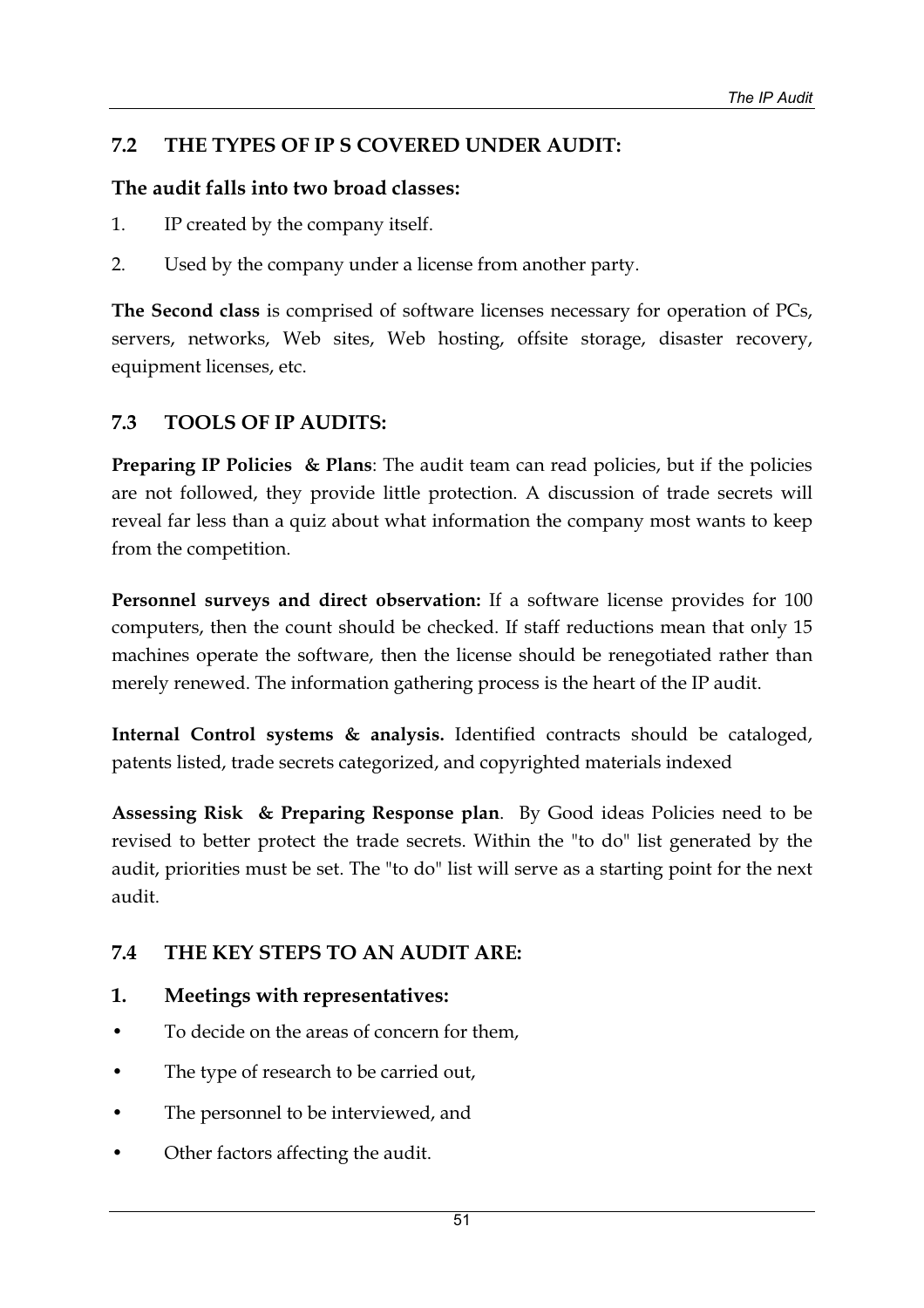### **2. Identification:**

- Identifying, describing and defining the existing IP,
- Potentially patentable inventions,
- Potential or actual trade marks, copyright works and the like.
- Identifying staff know-how or trade secrets.

### **3. Scheduling:**

- For most companies, no audit has ever been conducted, now is the time to start.
- For those with some history of IP audits, new updates are necessary whenever any of the following events occur.
- Mergers, acquisitions, and sales of significant corporate assets should trigger new audits.
- Planning tool in advance of any filings for bankruptcy, significant plans for employee layoffs, business closure, or abolition of significant lines of business.

### **4. Ownership:**

Consideration of issues surrounding the ownership of the identified IP is the next step. It is essential to establish who or what entity owns the IP.

### **5. Legal Protection:**

The next step involves developing and recording strategies on how to best protect any unregistered IP and what sort of IP applications should be pursued to maintain a competitive advantage for the business. Such an analysis will usually extend to provide guidance on protecting in-house know how and to protect trade secrets.

### **6. Liability Assessment:**

This part of the audit will usually involve consideration of any liabilities or risks associated with the IP identified, including the likes of:

- 1. Are there ownership risks and liabilities?
- 2. What are the documentation/record keeping standards like?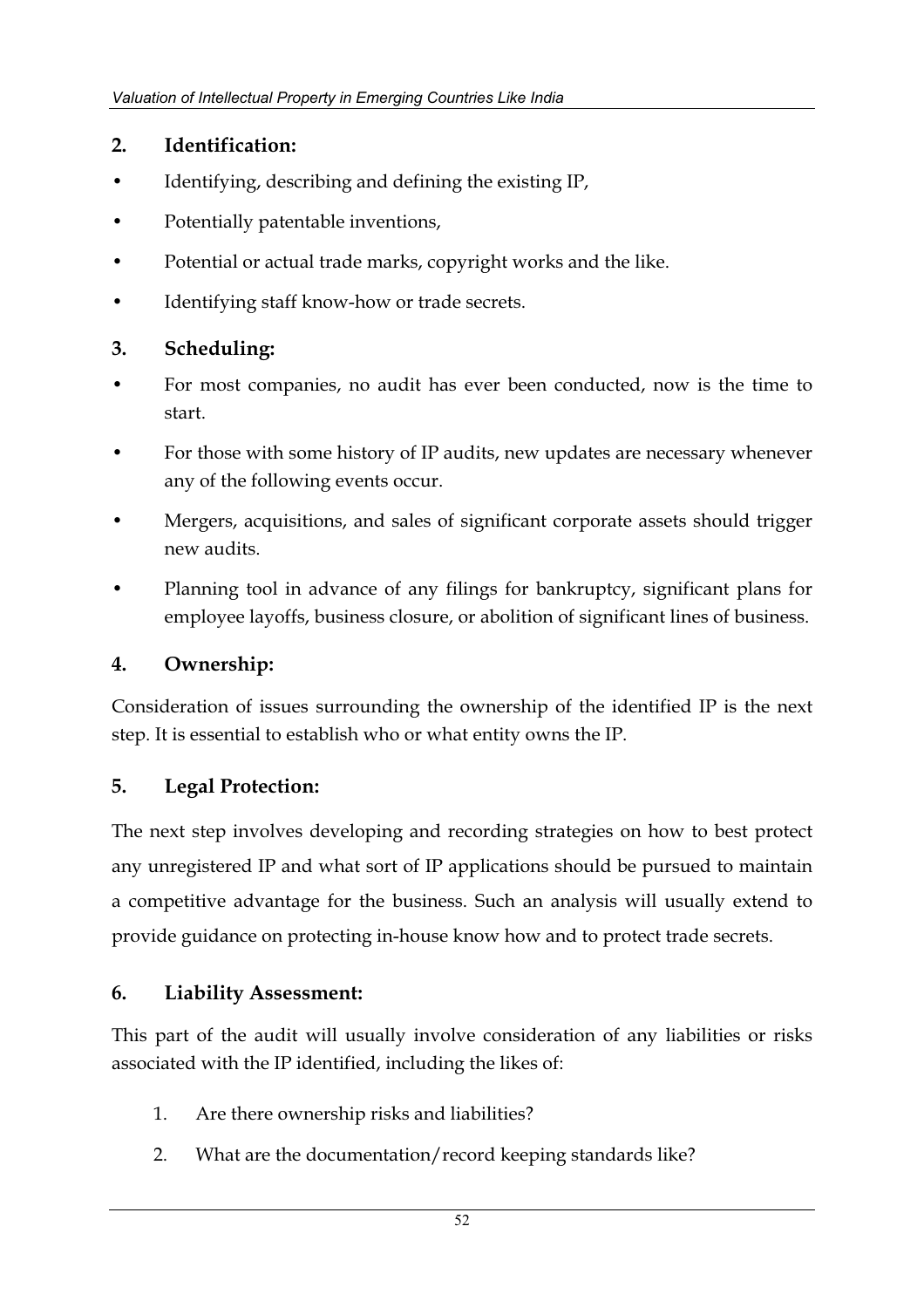- 3. What risks are involved with trade secrets/know how?
- 4. Key personnel liabilities?
- 5. Potential or existing litigation/opposition issues.
- 6. Are there any obligations or encumbrances on the IP?

### **7. Valuation of IP:**

The valuation step may also allow for some rationalization of the portfolio, especially if there are several pieces of IP being maintained that are not aligned with the current and/or future commercial direction of the business.

### **8. Recording:**

After the IP audit has been conducted the findings of the audit should be recorded and perhaps even provided in an electronic format.

### **9. Others:**

- List unregistered IP and give it a dollar value
- List other valuable assets such as client lists and corporate knowledge
- Check who has written and designed your marketing material (e.g. brochures, leaflets). Were they done in-house or were external contractors used? If an external contractor was used, did contracts specify who owned the IP that was created?
- Identify key staff involved in developing, maintaining and protecting your IP and investigate the feasibility of them signing agreements relating to confidentiality and competition
- Educate staff on the nature of IP, how to protect it and their responsibilities Who can help?

### **10. SETTING UP SYSTEMS**

- If systems are already in place, changes may be recommended depending on the findings of the audit.
	- The use of a 'watching service' to ensure a business is up to date with their competitors' IP protection strategies.
- If no system present develop a new system.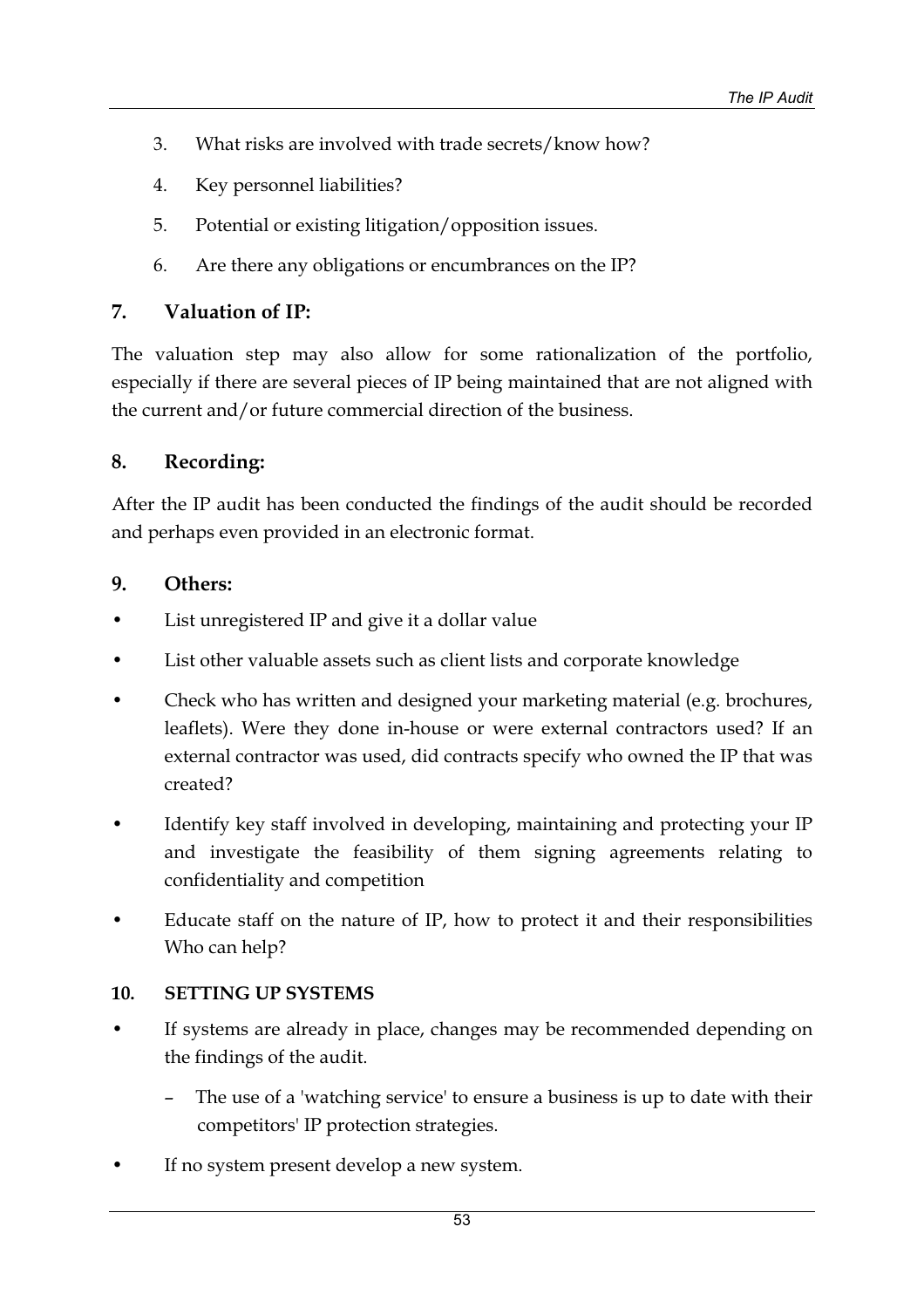- R& D based business may wish to concentrate on establishing a system to identify and protect assets by obtaining IP registrations for the relevant technologies and documenting or recording non-registrable assets.
- A business may also wish to increase its competitors' time to market in order to obtain an edge in the market place usually achieved by monitoring the marketplace for infringement and by reviewing and selectively objecting to the IP registrations of competitors.
- A start-up company will usually want to gain the appropriate IP protection for its core technologies and/or other IP assets by Setting up systems for identifying IP at an early stage in the life of a company can also increase ingenuity based growth.
- A business acquiring or investing in another business will want to focus on valuing the assets of that business, including assessing the extent of IP rights. This is also an important consideration for organisations that are considering selling key IP assets.

An IP audit can have a big impact on the future potential of a business. As Intellectual Property assets become more important to organisations, those with a full appreciation of the value of these assets and strategies in place to deal with their protection will be in an excellent position to get the most out of their innovations.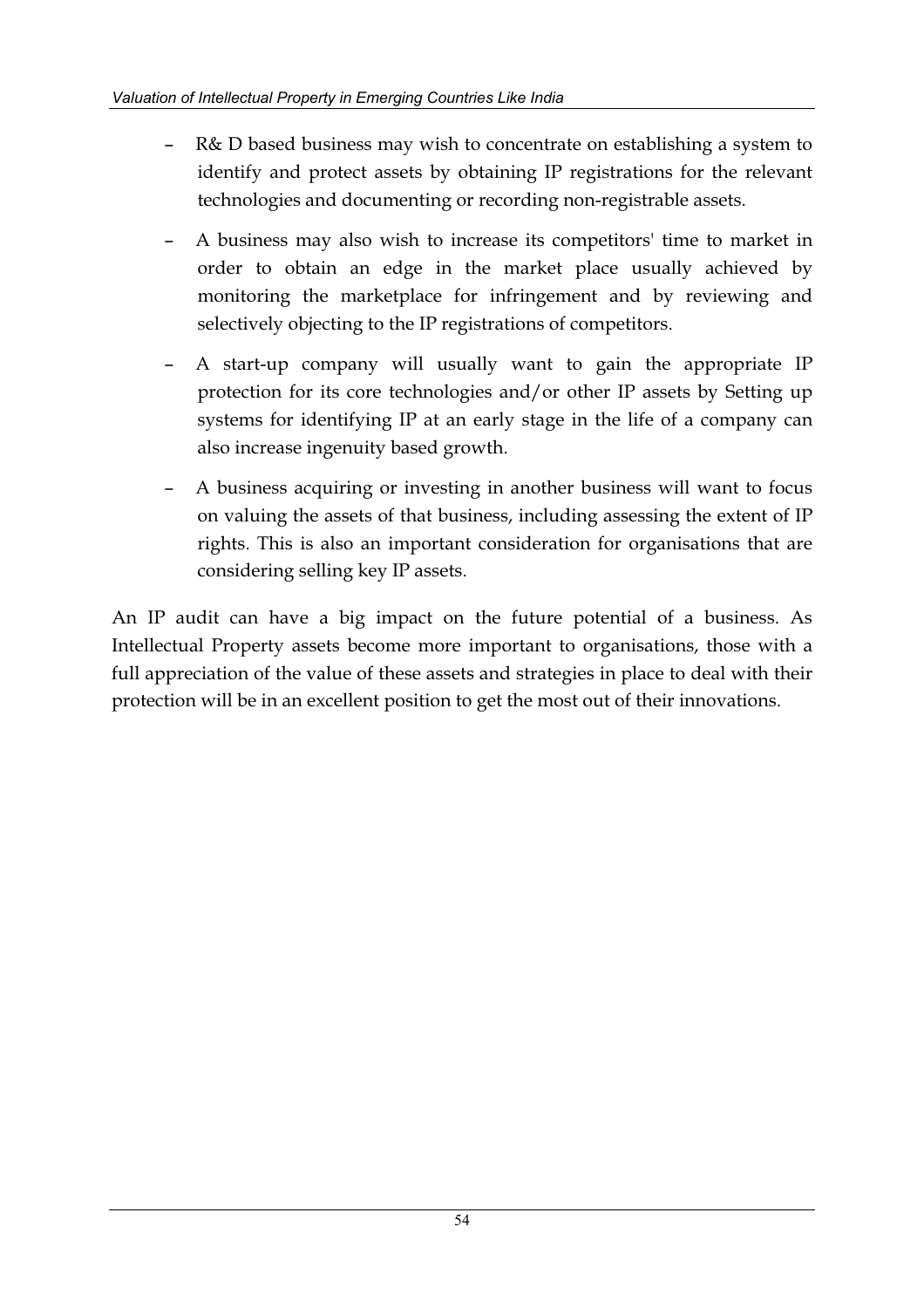# **CHAPTER 8**

### **8. BRANDS - VALUATIONS IN EMERGING MARKETS**

It has long been recognized that name and reputation are highly important. William Shakespeare wrote about this:

### *Good name in man and woman, dear my lord,*

### *Is the immediate jewel of their souls:*

The word Brand is derived from the word "burn" and it was by this method that in early period, man marked his livestock, from branding the livestock he moved on to branding his goods and his work. Brand Equity in short can be defined as the added value provided to a product or a company by its brand name. Most of the famous brands are even 100 years old. Corporate branding is different from Product branding at corporate, and they can be described as Brand House and House of Brand. A Corporate brand can be used in conjunction with product brand. The brand is a special intangible because of the economic impact that brands have. "If this business were split up, I would give you the land and bricks and mortar, and I would take the brands and trade marks, and I would fare better than you." — John Stuart, Chairman of Quaker (ca. 1900).

After 1980 there was a paradigm shift in the creation of shareholder value. For years tangible assets were regarded as the main source of business value. These included manufacturing assets, land and buildings or financial assets such as receivables and investments. They would be valued at cost or outstanding value as shown in the balance sheet. The market was aware of intangibles, but their specific value remained unclear and was not specifically quantified. Even today, the valuation of profitability and performance of businesses focuses on indicators such as return on investment, assets or equity that exclude intangibles from the denominator. Measures of price relatives (for example, price-to-book ratio) also exclude the value of intangible assets, as these are absent from accounting book values.

Today the majority of business value is derived from intangibles like Brands. Management attention to these assets has certainly increased substantially.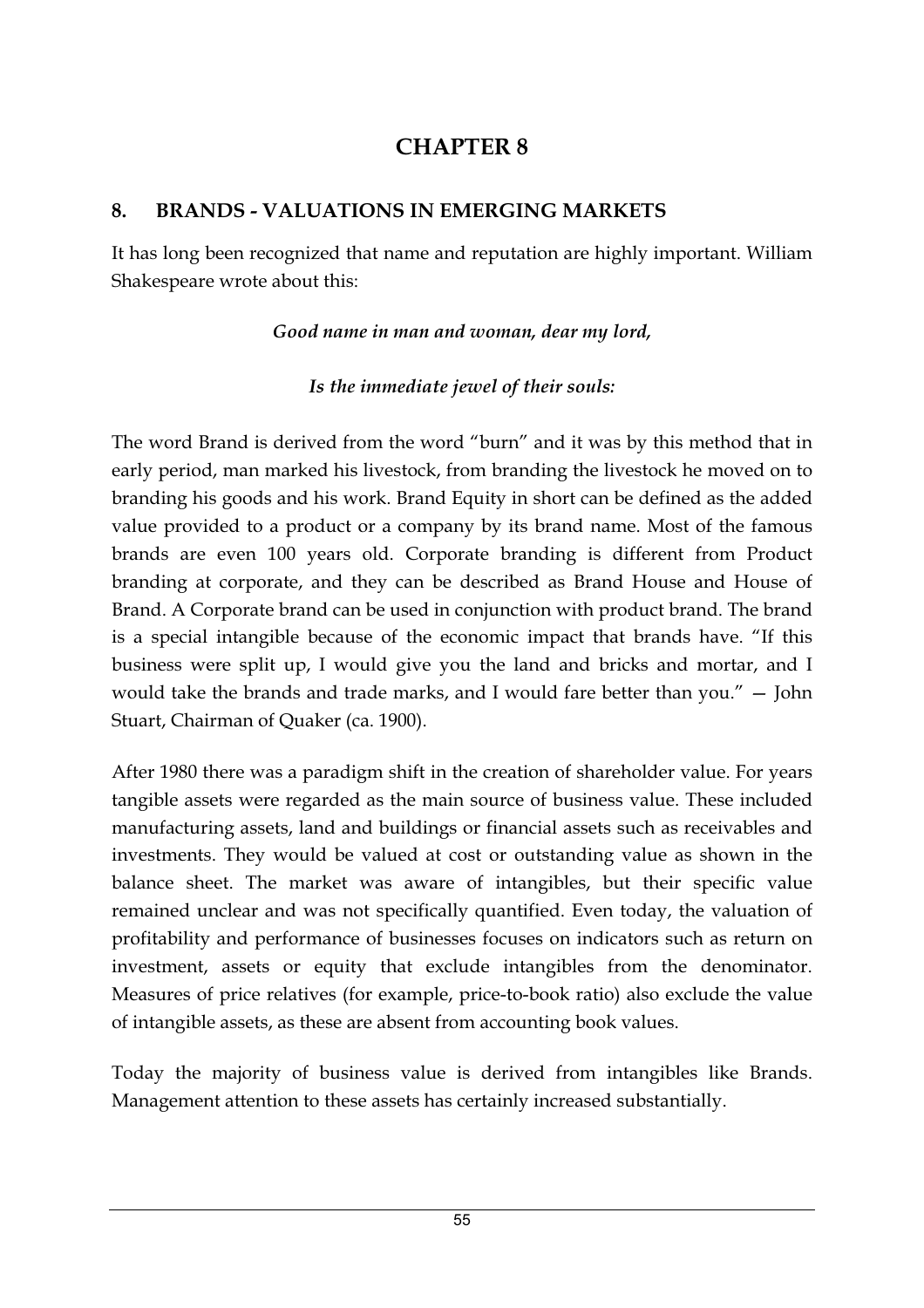- The brand is a special intangible that in many businesses because of the economic impact that brands have. Brands influence the choices of customers, employees, investors and government authorities. Such influence is crucial for commercial success and creation of shareholder value.
- Even non-profit organizations have started embracing the brand as a key asset for obtaining donations, sponsorships and volunteers.
- Some brands have also demonstrated an amazing durability. The world's most valuable brand, Coca-Cola, is more than 120 years old and the majority of the world's most valuable brands have been around for more than 60 years. This compares with an estimated average life span for a corporation of 25 years or so. Some suggests increase in life expectancy of corporate by developing a strong brand.
- The McDonald's brand accounts for more than 70 percent of shareholder value. The Coca-Cola brand alone accounts for 60 percent of the stock market value of the Coca-Cola Company.
- Studies by academics from Harvard and the University of South Carolina and by Interbrand of the companies featured in the "Best Global Brands" league table indicate that companies with strong brands outperform the market in respect of several indices.
- It has also been shown that a portfolio weighted by the brand values of the Best Global Brands perform significantly better than Morgan Stanley's global MSCI index and the American-focused S&P 500 index.
- Brand value depends upon Country of Origin (COO), higher value for developed countries brands.
- Today leading companies focus their management efforts on intangible assets. For example, the Ford Motor Company has reduced its physical asset base in favor of investing in intangible assets.

Fiona Gilmore In **Book Brand Warriors** stated "The companies which are rated by marketers as rising stars for future are those which clearly positioned, confident corporate brand. These companies deliver through their core competencies and more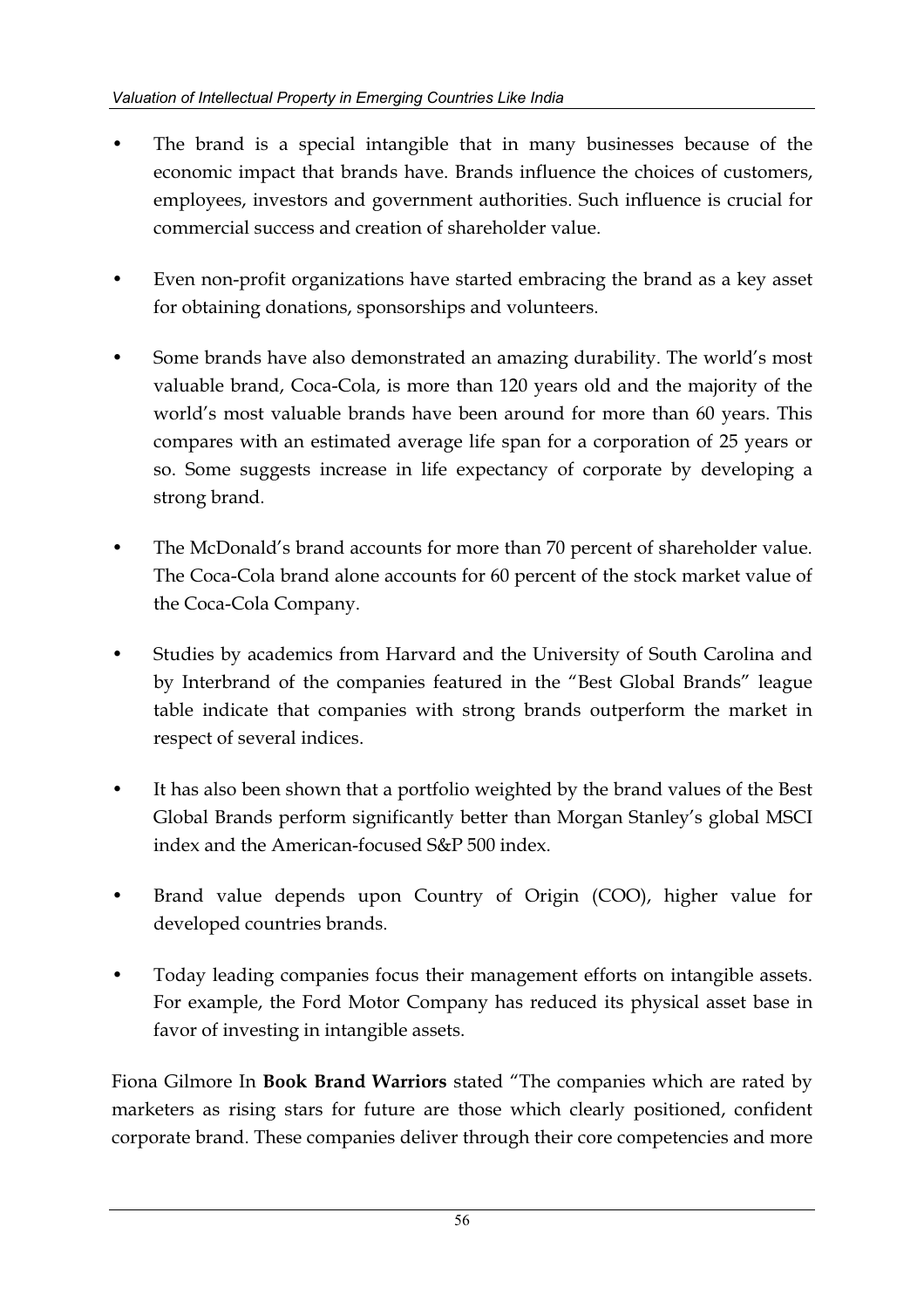importantly have inherent core value and emotional brand propositioned for consumer."

It is easy to see that Brand commands price premium and creates a volume demand, which provides scale economics in procurement, manufacturing distribution and R&D. Once this achieved, it creates real entry barriers. Price premium is short-term performance targets but brand positioning and creating future brand economic value is long term perspective. Brand should be valued in term of prospective demand growth & positions. Like if per capita income of a country increases subsequent increase in demand of your brand and ability to fulfill the demand and brand position at that stage will create a value.

Brand is the most precious asset as regards to longevity and creates major barriers for the competitor. Philips Morris, Unilever, Procter & Gamble, Coca-Cola are among many others core brand groups. Some Major Corporate houses with strong brands such as Coca-Cola account between 90-96% of the total corporate assets' value from brands. Brands are the ultimate accountable institution. If people fall out of the corporate or product brand the corporate or the products go out of business.

The Brand can be one of the three types, they are:

- 1. Brands, which are, associated with the product and no association with the Corporate name e.g. Lux
- 2. Brands where the Corporate name is endorsed to a product e.g. Tata Indica.
- 3. Brands where the company and product name are blended e.g. Coca –Cola

# **8.1 COMMUNICATION OF BRAND VALUE**

Positive communication of brand value to a company's various stakeholders has its advantages too and should be fully integrated into corporate strategy. Informing the trade and business press of the value of the intangible assets and what it means to the company can result in positive coverage – the benefits of which are obvious. Trade and business press communication is equally as important for consumerfacing companies as it is for business-to-business companies. Positive communication of a brand's value, comparable to its competitors, inspires confidence in the brand in the eyes of the consumer, which can directly lead to increased sales.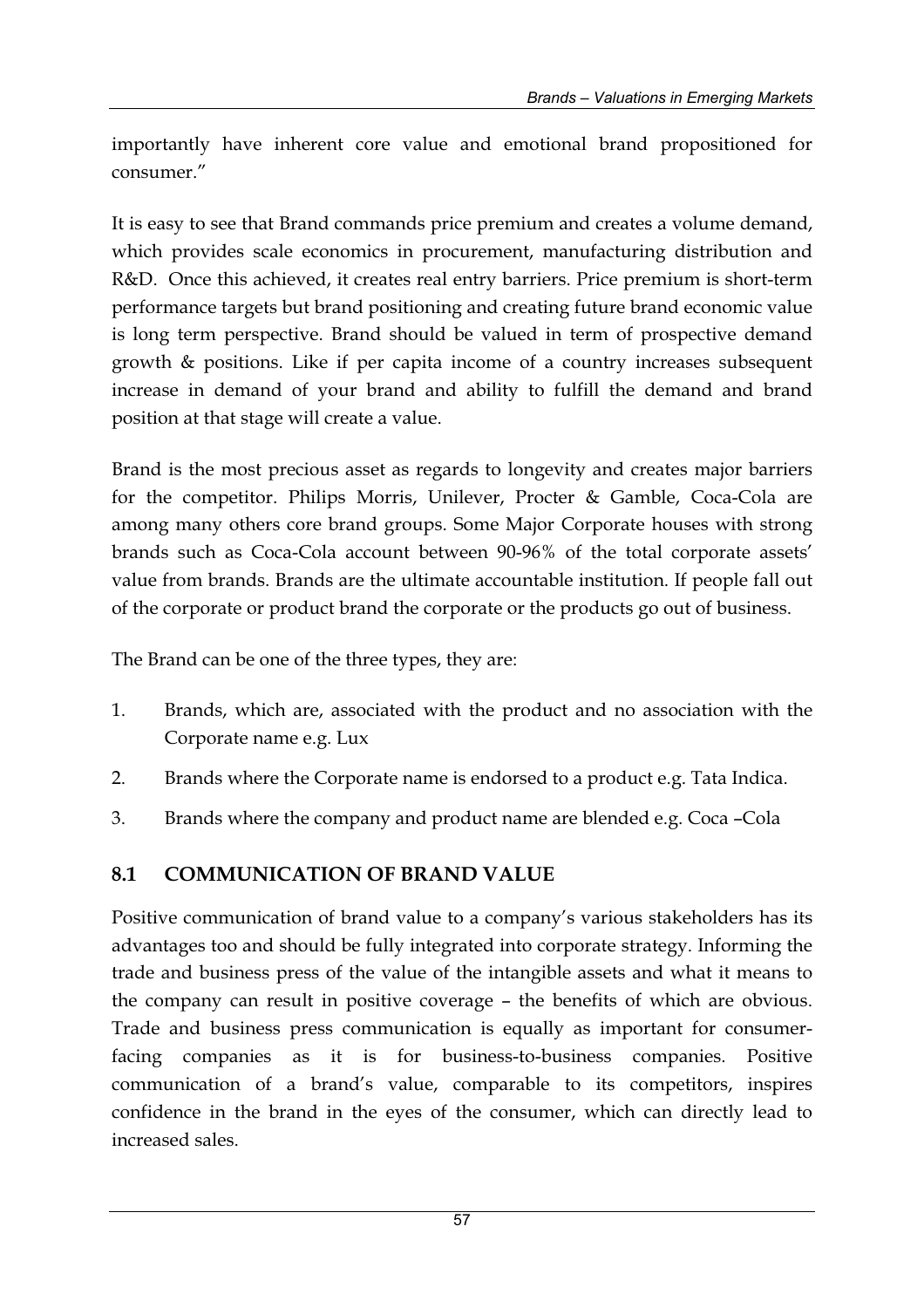Internal communication is also an extremely beneficial and economical method of increasing awareness and understanding of a brand and its values. Informing employees of the value attributable to intellectual property alongside its associated strategy and their role in generating value through the brands will ensure that a positive and consistent brand picture is painted as well as enabling a more cohesive application of human resource. This is important for both consumer and businessfacing companies as all interaction with customers reflects positively or negatively on the brand and other intellectual property.

Strategy should also include communicating the brand valuation findings directly to a company's customers. This can be done indirectly through PR or directly through other means such as the corporate website.

# **8.2 BRAND VALUATION**

The brand value is the value of the asset at a certain point of time, created for its owners today from its current economic use. Brand value also depends on Country of Origin, higher value drives from developed countries' brands or value for skill set like IT services brands from India deserve more value. As the product progresses, brand shifts to new segment of value like from region to country, country to global etc. This shifting of new segment as market share or group leaders creates more value than other lower segments. This is considered in determination of future profit of brands.

## **8.3 USES OF BRAND VALUATION:**

- Making decisions on business investments. By making the brand asset comparable to other intangible and tangible company assets, resource allocation between the different asset types can follow the same economic criteria and rationale, for example, capital allocation and return requirements.
- Measuring the return on brand investments based on brand value to arrive at an ROI that can be directly compared with other investments. Brand management and marketing service providers can be measured against clearly identified performance targets related to the value of the brand asset.
- Making decisions on brand investments. By prioritizing them by brand, customer segment, geographic market, product or service, distribution channel, and so on, brand investments can be assessed for cost and impact and judged on which will produce the highest returns.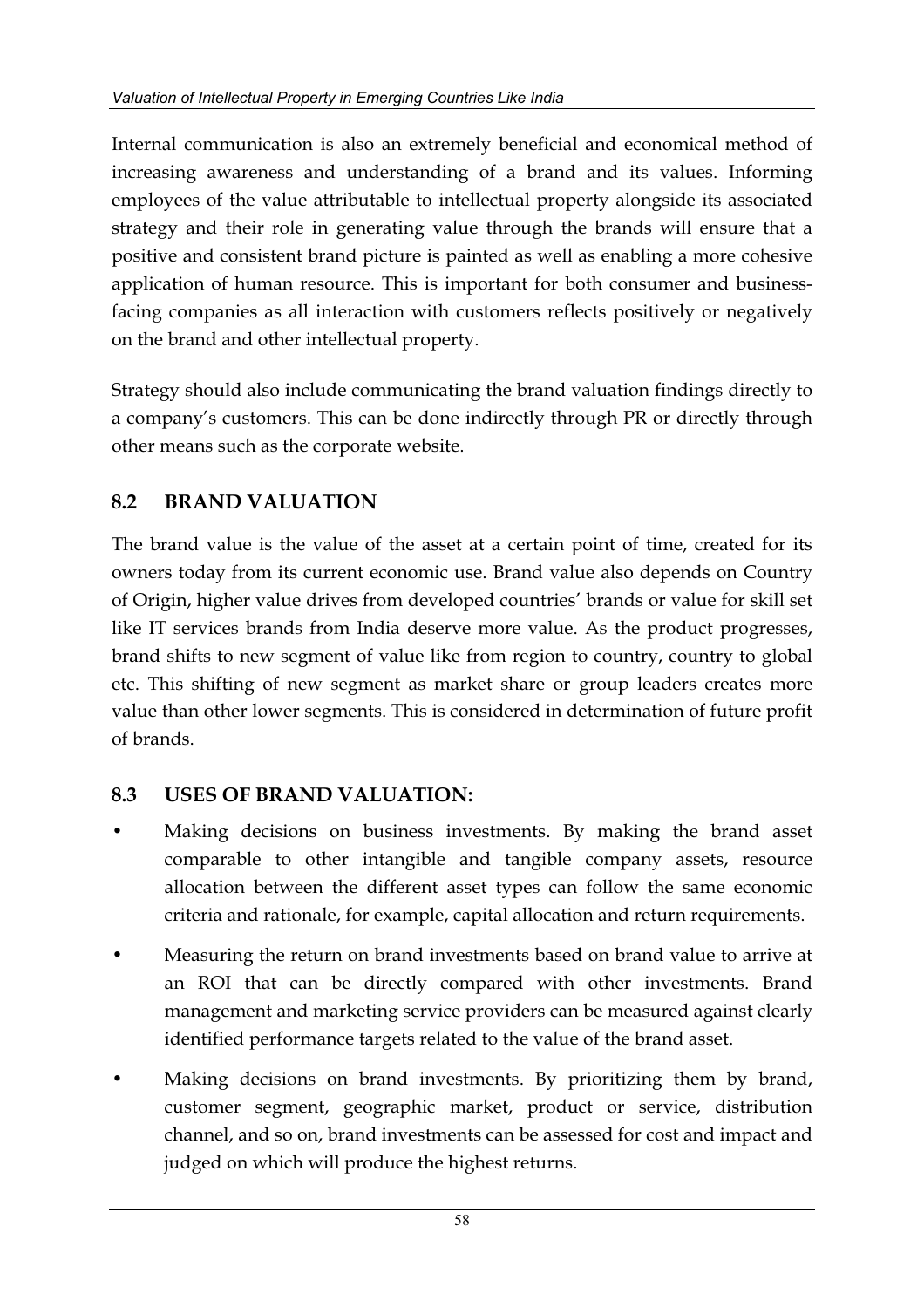- Making decisions on licensing the brand to subsidiary companies. Under a license the subsidiaries will be accountable for the brand's management and use, and an asset that has to be paid for will be managed more rigorously than one that is free.
- Turning the marketing department from a cost center into a profit center by connecting brand investments and brand returns (royalties from the use of the brand by subsidiaries). The relationship between investments in and returns from the brand becomes transparent and manageable. Remuneration and career development of marketing staff can be linked to and measured by brand value development. The range of applications for brand valuation has widened considerably since its creation in 1988, and it is now used in most strategic marketing and financial decisions.
- Allocating marketing expenditures according to the benefit each business unit derives from the brand asset.
- Organizing and optimizing the use of different brands in the business (for example, corporate, product and subsidiary brands) according to their respective economic value contribution.
- Assessing co-branding initiatives according to their economic benefits and risks to the value of the company's brand. Deciding the appropriate branding after a merger according to a clear economic rationale.
- Managing brand migration more successfully as a result of a better understanding of the value of different brands, and therefore of what can be lost or gained if brand migration occurs.
- Establishing brand value scorecards based on the understanding of the drivers of brand value that provide focused and actionable measures for optimal brand performance.
- Managing a portfolio of brands across a variety of markets. Brand performance and brand investments can be assessed on an equally comparable basis to enhance the overall return from the brand portfolio.
- Communicating where appropriate the economic value creation of the brand to the capital markets in order to support share prices and obtain funding.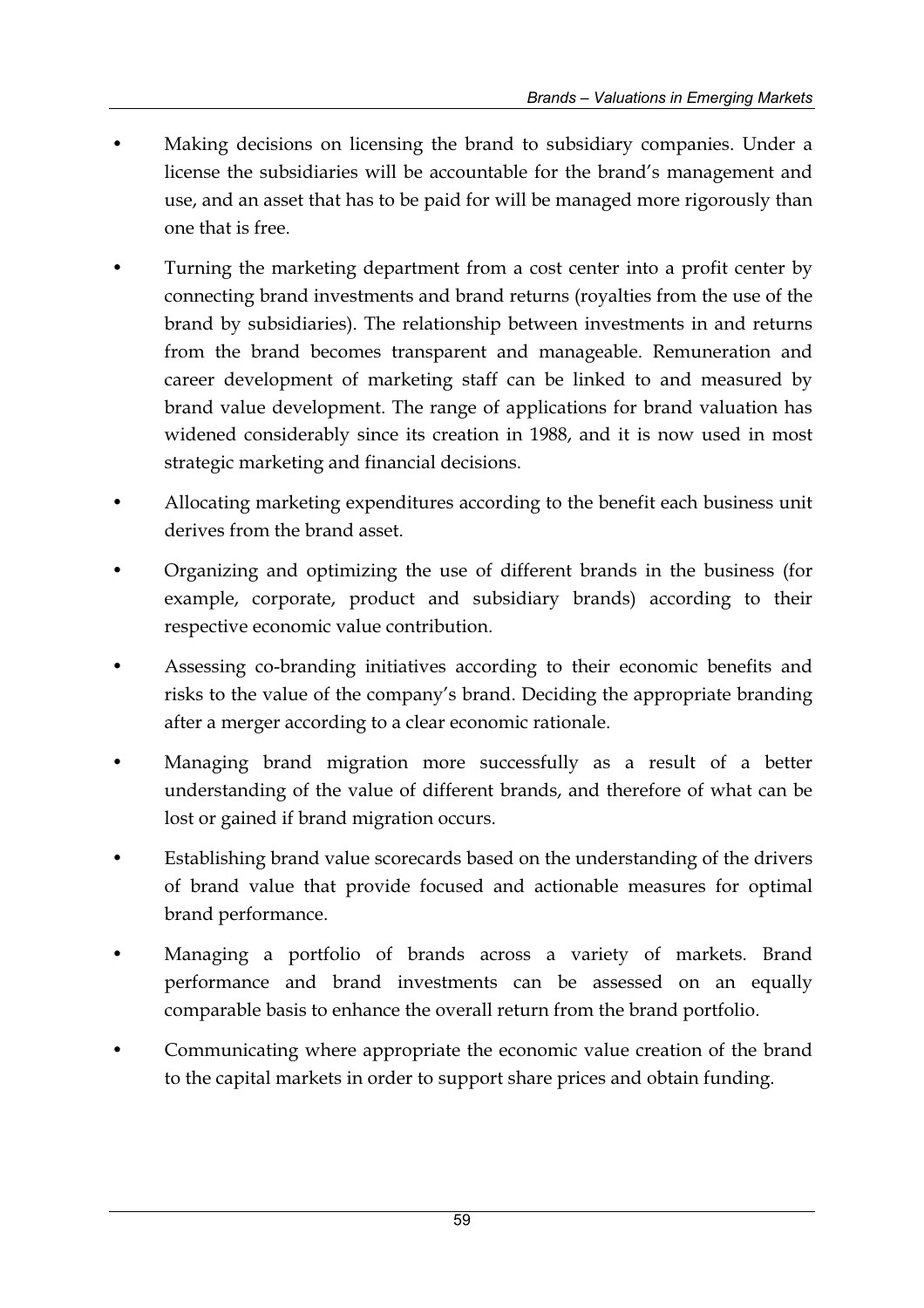### **8.4 THE FINANCIAL USES OF BRAND VALUATION INCLUDE THE FOLLOWING:**

- Assessing fair transfer prices for the use of brands in subsidiary companies. Brand royalties can be repatriated as income to corporate headquarters in a tax-effective way. Brands can be licensed to international subsidiaries and, in the United States, to subsidiaries in different states.
- Determining brand royalty rates for optimal exploitation of the brand asset through licensing the brand to third parties.
- Capitalizing brand assets on the balance sheet according to US GAAP, IAS and many country specific accounting standards. Brand valuation is used for both the initial valuation and the periodical impairment tests for the derived values.
- Determining a price for brand assets in mergers and acquisitions as well as clearly identifying the value that brands add to a transaction.
- Determining the contribution of brands to joint ventures to establish profit sharing, investment requirements and shareholding in the venture.
- Using brands for securitization of debt facilities in which the rights for the economic exploitations of brands are used as collateral. Brand valuation is a powerful process that captures the present and future value of a brand.

## **8.5 VALUATION METHODS:**

The choice of approach will be determined primarily by the Brands asset is to be valued, the circumstances of the specific transaction, the availability of information and the level of due diligence that the corporate is willing to take on. When multiple approaches are applied a comparison and reconciliation of resulting value is possible. There are four principle approaches, which are often used for valuation of Brand are:

**a) Cost approach:** cost-based approach is the obvious one from the financial and accounting perspectives, given that it complies with standard accounting practices for valuing assets. This approach is conservative; it assumes that the asset in question depreciated with the time of use even at moment of its acquisition. While it is a useful element in performing a comprehensive Brand Valuation, its primary use is with traditional, tangible or physical assets.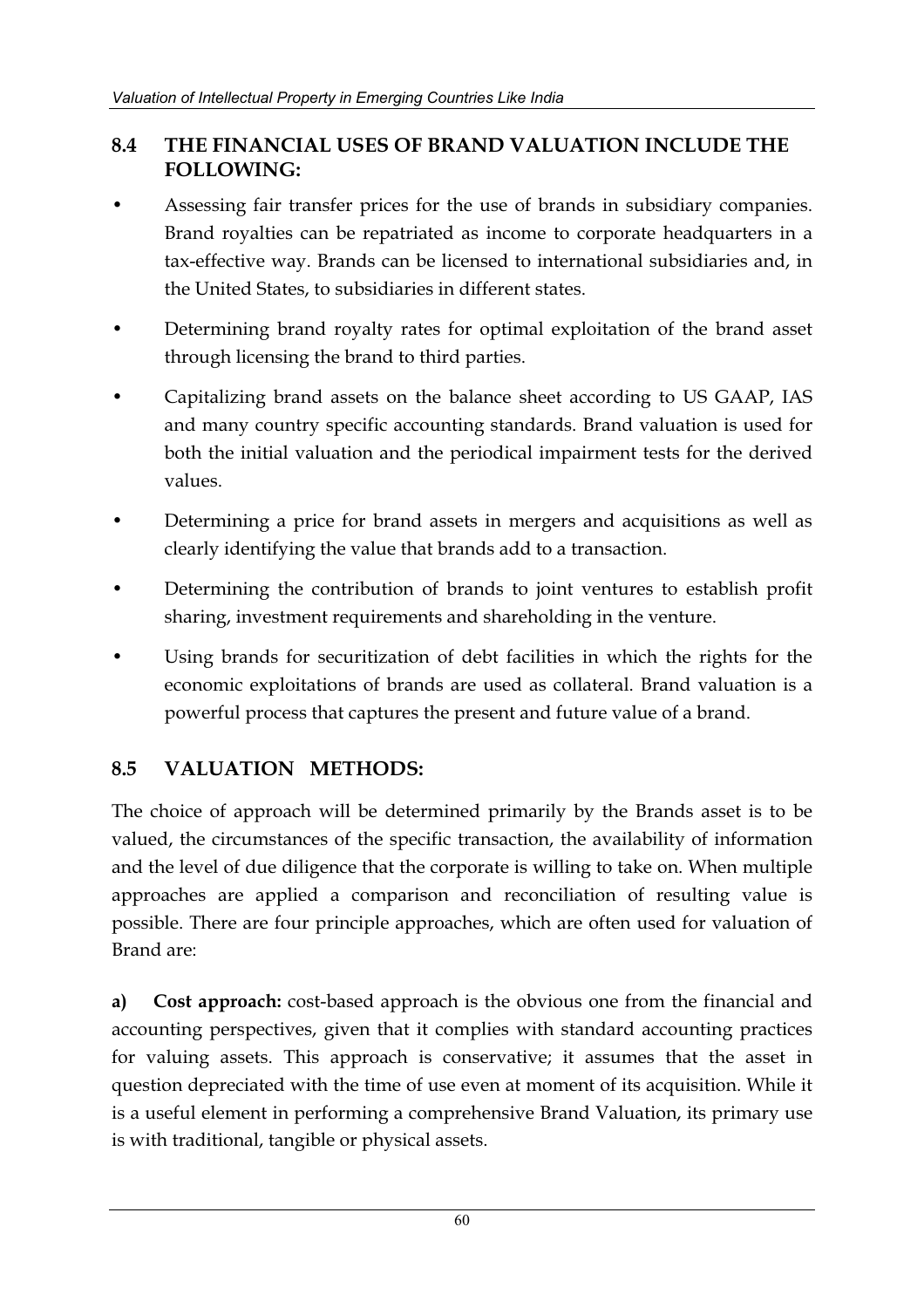A cost-based approach is not well suited to set values on brands – which typically do not decline in value from the moment of inception. Rather, when well managed, actually increase in value with their very use. The individual costs, which can be documented as the expenses incurred in creating the Brand from its earliest inception to its state at the time of valuation.

This method overlooks new Acquisitions value, which may have been contributed to the Brand since its inception through Brand-building activities. It also fails to provide any allowance for future replacement costs.

**b) Market approach**: This approach argues from what the Brand could be sold for in a market. This approach often assumes future benefits and values, which are yet to be captured by the Brand. Brand Valuation against market value is most easily addressed in public companies through the analysis of market capitalization. The Brand Value is equal to all or some of whatever market capitalization remains after subtracting the book value assets from total market capitalization.

Cases where Brands have been carefully developed, the Brand may account for all of the remaining market capitalization. As well, a market-valued Brand may be benchmarked against another Brand in the same market for which a Brand Valuation has previously been set – possibly in an acquisition where the Brand Value has been recorded on the Balance Sheet as "Goodwill."

**c) Income approach**: This approach identifies "Brand after-tax operating income" to set a value, stating that Brand Value is the ability to produce after-tax income.

Various specific methods exist for setting an income-driven valuation, including:

- 1) Price premium over an unbranded or minimally branded entity in the marketplace.
- 2) An estimate of an annual royalty rate under a Brand Licensing Agreement.
- 3) Formal comparison of "Brand after-tax net income" between the target Brand and an unbranded or low-branded marketplace enterprise in the same category.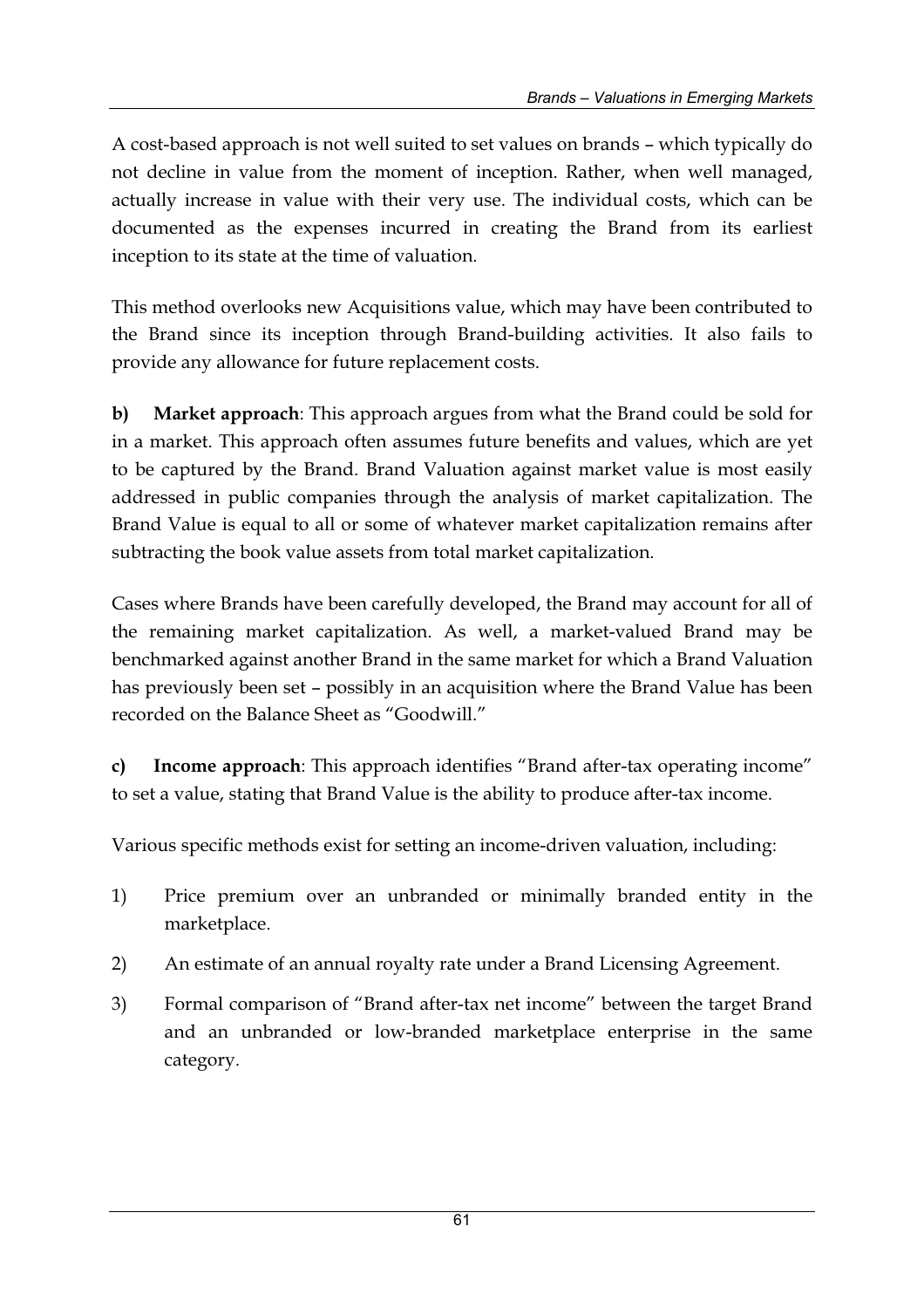- **D) ON BRAND STRENGTH ASSESSMENT**
- **ROYALTY RELIEF METHOD**
- **BRAND CONTRIBUTION METHOD**
- **BRAND EARNING MULTIPLE MODEL**
- **FUTURE DISCOUNTED CASH FLOW MODEL**

Leading brand owners across the world have used the **Brand Finance methodology**. The valuation framework in this method focuses on the return earned as a result of owning the brand \_ the brand's contribution to the business, both now and in the future. This framework is based on a discounted cash flow (DCF) analysis of forecasted financial performance and segmented into relevant components of value. A brand valuation study typically consists of four work streams: (1) Financial forecasts- forecasts revenues and costs, (2) Brand Value Added (BVA®) - analysis of the brand's contribution to demand \_ demand drivers, (3) ßrandßeta® analysis determination of the risk attached to future earnings \_ Discount, and (4) Valuation and Sensitivity analysis.

#### **\*ROYALTY RELIEF METHOD:**

Used for valuating Indian Brands by Mr. Haigh of Brand finance

This intuitively simple approach assumes a company does not own its own brand and calculates how much it would need to pay to license the brand from a third party. The present value of that stream of (hypothetical) royalty payments represents the brand value. Benefits of this method are:

- 1. Tax authorities and courts favour this methodology because it calculates brand values by reference to documented, third party transactions;
- 2. It can be performed on the basis of publicly available financial information. This method also ensures these results are directly comparable year on year.
- 3. The brands were looked at without further segmentation: TCS, for instance, was assessed as a whole, whereas valuing it formally would have entailed aggregating it from a series of perhaps 30 segments separated by verticals and by geography.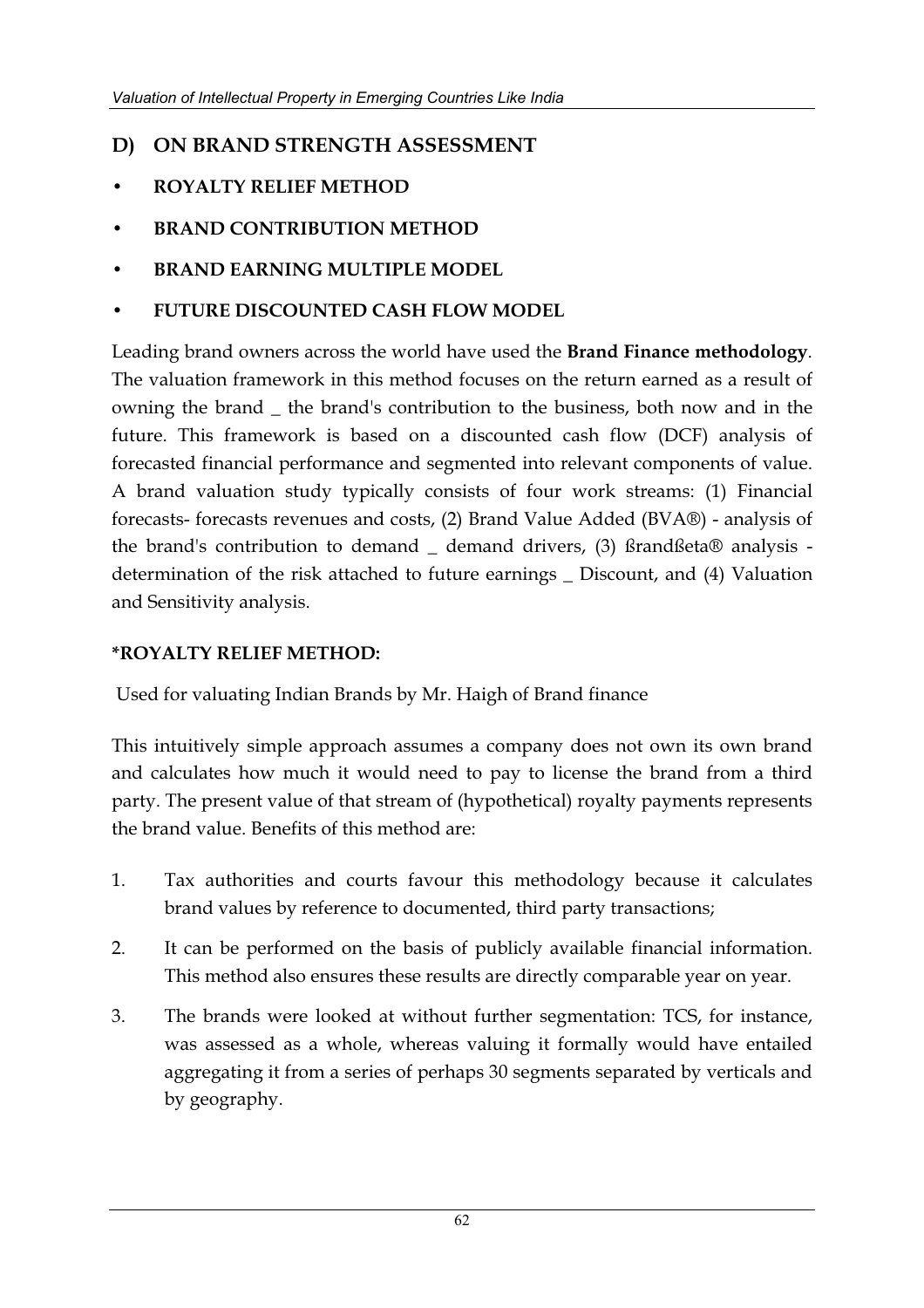Process of Royalty Relief Method:

- Obtain brand-specific financial and revenue data
- Establish royalty rate for each brand
- Calculate brand strength score and
- Determine royalty rate range
- Calculate future royalty income stream
- Discount future royalty stream to a net present value, which is the value of the brand.

#### **8.6 \* BRAND CONTRIBUTION METHOD:**

**Developed by Arthur Anderson:** This approach separates Brand contribution from profit by Identifying normal or utility cost charged for unbranded products and Deducting return on Capital on other products, Using premium profit – comparing other unbranded products cost and return and Premium price over unbranded prices of generic products.

#### Example

|           | Turnover Generated by product / service                    | X     |
|-----------|------------------------------------------------------------|-------|
| $\bullet$ | Less Utility cost of manufacturing (cost of subcontracting |       |
|           | or full cost of average industry with average profit)      | V     |
|           | Contribution                                               | $x-y$ |
|           | Marketing Cost to maintain brand                           |       |
|           | Other Cost fair allocation                                 |       |
|           | Brand contribution before tax                              |       |
|           | Tax                                                        |       |
|           | Brand contribution after tax                               |       |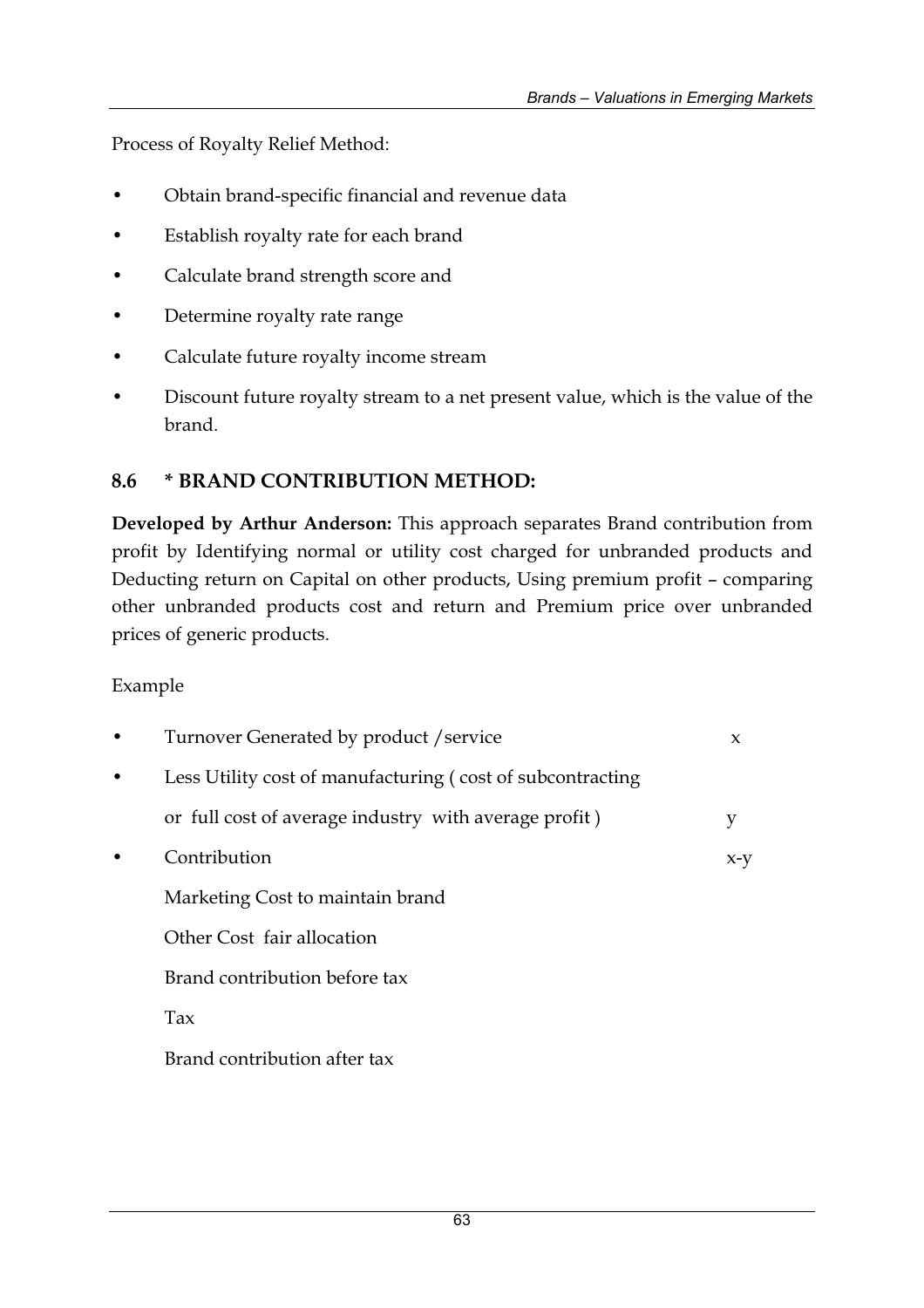### **8.7 \* BRAND EARNING MULTIPLE MODEL:**

 Adopted by Infosys for value reporting its Brand Equity: This method is based on Valuation of trademarks and Brand Names by Michael Birkin in the Book Brand Valuation.

Process of Valuation under this Method:

### **1. Determining Value**

- Determine Brand Profits by eliminating the non-brand profits from the total profits of the company.
- Restate the historical profits at present day values by factoring inflation compound factor.
- Take weighted Average of Three Years (Five Years) profit assigning lightest to current year.
- Provide for the remuneration of capital to be used for purpose other than promotion of the brand
- Adjust for taxes

#### **2. Determining Brand Strength Multiple: This is factor depends on**

- **Leadership**
- **Stability**
- Market
- **Internationality**
- **Trend**
- **Support**
- **Protection**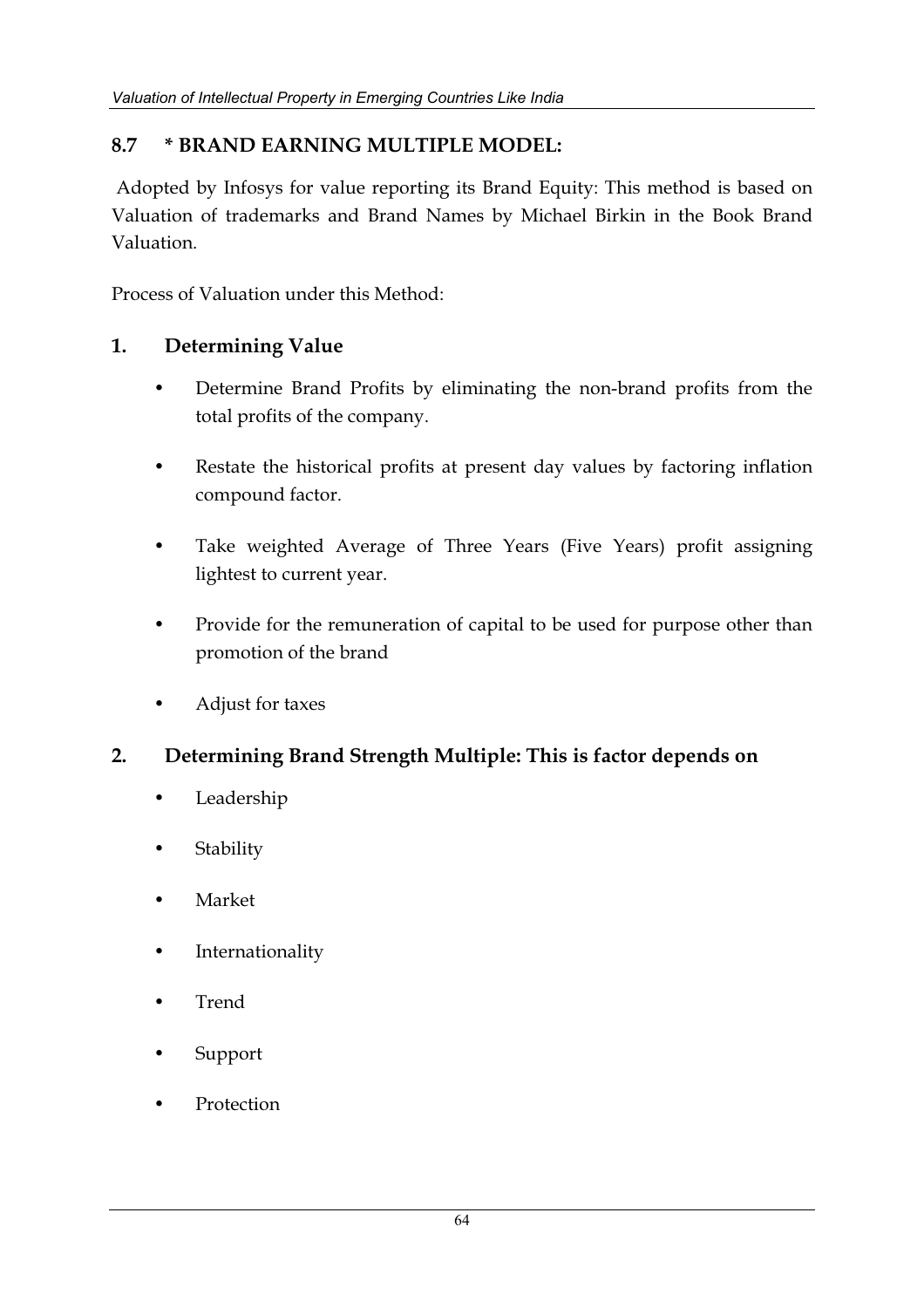An assessment to be done internally or through professional to get Score of Multiples, Usually for firm (brand) valuation between 8-10-12.

Extract of Brand Valuation of Infosys in Annual Report 2006:

#### **Brand valuation**

|                                                          |        |        | in Ks. crore |
|----------------------------------------------------------|--------|--------|--------------|
|                                                          | 2006   | 2005   | 2004         |
| Profit before interest and tax                           | 2,654  | 2,048  | 1,357        |
| Less: Non brand income                                   | 124    | 112    | 111          |
| Adjusted profit before tax                               | 2,530  | 1,936  | 1,246        |
| Inflation compound factor                                | 1.000  | 1.053  | 1.108        |
| Present value of brand profits                           | 2,530  | 2.039  | 1,381        |
| Weightage factor                                         | 3      | 2      |              |
| Three-year weighted average profits                      | 2,175  |        |              |
| Remuneration of capital (5% of average capital employed) | 309    |        |              |
| Brand-related profits                                    | 1,866  |        |              |
| Tax                                                      | 628    |        |              |
| Brand earnings                                           | 1,238  |        |              |
| Multiple applied                                         | 18.51  |        |              |
| Brand value                                              | 22,915 |        |              |
|                                                          |        |        | in Rs. crore |
|                                                          | 2006   | 2005   | 2004         |
| Brand value                                              | 22,915 | 14,153 | 8,185        |
| Market capitalization                                    | 82,154 | 61,073 | 32,909       |
| Brand value as a percentage of market capitalization     | 27.9%  | 23.2%  | 24.9%        |

#### Assumptions

a. Total revenue excluding other income after adjusting for cost of earning such income is brand revenue, since this is an exercise to determine our brand value as a company and not for any of our products or services.

b. Inflation is assumed at 5% per annum.

c. 5% of the average capital employed is used for purposes other than promotion of the brand.

d. Tax rate is at 33.66% (Base rate of 30.0%, surcharge of 10% on base rate and cess of 2.0%).

e. The earnings multiple is based on our ranking against the industry average based on certain parameters (exercise undertaken internally and based on available information).

f. The figures above are based on consolidated Indian GAAP financial statements.

#### *Analysis of Infosys Brand Valuation:*

- 1. *Infosys used Brand valuation using historical profits while for valuation of human capital they used future discount model of Lev & Schwartz.*
- 2. *The Earning Multiple Model directly capitalizing the brand value assuming perpetual theory of brand which is not universal for all firms. The business period depends on the establishment of brand.* David Haigh, Chief Executive, Brand Finance Plc stated, "Well-managed brands can be timeless but it depends on which category you are in. In the FMCG category, it is possible for brands to get badly managed but in traditional areas where things move slowly, brands may have an infinite life. It is all about being badly managed and beaten up by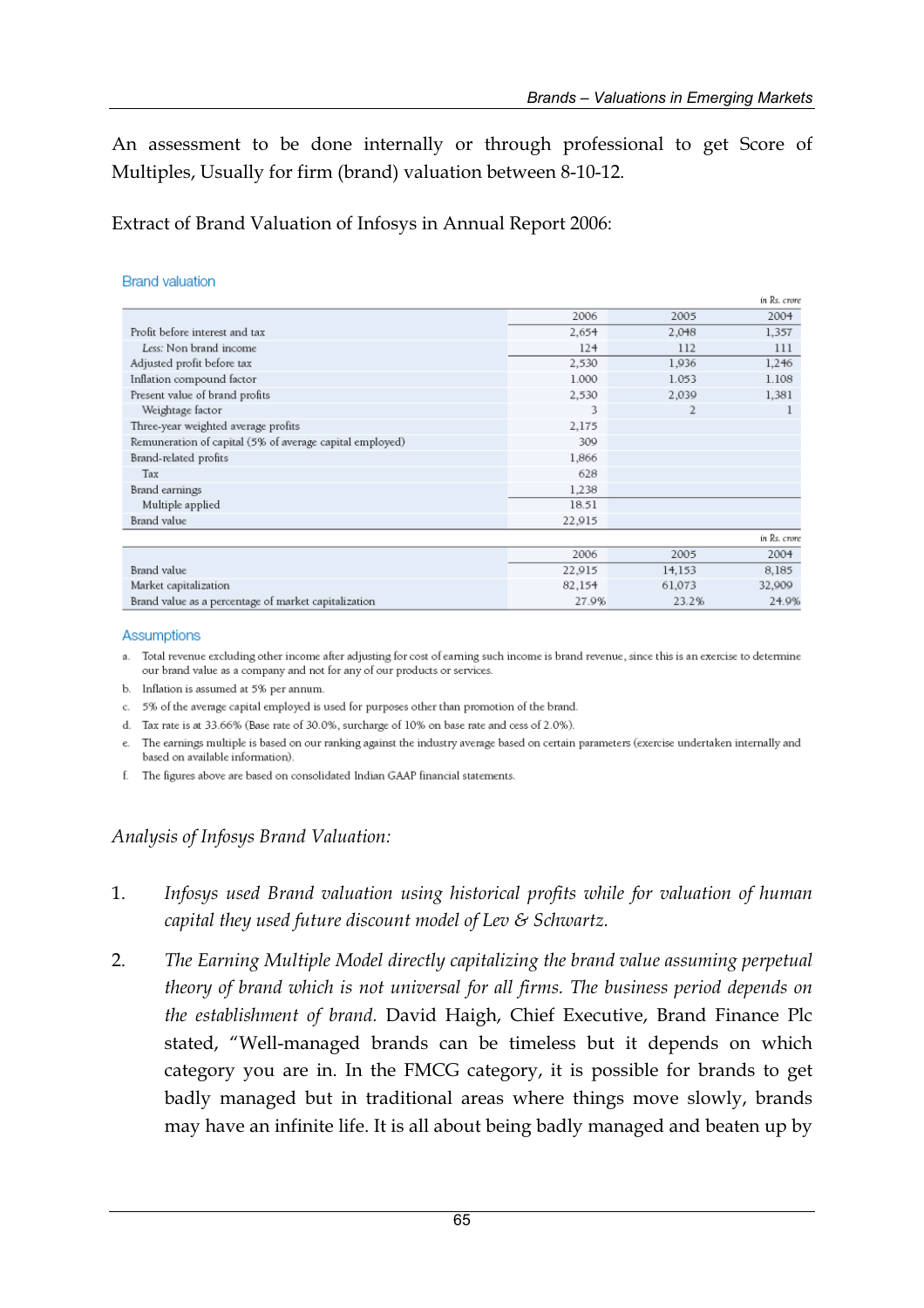bigger brands that will ensure that certain brands are not in the business for long. "

- 3. Brand valuation is of corporate value including all Patents and rights, the Acquired patents and rights are included in this valuation. That effect was very low in earlier years but that has to be excluded for practical approach. Also when the said rights been charged for impairment or otherwise the tax effect of the same have been capitalized, that should also be excluded.
- 4. The Developed countries the multiple ranges are between 6 to 12 but Infosys is using very high multiples. Whether there is a need for independent professional to assess the multiple on global parameters.
- 5. While calculating valuation of Human Capital Infosys used a Cost of Capital of 13.63 % with a beta of .98. But in Brand valuation the Capital used and excluded as Remuneration of Capital @ 5% only. This should be same as Cost of Capital.

Though Infosys Uses Brand Valuation in right context and directions, still lot of standardization is needed for Multiples and Cost of Capital. Infosys is torchbearer for Indian companies, which are late starter but eventually become world leader.

### **8.8 DISCOUNTED FUTURE CASH FLOW MODEL**

This Model described in Separate chapter, where Valuation of Business being discussed using Discounting of Future Cash flow. This approach has more relevance.

However, there is a need to uniform valuation process in reporting.

### **8.9 STATISTICAL MODELING FOR BRAND VALUATION**

Through different stages and depths of statistical modeling, these measures are arranged either in hierarchic order, to provide hurdles that lead from awareness to preference and purchase, or relative to their impact on overall consumer perception, to provide an overall brand equity score or measure. A change in one or a combination of indicators is expected to influence consumers' purchasing behavior, which in turn will affect the financial value of the brand in question. However, these approaches do not differentiate between the effects of other influential factors such as R&D and design and the brand. They therefore do not provide a clear link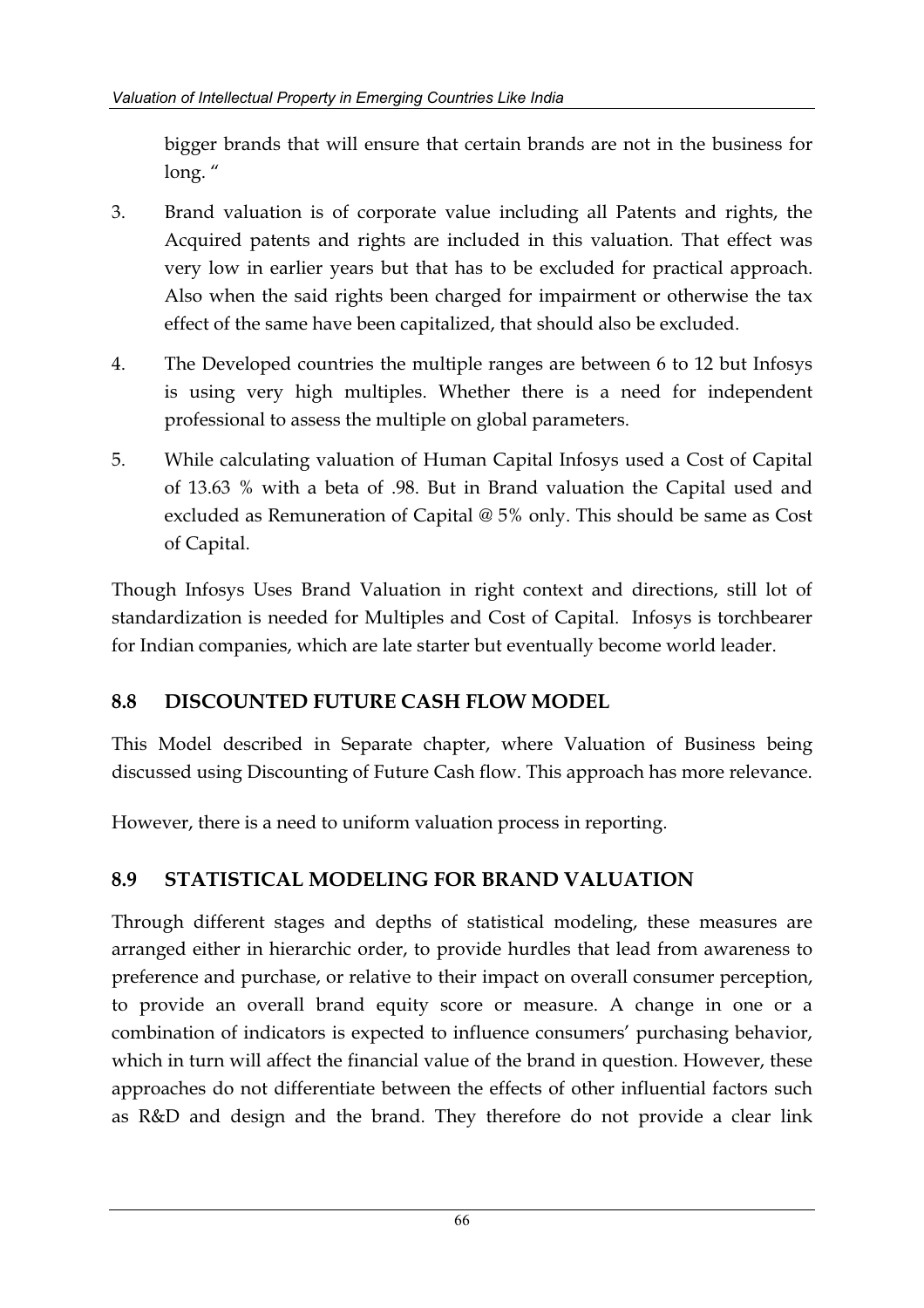between the specific marketing indicators and the financial performance of the brand.

A brand can perform strongly according to these indicators but still fail to create financial and shareholder value. Given the direct link between brand value and both sales and share price, the potential costs of behaving unethically far outweigh any benefits, and outweigh the monitoring costs associated with an ethical business. The understanding, interpretation and measurement of brand equity indicators are crucial for assessing the financial value of brands. After all, they are key measures of consumers' purchasing behavior upon which the success of the brand depends. However, unless they are integrated into an economic model, they are insufficient for assessing the economic value of brands.

**Premium Price Concept of Brand Valuation**: In this concept price over generic product is valuated as premium price. This is true for many durable and nondurable consumer goods categories. This method is flawed because there are rarely generic equivalents to which the premium price of a branded product can be compared. Today, almost everything is branded, and in some cases store brands can be as strong as producer brands charging the same or similar prices. The price difference between a brand and competing products can be an indicator of its strength, but it does not represent the only and most important value contribution a brand makes to the underlying business.

**Economic use Approach of Brand Valuation:** Approaches that are driven exclusively by brand valuation measures or financial measures lack either the financial or the marketing component to provide a complete and robust assessment of the economic value of brands. The economic use approach, which was developed in 1988, combines brand equity and financial measures, and has become the most widely recognized and accepted methodology for brand valuation. It has been used in more than 3,500 brand valuations worldwide.

The economic use approach is based on fundamental marketing and financial principles:

The marketing principle relates to the commercial function that brands perform within businesses. First, brands help to generate customer demand. Customers can be individual consumers as well as corporate consumers depending on the understanding; interpretation and measurement of brand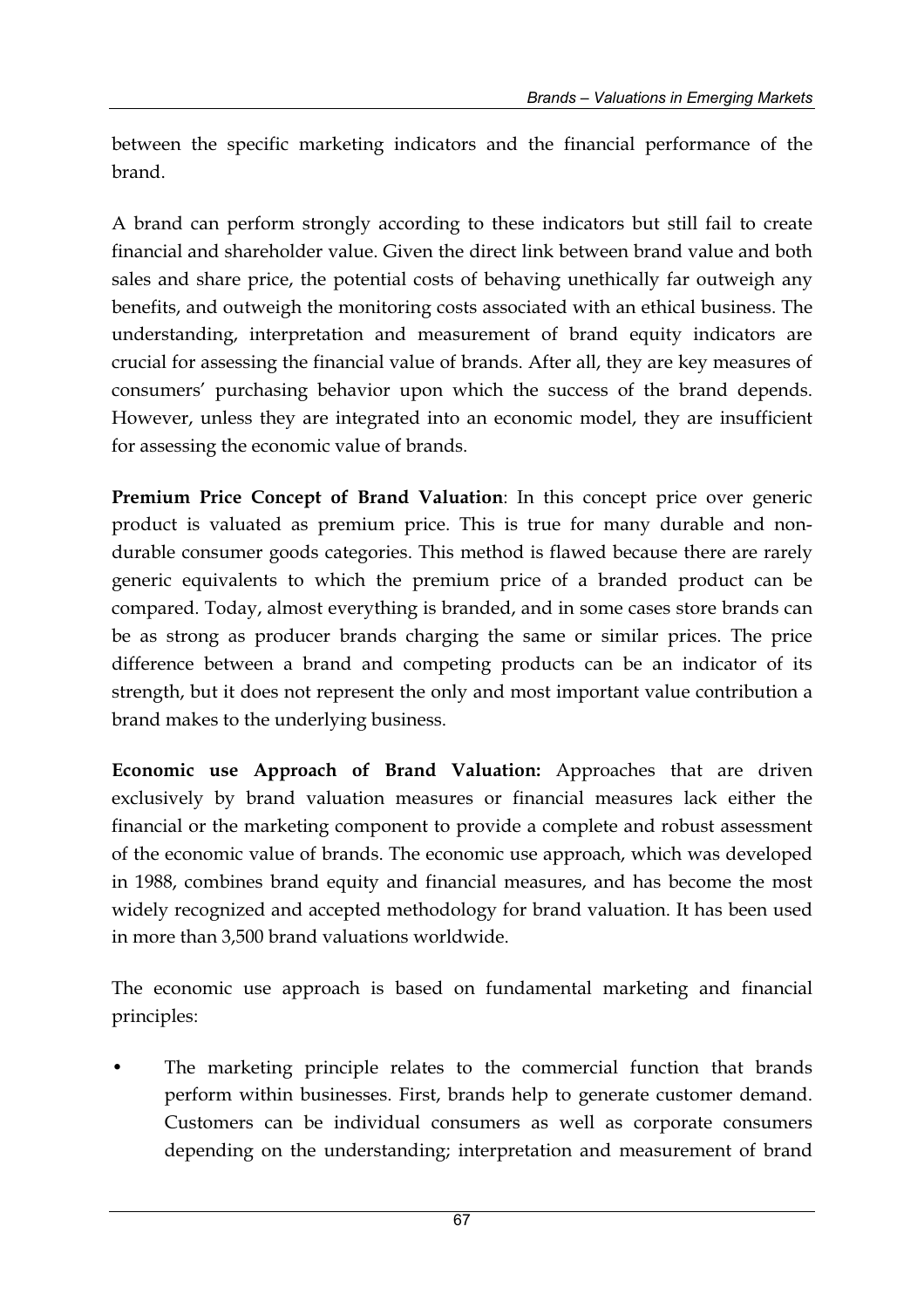equity indicators are crucial for assessing the financial value of brands. The nature of the business and the purchase situation. Customer demand translates into revenues through purchase volume, price and frequency. Second, brands secure customer demand for the long term through repurchase and loyalty.

- The financial principle relates to the net present value of future expected earnings, concept widely used in business. The brand's future earnings are identified and then discounted to a net present value using a discount rate that reflects the risk of those earnings being realized. To capture the complex value creation of a brand, take the following five steps:
	- 1. **Market segmentation.** Brands influence customer choice, but the influence varies depending on the market in which the brand operates. Split the brand's markets into non-overlapping and homogeneous groups of consumers according to applicable criteria such as product or service, distribution channels, consumption patterns, purchase sophistication, geography, existing and new customers, and so on. The brand is valued in each segment and the sum of the segment valuations constitutes the total value of the brand.
	- 2. **Financial analysis.** Identify and forecast revenues and earnings from intangibles generated by the brand for each of the distinct segments determined in Step 1. Intangible earnings are defined as brand revenue less operating costs, applicable taxes and a charge for the capital employed. The concept is similar to the notion of economic profit.
	- 3. **Demand analysis.** Assess the role that the brand plays in driving demand for products and services in the markets in which it operates, and determine what proportion of intangible earnings is attributable to the brand measured by an indicator referred to as the "role of branding index." This is done by first identifying the various drivers of demand for the branded business, and then determining the degree to which each driver is directly influenced by the brand. The role of branding index represents the percentage of intangible earnings that are generated by the brand. Brand earnings are calculated by multiplying the role of branding index by intangible earnings.
	- 4. **Competitive benchmarking.** Determine the competitive strengths and weaknesses of the brand to derive the specific brand discount rate that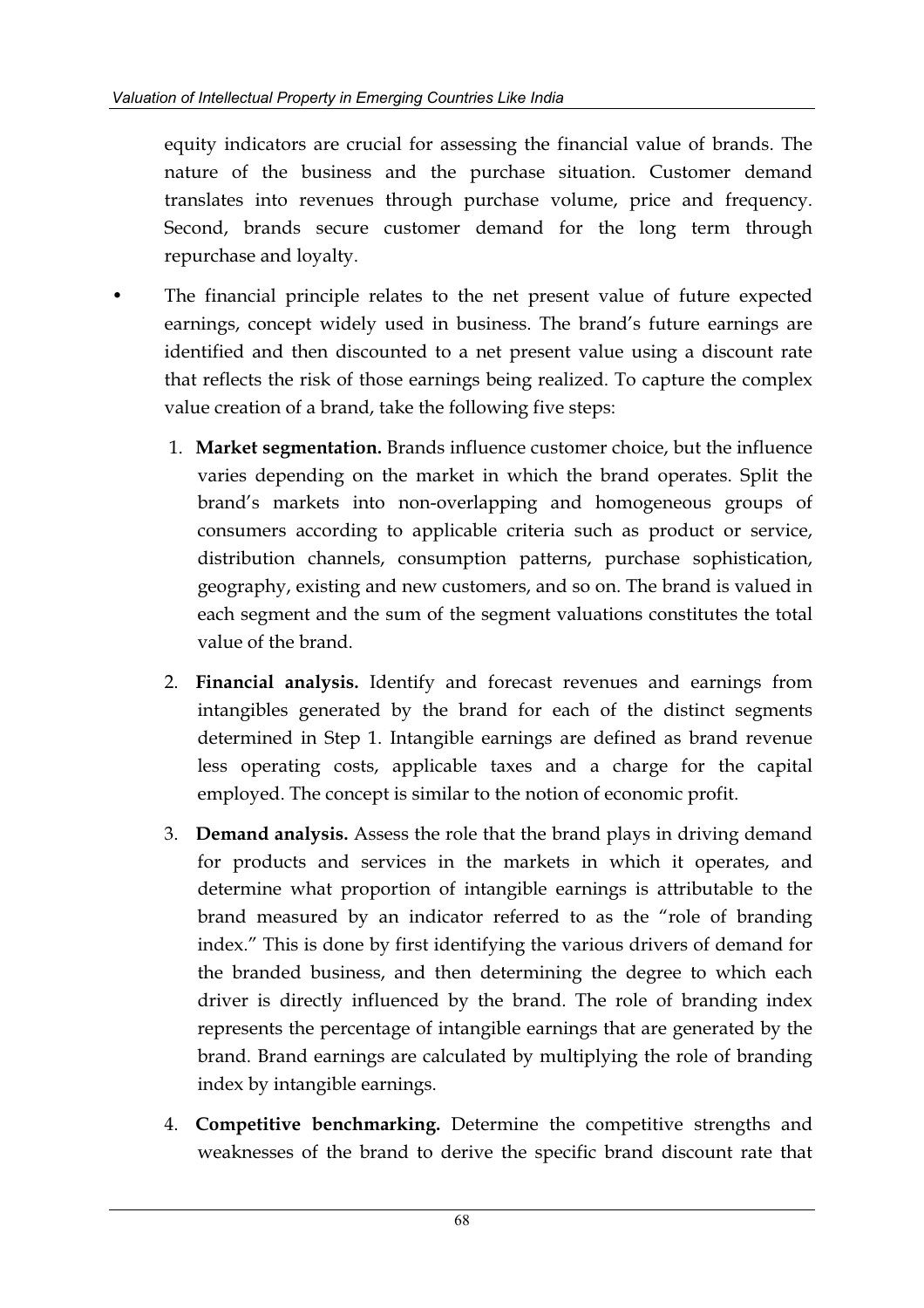reflects the risk profile of its expected future earnings (this is measured by an indicator referred to as the "brand strength score"). This comprises extensive competitive benchmarking and a structured evaluation of the brand's market, stability, leadership position, growth trend, support, geographic footprint and legal protectability.

5. **Brand value calculation.** Brand value is the net present value (NPV) of the forecast brand earnings, discounted by the brand discount rate. The NPV calculation comprises both the forecast period and the period beyond, reflecting the ability of brands to continue generating future earnings.

This calculation is useful for brand value modeling in a wide range of situations, such as:

- Predicting the effect of marketing and investment strategies;
- Determining and assessing communication budgets;
- Calculating the return on brand investment;
- Assessing opportunities in new or underexploited markets; and
- Tracking brand value management.

# **8.10 METRICS SCORECARDS FOR BRAND VALUATION:**

Advertising agencies need to consider a number of factors to calculate brand value. These are represented on a Brand Metrics Scorecards (see 'Brand Scorecard') and fall less than two umbrella terms, Consumer Metrics and Market Metrics, which then feed into the Value Metrics scorecard. Any number of factors can be added under these headings and weighted according to their importance or relevancy. Consumer Metrics, for example, can include customer satisfaction, brand preference, quality perceptions, value for money and good service. Market Metrics can include share of market, share of voice and growth statistics. The financial analysis in the Value Metrics scorecard includes a profitability analysis, sales and margin analysis which is linked to the consumer and market metrics to calculate the total brand value.

# **8.11 CASE STUDY: READING THE TEA LEAVES**

The UK tea market has been in a gradual decline over the past five years, falling 12% between 1999 and 2004 from £707m to £623m respectively, according to Mintel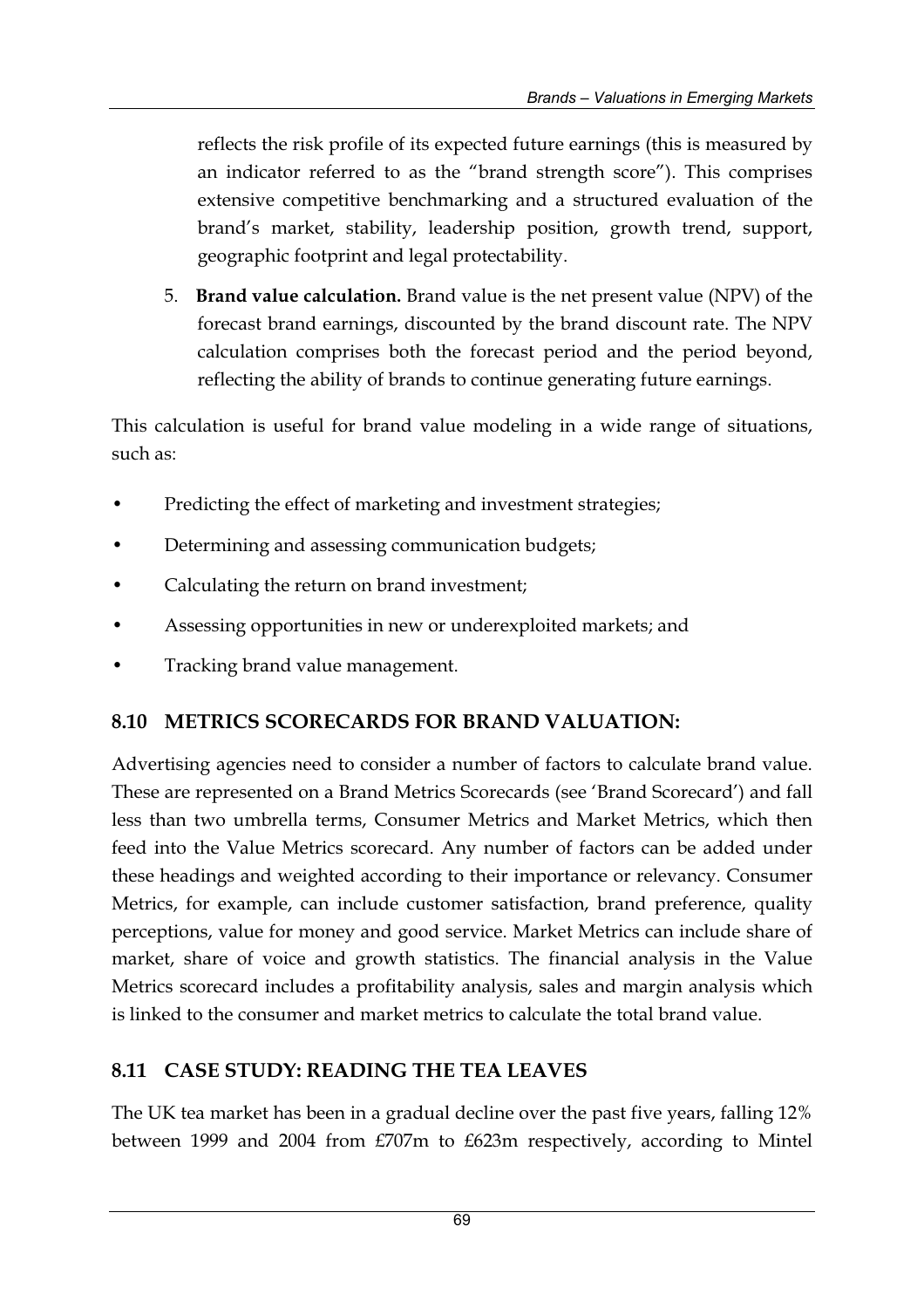research. The tea market has traditionally been dominated by standard tea bags but sales of these, the traditional staple of the British diet, have been falling faster still, at 16%. If advertising investment remained a constant £2m each year the brand value would continue to decline from £17m in 2004 to £9m in 2010. However, with an investment of £4m a year this asset reverses its decline and increases in value to £23m. This increase is largely due to the tea brand increasing its market share and as a result the brand growing stronger.

### **8.12 BUILDING A BRAND VALUE TRACKER –PORTFOLIO VALUE ANALYSIS OF BRANDS**

 As traditional purely research-based measurements proved insufficient for understanding and managing the economic value of brands, companies have adopted brand valuation as a brand management tool. Brand valuation helps them establish value based systems for **brand-related investment decisions, refocus their businesses on their brands and to create an economic rationale for branding decisions and investments.** Many companies have made brand **value creation part of the remuneration criteria for** senior marketing executives.

Japan Tobacco International (JTI), following **a portfolio value analysis** the brands were categorised into three main groups according to the value they generated and the markets they operated in. Incremental opportunities across markets and portfolios were then easier to identify and develop.

Managing the culling of IP is one option, activation is another. A leading UK refrigeration brand had steadily been losing market share. The brand owners, therefore, decided to activate the brand. It did this not by investment but by **offering the brand on license to manufacturers of small domestic appliances**. Brand awareness would thereby increase, a new revenue stream would be created and the core refrigeration brand rejuvenated – all at no extra direct cost. A portfolio value analysis often reveals unexploited intellectual assets, which just need a bit of attention for them to spring back to life. It also reveals equity still present in a dormant or dying brand.

When evaluating brand value in a portfolio is neither to neither select nor activate an asset but to contain it, preventing competitors from benefiting. Allied Domecq did in a review of its coffee liquor IP Tia Maria and Kahlua. As these were the only major coffee liquor IP in the market, Allied Domecq decided to retain both brands and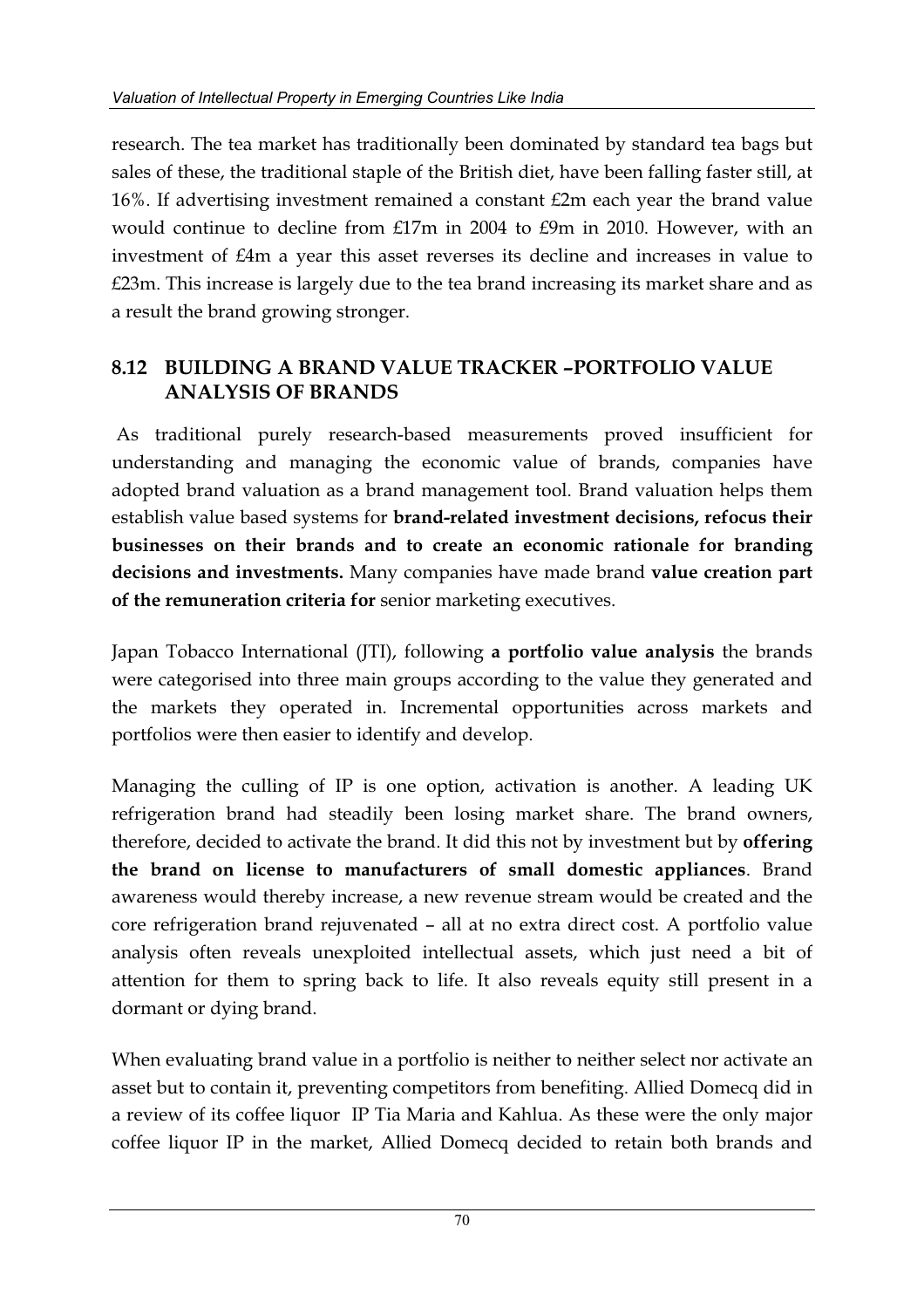focus investment on one brand. After a thorough strategic global value analysis, it selected Kahlua. What then to do with Tia Maria? Rather than sell it to a competitor, the decision was taken to maintain the brand, as it would be **more advantageous to manage the category**, remove potential competitive threats and retain strategic opportunities for the future. The Growth/opportunity portfolio analysis features a hypothetical model of a company with a portfolio of brands in the soft drinks market. This analysis highlights marketing investment in relation to market growth rates and value.

### **8.13 BRAND VALUATION & ETHICAL PRACTICES**

There is direct link between brand value and both sales and share price, The potential costs of behaving unethically far outweigh any benefits, and Outweigh the monitoring costs associated with an ethical business. A number of high-profile brands have been accused of unethical practices. Some of the brands have been pioneering the use of voluntary codes of conduct and internal monitoring systems.

Nike, a company once criticized for the employment practices of some of its suppliers in developing countries, now posts results of external audits and interviews with factory workers at www.nikebiz.com. The concern of multinational companies is understandable, considering that a 5 percent drop in sales could result in a loss of brand value exceeding \$1 billion. It is clearly in their economic interests to behave ethically.

#### **8.14 CONCLUSIONS OF STUDY DONE ON BRAND EFFECTS BY T. GÜNTHER & C. KRIEGBAUM-KLING IN BRAND VALUATION AND CONTROL: AN EMPIRICAL STUDY**

The study derives the following implications for the accounting, control and valuation of brands in German companies:

- Brands are usually thought of as 'labeled products'. This finding emphasizes the close connection between the intangible asset 'brand' and the underlying tangible product. In many cases, companies regard brands and underlying products as one and the same.
- In practice, companies do not perceive brands as independent, intangible assets. A possible reason for this might be that only about a quarter of all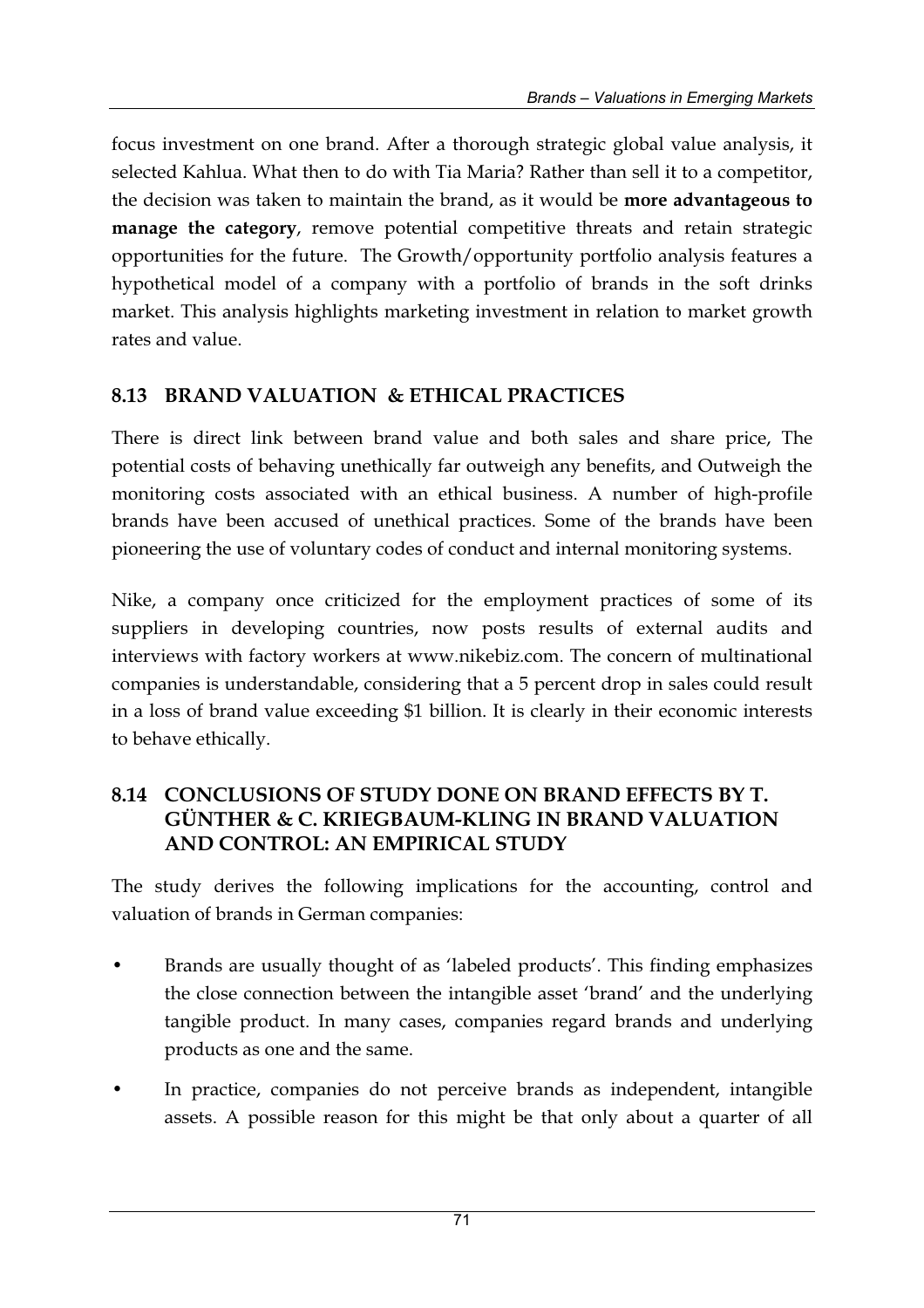companies has ever purchased or sold a brand name without its underlying product.

- Despite most companies accept and appreciate the fact that brands as longterm investments, companies perform the actual valuation and control on a short-term profit- or cost-oriented perspective. Furthermore, only one-third of all investigated companies believe that they should do a monetary valuation, similar to the valuation of tangible assets. Thus they see a gap between perception and appreciation on one hand and the actual implementation on the other hand (implementation gap).
- Although they accept the valuation of brands as a suitable assessment of performance and an incentive for long-term-oriented behavior to increase a brand's value, more than 60% of all companies do not evaluate their brands.
- The lack of suitable methods to assess a brand's value is regarded to be a main reason for the neglect of brand valuation.
- If companies evaluate brands monetarily, the assessment is primarily based on the brand-related profit or revenue. Long-term future-oriented evaluation methods play no significant role in practice.
- Commercially available brand valuation models (such as the so-called Brand Performancer, Interbrand or GfK) are used infrequently.
- Companies perform evaluations primarily for internal control purposes and budgeting decisions. However, because of the irregular evaluation periods of at least 60% of all companies, these aims are unlikely to be reached.
- In strategic brand control, qualitative instruments dominate the forecast and the analysis.
- The sample companies note many factors that should influence a brand's value. Hence, we expect a complex network of causes and effects. However, our study shows that quantitative factors (such as market shares, revenues and contribution margins) that can be evaluated more easily, are applied more often in brand valuation than are the qualitative factors (such as product quality, customer satisfaction or the popularity of a brand) that are more difficult to derive.
- A brand's strength and value do not play a significant role as performance measures for incentive schemes. However, short-term measures (such as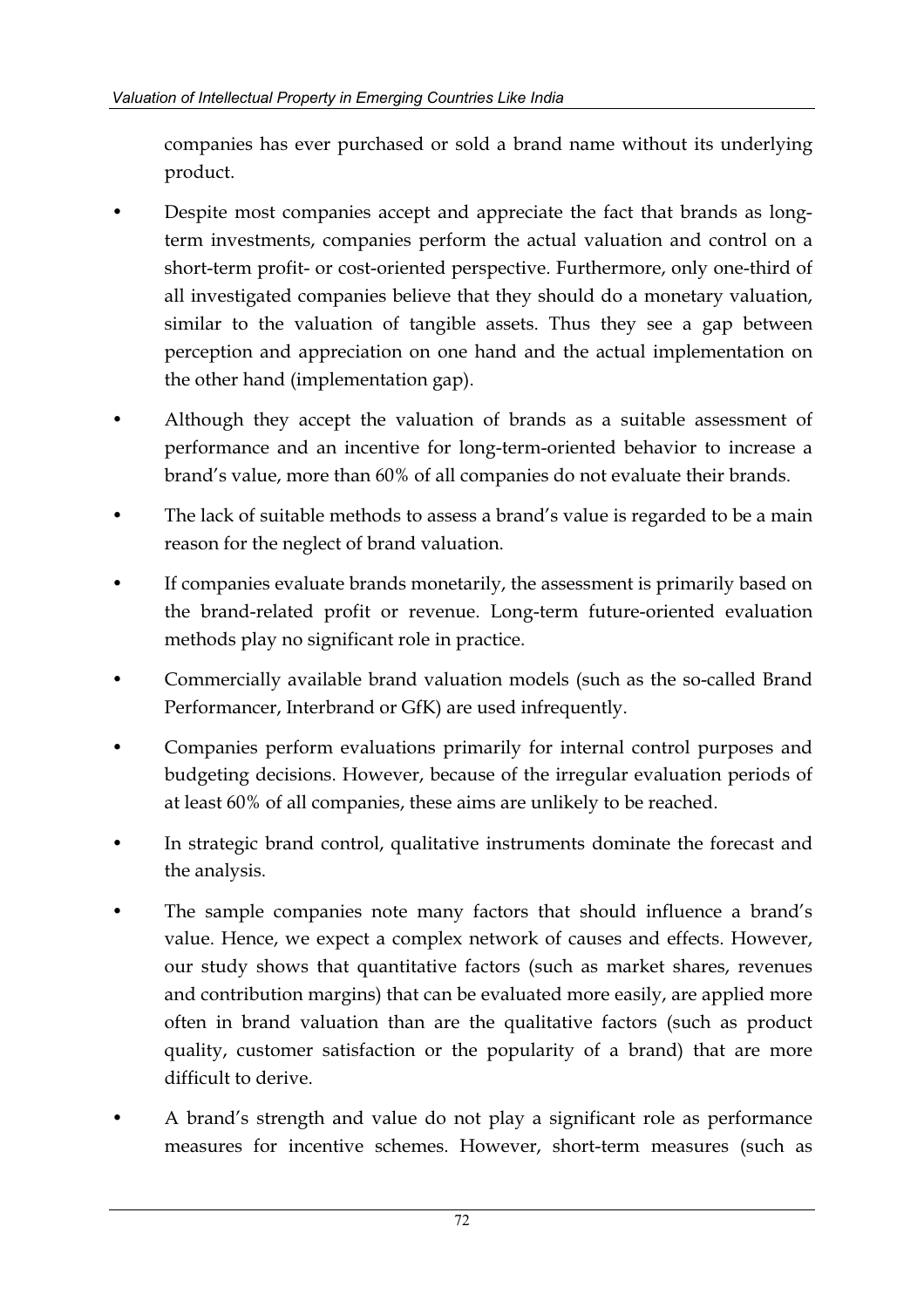brand related profit, brand-related revenues, product-related profit or market share) have great importance.

The study shows differences between companies of the consumer goods and the durable goods industries. Consumer goods companies tend to put more effort into their brands. We find such companies are more likely to have departments with special responsibilities for a brand that they perform brand valuations more regularly, and that they construct brand-related budgets more frequently. They find a gap between the perception of a brand as an intangible asset that represents a long-term investment and the actual management of brands in practice.

Brand management predominantly focuses on short-term, tactical, single-period targets. This fact becomes obvious when they look at the present definition of 'brand', the state-of-the-art brand valuation, and the organization of brand management and control. They do not find any currently available method for brand valuation that can be used for control purposes.

Despite the fact that brand management has been focused in marketing management and marketing research for decades our results are disappointing. If they assume that the management of other intangibles such as knowledge or organizational capital is years behind the development of brand management, they might find an inconsistency when analyzing the management, control, and valuation of other intangibles. There remains much to be done in future research and in the future implementation in the companies.

### **8.15 BRANDS & ITS VALUATION IN EMERGING MARKET:**

The ubiquity of global mega-brands has made branding the focus of discontent for many people around the world. They see a direct link between brands and such issues as the **exploitation of workers in developing** countries and the homogenization of cultures. Furthermore, brands are accused of stifling competition and tarnishing the virtues of the capitalist system by encouraging monopoly and limiting consumer choice. The opposing argument is that brands create substantial social as well as economic value as a result of increased competition, improved product performance and the pressure on brand owners to behave in socially responsible ways.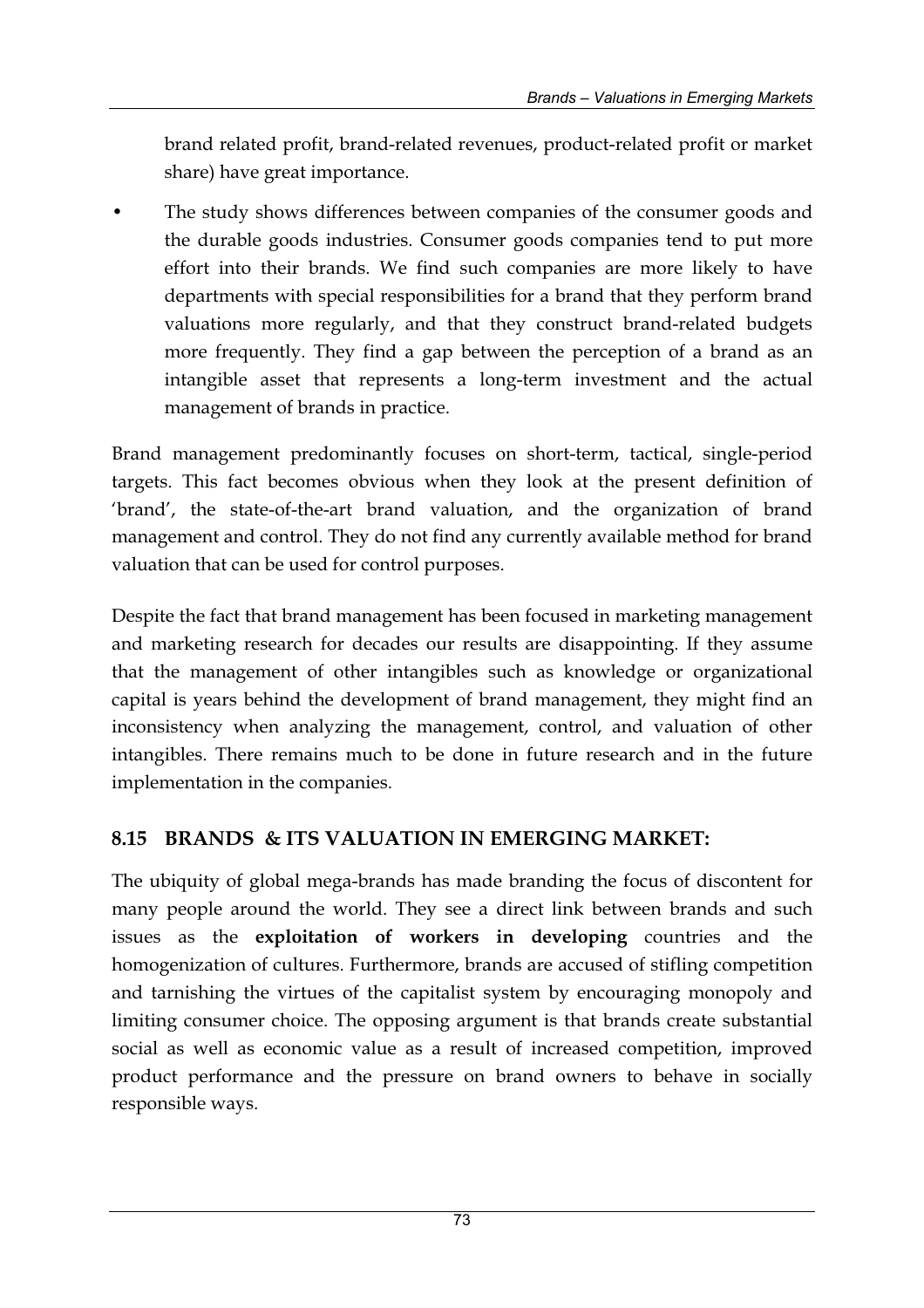Competition on the basis of performance as well as price, which is the nature of brand competition, fosters **product development and improvement**. And there is evidence that companies that promote their brands more heavily than others in their categories do also tend to be the more innovative in their categories.

The need to keep brands relevant promotes increased investments in R&D, which in turn **leads to a continuous process of product improvement** and development. Brand owners are accountable for both the **quality and the performance. The debate** about bringing financial reporting more in line with the **reality of long-term corporate value** is likely to continue, but if there is greater consistency in brand valuation approaches and greater reporting of brand values, corporate asset values will become much more transparent.

Intellectual Properties play increasingly a lead role in promotion of innovation and economic growth in a knowledge-based economy. William Davidow – a venture Capitalist saying, "Who in 21st Century will not be a Knowledge based company?" Effective management and utilization of intellectual assets are essential to business performance and competitiveness, foreign Direct Investments decisions, Business combination decisions etc. Therefore there is a need to improve knowledge and information about the valuation and utilisation of Intellectual Property (IP).

The emerging market ever changing its shape. The market of developing countries tends to follow a certain pattern. At the outset there is always a thin layer of people who want and can afford luxury goods and buy higher priced things. Below that lies a very wide and unsophisticated mass market. But as income per head starts moving over certain amount the middle class begins to grow and have aspirations that are reflected in purchasing brands, which offer quality and right image.

In present scenario impact of WTO treaty and Globalization in general need critical evaluation to understand its implication on the brand. The external variable i.e. Globalization & WTO impact has given a new dimension to the valuation process and its importance needs to be urgently understood and addressed for formulation of business strategy .The impact of all these variables would vary from sector to sector and on type of brand and hence would need different weightage for evaluating.

Brand in emerging (Knowledge) Markets: IP-Valuation as a Tool to Sustain Innovation AUTHOR (S) Eric J. Iversen & Aris Kaloudis CLIENT (S) STEP - Centre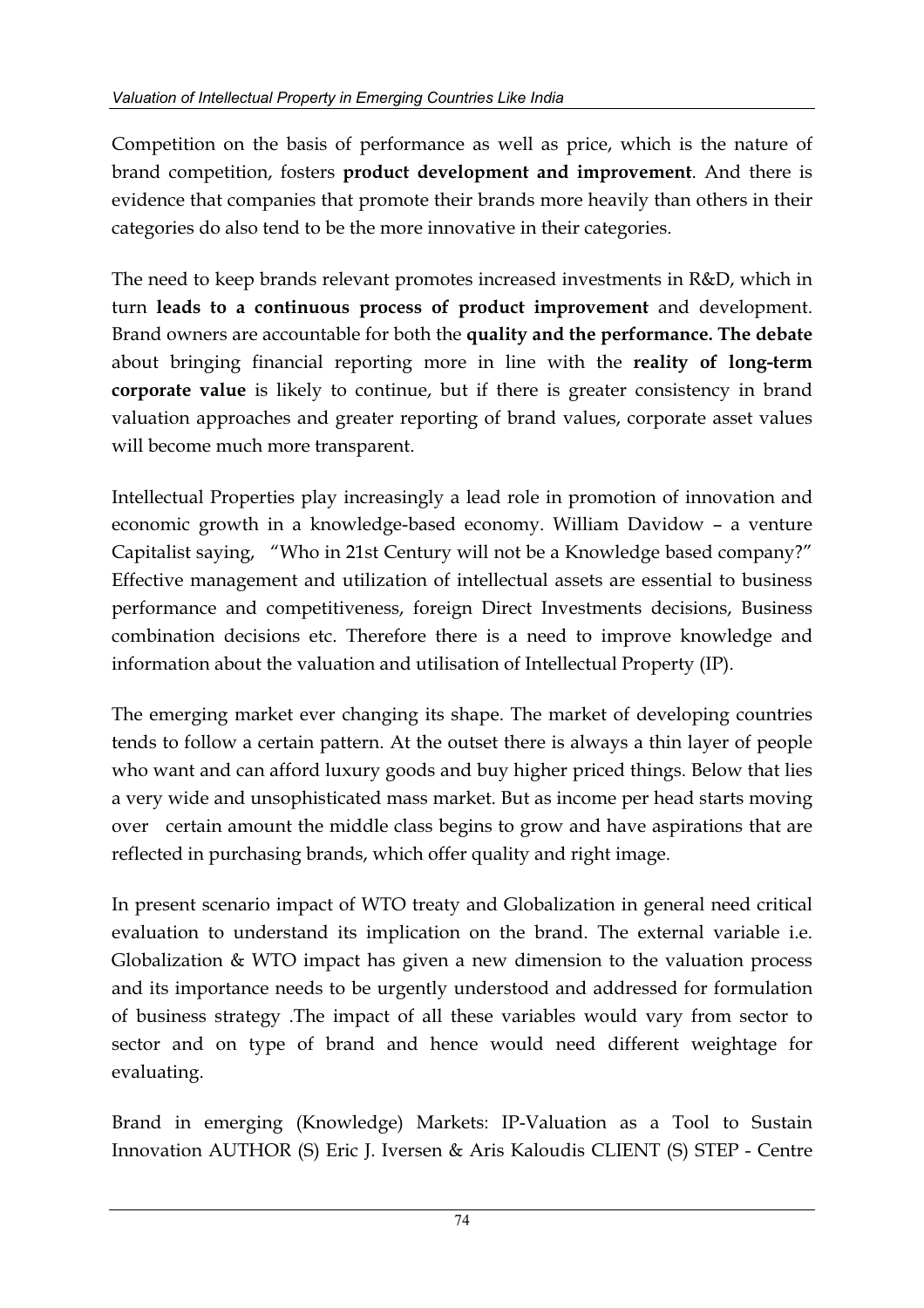for Innovation Research stated, "Value-creation in the economy is connected to knowledge creation, dissemination, and utilization in its constituent enterprises and institutes. Methods to improve the way intangibles are recognized and valuated via accountancy methods can improve the way the market for knowledge functions and, moreover, the way that emerging market interacts with established financial markets. "

**Mckinsey on Brand valuation in emerging market:** Emerging markets have a reputation for volatility that leads many companies to overestimate the risk, causing them to reject good investment opportunities and to underestimate the performance of existing businesses. While individual markets can be highly volatile, research shows that a diversified portfolio of investments in them can have risk levels comparable to—or even below—those of more developed markets. By taking a portfolio approach to investments in emerging markets, companies can diversify away the risk.

**Case Tata (India)**: Source – Website: At Rs 24,396 cr, Tata is the biggest Indian brand.

In the midst of an investment drive, Tatasons today claimed that the brand value of group companies and products has shot up to Rs 24,396 crore and said over Rs 1,80,000 crore investment was being envisaged in the next 8-10 years. Pathfinders defines a brand leader as one who is high on affinity as well as relevance. The challenge for a brand aspiring to be a leader, then, is to be strong on these two factors, to be ahead of the competition and its peers, and to get stronger over time. This is what the Tata brand has succeeded in doing.

The emerging competition and the quest for cost leadership is forcing Tata Steel to take a close look at applied research. In all probability, the company's next growth wave will be driven more by its intellectual property than by its physical assets.

To make it functional operationally, Tata Steel has created a position called managerpatents, which has to coordinate all IP-related activities relating to identification, collection and processing of patent applications. A periodic newsletter called IP News is circulated among employees to increase IP awareness. The change in the mindset has been remarkable. Everyone in Tata Steel now sees IP as a big business opportunity.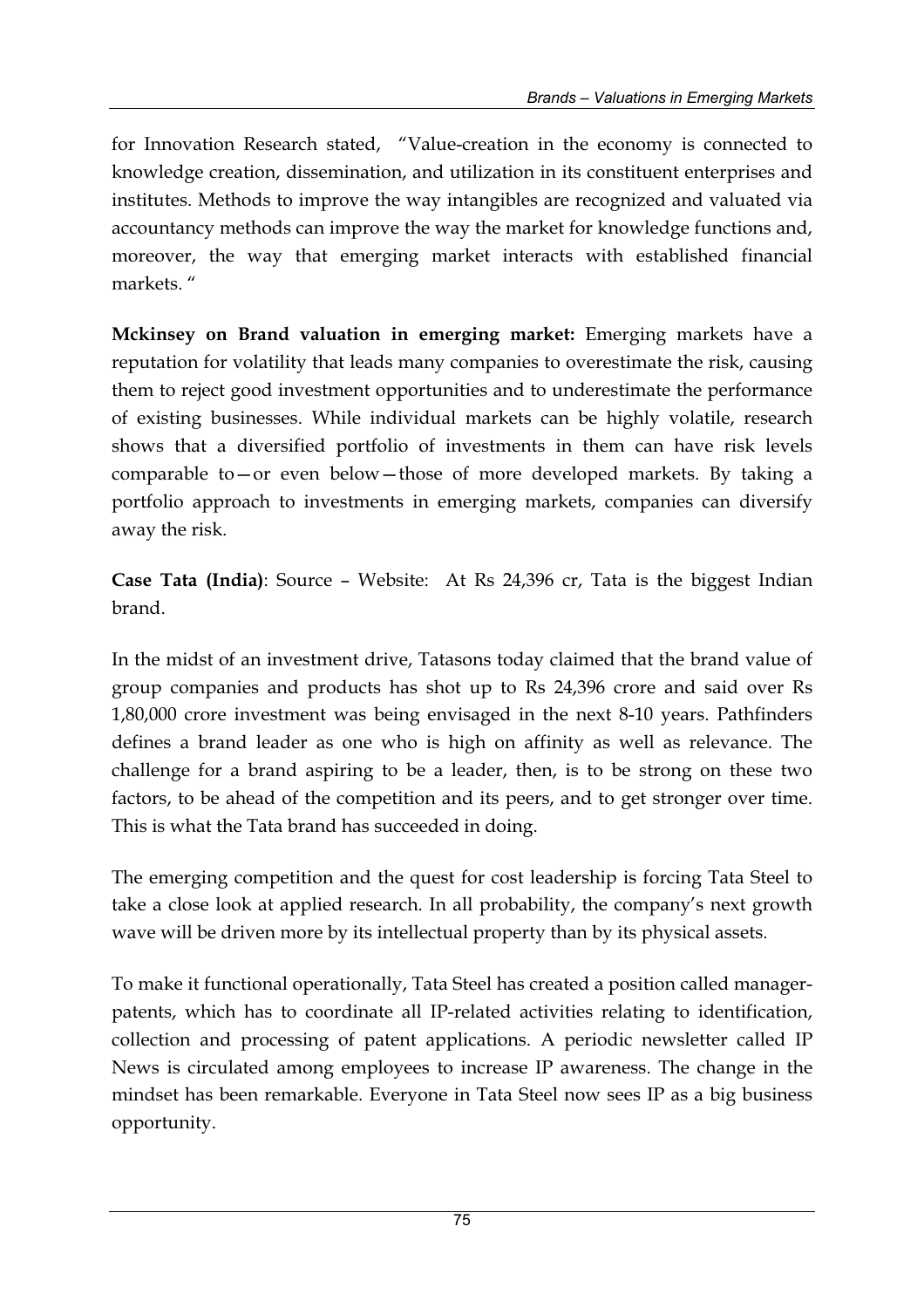Although the IP framework is ready, it has a long way to go as far as IP valuation, negotiation for third-party application and commercialisation are concerned. Mr. Muthuraman says, "We are at a learning stage in the area of patenting and commercialising. Our experience in this area is sketchy."

### **Case study: Case study of Crocin-was it a best buy?**

Dr R K Srivastava, Jyoti Joshi, Aliasgar Hararwala, Mustafa Faizy & Rakesh Chandiwala

Glaxo SmithKline Beecham bought Crocin from Duphar Interfran Limited in 1996 and its brand value was estimated at Rs. 42.5 Crore. As per the RKS model the value of a brand depends upon the eight factors. Weights are assigned to the different factors as per their importance. The brand is then rated on each factor on a scale of 1 to 5. The rating for each factor is then multiplied by the respective weights to obtain the weighted score.

As calculated earlier the SAGR for Crocin through the years 1995 to 2003 comes out to 13.38%. Using this SAGR they compute the Sales of Crocin through the years 1996 to 2003. They assume the cash flow to be 10% of the sales each year. As there is a growth in sales each year, the cash flow through the years would increase and not remain constant. In such situations the payback period is calculated by cumulating cash flows till the time the cumulative cash flows become equal to the original investment outlay, which in this case would be the amount, paid for the brand value of Crocin i.e. Rs. 42.5 Crore.

If the RKS model was used for determining the brand value for Crocin, the amount to be paid would be much lower and would have been recovered in the year 2001 i.e. the payback period would be just about 3 years. Thus, they can see that the brand valuation of Crocin was much higher than it actually was. Thus, Crocin, it appears is not be best deal. Even after going OTC route fro the brand it has not overtaken Calpol. -Yet another brand of GSK.

### **GLENMARK PHARMA CASE**

GPL acquired three brands namely Alex (cough syrup), Sensur (muscle relaxant) and Fluocort (dermatological) from Lyka Labs for Rs. 35.0 Cr. in FY01. Alex and Flucort have been valued at Rs. 48.0 Cr. by Ernst & Young while Sensur has been valued at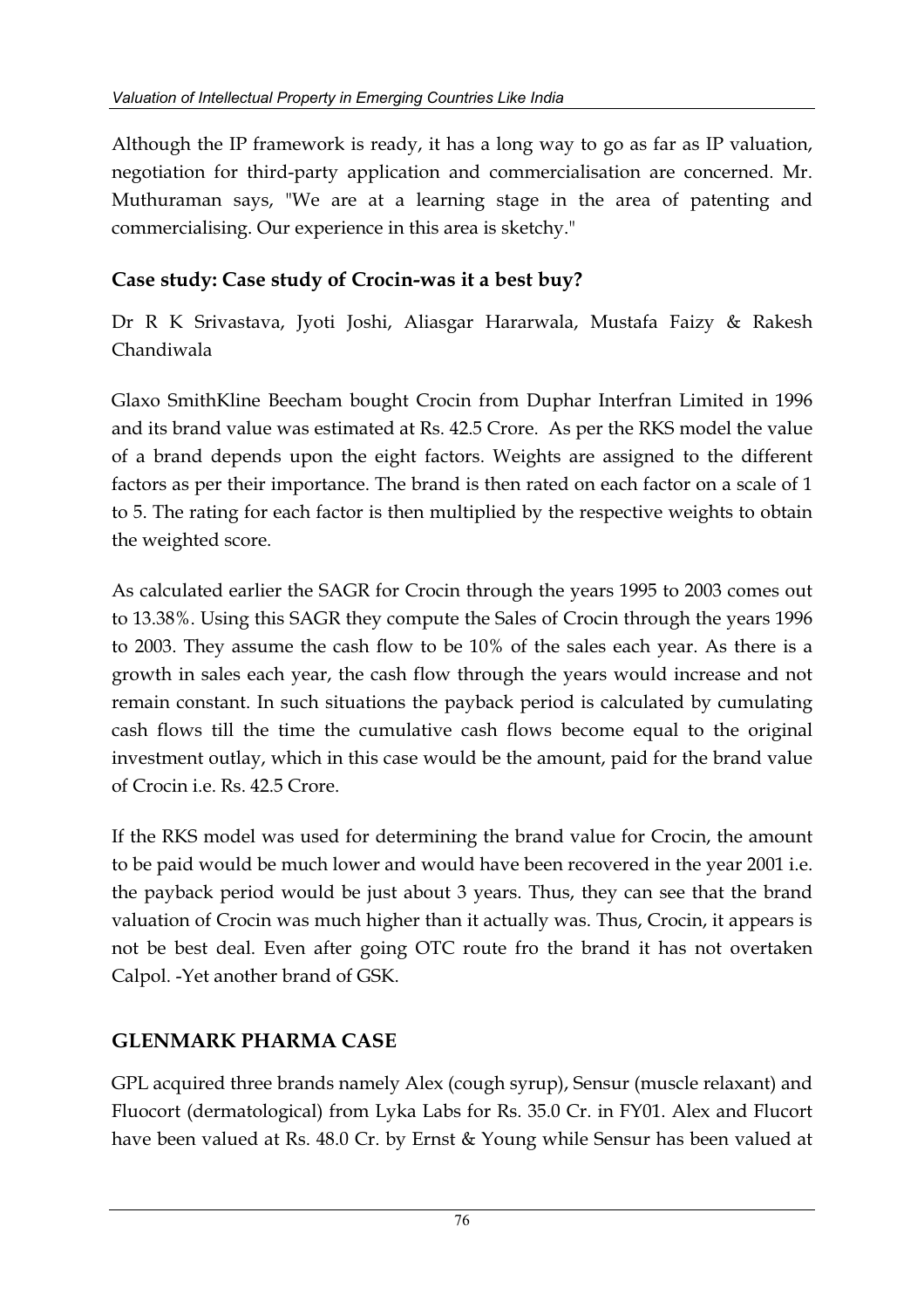Rs. 20.0 Cr. by another firm. Alex has helped the company to consolidate its position in the cough syrup segment where it has its well-known brand Ascoril. Flucort is the addition to the Candid range in the dermatological segment. Flucort being a steroid based product it provides additional opportunity for the company, since the dermatology segment is dominated by steroid based products. These three brands have achieved sales of around Rs. 13.50 Cr. in FY01. The payback period for these brands has been estimated as three years. We expect improved performance for the year FY02 due to the thrust on marketing on these brands.

#### **8.16 CONCLUSION**

As global competition becomes tougher and many competitive advantages, such as technology, become more short-lived, the brand's contribution to shareholder value will increase. The brand is one of the few assets that can provide long-term competitive advantage.

Despite the commercial importance of brands, the **management of them still lags behind that of their tangible counterparts. Even though measurement has become** the mantra of modern management, it is astonishing how few agreed systems and processes exist to manage the brand asset. When it comes to managing and **measuring factory output the choice of measures is staggering**, as are the investments in sophisticated computer systems that measure and analyze every detail of the manufacturing process. The same is true for financial controlling. But, strangely, this cannot be said for the management of the brand asset. Although many brand measures are available, few can link the brand to long-term financial value creation. Nor has investment in brand management reached a level of sophistication comparable with other controlling measures.

 There is a similar lack of detail about the contribution of brands in the financial reporting of company results. Investments in and returns from tangible assets are reported at sophisticated and detailed levels, but this is not true for intangible assets. For example, Coca-Cola's balance sheet, income statement and cash flow calculation tell us about working capital, net fixed assets and financial investments, but little about the performance of the most important company asset, the Coca-Cola brand. The same is true for most other brand owning companies. Current accounting regulations are deficient in their treatment of intangible assets.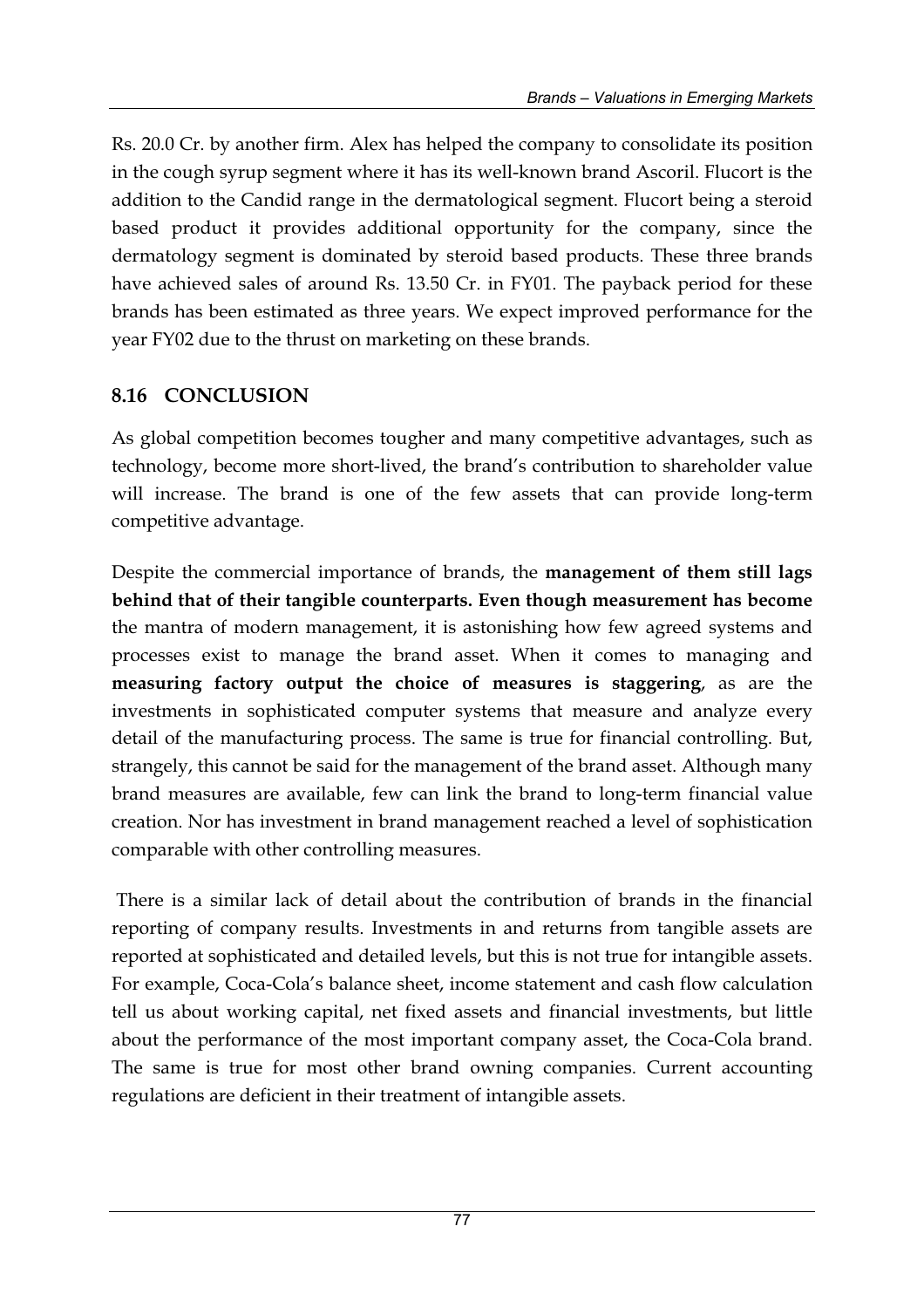The increasing value placed on intangibles through mergers and acquisitions over the past two decades has forced accounting standards to acknowledge and deal with intangible assets on the balance sheet. However, the standards deal only with the bare minimum accounting for acquired intangibles, formerly known as goodwill. As a bizarre consequence, the value of acquired brands is included in companies' balance sheets but the value of internally generated brands remains unaccounted for. Overall, there is an increasing need for brand valuation from both a management and transactional point of view. With the development of the economic use approach, there is at last a standard that can be used for brand valuation. This may well become the most important brand management tool in the future.

#### Notes and references

- 1. "The Best Global Brands", BusinessWeek
- 2. Interbrand, Brand Valuation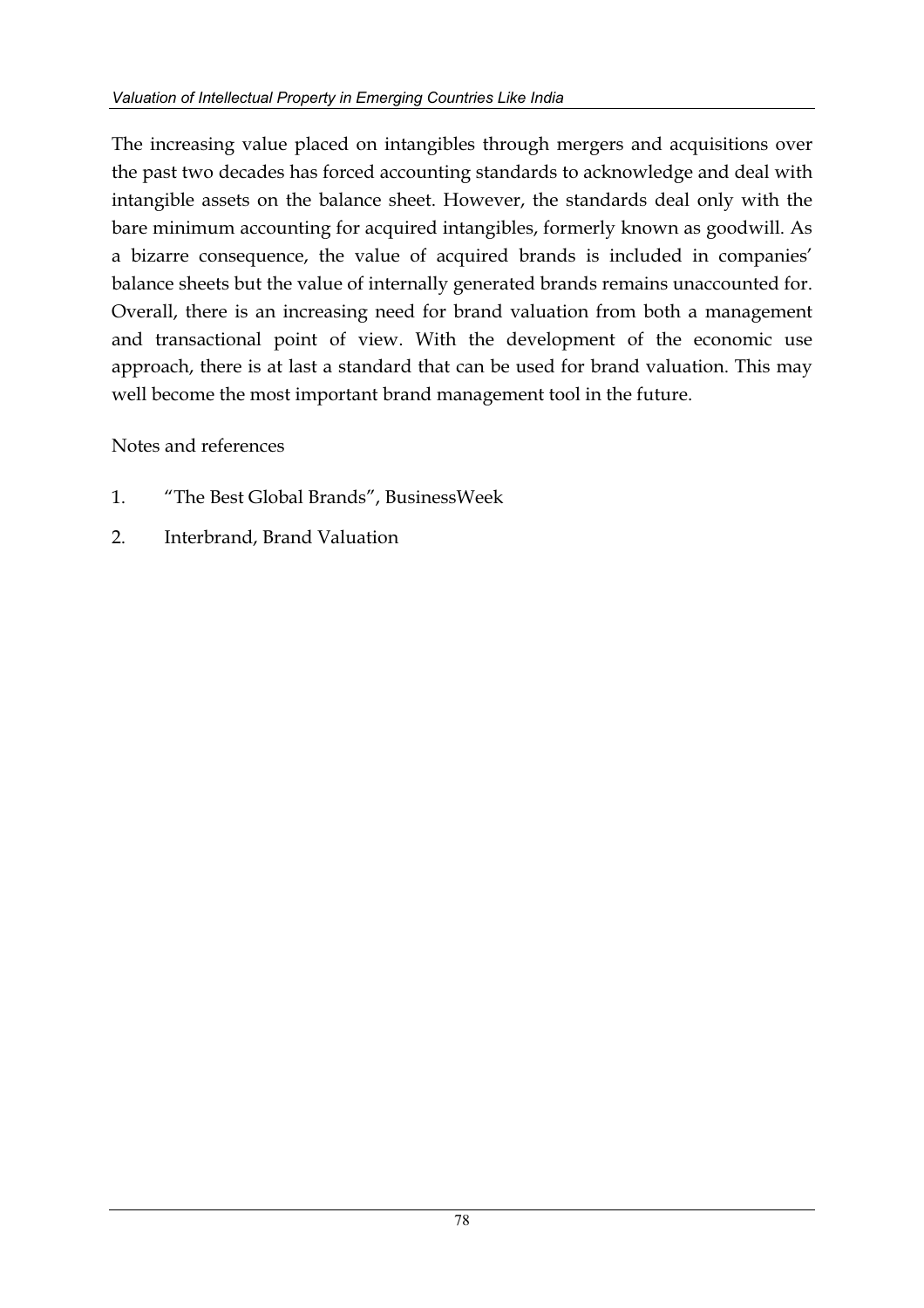# **CHAPTER 9**

### **9. PATENTS – AND THEIR VALUATION**

Patents are gaining ground as a measure of corporate viability and future performance. In 1982, some 62 percent of corporate assets in the United States were physical assets, but by 2000, that figure had shrunk to a mere 30 percent. At the beginning of the 1990s, in Europe intangible assets accounted for more than a third of total assets. As early as 1992, in the Netherlands, for example, intangible assets accounted for more than 35 percent of total public and private investments. A recent study shows that, on average, 40 percent of the value of a company is not shown in any way in its balance sheet. For this reason, IP is sometimes referred to as a "hidden value". Whether hidden or expressly valued, it is now clear that patents, copyrights, trademarks, geographical indications and trade secrets are significant contributors to enterprise value.

A report issued by Pricewaterhouse Coopers in 1999 found that the global Patent licensing market totaled more than US \$100 billion, up from US \$50 billion in 1990. IP assets are used not only in business transactions, but are also traded in their own right. A good illustration of this emerging market is online exchanges for the evaluation, **buying, selling, and licensing of patents and other forms of IP. Patent sellers and buyers can manage their IP as financial assets** just as investors in stocks, options and other financial instruments.

Today, there are over 7 million patents in force worldwide, growing at 12 to 14% per year. Patent licensing revenues are growing at 25 to 35% per year, generating global revenues in excess of \$150 billion. In the U.S., the leading patent generating nation in the world, annual patent issuances have nearly doubled from 96,727 in 1990 to 187,822 in 2001. And, during 2002, 45 to 75% of the market capitalization of the Fortune 500 companies consisted of intangible, intellectual capital assets such as brands, patents, and knowledge.

#### **9.1 WHAT IS PATENTS?**

A patent is the legal process whereby technology is turned into controllable property with defined rights associated with its ownership. The right conferred by the patent grant is the right to exclude others from making, using or selling the invention (Parr and Smith, 1994, p 35)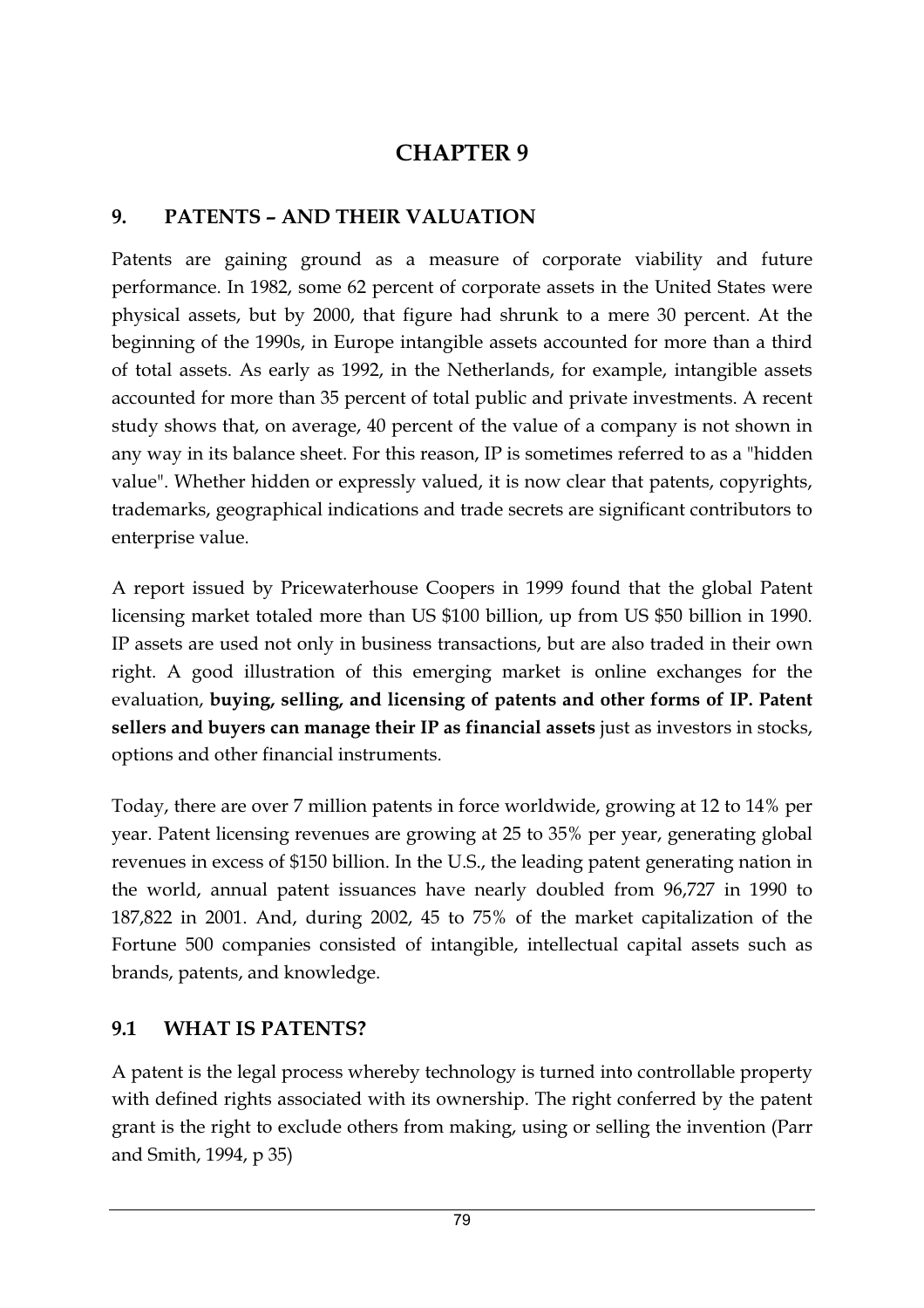The patent, the protection of a unique, new and useful idea, gives the inventor a temporary shelter from the forces of market competition. The shelter is limited to the precise terms of the claims of his patent, but it is sturdy and durable for many years. The premise of the patent system is that this shelter and resulting competitive advantage encourages inventions because inventors know that their inventive activity will be rewarded.

#### **9.2 PATENT VALUATION:**

Intellectual Assets, such as patents, play increasingly a pivotal role in fostering innovation and economic growth in a knowledge-based economy. Effective management and exploitation of intellectual assets are essential to business performance and competitiveness. Therefore we see a need to improve knowledge and information, both quantitative and qualitative, about the valuation and exploitation of Intellectual Property (IP).

Accounting as a discipline has laid down the "hard science" of asset valuation. So, to be broadly accepted and functional in real business, the valuation of any intangible asset must follow this basic accounting model. It should follow, as closely as possible, the traditional assessments of cost, market, and income while also advancing a category-specific asset calculus.

Patent valuation has seemed different to the traditional asset valuation provided by the cost, market, and income approaches. Why is this? These fundamentals, when applied to the valuation of brands have proven to be entirely satisfactory when supplemented with an integrative calculus that allows a qualitative assessment of a brand per se. Why hasn't patent valuation reached such a broadly accepted practical usefulness? With patents increasingly sharing the spotlight with brands in the world of intellectual capital assets and market capitalization analyses, it has become essential that patents join brands in lining up against traditional approaches to setting asset values. Despite the many factors impacting the value of a patent, the methods successfully pioneered by brand valuation provide the model for patent valuation methodology and the key to intangible asset valuation. A composite valuation, which consists of the three core elements of all asset valuation (cost, market, and income assessments) coupled with a patent strength assessment, provides a reliable method for setting patent valuations. Both in theory and practice, this is no different than tangible asset valuations for complex entities such as real estate.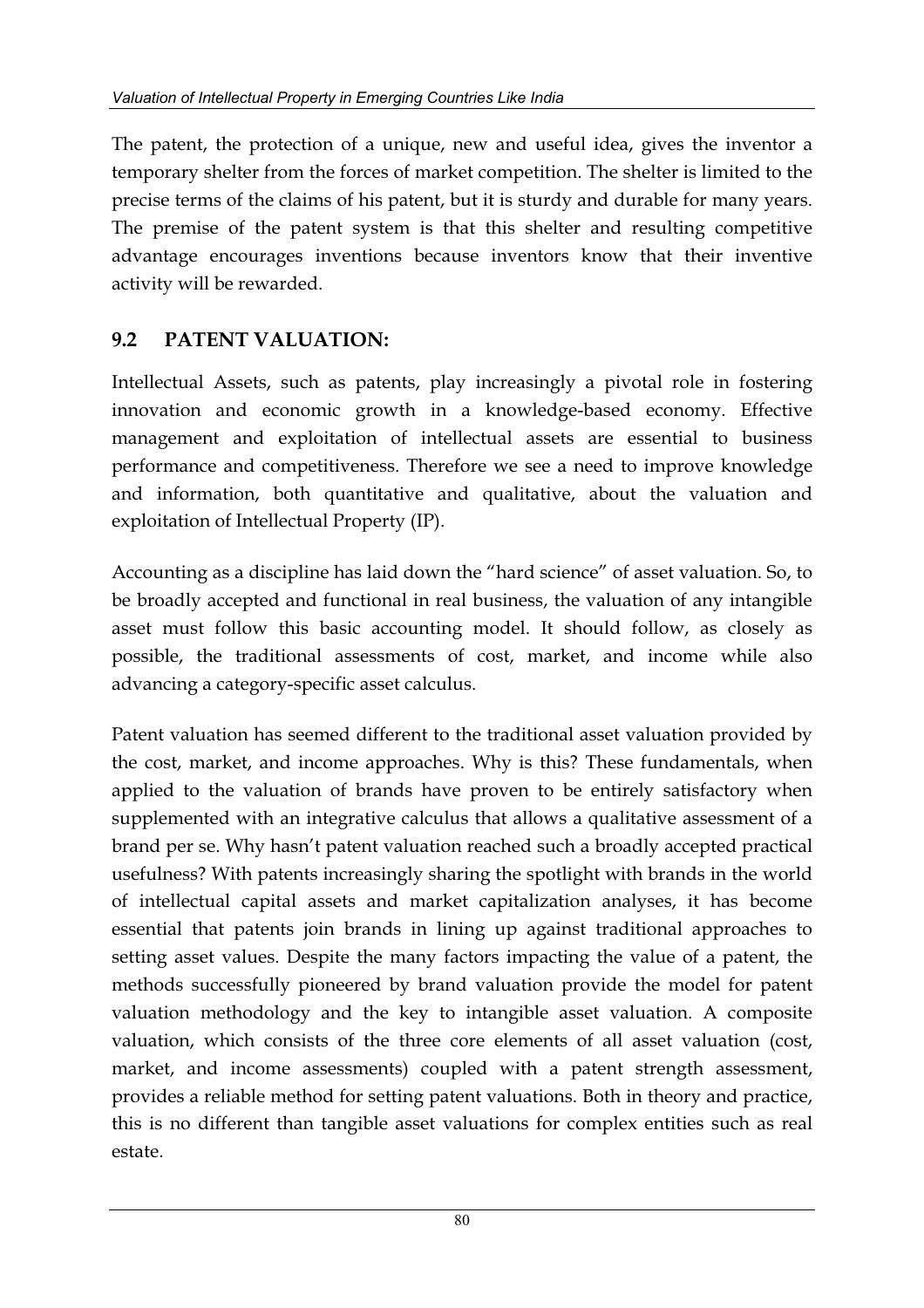In 1896, **Sakichi Toyota** obtained a patent for a version of the power loom, which resembled previous machines used in Europe. Thirteen years after his first attempt, Sakichi succeeded in inventing an automatic loom. A number of other patents were obtained to complement and fine-tune the invention and finally, in 1924, the Toyota Type G Automatic Loom reached the market. Kiichiro Toyota, Sakichi's son, reached an important agreement with Platt Brothers  $\&$  Co. for the commercialization of the automatic loom. Platt Brothers paid Toyota £100,000 (equivalent to US\$25 million today) for the exclusive right to manufacture and sell the automatic loom in any country other than Japan, China and the United States. It provided a huge injection of capital for further investment in R&D. Toyota decided to invest the £100,000 as initial capital to set up an automobile company. (*Source: Tadashi Ishii, "Industrial Innovation in Japan and the Role of the Patent System": Case Study of Toyota (presented at Conference, Washington University, St. Louis Missouri, October 2000).*

How patents stimulate economic development could be the subject of a multivolume treatise, however the following sections attempt to distill how this process works and provide some facts and examples. Patents can be used to stimulate economic development in four ways:

- 1) Patent information facilitates technology transfer and foreign direct investment;
- 2) Patents encourage research and development at universities and research centers;
- 3) Patents are catalysts of new technologies and businesses; and
- 4) Businesses accumulate patents and engage in licensing, joint ventures, and other revenue-generating transactions based on such assets.

Dr. K. Anji Reddy's Group has rapidly expanded to become an international pharmaceutical company, providing high-quality and cost-effective pharmaceutical products to markets worldwide. Dr. Reddy's Research Foundation (DRF) was established in 1993 with the purpose of discovering new therapies. DRF attributes much of its success to patent protection. By protecting its innovations through patents, DRF is able to market and license its new drugs worldwide. DRF has filed patent applications in several countries for all its inventions, including 31 product patent applications in the United States, of which 17 have already been granted. In India, 110 products and process patent applications have also been filed. Because patent protection is central to its activities, DRF has established an in-house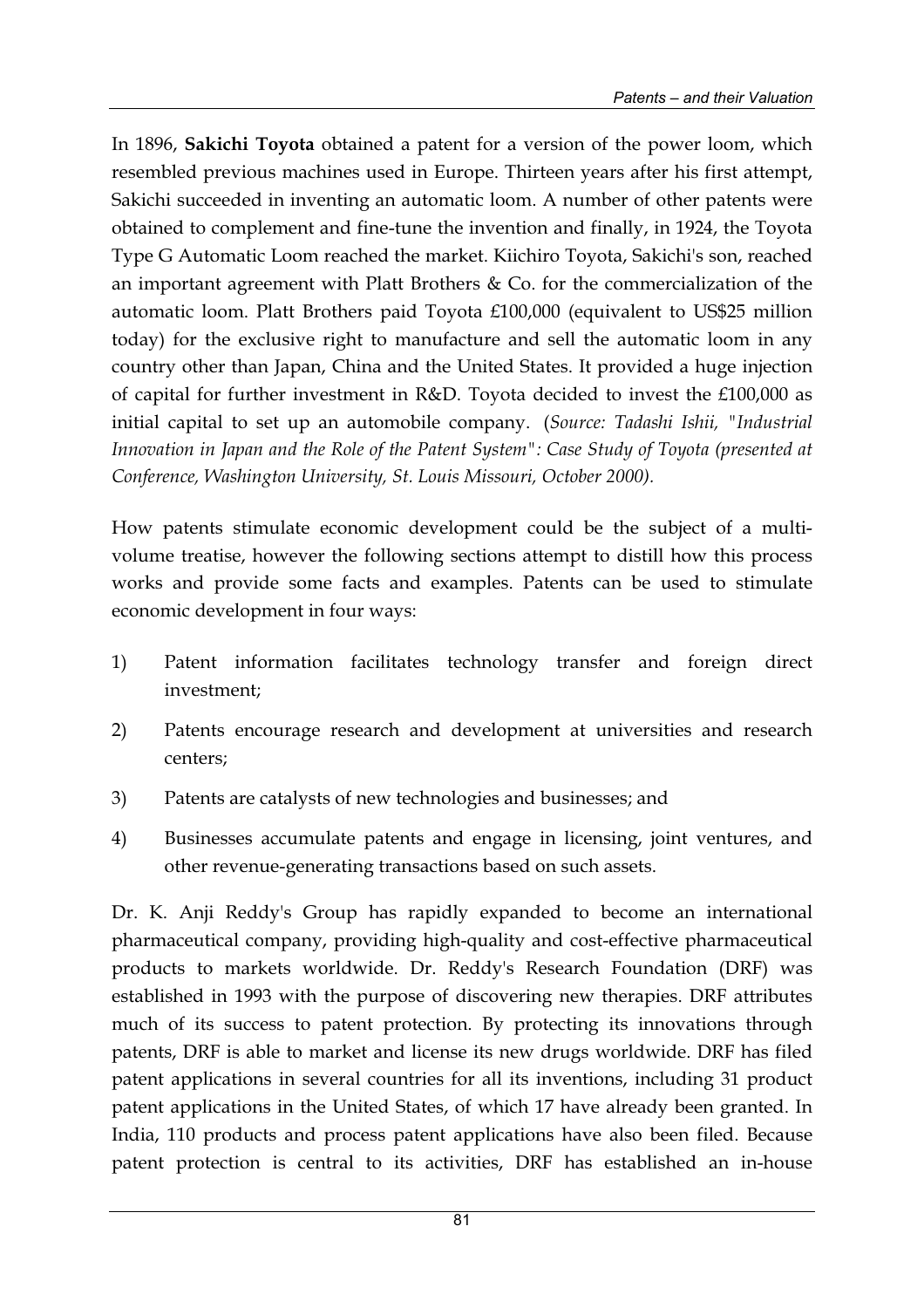Intellectual Property Management group to oversee all international patent filings and matters relating to patent strategy. *Source: Dr. Reddy's Research Foundation*

### **9.3 THE RELEVANCE OF PATENTS TO DEVELOPING COUNTRIES**

IP valuation **in the emerging market** economies **lacks**

- Consistency in applying valuation standards and valuation experience.
- Sometimes usage of **technology by itself is not the right** way to extract value from an invention.
- Sometimes, linking to an already well-established brand with a good access to market, and the trust and confidence of consumers may bring much more financial profit.
- The real option theory for valuation is very useful if one thinks about it as a dynamic, not a static, process and its effective use depends on the quality of expertise in assessing uncertainty and the quality of assumptions but not the accuracy of mathematical calculations.

It is important to address the occasionally stated notion that patents, as opposed to other forms of IP, are not relevant to countries in development, because of the relatively low state of technological development in those countries. The argument is sometimes made that copyright, trademark and geographical indications may be useful and appropriate in the developing nation context, but not patents, except insofar as developing nations should offer patent protection in order to secure foreign direct investment. On the other hand, some critics of the patent system claim that patents may even be harmful to developing nations because of the power over markets and price that patents confer on their owners.

These ideas - that patents are not relevant to developing nations, or that they are incompatible with the economic objectives of the developing nations - are pernicious myths. The reason why these notions are pernicious is because they give the impression that it is possible to simply opt of the international patent system, and yet still achieve economic development. This is an error as patents are an essential component of economic strategy, regardless of whether the country is developed or in the process of economic development.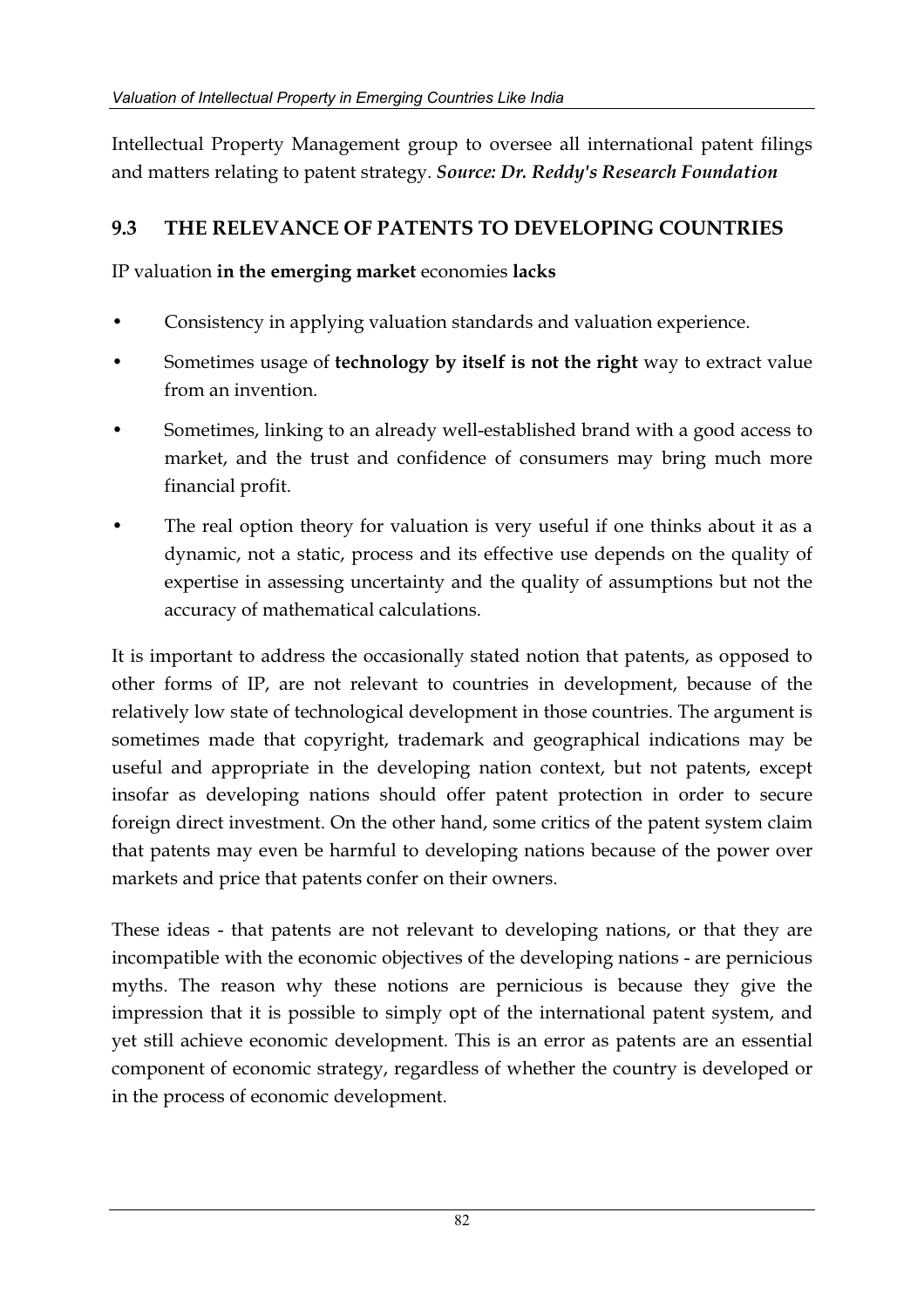Developing countries today, some to a greater extent than others, are adroitly wielding the patent system for optimum leverage on economic development. Indeed, patents are power tools for economic development. The role of governments and policy-makers of developing countries is crucial in determining whether such countries use the power of the patent system for economic development by implementing pro-active patent policies.

### **9.4 WHY VALUE PATENTS?**

For those managing both patent applications and granted patents it is essential to know the value of each sufficiently accurately if one is to make well-founded decisions about their management. Since only a **small proportion of patents turn out to be of extraordinary value in the long run** and given that IP department budgets are limited any methods which lead to a better understanding of the value of given patent applications or patents should be welcomed.

Valuation of a patent or patent application whether explicitly or implicitly involves making judgements about the future in much the same way that stock market prices have embedded in them judgements of investors about the future performance of a company. In that respect some degree of "speculation" is unavoidable. Valuation is also important to assess the companies overall capital allocation and overall financial planning. Valuation is very relevant when a decision for spent on or paid for a given patent or patent application when the returns are compared with those available from other similarly risky uses.

## **9.5 WHAT CIRCUMSTANCES ARE PATENTS VALUED IN?**

Managers are always remembered as the person who did patent a successful invention. The application costs are negligible compared to overall development costs. It is also important for inventors to go further in the direction whether the same is going to be patented or not. If the enterprise deciding to Patent the same the inventor team will certainly give more weight.

Assessing a market valuation of a firm's technological knowledge using **the real option perspective** from the researchers' point of view. They underlined the importance of studying the impact of privatisation and liberalization programmes on innovation, the role of financial markets for evaluating innovation and described some challenges for public institutions, namely universities, in the exploitation of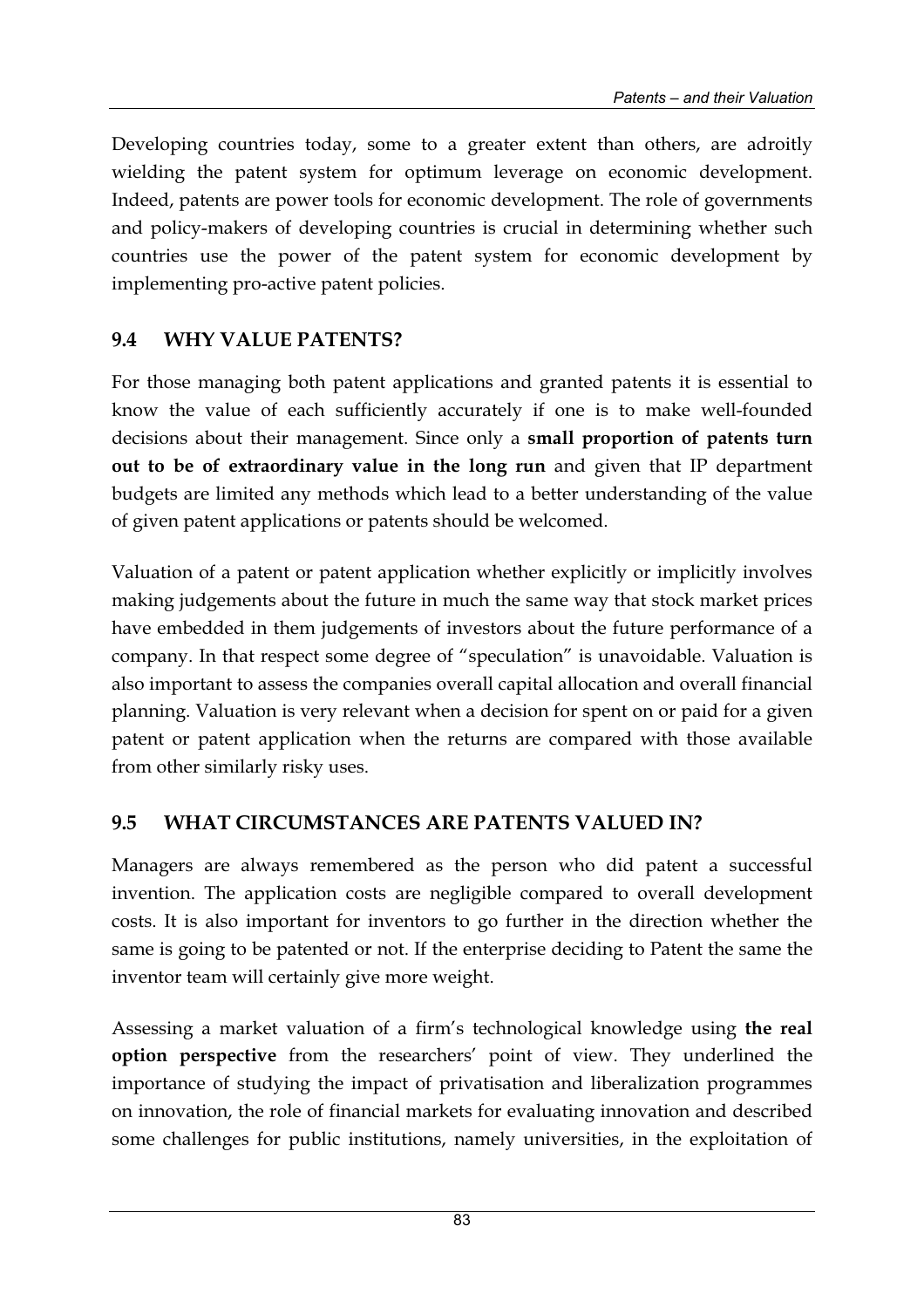innovation, in particular in terms of research funding. They further addressed the issue of the effect of market and technological uncertainty on the market value of R&D investments and concluded that uncertainty had a positive impact on the stock market valuation of a firm's technological knowledge. Finally, they outlined the main areas for further action as follows: harmonization of the IPR reporting rules and obligations; public disclosure of innovation-related information by private firms; diffusion of new valuation methods among financial investors; and the adoption of the real option method to account for uncertainty.

### **9.6 PATENT VALUATION METHODS**

Martin Zieger and Guido von Scheffer - Methods for patent valuation **stated,** " Knowledge has become an independent economic resource. Through patenting, the key requirement for commercialisation is created. A lot of companies are offering their knowledge to third parties. Dow Chemical, for example, earned over US\$ 125 million in 2003 just through licensing its patents. Pfizer's licenses contribute more than 50% to the total turnover of all products. Nevertheless international accounting standards (such as IFRS or US-GAAP) already have an option to or must disclose development costs in the balance sheet the crucial question is the "True And Fair Value" of a company's internally generated IP assets to use as real assets like machinery or real estates.

In practice there is a need for a 'True And Fair View' valuation of patents. In particular the restrictive German accountancy rules but also the more liberal international rules do not cover the requirements for any innovative enterprise. According to the cause of valuation cost-approach, income-approach, marketapproach have to be weighed up against each other. A focus should be taken on the new market-approach based on value indicators, which combines the classical market-approach with a quantitative database analysis. Using a multivariate regression-model gives reliable results especially for huge patent-portfolios can be generated. Due to the efficient and objective structure of the method nearly all options of financial usage known from classical assets can be applied to the patents – the new asset-class. "

Russell & Parr divide all possible types of valuation of individual patents into Cost, Market and Income based methods, the latter of which includes simple DCF methods (Parr and Smith 1994). Arthur Andersen in a report on valuing intangible assets divides valuation methods into Cost, Market Value and Economic Value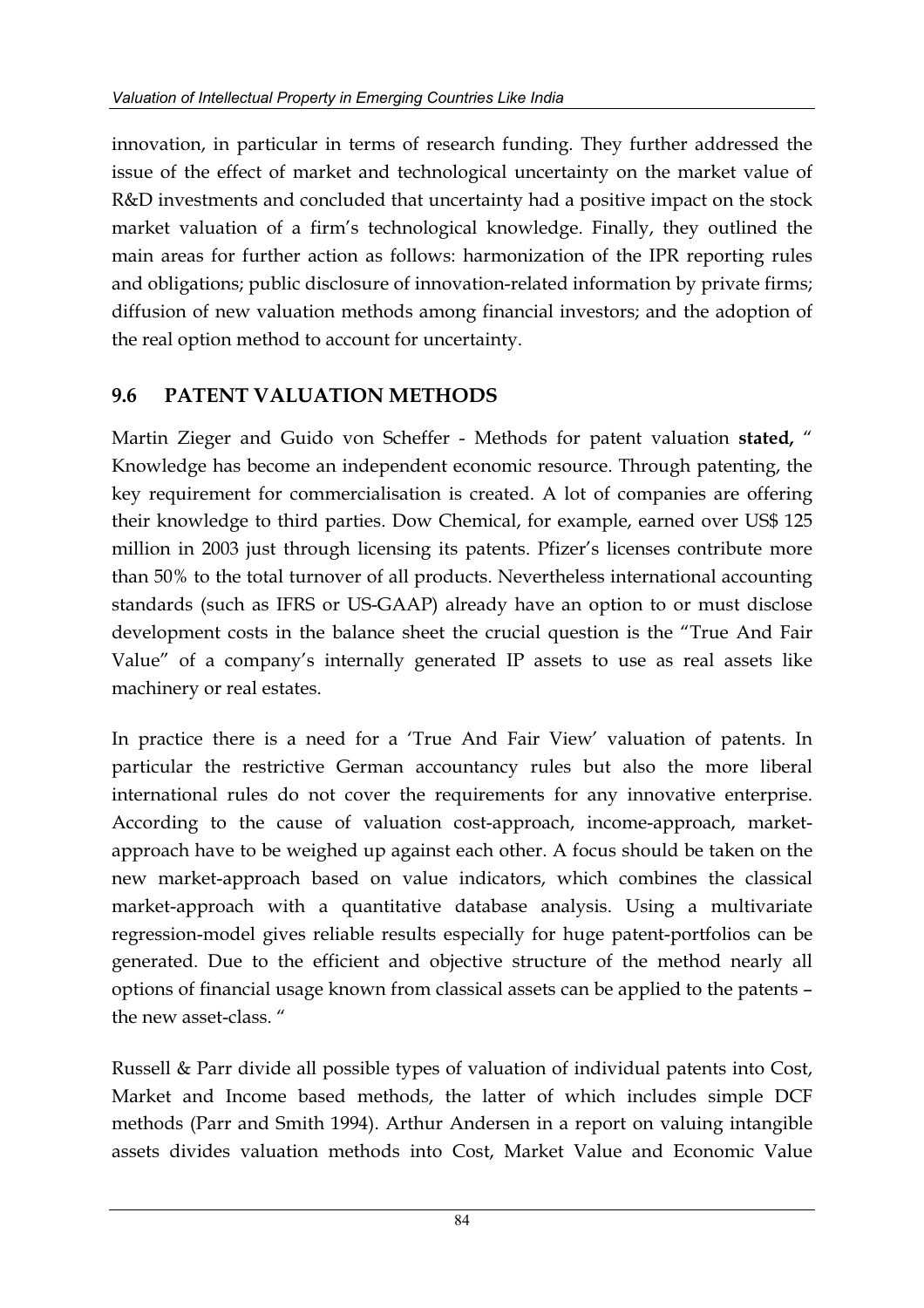methods (Arthur Andersen & Co. 1992). However for the purpose of this discussion it is perhaps better to classify valuation methods for individual patents by the extra features they account for over and above less sophisticated methods. These can be summarized in increasing order of sophistication as:

- i) **Costs** Cost based methods
- ii) **Market conditions** Market based methods
- iii) **Income** Methods based on projected cashflows
- iv) T**ime** DCF Methods allowing for the time value of money
- v) **Uncertainty** DCF Methods allowing for the riskiness of cashflows
- vi) **Flexibility DCF** based Decision Tree Analysis (DTA) methods
- vii) **Changing Risk** Option Pricing Theory (OPT) based methods
	- a) Discrete time Binomial Model (B-M) based methods
	- b) Continuous time Black-Scholes (B-S) option pricing model based methods.

### **A. Cost Based method**

However, valuation methods based on the historic costs of acquisition perhaps less any allowances for depreciation or obsolescence is worth only the very briefest of comment. Their most serious failing is that they make no allowance for the future benefits which might accrue from the patent. They are of no help other than in historical cost based accounting systems or where taxation methods dictate their use and useless for making rational decisions (Arthur Andersen & Co. 1992).

**The cost approach:** The cost approach is viewed in the literature on IP valuation as one of three possible approaches. It is considered suitable only as a supplement to the income method (if the valuation is not for bookkeeping purposes). This approach, can be applied in a number of variants.

## **Cost of asset reproduction (reinstatement)**

The most consistent application of the cost approach is the direct calculation of the costs of activities whose outcome was a patentable invention, computer program, etc. It should be emphasized that what is involved is not accounting of costs with reflection in the accounts, but simply calculation. As a variant it is possible to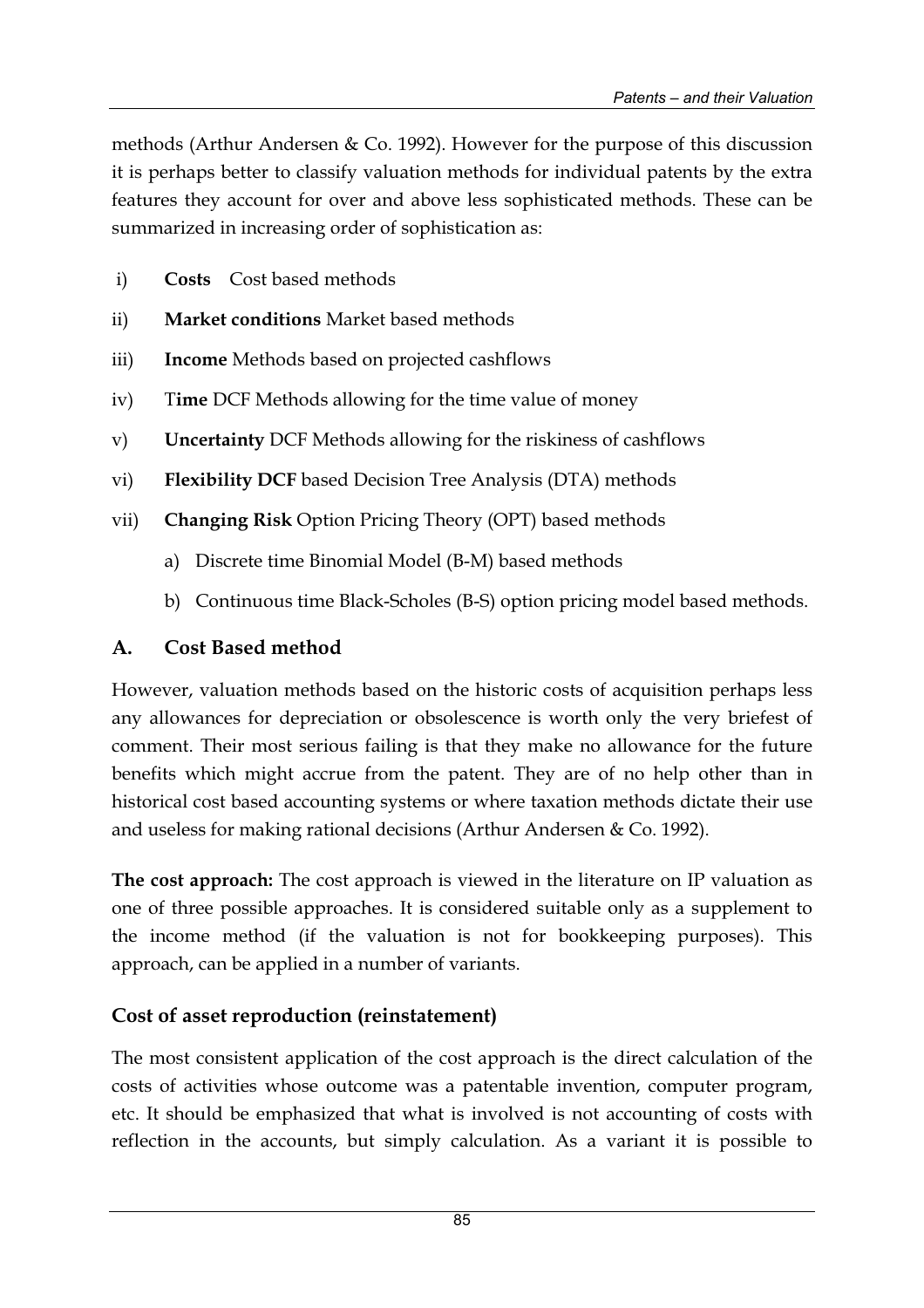calculate which costs would be required for the conduct of the same activities taking into account the prices and rates of payment on the date of the valuation. Such calculations are often carried out when immovable property is being valued. However, with regard to IA they generally have no meaning. The result of creative activity is too much a result of creativity, and not a cost.

Replacement costs roughly the same can be said of another variant in the application of the cost approach, at the root of which lies the idea of replacement of one asset by another which is of equal value from the viewpoint of the function performed. To a certain extent this substitution is also possible with respect to IA. For example, the replacement of one entertaining film by another which is similar in content normally has no major significance, if the public merely wishes to pass the time happily, the advertiser to place the advertisement and the cinema owner to sell tickets. However, the possibility of making such a substitution is the exception rather than the rule.

The contradiction between valuation and accounting standards **Bookkeeping or financial accounting i**s a more conservative institution than that of professional valuation. Consequently contradictions arise between them. Most obvious are the contradictions between the TEGoVA 2000 standard and IAS 1999. In particular this relates to the valuation and taking into account of IA. The list of assets liable to valuation and that of assets taken into account on the balance sheet does not coincide. In addition, **guidance note No. 8 to the TEGoVA 2000 standards** recognizes this fact to be unavoidable. The assets liable to valuation include "personal goodwill" and "trained and assembled workforce", but as separate assets. The standard for accounting of IA assumes that goodwill is one s set, while "trained and assembled workforce" is taken into account in the asset "going concern ". This difference is easily explained. **The fact is that financial accounting is not intended for use in decision-making. Management accounting, including accounts on IA, exists for these purposes. Valuation is needed for management purposes rather than for financial reporting. The problem is that valuation is also needed for financial reporting**.

### **Cost based methods - Accounting for Historical Costs**

Knowledge of at least the future costs of creating IPRs is needed as part of almost all valuation methods. However, valuation methods based on the historic costs of acquisition perhaps less any allowances for depreciation or obsolescence are worth only the very briefest of comment. Their most serious failing is that they make no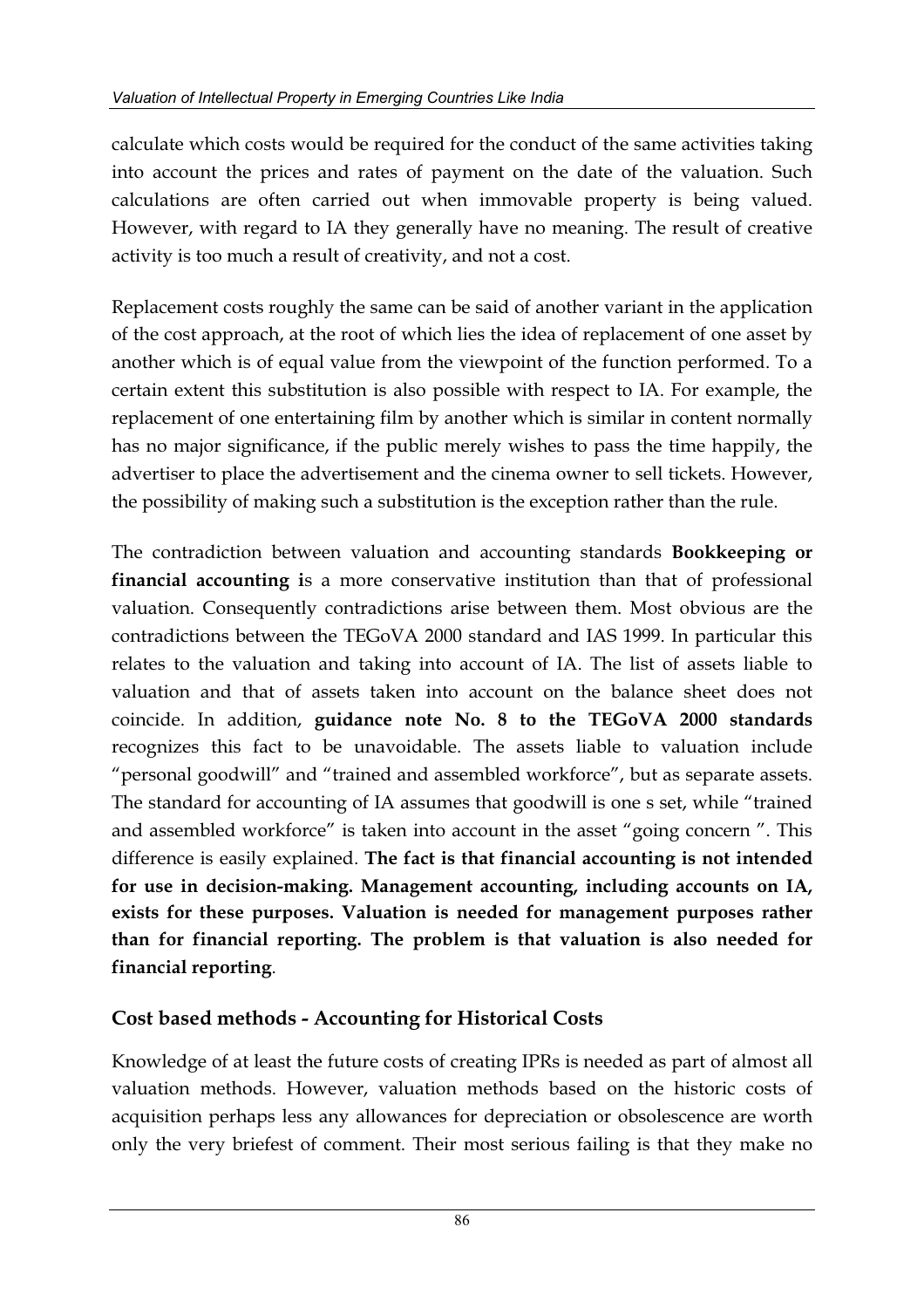allowance for the future benefits which might accrue from the patent. They are of no help other than in historical cost based accounting systems or where taxation methods dictate their use and useless for making rational decisions.

### **B. Market Based Methods**

The aim of market-based methods is to value assets by studying the prices of like assets, which have been traded between parties at arm's length in an active sell. Perhaps the clearest case where the method might be said to work and the only case where the cost of an IPR is a possibly useful guide to its value is when the cost concerned is the price paid for the same IPR in a very recent comparable commercial transaction (Arthur Andersen & Co. 1992). This is similar to the "Premium P/E" method, which ascribes the additional price and thus P/E ratio paid for a business with significant IPRs to the value of those IPRs (Arthur Andersen & Co. 1992).

### **Market based methods - Accounting for Market Conditions**

The aim of market-based methods is to value assets by studying the prices of comparable assets, which have been traded between parties at arm's length in an active market. Perhaps the most obvious case where the method might be said to work and the only case where the cost of an IPR is a possibly useful guide to its value is when the cost concerned is the price paid for the same IPR in a very recent comparable commercial transaction (Arthur Andersen & Co. 1992). In other cases, comparability with other patents whose value is known from market transactions is the main problem. There is a risk that the comparisons made may not be justified and be no more than convenient measures of value. An important point made by Parr and Smith (1994) is that the transaction used may relate to an IPR whose use may not represent the best use of the IPR to be valued (it could even be the same IPR that has not been used optimally of course). For an IPR to be exploited to the maximum extent possible requires 100% of the potential protected market for the underlying invention to be accessed. Some sale or licensing agreements may prevent this and values derived from them will be suboptimal. Market based valuation methods may also be based on comparable royalty rates.

Comparison-of-sales method: The comparison-of-sales method in the traditional sense is practically not applicable in the sphere under consideration, except for the valuation of rights to programs for computers being transferred on the basis of shrink-wrap licenses. The comparison-of-sales method may also be used to supplement the income method. However, all transactions in which the need arises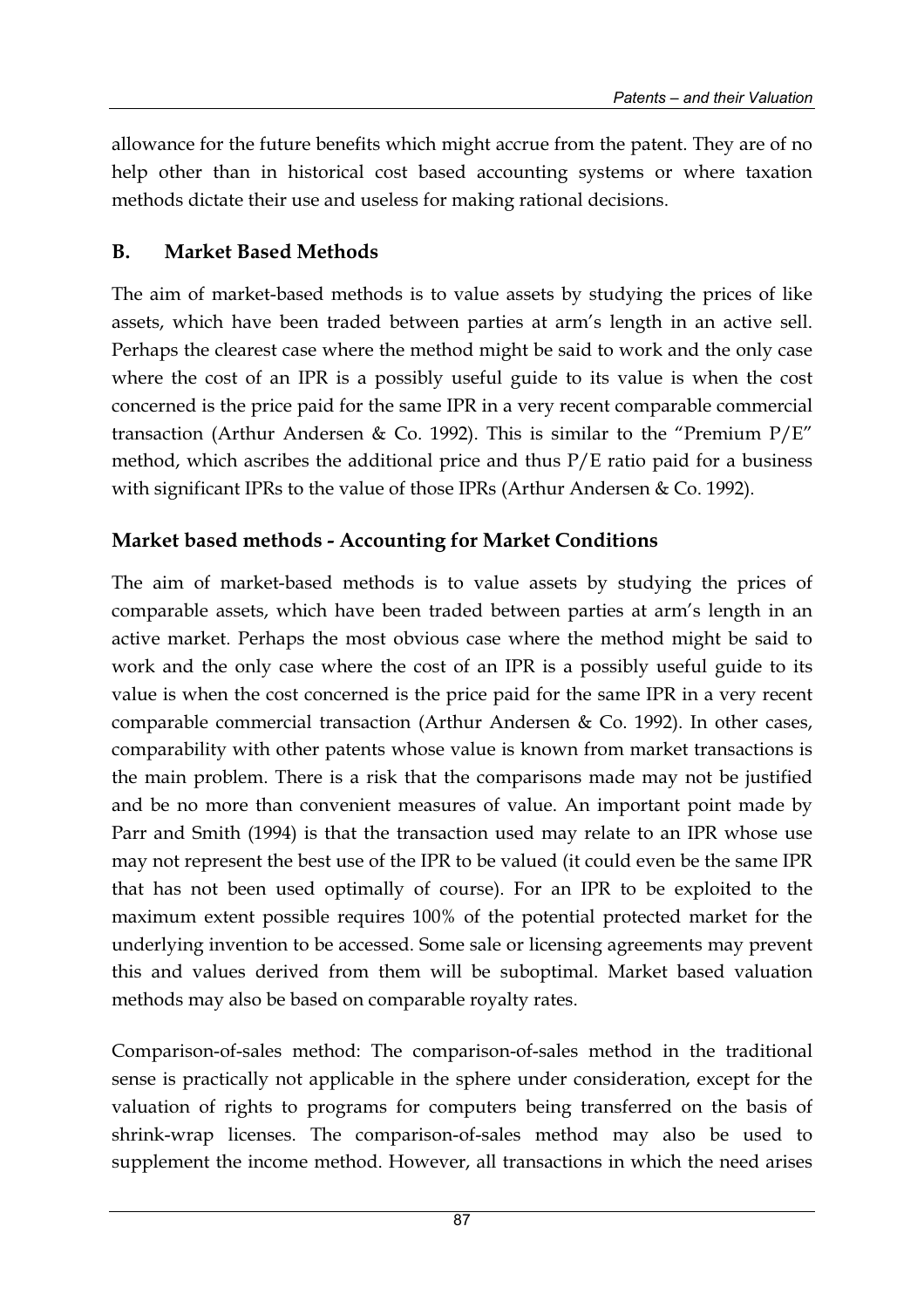to value IP are rather unique. It usually proves impossible to find suitable similar deals.

Use of industrial indices (standard royalty rates) One of the variants in the application of the market approach may be considered to be the use of standard industrial royalty rates. The literature describes cases where such industrial standards were established spontaneously and functioned for a number of years (Romary J.M. 1994).

**Merits and shortcomings of the market approach** The market approach has two undoubted merits. Firstly, it is based on the use of market information, and secondly, it is simple to use. However, the second merit can very easily prove to be a shortcoming. The simplicity of use of the market approach is merely apparent. The standard royalty rates for specific types of product, industrial indices and other indicators produce very approximate guidance for the conduct of actual transactions. The entire difficulty lies in taking into account the individual features of a specific transaction, and it is here that the market approach provides no guidance.

### **C. Income Based Methods - Accounting for Future Value**

It may be possible to identify and or estimate particular cash flows, which are associated with a particular IPR through licensing or through direct exploitation. On the other hand it may be possible to use ideas similar to those used in brand contribution methods to calculate the contribution to a business of a given Patent (Arthur Andersen & Co. 1992)

An additional and very common method based on industry average royalty rates assumes that the income due to a patent is the royalty which would have to be paid by a licensee. Needless to say the same cautions pertain as when setting royalty rates directly based on such average rates as described above.

**Direct capitalization:** Capitalization is a simpler procedure than discounting. However, its use is recommended when the asset being valued is already in use and when valuing investment projects the zero term of the discounted cash flow is generally negative. In examples of calculation of the value of IP rights given in textbooks, it is usually equal to zero.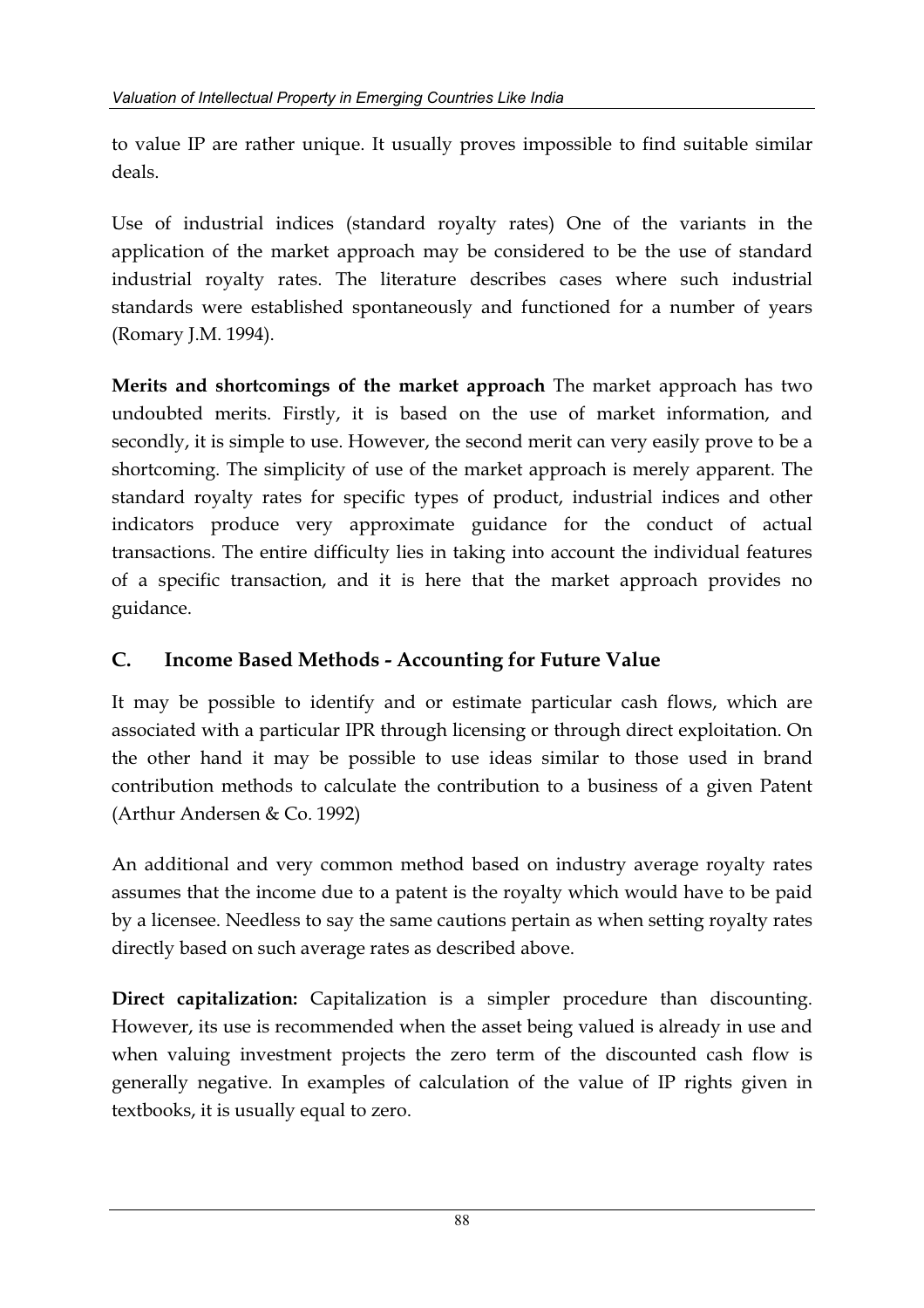Generating a steady income, or there is a need for a rapid fairly crude valuation of an asset which is expected to generate a steady income.

The market approach The market approach to the valuation of assets (including IA) is first and foremost a comparison of- sales method. In addition, under the market approach it is customary to consider other methods based on the use of generalized information on market sales.

### **Income based methods - Accounting for Future Value**

Improvements on cost based methods of valuation include at least some forecast of future income from a patent and thus some appreciation of the value of the patent as opposed to just its estimated market price or its cost. This will inevitably also involve some element of forecasting the future cashflows. However it is only with the addition of trying to account for the elements of time and uncertainty in future cashflows as is the case with conventional discounted cash flow (DCF) methods that one begins to get valuation methods, which have some sound theoretical foundations.

It may be possible to identify and or forecast particular cashflows, which are associated with a particular IPR through licensing or through direct exploitation. Alternatively it may be possible to use ideas similar to those used in brand contribution methods (Arthur Andersen & Co. 1992) to calculate the contribution to a business of a given patent.

## **D. DCF Based Methods - Accounting for Time & Uncertainty**

### *Cash flow discounting In order to establish the market value of IP rights,*

**Method D1** calculation method may be broken down into the following seven stages:

- 1. A forecast is prepared of the volume of sales from which the payment of royalties is expected. The forecast is prepared in physical and value terms and broken down by year or shorter interval.
- 2. The royalty rate is determined. If experience in the sale of licenses of a similar type is lacking, the data are taken from t e tables of standard royalty rates. The tables are also published.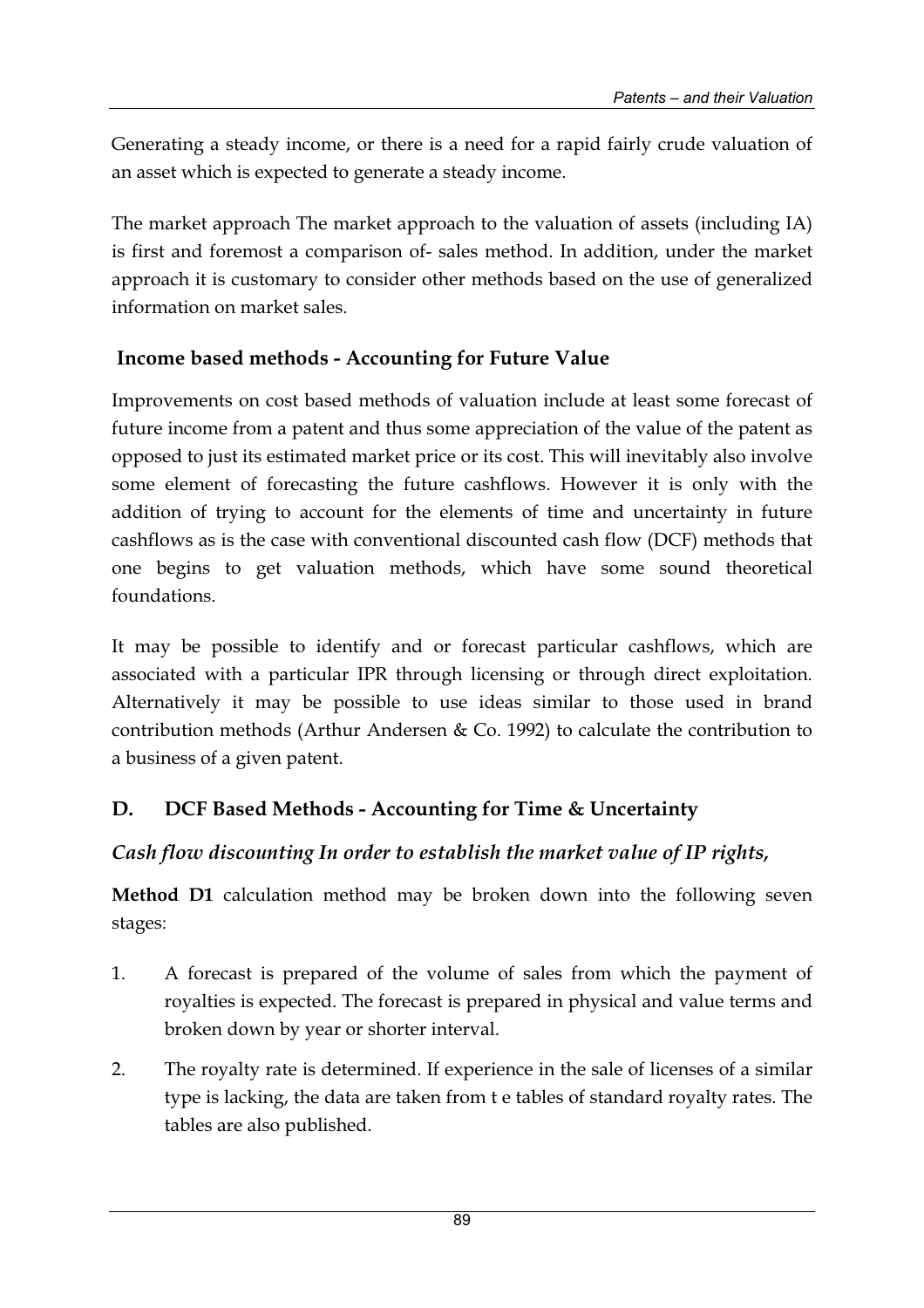- 3. The economic life of the patent or license is determined. It may be significantly shorter than the legal life, if the invention becomes obsolete before the validity of the patent expires.
- 4. Expected payments in the form of royalties are calculated. As a rule, royalties are deducted from the volume of sales in value terms for the periods into which the entire economic life of the patent or license is broken down. But royalties calculated on the basis of the number of units of manufactured production are also used.
- 5. From the expected payments in the form of royalties are deducted all costs associated with maintaining the patent in force etc. (if they are of the same order of magnitude as the expected royaltys).
- 6. The discounted flows of the profit obtained from payments in the form of royalties are calculated. The discounting coefficients are determined on the basis of the sphere of application of the invention and of industrial and individual risks.
- 7. The discounted value of the profit flows for the entire period is determined. For this discounting operation the profit flows are added together. The flow of profit in the current year is recorded with coefficient. It is considered to consist of those resources, which are received or must be paid immediately.

### **DCF based methods - Accounting for Time & Uncertainty**

Discounted Cash flow (DCF) methods of valuation are now used for all manner of applications. The two key factors they account for are the time value of money and to some extent the riskiness of the forecast cashflows. These two problems can be solved in two ways. Either by using a risk adjusted discount rate to discount the forecast cashflows, thus accounting for both factors at once. Or using certainty equivalent cashflows, in which forecast cashflows are adjusted to account for their riskiness and changing riskiness over time. These are then discounted at the risk free rate to account for the time value of money. The latter method separates the two issues of risk and time and can help avoid problems when the risk adjustment varies over time, as it will with patents.

In practice this would mean splitting the valuation of the patent into several distinct phases, for example, from application to receipt of search results, from the decision to continue to commencement of substantive examination, from acceptance to the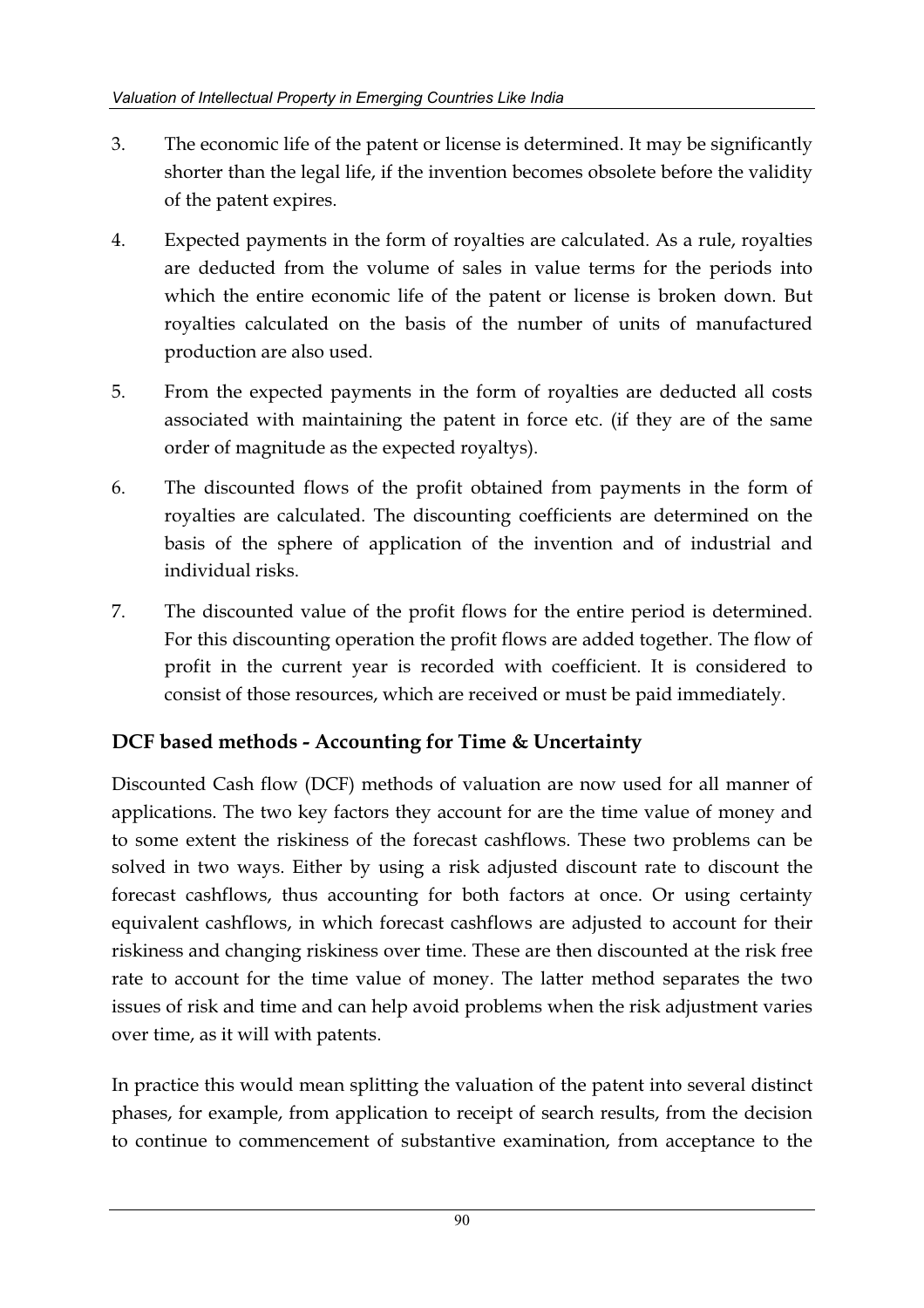end of the first year after grant, from grant to the first year of commercialization and so on until the product becomes well established and the patent eventually expires. Those articles, which do deal with the valuation of patents or R&D from a DCF point of view, do not usually take account of such considerations.

Neil for example in writing on the valuation of "Intellectual Property" only uses a single discount rate and whilst not mentioning the variation of risk over a project's life takes the pragmatic view that small variations in the discount rate used will have a smaller effect than any possible errors in the forecast cash flow (1988).

 Another example is that put forward by Stacey who advocates a probabilistic DCF approach (Stacey 1989). Since all the information involved in making a decision about Intellectual Property is highly uncertain the best that can be done is to consider the costs and revenues probabilistically, the end result being a frequency distribution of NPV values.

# **E. DTA based methods - Accounting for Flexibility**

This is that no account is taken of the various possibilities open to managers of a project or in the case of this discussion a patent. For example at various stages in the life of a patent or application it could be allowed to lapse or be abandoned. Following the initial application there is also the option to expand the patent family making corresponding foreign applications. The big advantage of the DTA method over simple DCF analysis is that it builds in the value of flexibility encountered in a project or patent. This allows at least some account to be taken of the ability to abandon the patent though it does not solve the discount rate problem.

# **\*\* F. Option based Methods**

Option Based Theories are being used for real assets and now frameworks are proposed for its application to the task of valuing patents. In recent years concerns about IPR valuation have centered on Brand Valuation especially in the wake of takeover bids such as the Nestle bid for Rowntree in 1988 (Barwise, Higson et al. 1989). More recently this concern has broadened to include all Intangible Assets (Arthur Andersen & Co. 1992). However such concerns are primarily based on an accounting perspective.

*Robert Pitkethly* in his research "The valuation of patents: a review of patent valuation methods with consideration of option based methods" stated " Advances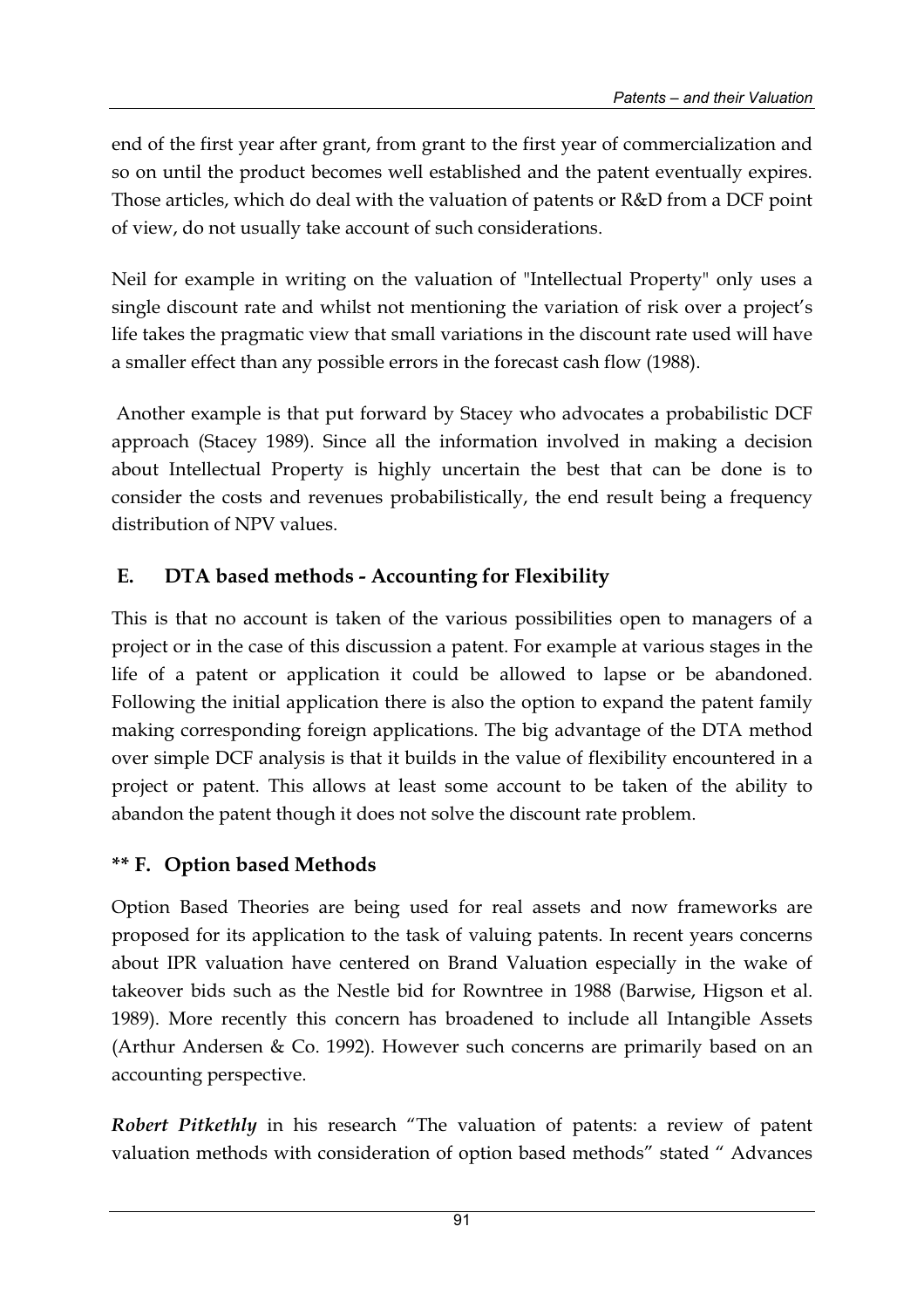in the past two decades in the understanding of the valuation of options over financial assets under uncertainty and more recent applications of that work to what are known as "**real options**" over non-financial assets under uncertainty have shown that many accepted valuation methods neglect the value of managerial flexibility. However, the direct financial value of a patent or patent application per se, must be the value of the potential extra profits obtainable from fully exploiting the invention defined by the patent's claims in the patent's presence compared with those obtainable without patent protection. "

#### **9.7 CONCLUSIONS**

- 1. There is a definite gap between theoretical findings in IP and the findings of practitioners from the Patent movement. The latter throw doubt on the applicability of certain fundamental theoretical propositions.
- 2. In order to overcome the contradictions between valuation standards constructed on the basis of the Patents approach and the standards of financial reporting, there is a need for joint efforts by the scientific community, practitioners of Patent valuation, Accounting Standards Bodies and associations of investors with an interest in more reliable and transparent reflection of the value of companies in reports.
- 3. IP valuation method to be credible should be applicable in practice and theoretically founded. Despite some shortcomings, a simplistic indicator evaluation method had already provided a value added to the company management especially when large portfolios of patents needed to be evaluated quickly.

### **9.8 ALTERNATIVE VALUATION METHODOLOGIES**

European and international valuation standards as well as standards of financial accounting. The European valuation standards elaborated by TEGOVA are used for valuating all assets that influence the cost of business, including assets that are not on the enterprise balance. That is why they are better fitted for the valuation of intellectual capital and business within the knowledge-based economy than international standards. For the same reason, the TEGOVA standards cannot be coordinated with international standards of financial accounting. On the contrary, international valuation standards are coordinated with international standards of financial accounting that are obligatory but are badly adapted to the new challenges.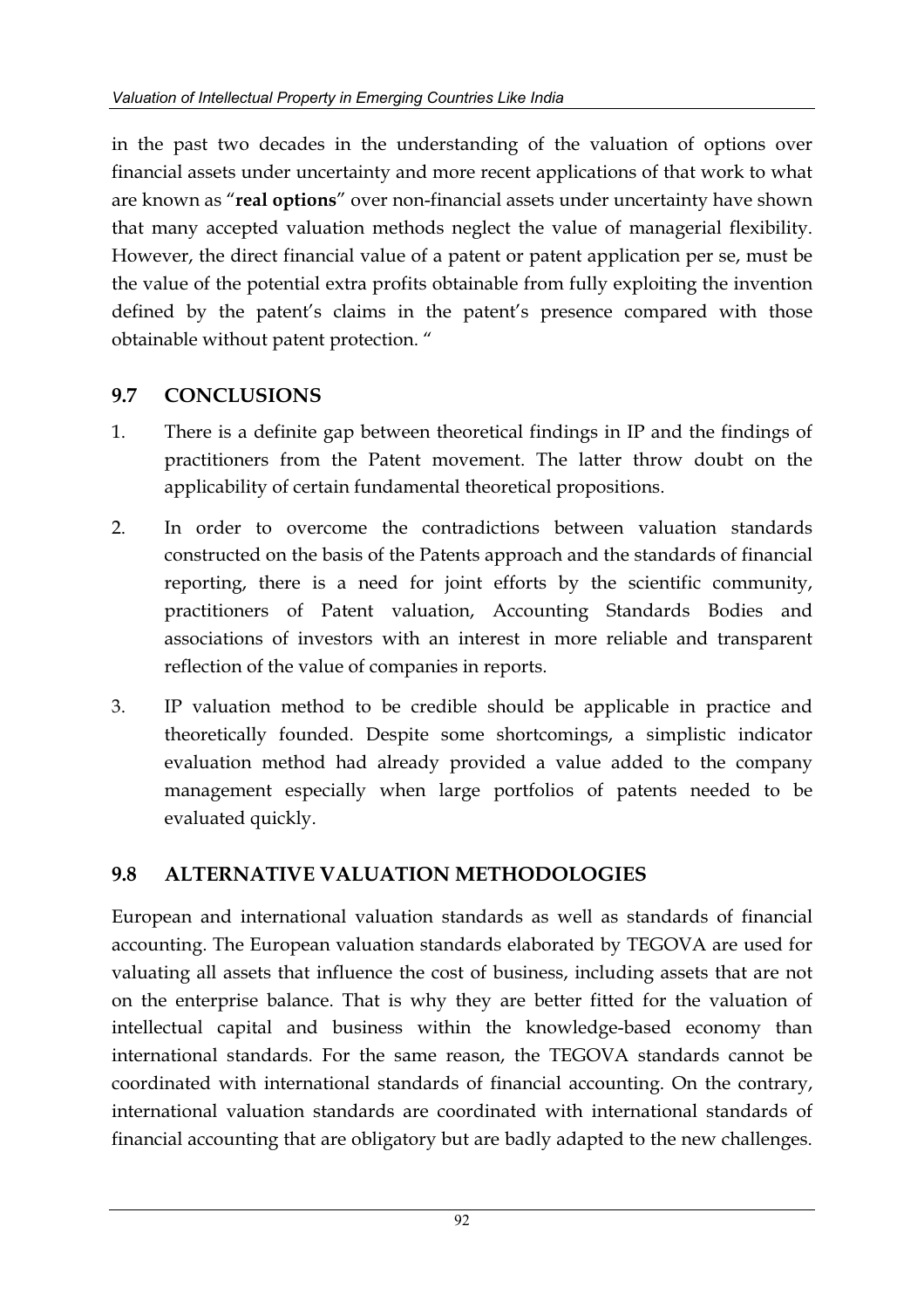Such fundamental contradictions cannot be overcome at the level of professional societies that develop international and national valuation standards. In order to do this, it is necessary to go to the higher level that is not limited by narrow professional frames and to consider the situation as a whole from the investor's point of view. The High Level Task Force could do this since it consists of professionals of different profiles.

**Baruch Lev** – **Patents management, measurement, and reporting:** Stated that "These measurement difficulties have prompted a search for alternative and more reliable indicators of R&D *output* than reported sales and profitability measures. Two output indicators have received considerable attention: capital markets values of corporations and patents. Believers in efficient capital markets argue that stock prices and returns provide reliable signals of enterprise value and performance, hence R&D contribution can be evaluated using market values. Patents, and particularly citations in patent applications, provide an additional indication of the value of R&D and firms' technology.

Concerning capital market studies, the research persuasively indicates that investors regard R&D as a significant value-increasing activity. Thus, for example, a number of "event studies" registered a significantly positive investor reaction (stock price increases) to corporate announcements of new Patented R&D initiatives, particularly of firms operating in high-tech sectors and using cutting-edge technology. When information is available, investors distinguish among different *stages* of the R&D process—such as program initiation and ultimate commercialization—most significantly rewarding mature R&D projects that are close to commercialization."

*1. Findings of the Patents Research: Various* attributes of patents, such as the number of patents registered by a company patent counts, patent renewal and fee data, and citations of and to patents were examined by researchers. Both patent counts and the number of innovations emerging from a company's R&D program were found to be associated with the level of corporate investment in R&D (**the higher the R&D expenditures the larger, on average, the number of consequent patents and innovations**), as well **as with firms' market values** (the larger the number of patents and innovations, the higher the market value, on average). Patents are thus related to both inputs (R&D) and outputs (market values) of the innovation process, and therefore are meaningful intermediate value measures.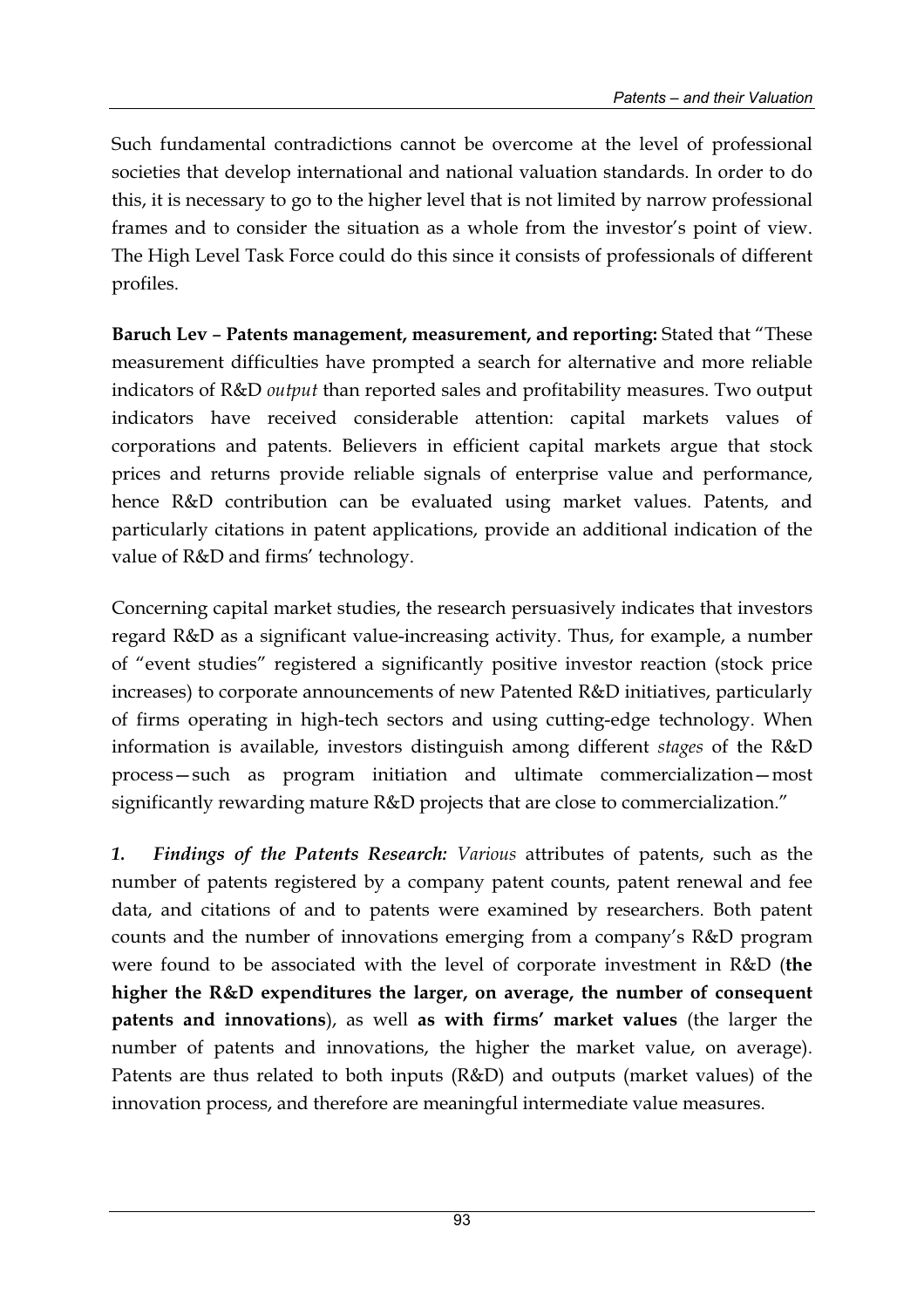It is clear, however, that patents and innovations are noisy measures of R&D contribution, due to the "skewness" of their value distributions—that is, the tendency of a few patents or innovations to generate substantial returns (blockbusters), while the majority turn out to be virtually worthless. Citations (references) to a firm's patents included in subsequent patent applications ("forward citations") offer a more reliable measure of R&D value, since such citations are an objective indicator of the firm's research capabilities and the impact of its innovation and activities on the subsequent development of science and technology.

**2. Patent citations capture important aspects:** Various studies have shown that **patent citations capture important aspects** of R&D value. For example, **Trajtenberg reports** a positive association between citation counts and consumer welfare measures for CAT scanners; Shane finds that patent counts weighted by citations (i.e., the firm's number of registered patents divided by the number of citations by others to these patents) contribute to the explanation of differences in **Tobin's** *q* measures (market value over replacement cost of assets) across semiconductor companies; and Hall et al. report that **citation-weighted patent counts are positively associated with firms' market values (after controlling for R&D capital**).

Patents and their attributes thus reflect technological elements used by investors to value companies. In a direct test of the usefulness of patent citation measures as indicators of value, studies have been conducted to examine the ability of various citation-based measures to *predict* subsequent stock returns and market-to-book (M/B) values of public companies.

The following three measures were found to possess such predictive ability:

- **a)** The number of patents granted to the firm in a given year;
- **b)** The intensity of citations to a firm's patent portfolio by subsequent patents; and
- **c)** a measure based on the number of citations in a firm's patents ("backward citations") to *scientific papers* (in contrast with citations to previous patents). This latter measure reflects the "scientific intensity" of a patent and may provide a proxy for the extent of basic research conducted by the company. The fact that patent indicators are associated with *subsequent* stock prices and returns suggests that investors are not fully aware of the ability of these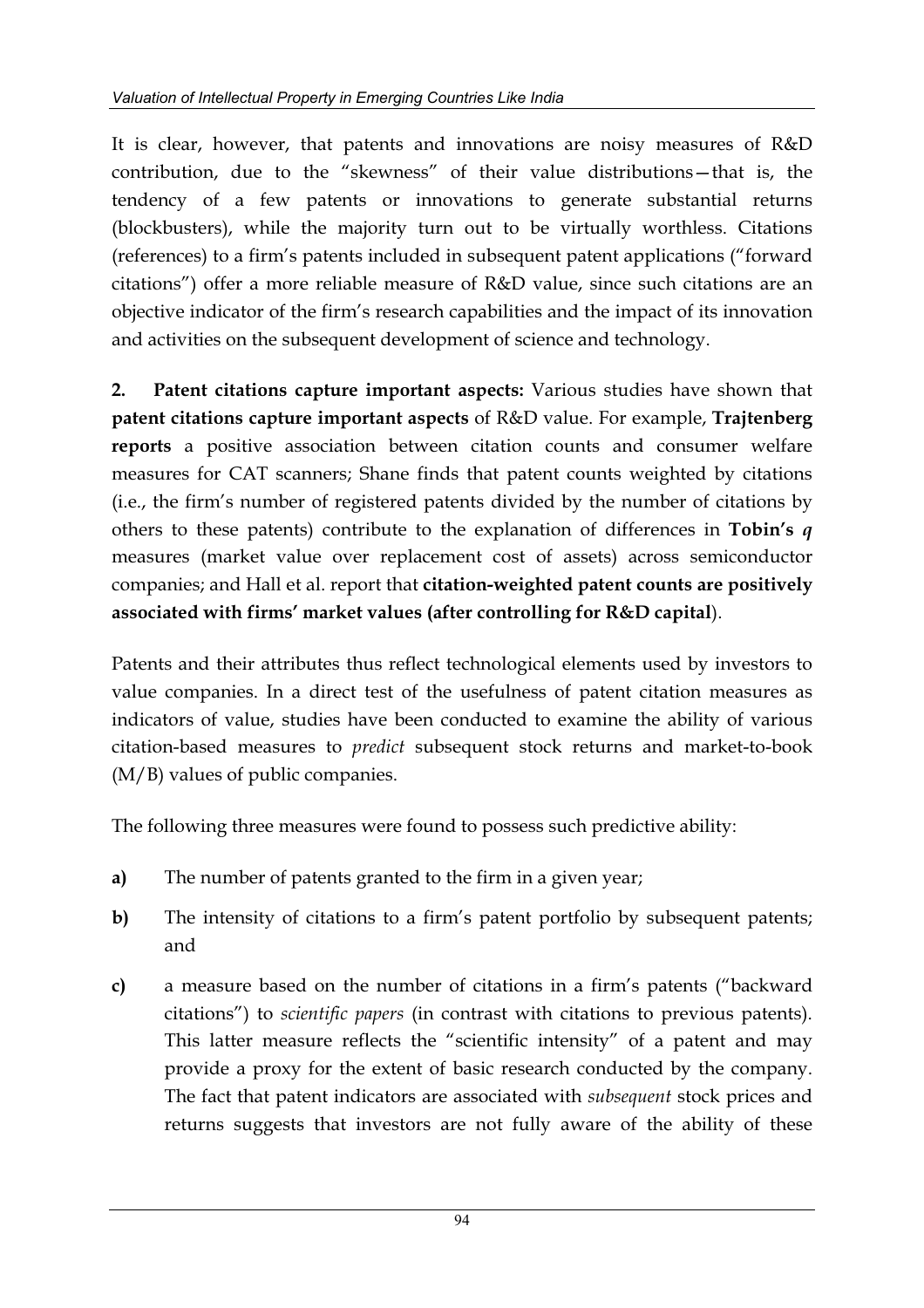measures to convey useful information about firms' innovation processes and capabilities.

This, of course, is not surprising, given the novelty of patent-related measures as indicators of enterprise value.

Patents are the intangible assets most actively traded in markets, in the form of licensing and sale of patents. An examination of firms' royalties from the licensing of patents indicates that

- **a)** The volume of royalty income is swiftly increasing, and
- **b)** Investors value a dollar of patent royalties (i.e., the implicit market multiplier of royalty income) 2–3 times higher than a dollar of regular income.

Reason for the high valuation of patent royalties probably lies in the stability of this income source (patents are usually licensed for several years), relative to other more transitory components of income. Patent royalties also impact investors' valuation of R&D, namely the market value they assign to a dollar of R&D expenditures. The valuation of the R&D of firms *with* royalty income is higher than the valuation of R&D of firms that do not license patents, probably due to investors' belief that the quality and prospects of R&D of firms able to license patents is relatively high.

**3. Patent strength assessment** can be portrayed along **a five-point scale** from least to most. As generally practiced by patent managers, these are, briefly:

- 1) Degree or Scope of Innovation : Innovation falls into three general categories: breakthrough, major, minor. Breakthrough patents, ones that establish whole new platforms or paradigms, are among the most valuable, with each of the other classifications falling along the scale.
- 2) Market/Industry Applications: The number and value (dollar size) of markets and industries for which the patent has significance is a leading indicator of the potential value of the patent. Similarly, we must consider whether or not a patent is central to the core of an enterprise, is more tangential, or is relevant to a non-business application.
- 3) Term: Early-term patents are generally more powerful than those that have been in force beyond a few years, and certainly more valuable than those, which are beyond their midpoint.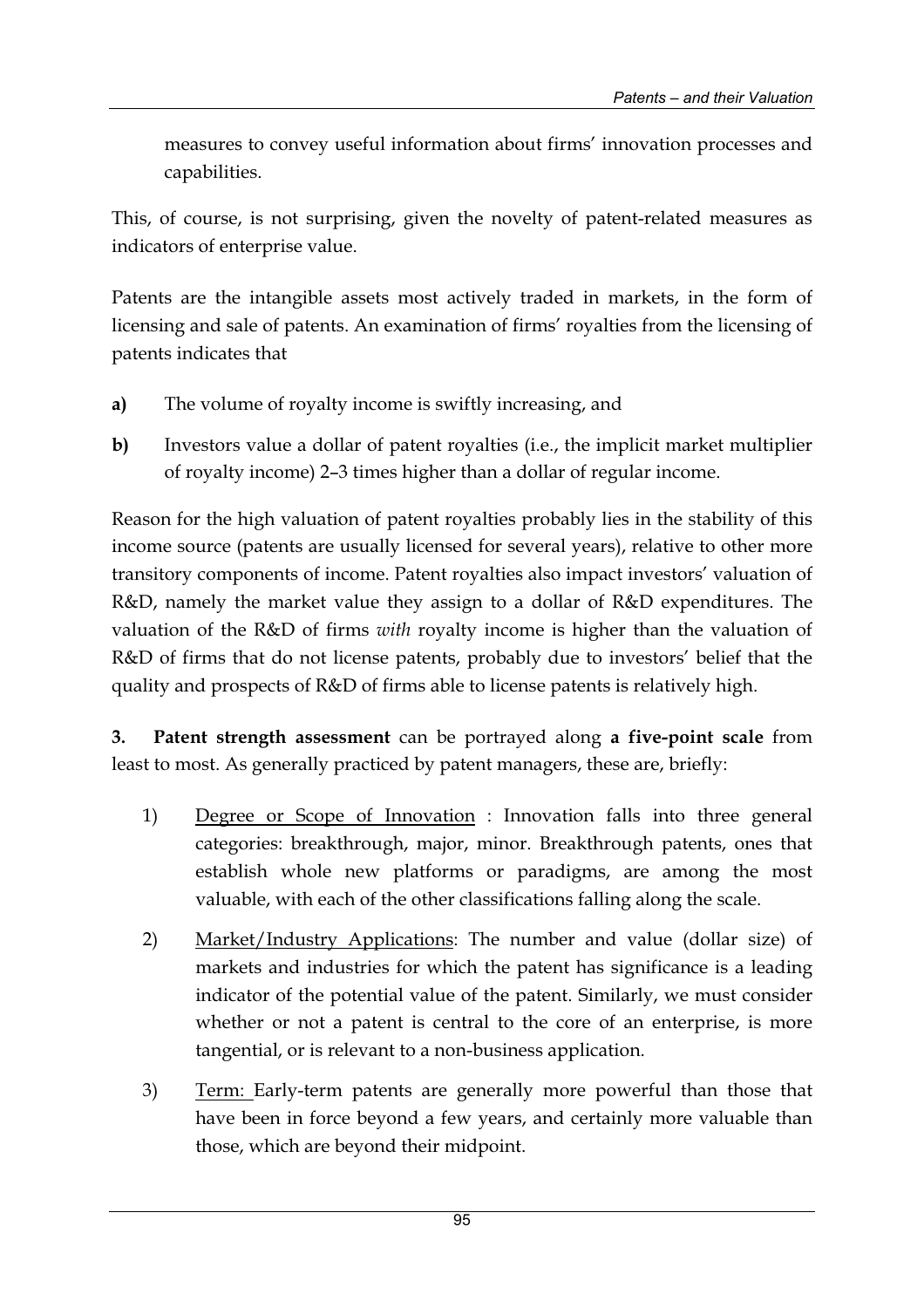- 4) Third-Party Citations: While clearly a "lagging indicator," the degree to which other patents have been issued around the technology of a given patent is a measure of the significance of that patent. Patent citation mapping can quickly suggest the significance of a patent and its contribution to subsequent invention.
- 5) Special Considerations:
	- a) Ability to expand patent scope: Are there significant areas within which an invention may be subject to further expansion?
	- b) Use in bracketing or clustering strategies and tactics: Can this patent be instrumental in blocking another patent, or providing additional competitive advantage by filling out an existing portfolio?
	- c) Patent equity transfer into a brand: Can the equity in this patent be converted into a brand?

As we consider and balance these various perspectives we derive the value of the patent. At the same time we see that we do have the theory, with asset-specific modifications, for valuing any intangible asset, since the valuation of any intangible asset can be approached in this same manner.

#### **9.9 POTENTIAL FOR FUTURE RESEARCH:**

The key areas for further research concern assessment of the magnitude of the values of options involved in overall patent values, the establishment of means for estimating the variables used in the valuation methods described above and the assessment of the effects of any simplifying assumptions which will enable them to be used readily by patent managers. This will involve studying the effect of various assumptions about discount rates, volatilities, compound and other factors on a rigorous approach. The aim being to determine when they should be used and to maximize their ease of use and utility when they are used.

It was argued that problems using market benchmarking might particularly occur in cases where it becomes costly to find spanning traded IP assets. This might especially be the case for portfolio valuations when several different spanning IP assets need to be found for the individual patents within the portfolio. Alternative approaches to the assessment of the present value of the cashflows and the volatility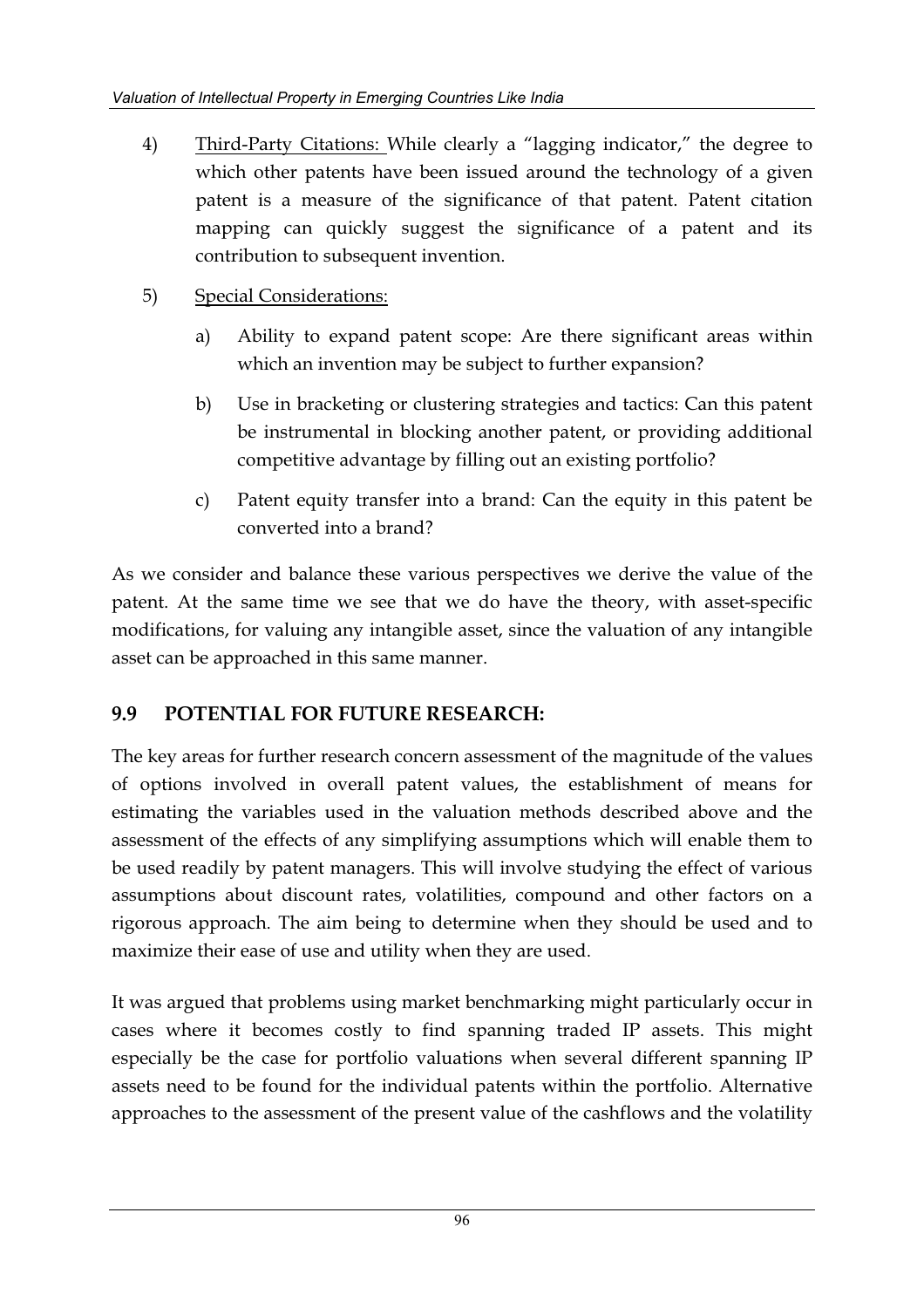of the cash flow could offer interesting alternatives in cases where market benchmarking falls short.

Despite their shortcomings, however, simplistic indicator evaluation as carried out in practice today already provide a value added to the management in various cases. They are especially appealing in scenarios where large portfolios of patents need to be evaluated quickly on a regular basis.

A patent's present value of cashflows is driven by the patent's novelty, its inventive activity (non-obviousness), breadth, disclosure, difficulty in inventing around, and the availability of complementary assets. Equally, it was argued that the volatility is determined by technical, market, and legal uncertainty. With an eye on related future issues (such as IP accounting) it might be especially rewarding to uncover indicator variables that are not endogenous from the perspective of the patent holder.

The question of valuing synergies between individual patents within portfolios, as of today most of the portfolio valuation approaches sum up the values of the inherent individual patents (or subgroups of patents). Obviously, in that way synergistic effects between individual patents that have an impact on the portfolio's value as a whole cannot be illustrated. Along the same line of thought but on a somewhat higher level it may be a crucial task to consider potential synergies between different types of intellectual property rights. The value of an individual patent may be significantly affected by the (lack of) support of a strong brand.

## **9.10 AGAINST PATENT SYSTEM:**

Robert Barr, IPR department of CISCO stated" My observation is that patents have not been a positive force in stimulating innovation at Cisco. Competition has been the motivator; bringing new products to market in a timely manner is critical. First of all, there is the well-known "hold-up" problem, where patents issue after the product is in the marketplace and design-around is costly.

It is virtually impossible to search all potentially relevant patents, review the claims, and evaluate the possibility of an infringement claim or the need for a license. The time and money we spend on patent filings, prosecution, and maintenance, litigation and licensing could be better spent on product development and research leading to more innovation. But we are filing hundreds of patents each year for reasons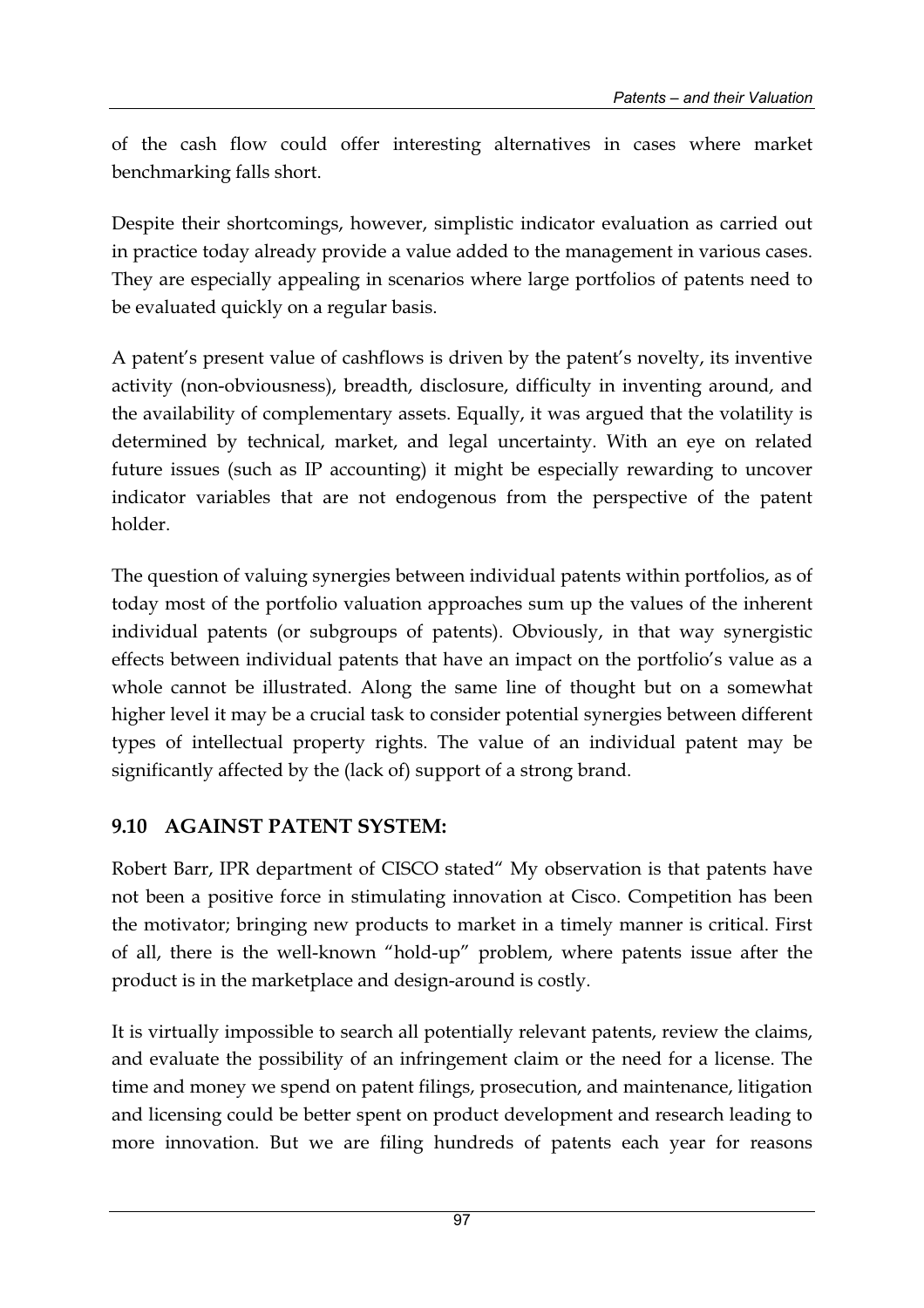unrelated to promoting or protecting innovation. A long time to wait for a patent is too long. "

## **9.11 PATENTS LIFE CYCLE AND MANAGEMENT**

Unlike Other IP Patents Like a tangible assets have a definite development Life cycle. Management of these cycles are required to be performed in specific manner to achieve the best out of them.

### **PATENT PROCESS LIFE CYCLE:**

- • **Application:** The application of Patent should have:
- The invention must be disclosed in a specified format in a patent specification: This will structure the Patents to avoid any multiple applications.
- An application, including a description of the patent and the claims sought,
- A drawing (when appropriate),
- A declaration that the applicant is the original inventor,
- And a filing fee is made to the Commissioner of Patent and Trademarks.
- The patent application is examined by the patent office normally processed in turn and if it satisfies all the criteria of patentability. It is granted as a patent to the applicant
- The applicant is informed in writing of this decision in an office action. It is common for some or all of the claims to be initially rejected.
- The applicant must request reconsideration in writing, and clearly and completely explain the basis for their belief that the examiner has erred in the examination.
- The application is then put for reconsideration and a second Office Action is issued, If the patent is not granted, the process may go through a third round, after which the action usually is considered final.
- A granted patent has a specific "term" of 20 years as required by the TRIPS.
- Anything that already exist in nature or is already in the public domain cannot be patented anywhere in the world.
- Any interested person can challenge a granted patent if he believes that the patent should not have been given. The conditions under which a patent can be challenged are defined in the patent laws of various countries.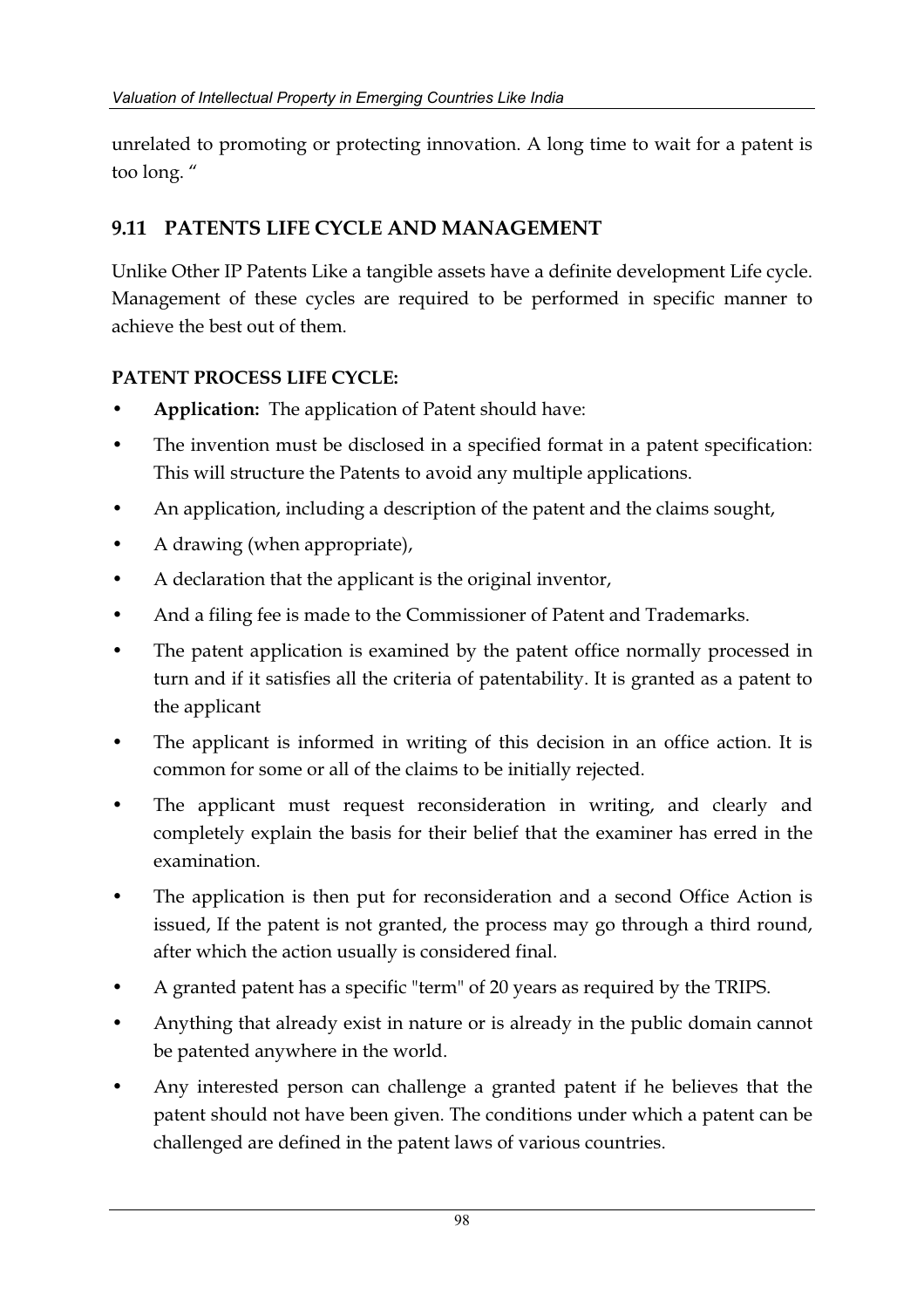- A granted and valid patent gives the patentee the right to stop others from commercially practicing his invention without his permission.
- To use a patented invention of other for commercial purposes one must seek a license from the patentee or have the patent assigned to him at a cost. A granted patent is valid in the territory in which it is granted.
- • **Periodically renewed by payment** of renewal fees to the patent office up to the end of the term to retain the rights from it up to the end of the term i.e. 20 years. If the renewal process is not done by the inventor/assignee as required by the Patent Act of the country, the patent rights of the patentee/assignee lapse and the patent then becomes public property for free use there by anyone.
- The patent in general cannot be **renewed beyond its term of 20 years.** However in several countries, under certain special circumstances, a patent term can be extended maximum up to 5 years beyond the term.
- • **Nothing called an "international patent**". Therefore the patentee is expected to file his patent in all countries of his business interest and has to hire a patent attorney in those countries to follow-up at the patent office to have them granted in such countries to enable him to enforce his rights in those countries.

Patent laws in most countries have special sections, as allowed by TRIPS, that entitles the government of that country to exercise control on misuse or over use of the rights by the patentee by issuing compulsory licenses for specified periods under special situations such as a national emergency, epidemics etc. The terms of compulsory licensing are defined in the respective National Patent Acts and those interested in these aspects must go into the details of the Patent Laws / Competition Laws/Anti-trust Laws in those countries. Articles 27-34 of TRIPS outline the minimum standards for the patent laws in the member counties.

### **Information in Patents and its use**

A patent is one of the most well structured document in which inventions covering all fields of technologies is first reported and is archived in organized databases in a classified manner so that they can be easily retrieved. It is the largest single source of technical information. It is also well accepted that more than 80% of the technical information covering inventions are reported only disclosed in patents and are not reported elsewhere.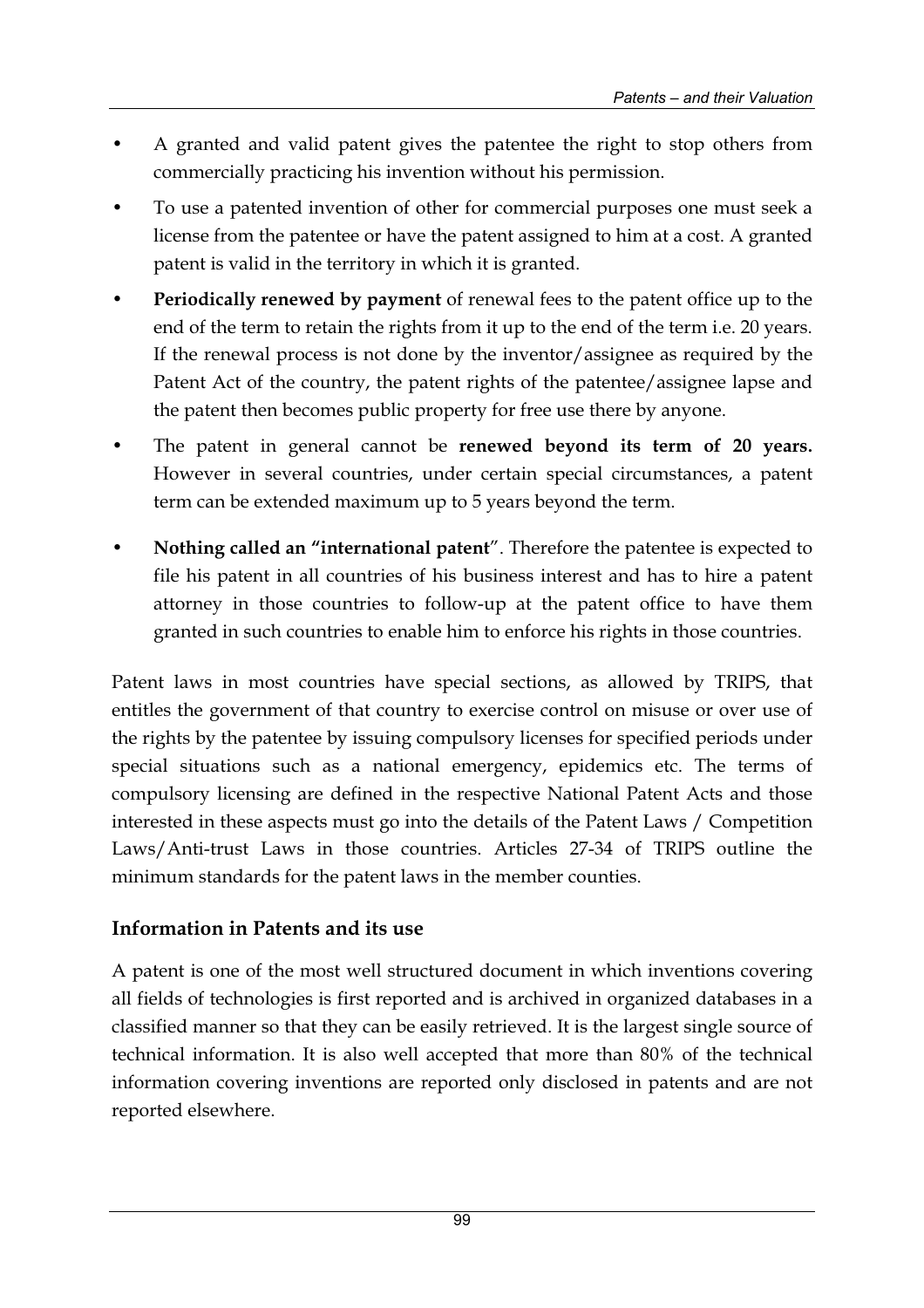The information in patents can be used freely by anyone without paying any royalties or compensation to the patent applicant or patent holder. It is well established that less than 10% of the granted patents are commercialized around the world. Similarly several patent applications are not taken to the granting stage after they are published in the gazettes. More than 50% of the patents granted in various patent offices around the world are not kept live till the end of their term for nonpayment of the annual renewal fees. Such patents become open to the public for use without any obligation of licenses, royalty etc. As patent rights are territorial, one can find out the countries in which the patents have been granted with respect to a product or process and plan its business to avoid those countries for marketing and exploit markets where the patents on these products/processes are not granted.

### **9.12 THE USE OF INFORMATION CONTAINED IN PATENT APPLICATIONS:**

- Prevent duplication of efforts if the problems have already been solved
- Identify the difficulties faced by others while solving similar problems
- Identify work done by specific people if you want to collaborate of want inputs
- Derive ideas for research & development
- Avoid infringement of patents
- Challenge any patent if it obstructs one's business interest

## **9.13 WAYS OF USING INFORMATION IN PATENTS:**

- 1. It is a secret document with the patent office only for 18 months after it is first filed in a patent office.
- 2. Thereafter the filed patent specification is officially published in a gazette.
	- Procure it from the patent office of that country
	- Download it from the Internet if available.
	- Patent applications made under the Patent Cooperation Treaty (PCT) are also published after 18 months of their priority.
	- After the patent application granted the final document is also published in the official gazettes of the patent offices.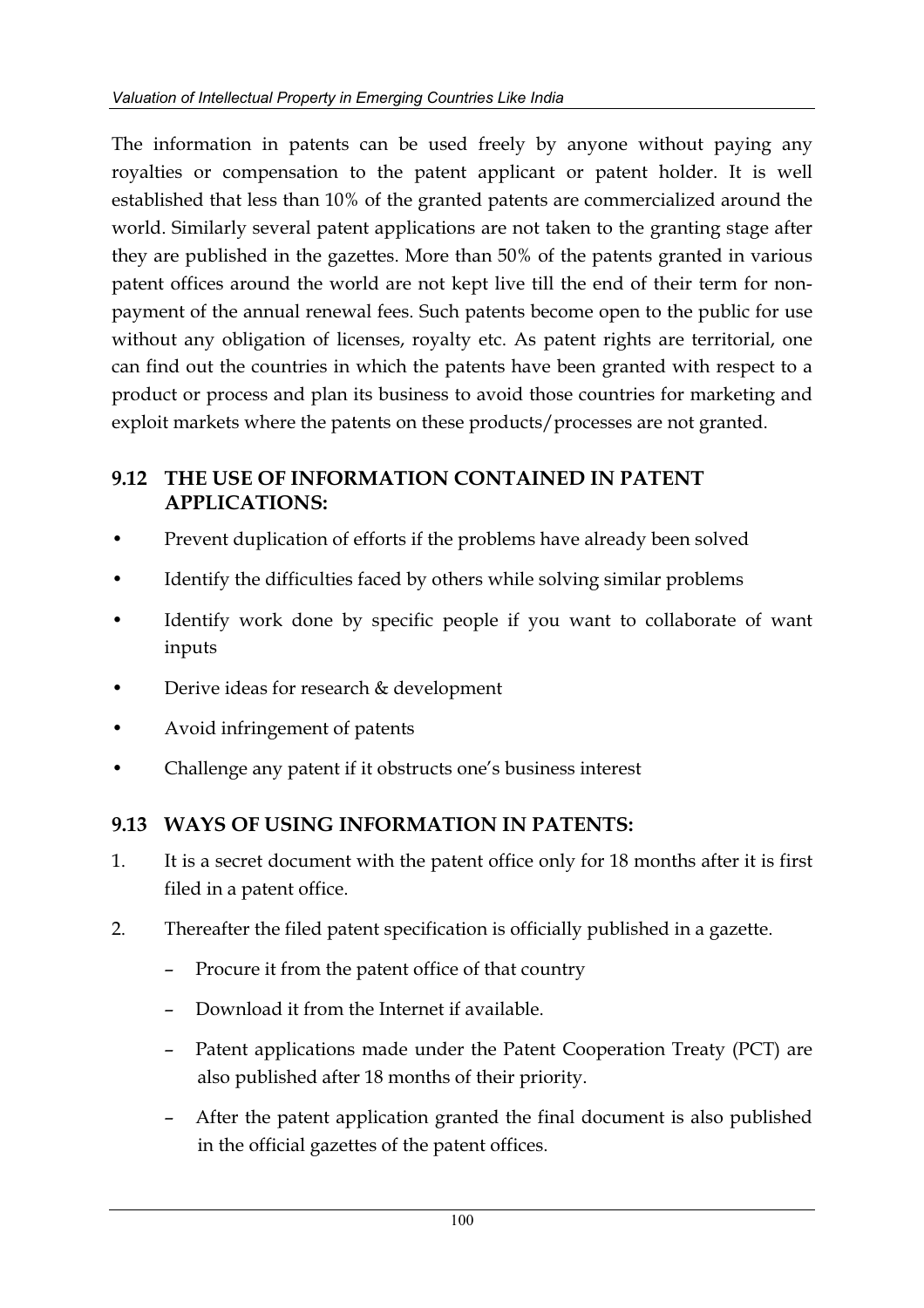– It may be noted that such patent application publications are only for the purposes of information to the public and not for free / unauthorised commercial usage of the invention.

### **9.14 THE PATENT APPLICATION HAVE THE FOLLOWING INFORMATIONS:**

Bibliographic:

- Titles, inventor, applicant, serial no., date of application, Priority time
- Country of publication
- Reference cited by examiner, Abstract
- National patent classification, International patent classification

#### Technical:

- Object of invention problem and solution
- Prior art- similar patents scientific literatures, publicity broachers.
- Disclose/describe invention. Examples with supporting data
- Claims defining the monopoly

#### Legal:

- Deals with ownership issues
- Assignments, Reassignments
- Licensing, Validity, Expiry
- Geographical coverage of protection
- Overlapping claims

Notes and References:

- 1. Intellectual Property Rights…. Unleashing the Knowledge Economy" Prabuddha Ganguli;
- 2. Parr and Smith 1994,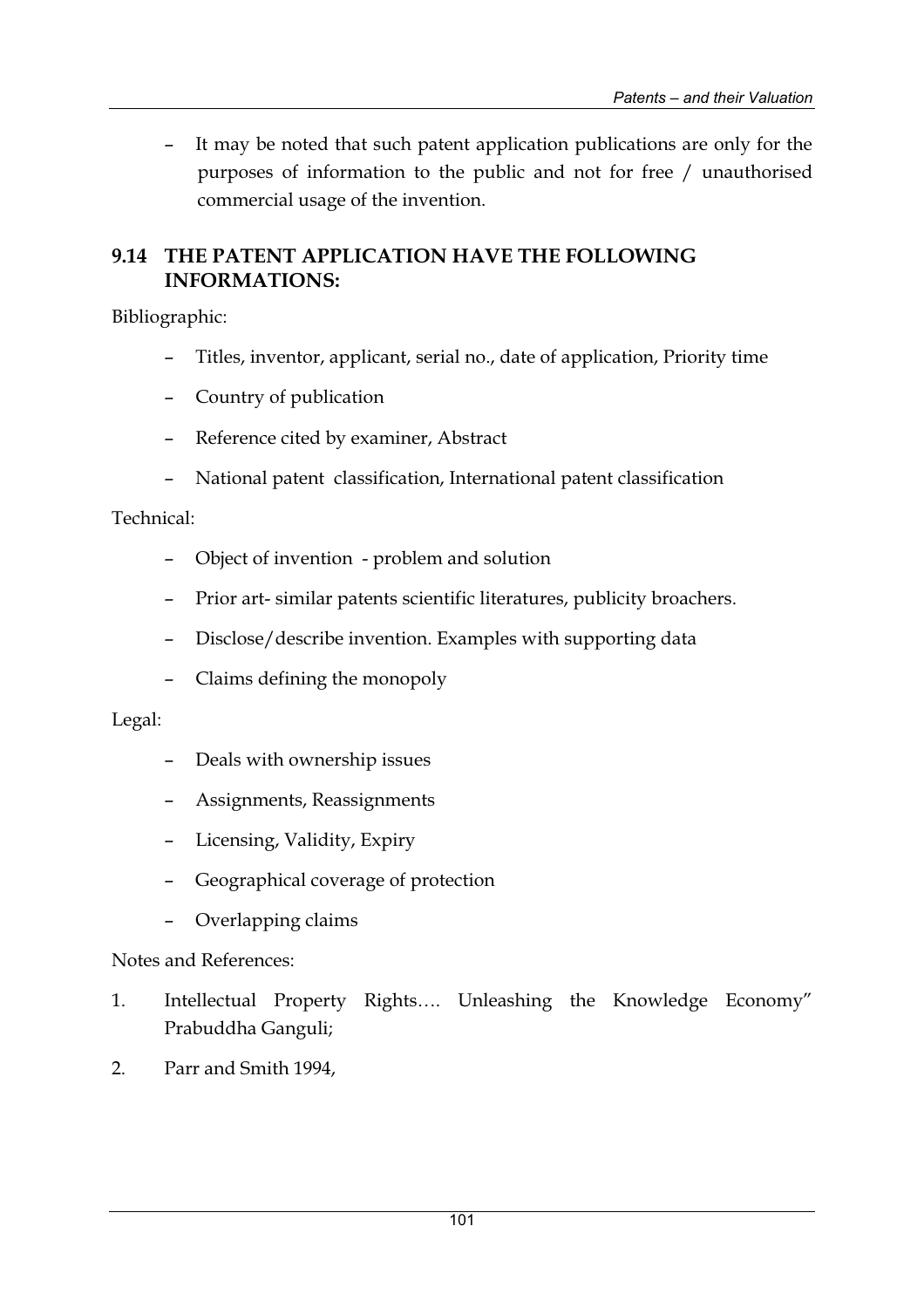# **CHAPTER 10**

### **10. HUMAN CREATES MOST VALUE**

God had gifted one sacred thing only to Human is 'knowledge '. Think how the battle of Mahabharata been won by few Pandavas, only through supreme knowledge of Lord 'Krishna'. How Vishnugupta became King, only and only by brainstorming by Kautilya. How the Microsoft ruled the world only through the knowledge employees of Microsoft under mentoring of Mr. Bill Gates. The knowledgeable Humans created are the most valuable thing in this material world. But when it comes to value the Humans, it has never been valued, thinking the same is invaluable. True the role of Krishna is not measurable but certainly the role of Bill Gates and associate is.

The material effect of knowledge on commercialized enterprise and its growth moves with the human who possess the same. Think whether valuation of Bell Laboratory be same if Noble laureates were not working for it.

The New age global companies are not only communication savvy than its industrial-era predecessor, they are also more bank on its most sacred resources "employees". Economic developments particularly in services sector have greatly undermined corporate control over human resources. The human face is being treated as most valuable one.

As human has become more important enterprises control on it for three reasons. First, the easier access to financing like venture capitals etc has increased employees' outside options. Second, the opening up of global trade built up much scope for many free global access. This generated many alternative employment opportunities, making employees' human face less sticky to their present employer. Third, knowledge attracts knowledge, where the employee finds more knowledgeable person around the employees moves to get some access to it.

The increasing rate of employee attrition harms corporate in big way. There is a value chain, which generates value with constant knowledge human force. Companies that are able to maintain a constant human force are more valuable. As a significant portion of the value created by employees possess valuable employeerelated intangibles.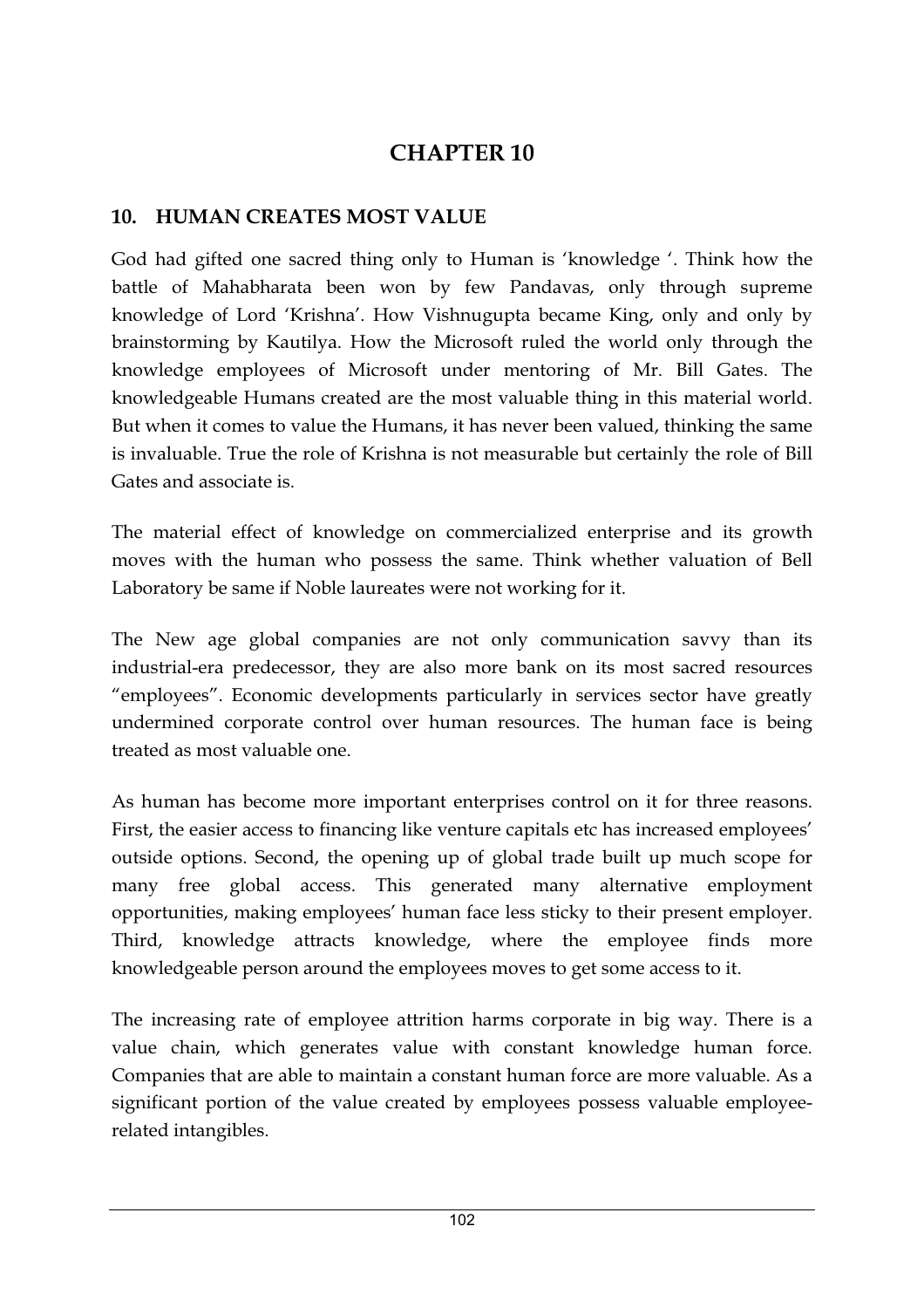The massive loss from employee turnover is demonstrated by the finding that 71% of the enterprises in the "Inc. 500" list (a group of young, fast-growing companies) were established by persons who replicated or modified innovations developed within their former employers. This suggests the gravity of the loss from failure to retain key employees (who posses the value knowledge) and secure the value created by them. Specific training programs, compensation practices like substantial stock-based compensation awarded deep down the corporate hierarchy, and innovative arrangements, such as the establishment of entrepreneurial centers within corporations, were found to be effective in stabilizing the knowledge workforce. Human resource intangibles are now pronounced in successful corporations.

While quantification of the benefits of investment in human at the enterprise level is difficult, cross-sectional statistical analysis focusing on such investments and controlling for other factors (e.g., enterprise size, industry factors, risk) is possible. For example, various studies have examined the effect of specific work practices and human resource policies on employee productivity and enterprise value. Human resource policies and practices, such as the implementation of EVA, Six Sigma, Total Quality Management (TQM) programs, teamwork training, pay-for-skill, ESOPS and profit sharing systems, can create intellectual Properties, providing that they generate sustained benefits that exceed the costs of such programs. A recent study yields tentative results concerning such benefits.

"The results of our analysis suggest that the effects of these work practices on productivity appear to be positive, consistent with other recent research. There are benefits to *employees* from innovative work practices based on employee involvement in the form of higher labor cost/higher compensation. There is no evidence of net benefits to *employers* associated with these practices, as labor cost increase tend to offset any productivity increases. It is possible that "high performance" work practices have other beneficial consequences (higher morale, greater adaptability, lower waste, etc.) that either do not affect enterprise performance measurably or do so in ways not captured by our performance measures."

In contrast with discovery and Human intangibles for which systematic evidence indicates the existence of significant links between investment and value created. The research on human resource expenditures and programs has thus far come short of substantiating strong and sustainable links between expenditures and enterprise value.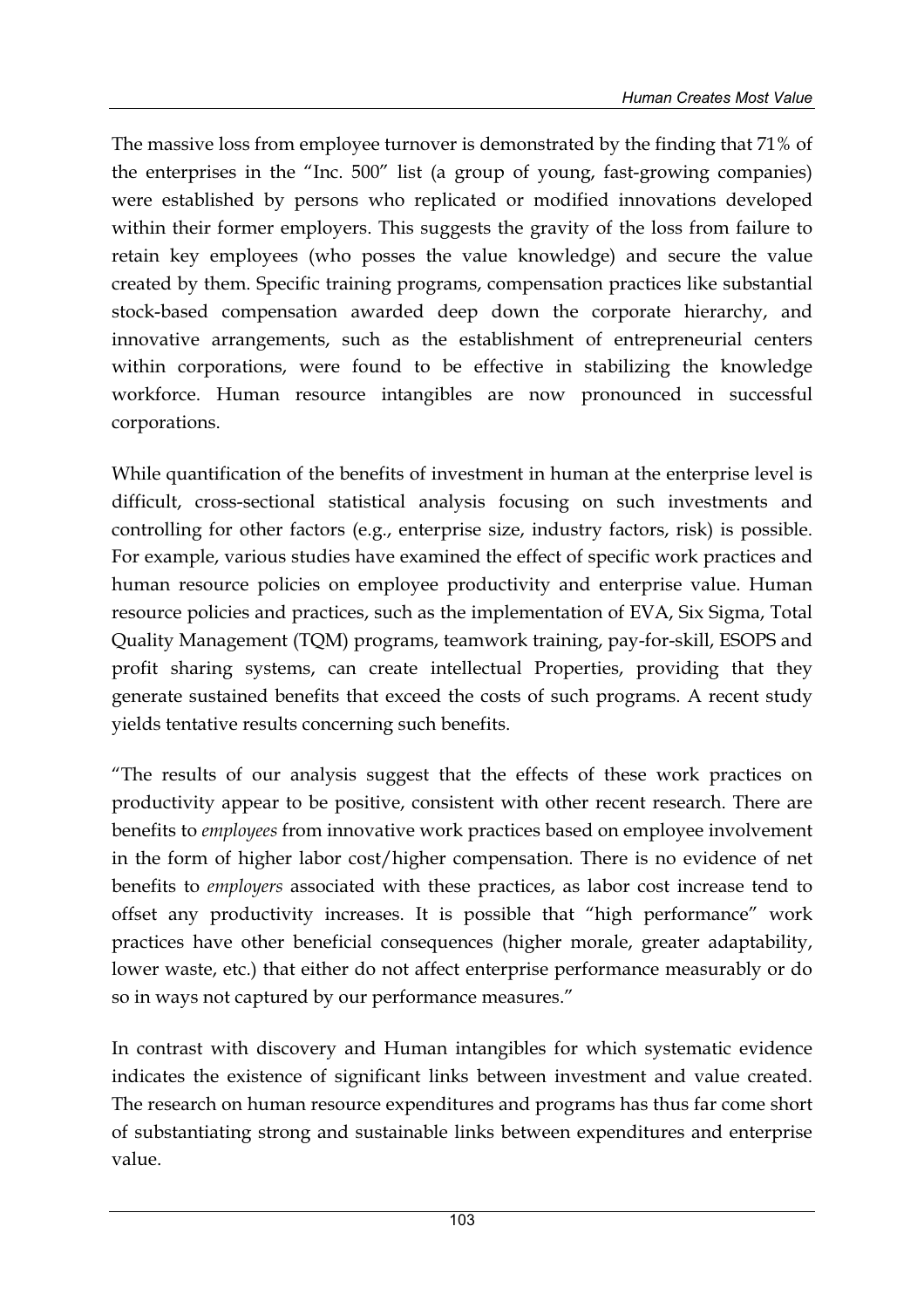A study measured biotech enterprises' intellectual human capital by counting the number of scientific articles the enterprises' employees co-authored with "star scientists" (e.g., Nobel laureates), including cases where the enterprises' scientists were themselves stars. The authors report that these human resource measures are associated with biotech companies' future economic success and market values.

Rosett constructed a measure of enterprise-specific human capital based on the present value of expected costs of compensating employees. This is an implementation of a methodology proposed by Lev and Schwartz for the estimation of enterprise's human capital value. Rosett reports that the estimated human capital values are positively associated with enterprise risk, as perceived by the capital market (beta values). The reason being that the human capital values, which are missing from the assets section of the balance sheet, have an associated *liability* in the form of an obligation for future employee compensation, which is also missing from the balance sheet. Rosett argues that off-balance-sheet liability increases the enterprise's financial leverage (debt/equity ratio), relative to that reported on the balance sheet. Hence the finding that the inherent risk of the enterprise increases with the value of its human capital.

It is not even clear which expenditures on human resources (training? incentivebased compensation?) indeed create assets. Research on human resource intangibles will significantly advance only with the disclosure of meaningful data by the corporate sector.

## **10.1 VALUE OF HUMAN CAPITAL:**

Identifying and measuring the value of human capital can be a process worth investing. The concept of value has essentially two different meanings. 'Value' expresses the utility or service of a particular resource like future use of a capital asset and the purchasing power of the resource e.g. money. If anything is not capable of providing future economic services no value deemed to be attached to it.

Employees are the most valuable resources of comparison in the service sector. Like all other resources of the company, the employees possess value because of providing future services.

"Human Resource Valuation means identifying and measuring value of human resources and communicating the information to the interested parties."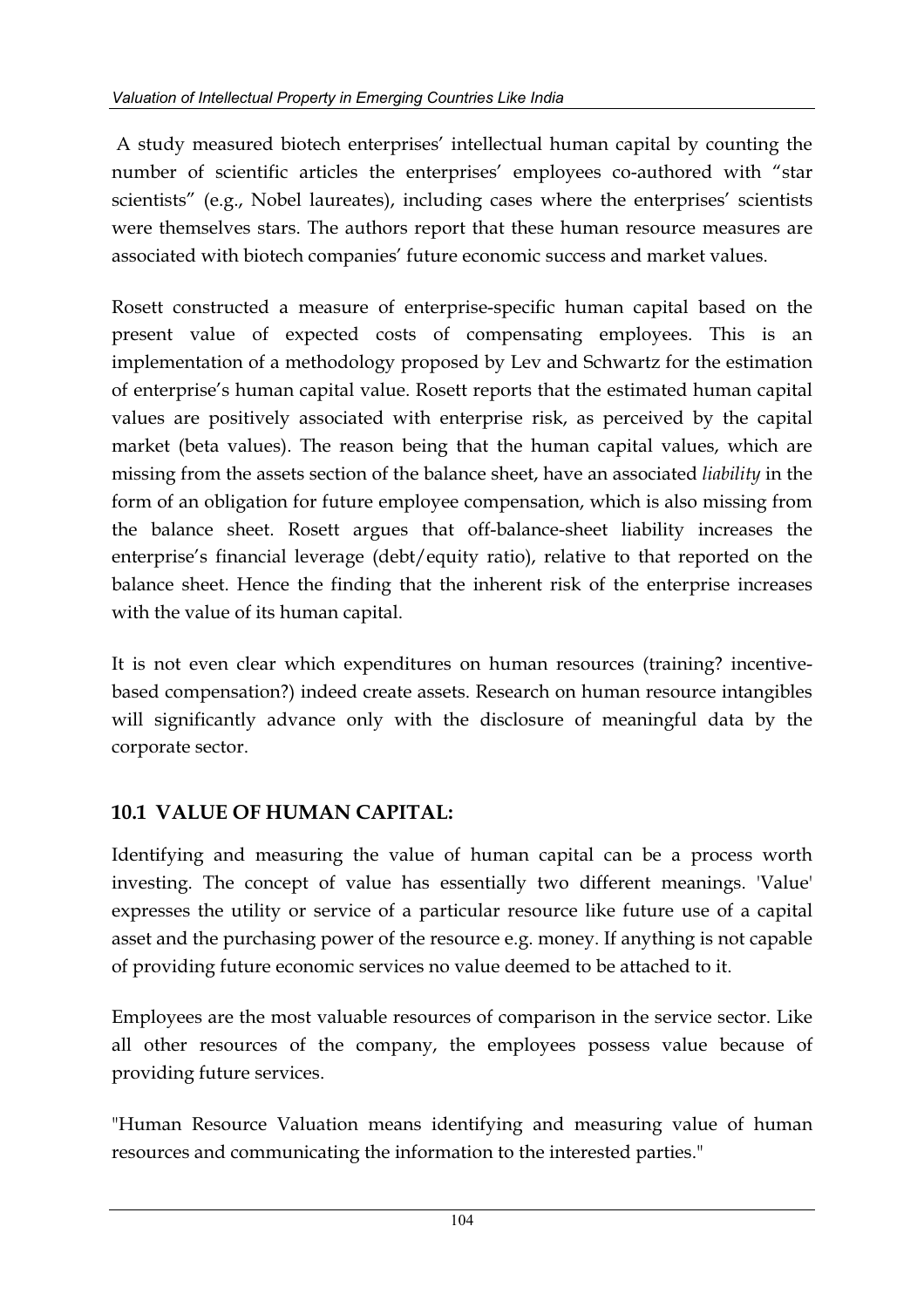## **10.2 WHY TO VALUE HUMAN CAPITAL?**

In this Global competitive era the success of organisation depends on increasing business opportunities of future, and simultaneously maintain or improve upon the current level of performance. This has made organisations to look consciously into the manpower as the future leverage for success. Coupled with the above-mentioned situation, adopting a 'prudent and comprehensive disclosure policy' has become the key differentiating agent among players in the same industry.

In India HR valuation was first implemented by the public sector giants (e.g. BHEL, SAIL, etc.). HR value reporting has gained momentum amongst the software companies, as these are people intensive. These companies have valued their Human Resources, which have been disclosed in their Annual Reports as a statement of intangibles (additional notes to the accounts).

The benefits of Human Value Reporting are:

- 1) A move towards investor friendly disclosure, to make them fully aware of the company's human assets. The investors can also assess the return on human capital, which is in essence the return they are getting from people who are managing their wealth / investment. For the foreign institutional investors, who are not fully aware of the day to day happenings of the company,
- 2) HR value reporting is a decision making for investment in the company's equity. An assurance to customers - the company has the human capital reserve to service their demand.
- 3) A feeling of comfort for the company's employees that they are assets and not expenses of the enterprise.
- 4) A future tool for better performance appraisal and manpower assessment. The management can also realise the present value of its future commitment of providing employee compensation.
- 5) HR value services as a benchmarking parameter with other value presenters of the industry.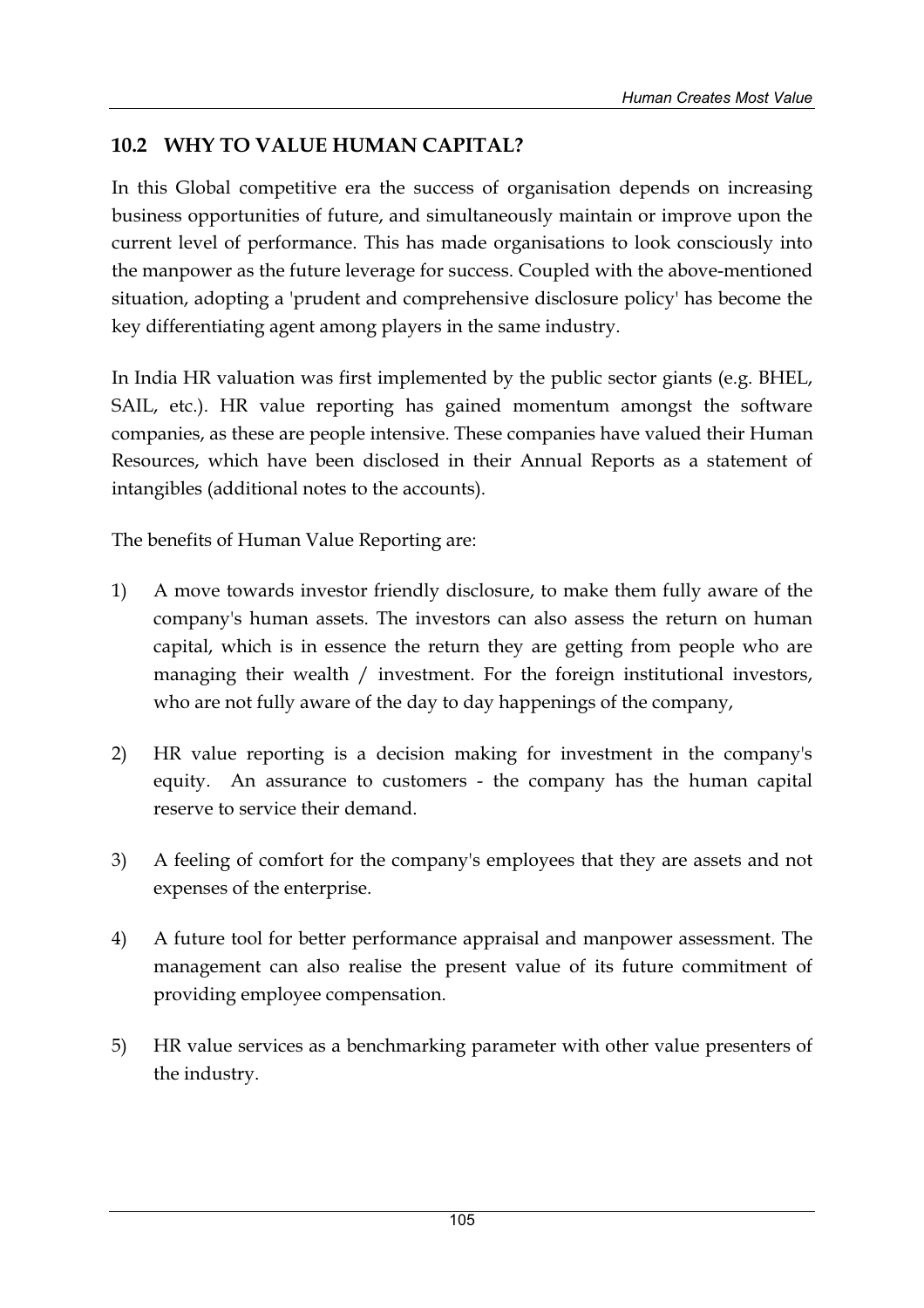## **10.3 VALUATION METHODOLOGIES**

Before suggesting an approach to HR valuation, let us look into the various methods available for HR valuation:

### **10.3.1 COST BASED APPROACHES:**

Historical cost method: This method was proposed by Brummet to measure an enterprise's investment in human resources. The human resource costs are current sacrifices for obtaining future benefits and therefore to be treated as assets. The method suggests capitalising the enterprise's expenditure on recruitment, selection, training and development of employees and treating them as assets for the purpose of human resource accounting.

However, capitalisation of costs, besides being contrary to traditional accounting norms, does not reflect value. Also, accumulated costs of human resource acquisition and development may not reflect their value. Instead, total performance needs to be judged in relation to the total cost associated with HR to reflect their value.

Replacement cost method: This method involves assessment of replacement cost of individuals, and rebuilding cost of the organisation to reflect HR asset value of both the individuals and the organisation. However, the replacement cost may not reflect either the actual costs or the contribution associated with HR.

Opportunity cost method: This model envisages computation of monetary value and allocation of people to the most promising activity and thereby to assess the opportunity cost of key employees through competitive bidding among investment centres.

As an example, let us suppose that oracle applications development business unit's target ROI is 16% and it has a capital base of Rs. 1, 00,00,000 but its profit is only Rs. 13, 00,000 that is Rs.3, 00,000 short of the target. It is felt by the unit that if it can acquire the services of a particular executive, its profit improves by Rs. 4, 00,000. The profits will be Rs. 17, 00,000, i.e., Rs. 100, 000 more than Rs. 16, 00,000 (the target ROI). Rs. 100, 000 capitalised at 16% comes to Rs. 6, 25,000 and the unit can bid upto Rs.6, 25,000 for the services of the executive.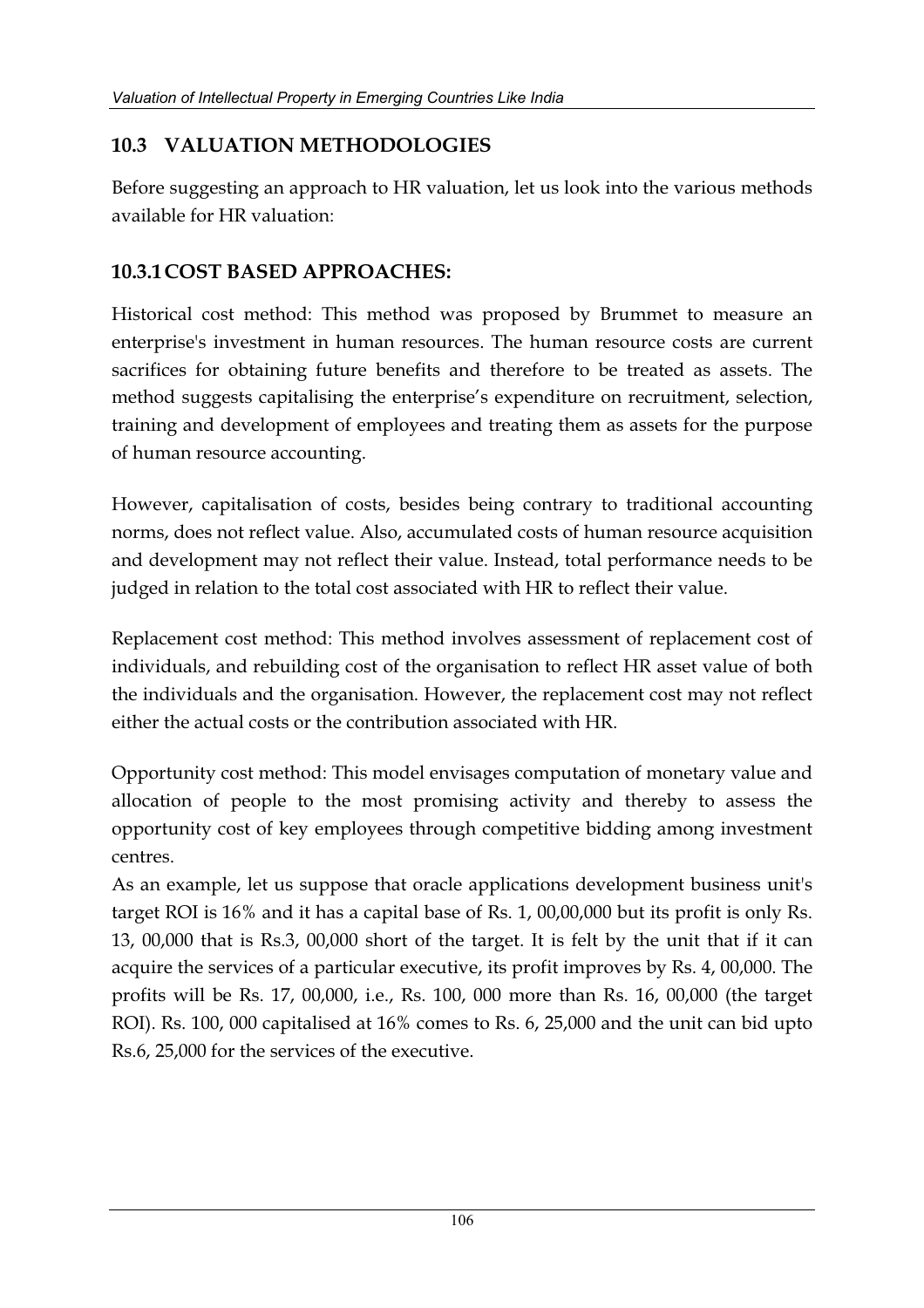## **10.3.2 BEHAVIOURAL MODEL:**

This model aims to establish a set of casual variables through psycho-social test results reflecting the appreciating or depreciating condition of human organisation as reflected by a set of intervening variables, which in turn, are likely to result in the achievement of the end result variables. The investments in HR value have been proposed to be amortised over the years in tune with the condition of the human organisation. However, psycho-social measures of the condition of the human organisation may not be reliable towards measure of HR as an asset in the absence of its established valid relationships with the organisational performance.

## **10.3.3 ECONOMIC MODEL:**

Lev & Schwartz advocated the estimation of future earnings during the remaining life of the employee and then arriving at the present value by discounting the estimated earnings at the employee's cost of capital. The formula adopted for computation of the present value of the future earnings is an extension to the above formula propounded by Lev & Schwartz is that one can consider the probability of the person dying before the retirement age.

Flamholtz proposed HR value on parlance with the roles the employees perform which is in accordance with the service state they occupy. The model also considers the present value of the future services at different service states and takes into consideration the migration of an employee from one service state to the other. However, the estimates of the employees occupying different service states in his/her career in the organisation can be highly probabilistic and unreliable.

Harmonson advocated the HR value as the present value of the future wages payable for the next five years discounted at the adjusted rate of return. The adjusted rate of return is the average rate of return on the owned assets of all enterprise in the economy multiplied by efficiency ratio of the organisation. This method attempts to bring into question the effectiveness of ROI of the industry on the assumption that there are no extraneous factors and that the results were due to efforts of the employees.

However, the model is very subjective as it considers the present value of the future wages only for the next five years, efficiency ratio based on the rate of return of the last five years and the assignment of weights to past rate of return.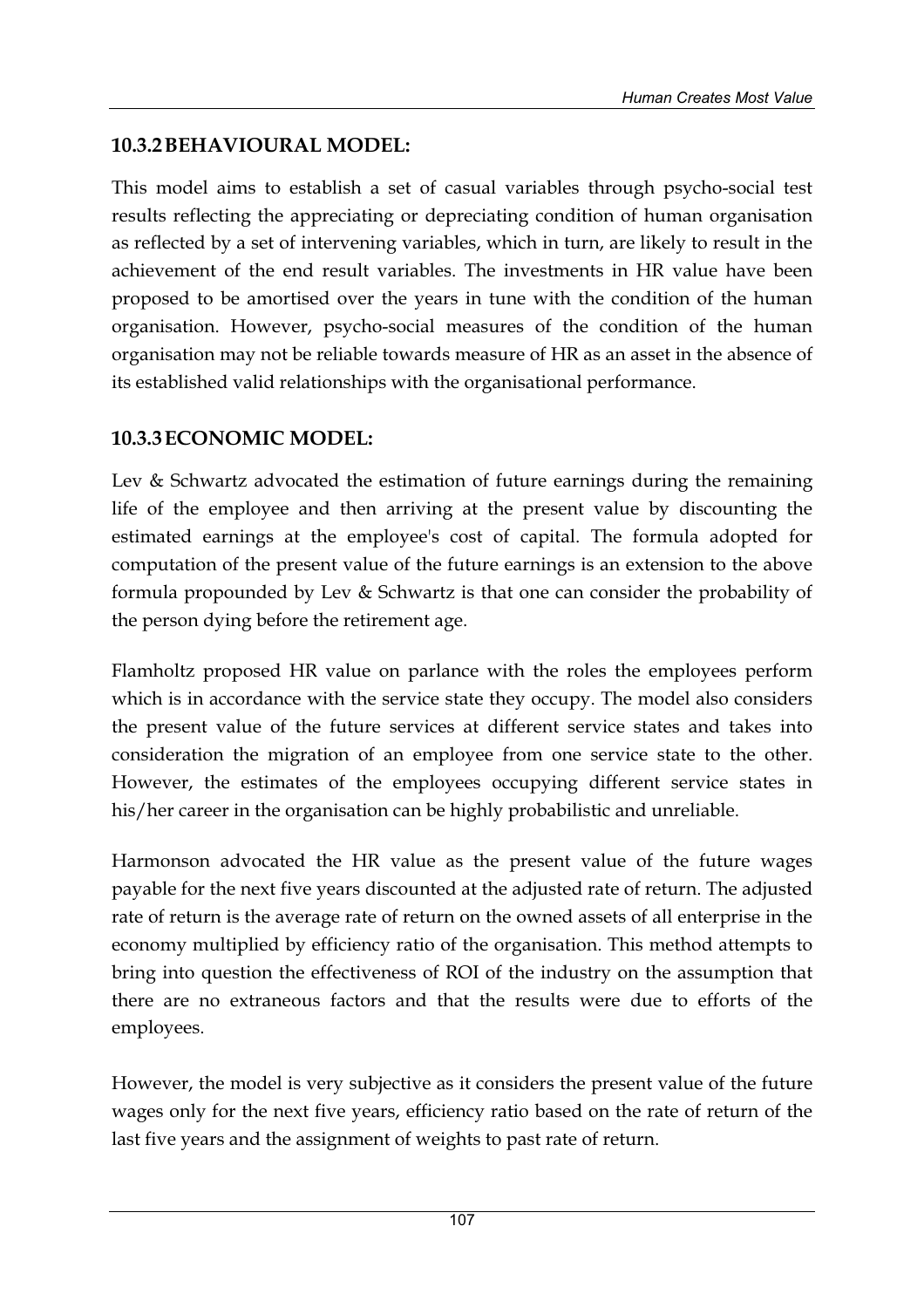Each model has its own negatives and positives when it comes to practical application. In an Indian context, the Lev & Schwartz model has an edge over the other models. Since the method has been widely adopted by Indian companies such as Infosys, DSQ Software Ltd., Satyam Computers, BHEL and SPIC, it enables the company to benchmark the performance and the efficiency of their human resources with others. The assumptions in this model are realistic and scientific. The method has practical applicability when availability of quantifiable and analysable data is concerned.

## **10.3.4 SUGGESTED METHODOLOGY**

Lev & Schwartz model for valuing their human resources of a company after parallely ascertaining a human organisational inventory (HOS) to assess the effect of qualitative human variables (e.g., employee job satisfaction, 360 degree peer evaluation, etc.) on HR value. In a nutshell, the approach involves valuing the employees of the organisation by projecting the current direct and indirect benefits, cost to company enjoying by the employees (a future cash outflow to the company) till retirement and consequently discounting the CTCs at the Weighted Average Cost of Capital of the enterprise (WACC) to arrive at the present value which is to be furnished in Annual Report. The WACC is calculated taking into consideration the target debt equity proportion, weighted average cost of debt, and cost of equity adjusted with company specific beta value, volume of trading and equity premiums. The optimum HR strategy for the future can be formulated by combining GroupWise HR value, the findings from the HR inventory, and analysing the efficiency of the recruitment and training cost centres of the company.

## **10.3.5 SOME BASIC ASSUMPTIONS FOR HR VALUATION**

Each employee's cost to company (CTC) should be forecasted and discounted back separately. Thus a separate database comprising compensation details, age and experience details, and historical promotion pattern for each employee should be constructed. The database serves as a powerful MIS tool for value interpretation.

The growth rate of earnings of each employee till retirement should be determined for projecting the CTCs after looking into the company's compounded annual growth in CTC's for different employee classes, global industry trends for the future (e.g., what happens after 5 years when the demand for Y2K jobs in the software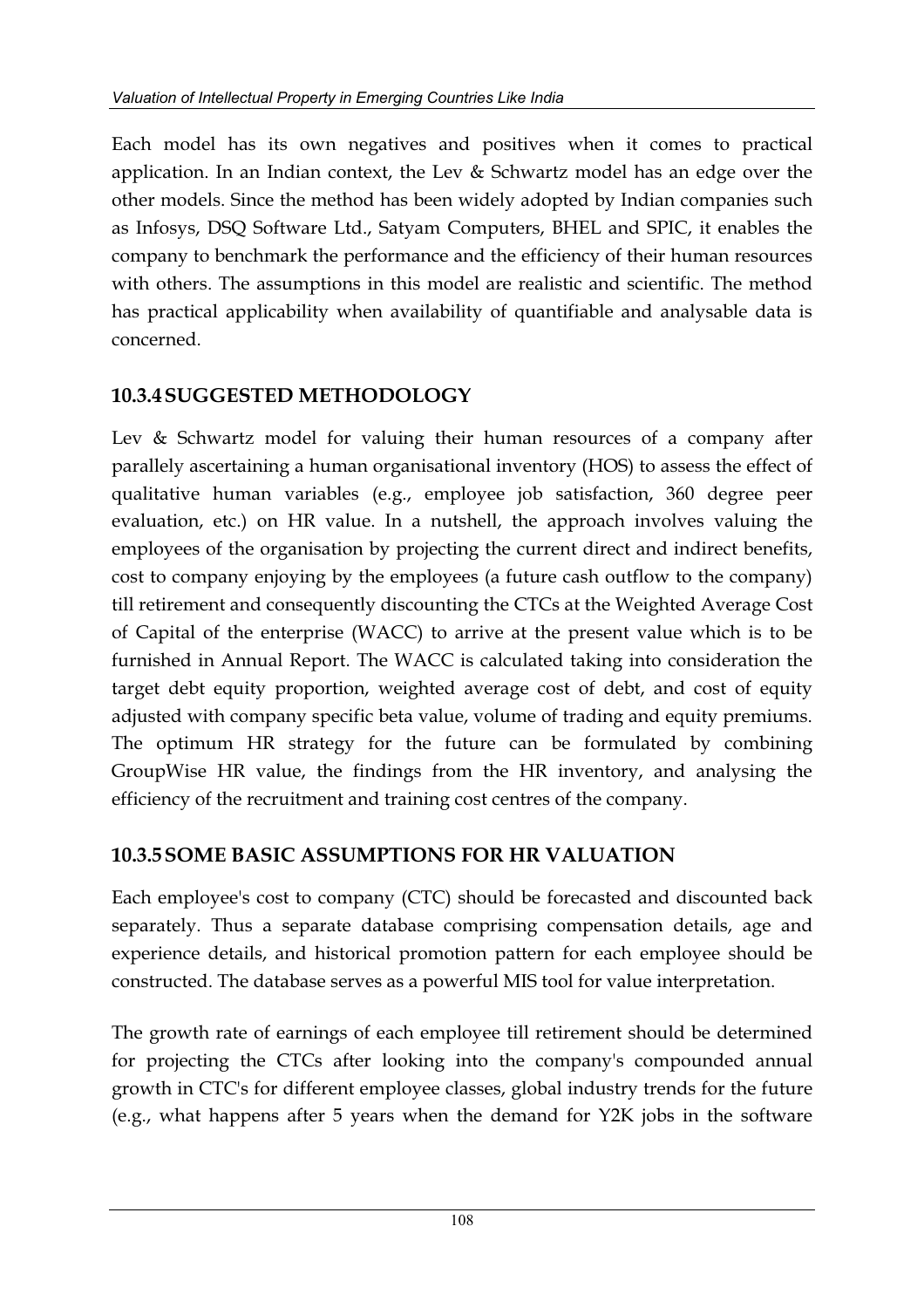sector obliterates), and sustainable growth rates for the next 25-30 years given the nominal interest rates of the Indian economy.

The attrition rates for the company / industry should not be considered as a deduction factor, as the employees who leave the company will be replaced by others to maintain the level of operations, and thereby the employee strength remains unchanged (conservation of employee stock / inventory). This is also consistent with the going concern concept.

## **10.3.6 UNDERLYING MEANING OF HR VALUE**

The HR value per se throws valuable insights into the HR strategy of the enterprise. On one hand, it is a value of the employees of the company - thinking differently managements should realise that HR value is the future commitment, which the enterprise has to pay to its employees for the career span in the company.

Thus, a high or low HR value will have to be justified with the returns it can achieve. Hence the return on HR value (ROHA) should be the efficiency measure of human resources on a year-to-year basis. The ROHA factor will assist management to manage the value / commitment better in future years. The HR turnover ratio can also be taken as an indicator of efficiency.

Companies can also make a conscious move to capture its costs related to HR department by developing a human resource accounting system, which compliments the HR valuation exercise. The system can provide a cost clarity in all relevant areas related to the human resources of the company. In future, managements should begin to use HR value in regular MIS reports, in areas such as measurement of SBU profitability, SBU performance trend analysis, etc. which can fine-tune the appraisal system.

#### **10.3.7 HUMAN CAPITAL AND PERFORMANCE: A LITERATURE REVIEW (DR PHILIP STILES AND SOMBOON KULVISAECHANA)**

There are much evidence that establish a positive linkage between the development of knowledge capital and organizational performance. The emphasis on human capital in organisations reflects the view that market value depends less on tangible resources, but rather on intangible ones particularly human resources. Recruiting and retaining the best employees is only part of the equation. The mapping of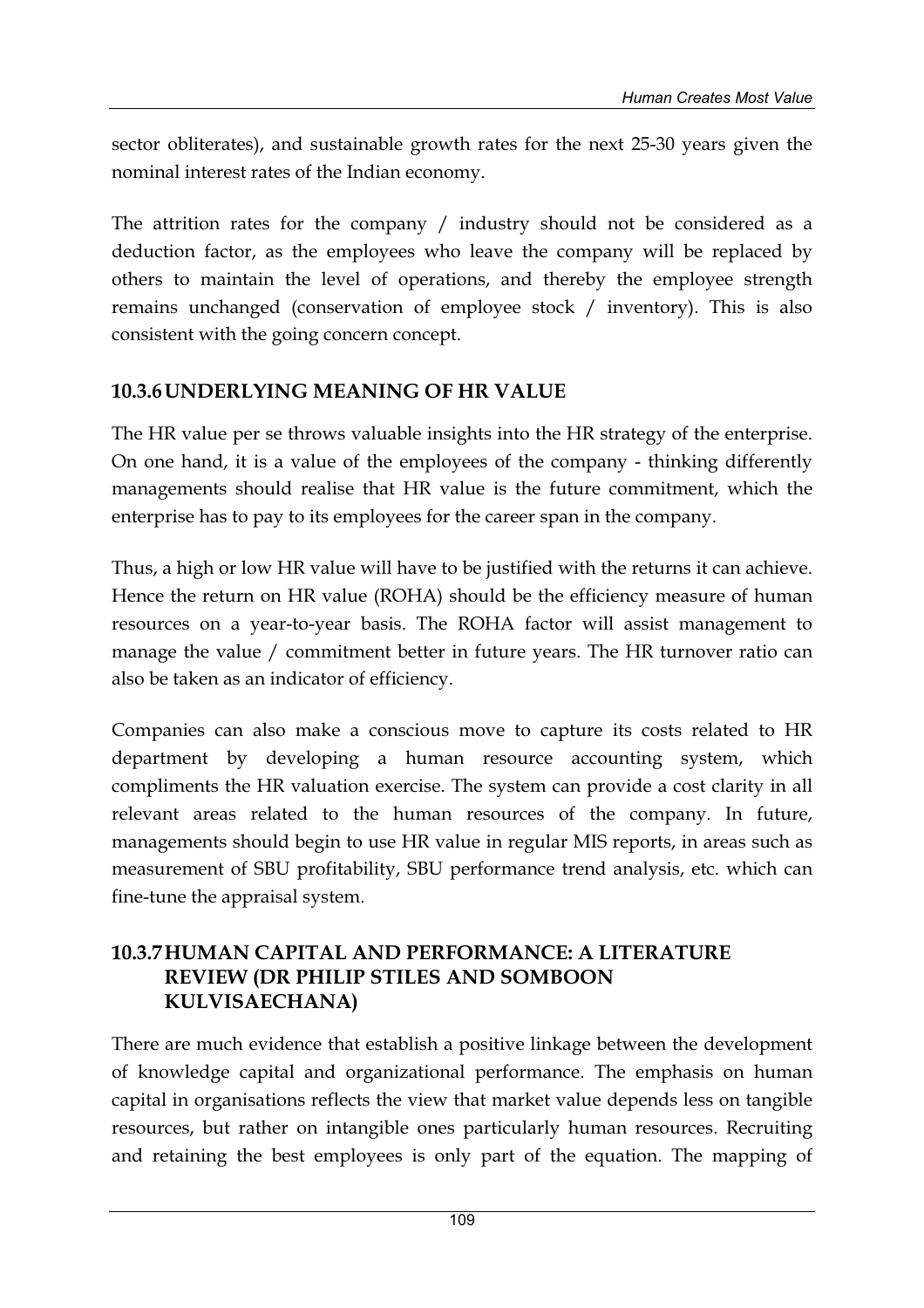knowledge level while recruiting is crucial, regular study on KM level of employees and finding for right KM is essential. The organization also has to leverage the skills and capabilities of its employees by encouraging individual and organizational learning and creating a supportive environment, in which knowledge can be created, shared and applied.

Human capital in a real sense is an 'invisible asset' (Itami 1987). The importance to the strategic aims of the organization of the human capital pool (the collection of employee capabilities), and how it is managed through HR processes, then becomes apparent.

## **10.3.8 MEASURING HUMAN CAPITAL**

Measurement is obviously important to measure the impact of human capital interventions and address areas for improvement. But measurement of human capital is like measuring human brain, which is very critical issue. The process identified by some academics (e.g. Guest et al 2000, Patterson et al 1997) is to specify the key human capital dimensions and assess their characteristics. It is then essential to measure these practices in terms of outcomes. These outcomes differ along a number of familiar categories: either (i) financial measures; (ii) measures of output or goods and services - units produced, customers served, number of errors, customer satisfaction) or (iii) measures of time - lateness, absence etc. (Locke & Latham 1997, Guest et al 2000).

- 1. In terms of outputs, on employee turnover, productivity, and financial performance (Delaney & Huselid 1996).
- 2. Some may be focused on market share, others on profit, for example, and the HR practices may not be the same in both. If research is at an organizational level, rather than at a business unit level, such differences may reflect in a poor linkage between human capital and unit performance (Becker & Gerhart 1996).
- 3. Guest et al (2000) also point to the problems in variations of accounting practices between countries, which may render comparisons in financial performance problematic.
- 4. The adoption of a stakeholder perspective reflects the concern to have multiple measures of performance outcome. This perspective is supported by the popularity of the 'balanced scorecard' concept (Kaplan & Norton 1993),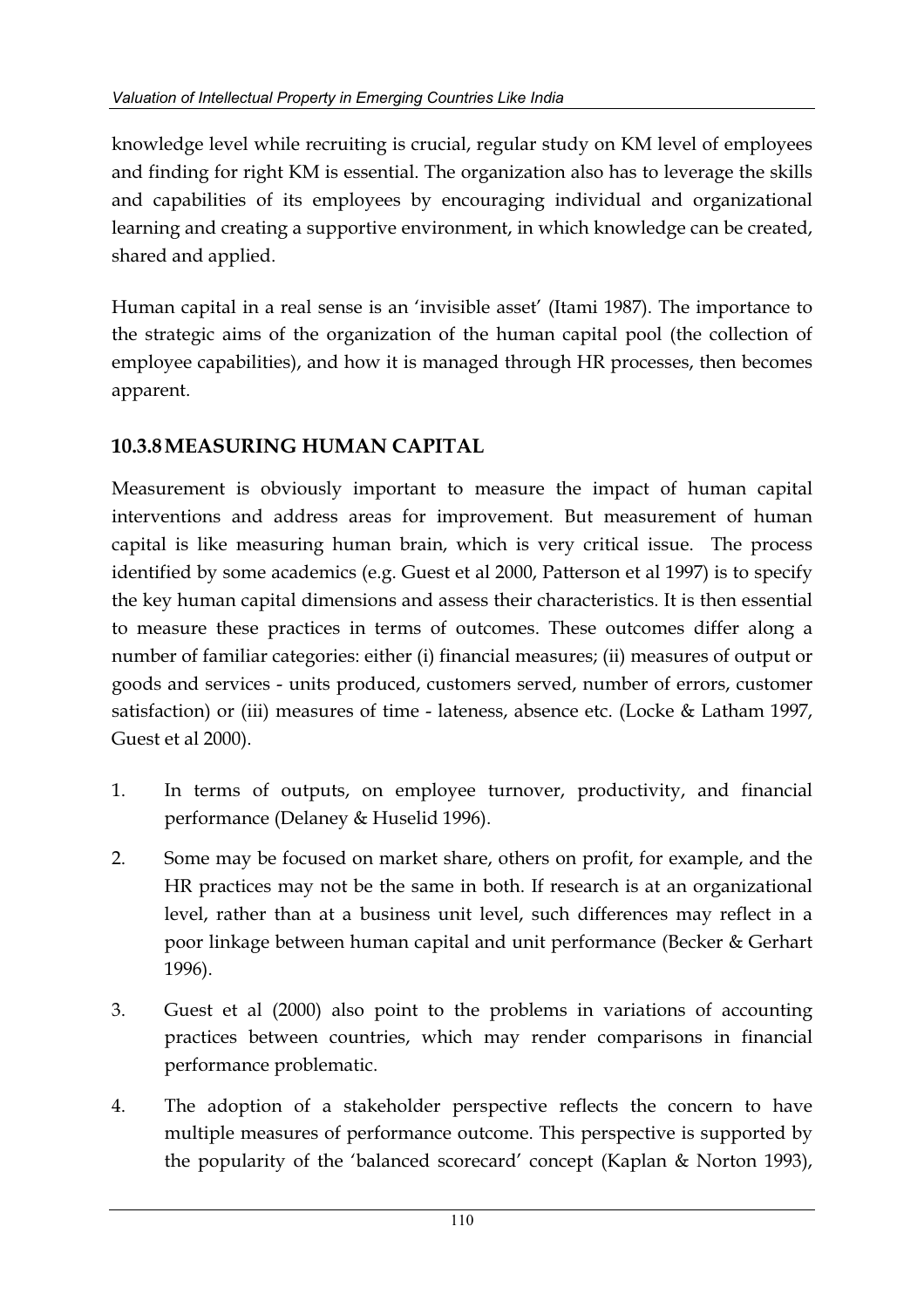which is intended to weigh the interests of various stakeholders. According to Kaplan & Norton, attention should be given not just to traditional financial measures, but also to people, processes and customers.

The results of a Conference Board (2003) survey into human capital measurement showed that many **HR professionals were developing human capital metrics** (see Table) but this activity was often conducted in isolation, with organisations choosing not to collaborate with other enterprises or consultancies, or with their own organization's finance or strategy colleagues. Where HR professionals did use external benchmarks, they were often inappropriate internally, and they did not tie up the metrics to the business goals.

## **10.3.9 REPORTING HUMAN CAPITAL MEASURES:**

Reporting of Human Capital is essential because of two major issues:

First, there is no common framework for reporting that goes beyond historical measures (e.g. cost of selection, or training) to 'more detailed information on workforce quality'

 Second, many enterprises lack databases and audited information that can give strong and relevant information to investors. Developing a consistent and coherent internal HR architecture on human capital measurement is a necessary condition for effective external reporting.

Nevertheless, the report asserts that the measures, which are most frequently reported, are:

- The percentage of employees in stock plans
- Revenue per employee
- Average pay
- Training expenditures
- Compensation.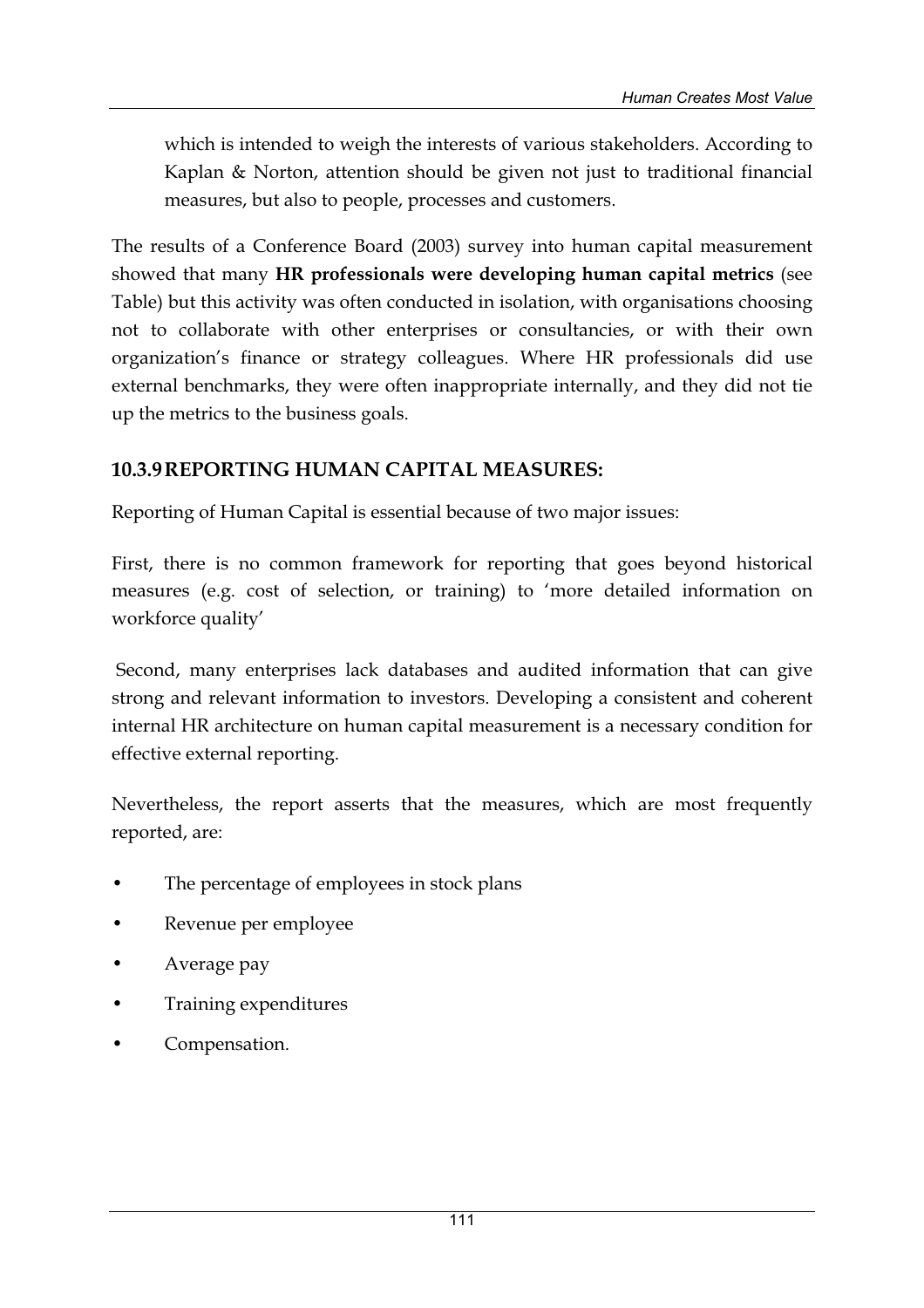#### **HUMAN CAPITAL MEASURES**

| Human capital activities | <b>Possible measurements</b>                              |
|--------------------------|-----------------------------------------------------------|
| Recruitment              | Time, cost, quantity, quality, meeting strategic criteria |
| Retention/turnover       | Reasons why employees leave.                              |
| Employee                 | Attitude, engagement and commitment surveys               |
| attitude/engagement      |                                                           |
| Compensation             | Pay level, and differentials, and equity assessment,      |
|                          | customer satisfaction, employee satisfaction, diversity   |
| Competencies/training    | Measuring competency levels, skills inventory,            |
|                          | tracking competencies and training investments            |
| Workforce profile        | Age, diversity, promotion rate, participation in          |
|                          | knowledge management activities                           |
| Productivity measures    | Revenue per employee, operating cost per employee,        |
|                          | real added value per employee                             |

(Adapted from Conference Board 2003)

Human resources Measurement - Infosys Annual Reports 2006 – Lev & Schwartz Model:

#### Human resources accounting

The dichotomy in accounting between human and non-human capital is fundamental. The latter is recognized as an asset and is, therefore, recorded in the books and reported in the financial statements, whereas the former is ignored by accountants. The definition of wealth as a source of income inevitably leads to the recognition of human capital as one of the several forms of wealth such as money, securities and physical capital.

We have used the Lev & Schwartz model to compute the value of human resources. The evaluation is based on the present value of the future earnings of the employees and on the following assumptions:

- Employee compensation includes all direct and indirect benefits earned both in India and abroad  $\bullet$
- The incremental earnings based on group / age have been considered
- The future earnings have been discounted at 12.96% (previous year 13.63%) the cost of capital for us. Beta has been assumed at 0.78, the beta for us in India.

| As of March 31,   | 2006      |                 | 2005      |                 |
|-------------------|-----------|-----------------|-----------|-----------------|
|                   | Employees | Value of        | Employees | Value of        |
|                   | (No.)     | human resources | (No.)     | human resources |
|                   |           | (in Rs. crore)  |           | (in Rs. crore)  |
| Software delivery | 49,495    | 43,336          | 34,747    | 26,550          |
| Support           | 3,220     | 3,301           | 2.003     | 1,784           |
| Total             | 52,715    | 46,637          | 36,750    | 28,334          |

|                                                        | in Rs. crore, unless stated otherwise |        |
|--------------------------------------------------------|---------------------------------------|--------|
|                                                        | 2006                                  | 2005   |
| Employees (No.)                                        | 52,715                                | 36,750 |
| Value of human resources                               | 46,637                                | 28,334 |
| Software revenue                                       | 9,521                                 | 7,130  |
| Total employee cost                                    | 4.801                                 | 3.539  |
| Value added excluding exceptional items                | 8,027                                 | 6,053  |
| Net profits excluding exceptional items                | 2,479                                 | 1,846  |
| Key ratios                                             |                                       |        |
| Total software revenue / human resources value (ratio) | 0.20                                  | 0.25   |
| Value added / human resources value (ratio)            | 0.17                                  | 0.21   |
| Value of human resources per employee                  | 0.88                                  | 0.77   |
| Employee cost / human resources (%)                    | 10.29%                                | 12.49% |
| Return on human resources value (%)                    | 5.32%                                 | 6.52%  |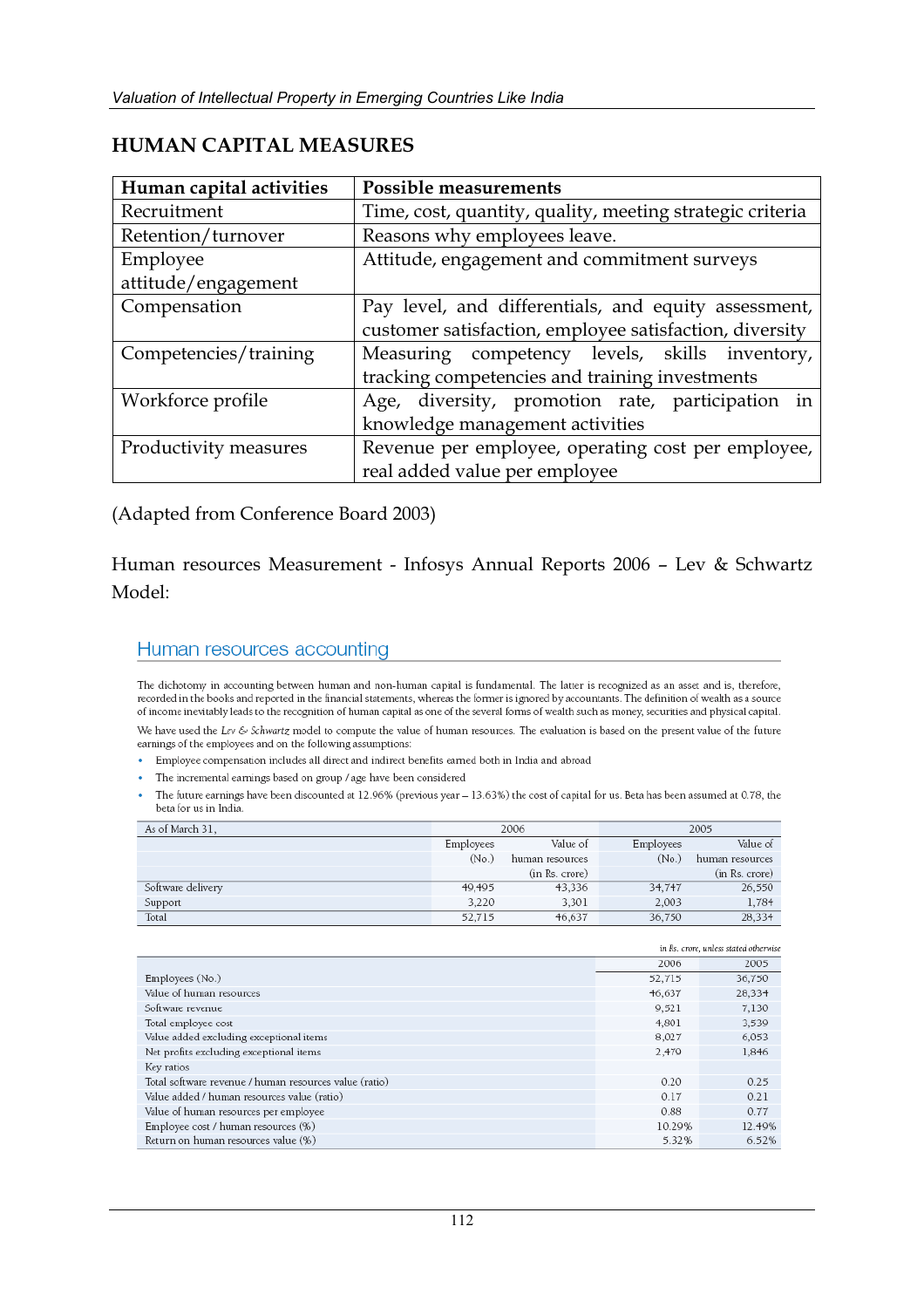### **Calculation of Value addition:**

#### Value-added statement

|                                                                         | 2006  | 2005  |
|-------------------------------------------------------------------------|-------|-------|
| Total revenue including other income                                    | 9,660 | 7,254 |
| Less: Software development expenses                                     |       |       |
| (other than employee costs and provision for post-sales client support) | 826   | 604   |
| Selling and marketing expenses (other than provisions)                  | 231   | 182   |
| General and administration expenses (other than provisions)             | 576   | 414   |
|                                                                         | 1,633 | 1,200 |
| Total value-added                                                       | 8,027 | 6,053 |
| Applied to meet                                                         |       |       |
| Employee costs                                                          | 4.801 | 3.539 |
| Dividend (including dividend tax)                                       | 1,412 | 357   |
| Income tax                                                              | 313   | 326   |
| Minority interests                                                      | 21    |       |
| Provision for bad and doubtful debts and loans and advances             | 10    | 24    |
| Provision for investments                                               |       |       |
| Provision for post-sales client support                                 | (14)  | 31    |
| Retained in business                                                    | 1,483 | 1,776 |
| Total                                                                   | 8,027 | 6,053 |

Note: The figures above are based on the consolidated Indian GAAP financial statements.

## **10.3.10 CONCLUSIONS**

The measurement of human capital remains an area where little commonality can be found. Perhaps this reflects the sheer number of contingencies facing organizations and the idiosyncrasies inherent in specific enterprise contexts. There is agreement, however, on the point that just relying on financial measures of performance is likely to result in a highly partial evaluation. A stakeholder view or balanced scorecard approach is seen as most appropriate to capture the complexity of human capital activity.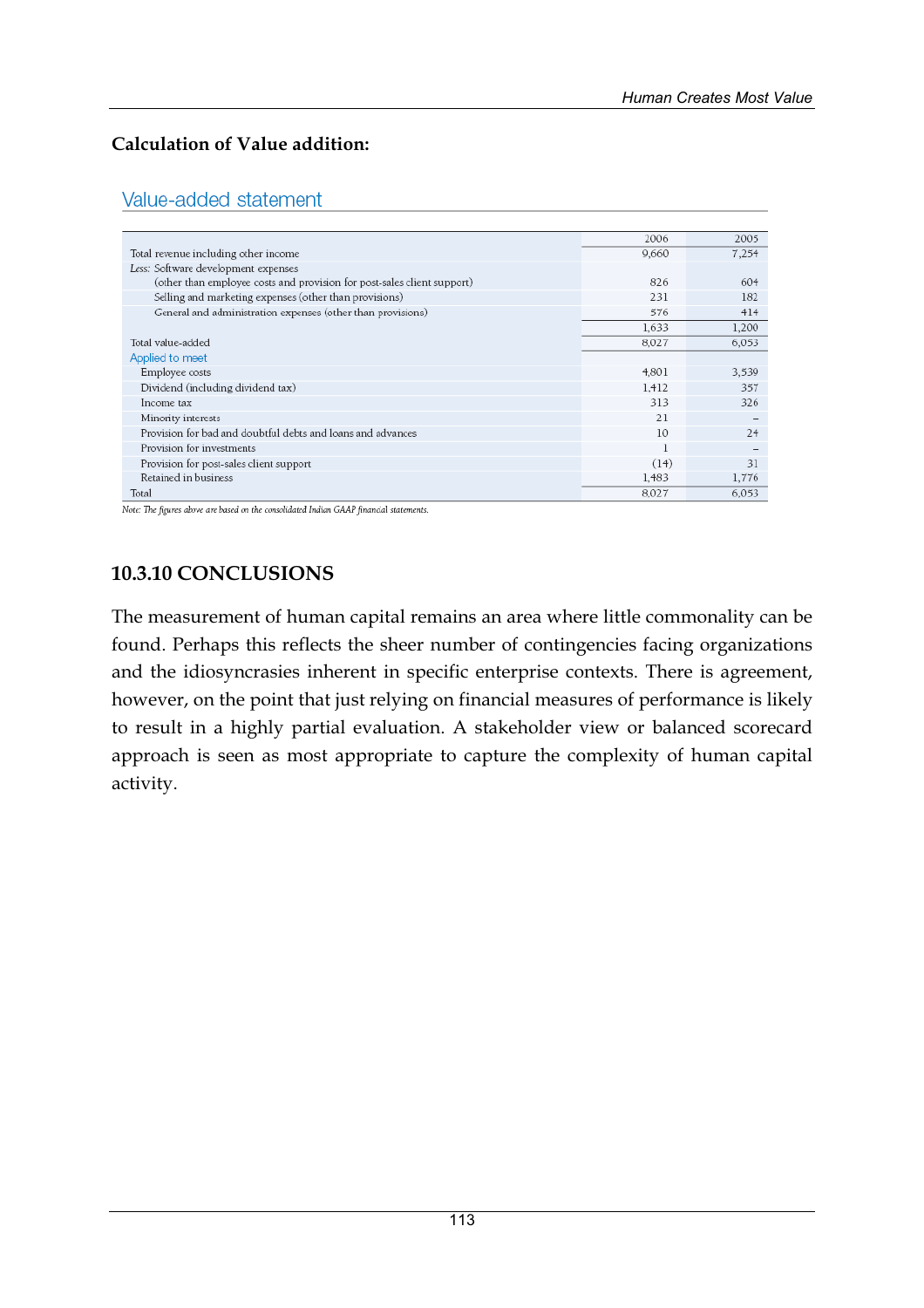# **CHAPTER 11**

### **11. INNOVATIONS AND THEIR VALUATIONS**

'God provided everything, Man to innovate.'

Innovation is a thinking process of human development which comes by specific needs . This is process of creating novel things or by creating something new. In economics innovations means creating values, customer base, product development or process the intended object of innovation are to betterment . The succession of many innovation are growing or exelerating economies of developed countries . Innovation has always been an important activity of individuals (e.g., Thomas Edison, Alexander Graham Bell) and business enterprises. The prospects of abnormal profits or monopoly rents, protected for a certain period by patents or "first-mover advantages," have always provided strong incentives to innovate. The great scientific and industrial inventions of the 19th and 20th centuries—electricity, the internal combustion engine, chemical and pharmaceutical discoveries, new communications and information technologies—attest to the age-long strong incentives to innovate. Clearly, innovation is not unique to the current economic environment.

Man by nature is only creator who can think and he thinks every moment . There are lot of questions which arise in his mind every moment which he tries to betteroff, alternate or innovate . When there is a process which links to commercilise the thinking process its innovation .

The dictionary definition of **innovation** is the process of making changes to something established by introducing something new. In economics, business and government policy,- something new - must be substantially different, not an insignificant change. In economics the change must increase value, customer value, or producer value. Innovations are intended to make someone better off, and the succession of many innovations grows the whole economy. The term innovation may refer to both radical or incremental changes to products, processes or services. The often unspoken goal of innovation is to solve a problem. In the organisational context, innovation may be linked to performance and growth through improvements in efficiency, productivity, quality, competitive positioning, market share, etc. All companies can innovate whether government or public service compnaies like hospitals.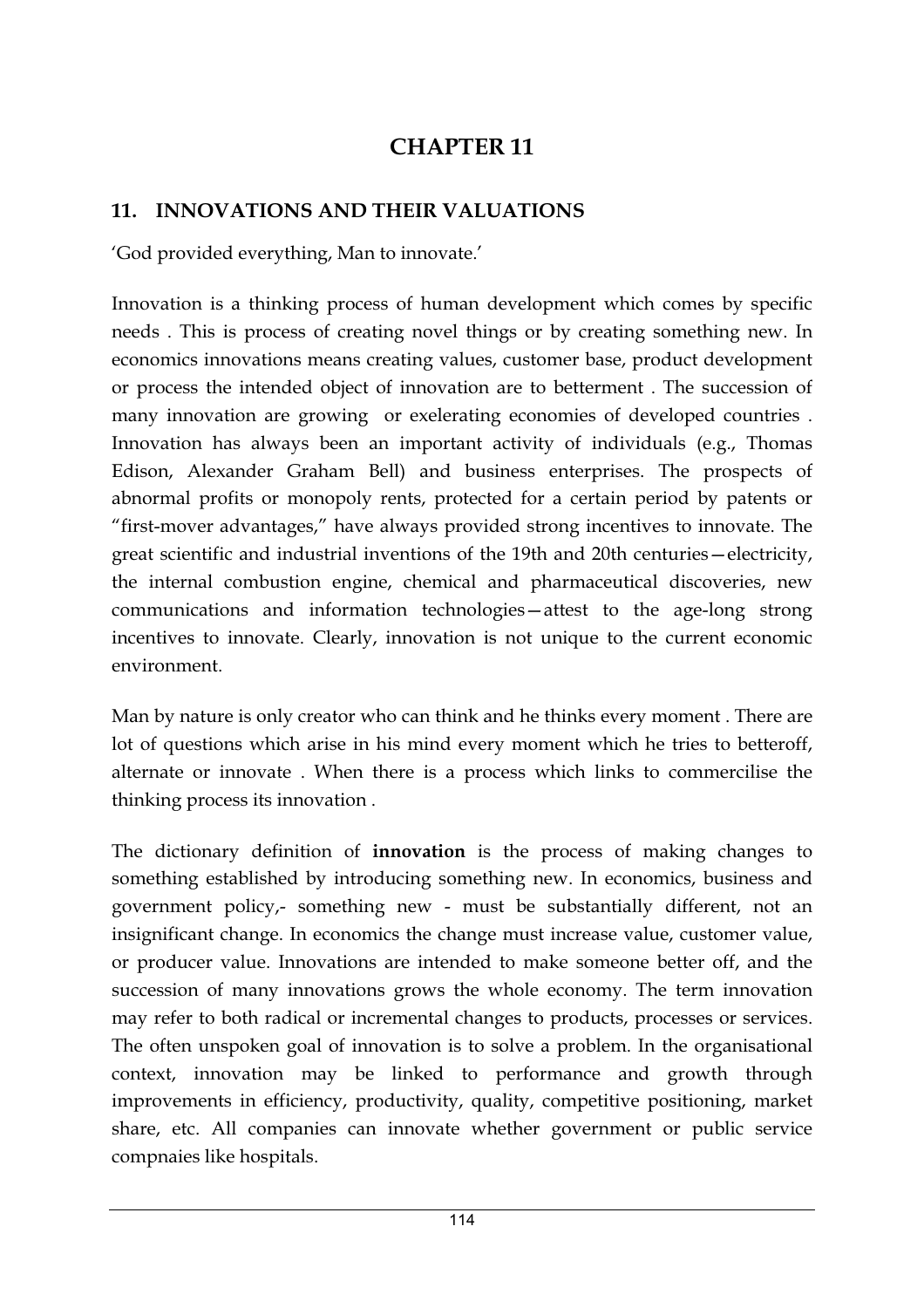While innovation typically adds value, innovation may also have a negative or destructive effect as new developments clear away or change old organizational forms and practices. Companies that do not innovate effectively may be destroyed by those that do. For the last many years technological innovation has been regarded as the bringing of new or significantly improved products (goods or services) to market or the introduction of new or significantly improved processes for the production or delivery of products. This can be regarded as the use of knowledge both internal and external to the firm to create value.

There are different kinds of Innovations :

- 1. Fresh Brains
- 2. Experience
- 3. Process Needs
- 4. Competition
- 5. Problem Solving
- 6. Performance linking
- 7. Sustainability of previous Innovations

As Davila et al (2006) note," Companies cannot grow through cost reduction and reengineering alone . . . Innovation is the key element in providing aggressive topline growth, and for increasing bottom-line results"

Companies such as General Electric and Procter & Gamble have embraced the management of innovation enthusiastically with the primary goal of driving growth and, consequently, improving shareholder value. Companies spend a large amount of their networth on innovation by creating changes to their current products, processes and services. The investment may vary from as low as a half a percent of turnover for companies with a low rate of change to anything over twenty percent of turnover for companies with a high rate of change. The average investment across all types of organizations is four to five percent. Baruch Dev Stated "On average, investments in innovations are clearly creating value, namely, yielding a return above the cost of capital; why else would business enterprises invest heavily and consistently in R&D, employee training, , organizational change, and other forms of innovation? "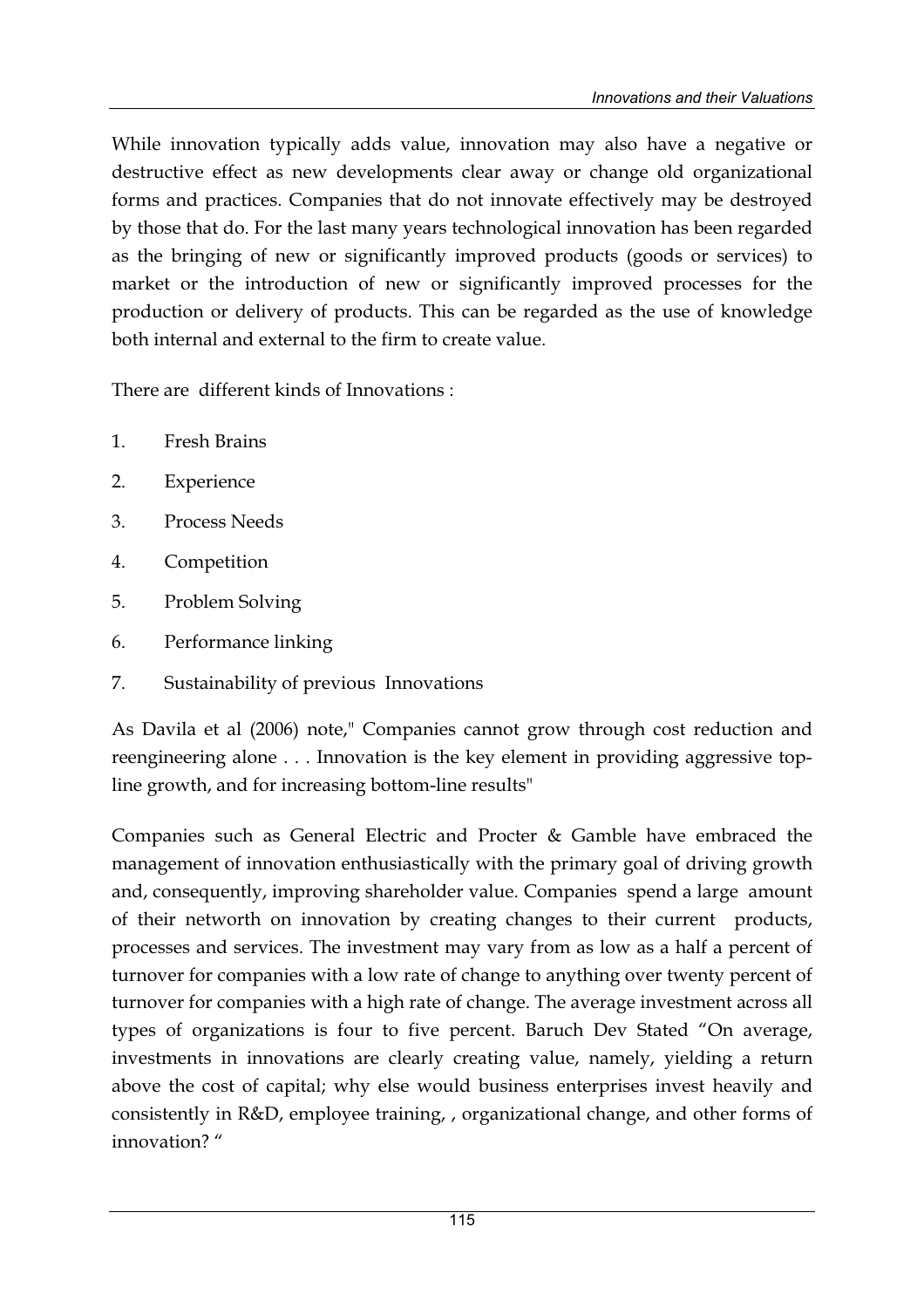A survey across a large number of manufacturing and services companies found the common goals as ranked in decreasing order of popularity Improved quality :

- 1) Creation of new markets
- 2) Extension of the product range
- 3) Reduced labour costs
- 4) Improved production processes
- 5) Reduced materials
- 6) Reduced environmental damage
- 7) Replacement of products/services
- 8) Reduced energy consumption
- 9) Conformance to regulations

## **11.1 THE CONTRIBUTION OF R&D - THE VALUE CREATED BY INTANGIBLES:**

## **A Case Study by Baruch Lev:**

The research on the contribution of R&D described was a sample of 83 publicly traded chemical companies was used in the analysis, which covered the period 1975– 1998. The return on (contribution of) R&D to the investing companies was measured by statistically estimating the contribution of one R&D dollar spent in a given year to the company's operating income in that year and the subsequent 10 years, controlling for the contribution to income of physical assets (property, plant, and equipment) and of brands (advertising) The focus on the contribution of R&D to current and subsequent income derives from the fact that successful R&D projects have sustained, long-term effect on profitability. This research yielded the following conclusions:

Dollar invested in chemical  $R \& D$  increases, on average, current and future operating income by 16.5% after taxes. 16.5% after-tax return indicates a very substantial contribution of chemical  $R \& D$  to corporate value, given that the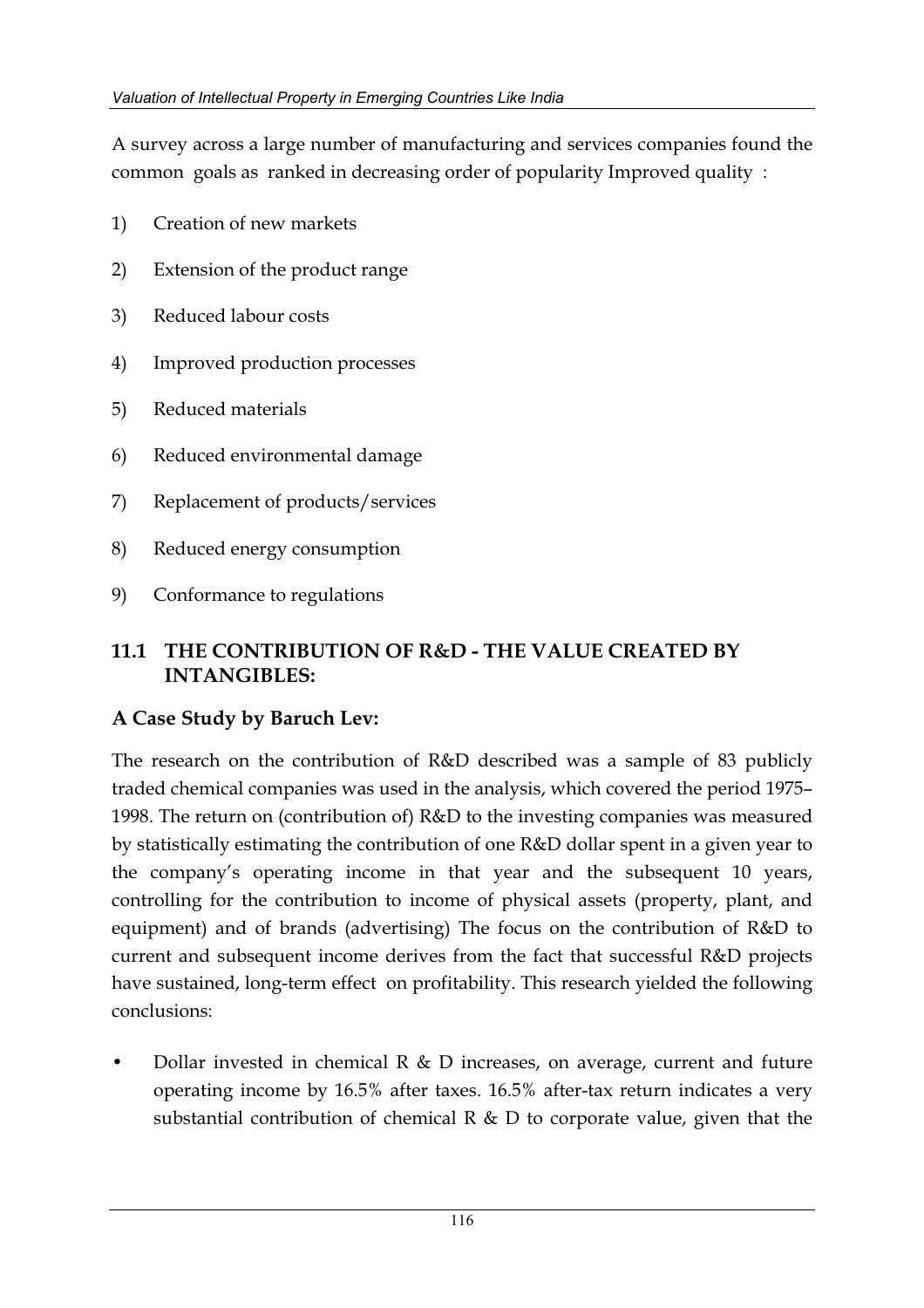weighted average (equity and debt) cost of capital of most chemical companies ranges 10–12%.

- In contrast with the abnormal (above-cost-of-capital) return on chemical R & D, the study documented only average return on physical assets (10% after taxes) and slightly below average return to advertising expenses. Physical assets behave like commodities, earning the cost of capital.
- With respect to the capital market valuation of chemical  $R \& D$ , investors were found to fully appreciate (price) the prospects of  $R \& D$ .

### **11.2 INNOVATION MANAGEMENT**

The "value chain" of knowledge-based enterprises

- *a) Discovery of idea*
- *b) Technological development phase*
- *c) Commercialization* of the innovation

Innovation management is the process of managing innovations.

There are various stages of Innovations :

- 1. **Generate an idea**. It is a technical insight into a product or process or thought about a service. In cases ideas arises from
	- Observed problems either now or in the future.
	- **Stimulated by the goals** of the company
	- **opportunity that appears** suddenly
	- Reading magazines
	- Observing problems to visiting other companies and
	- Informal discussions with colleagues.
- 2. The **recognition stage** involves the idea evaluation stage where **ideas are prodded and tested**. Often ideas are **improved, merged with other ideas** and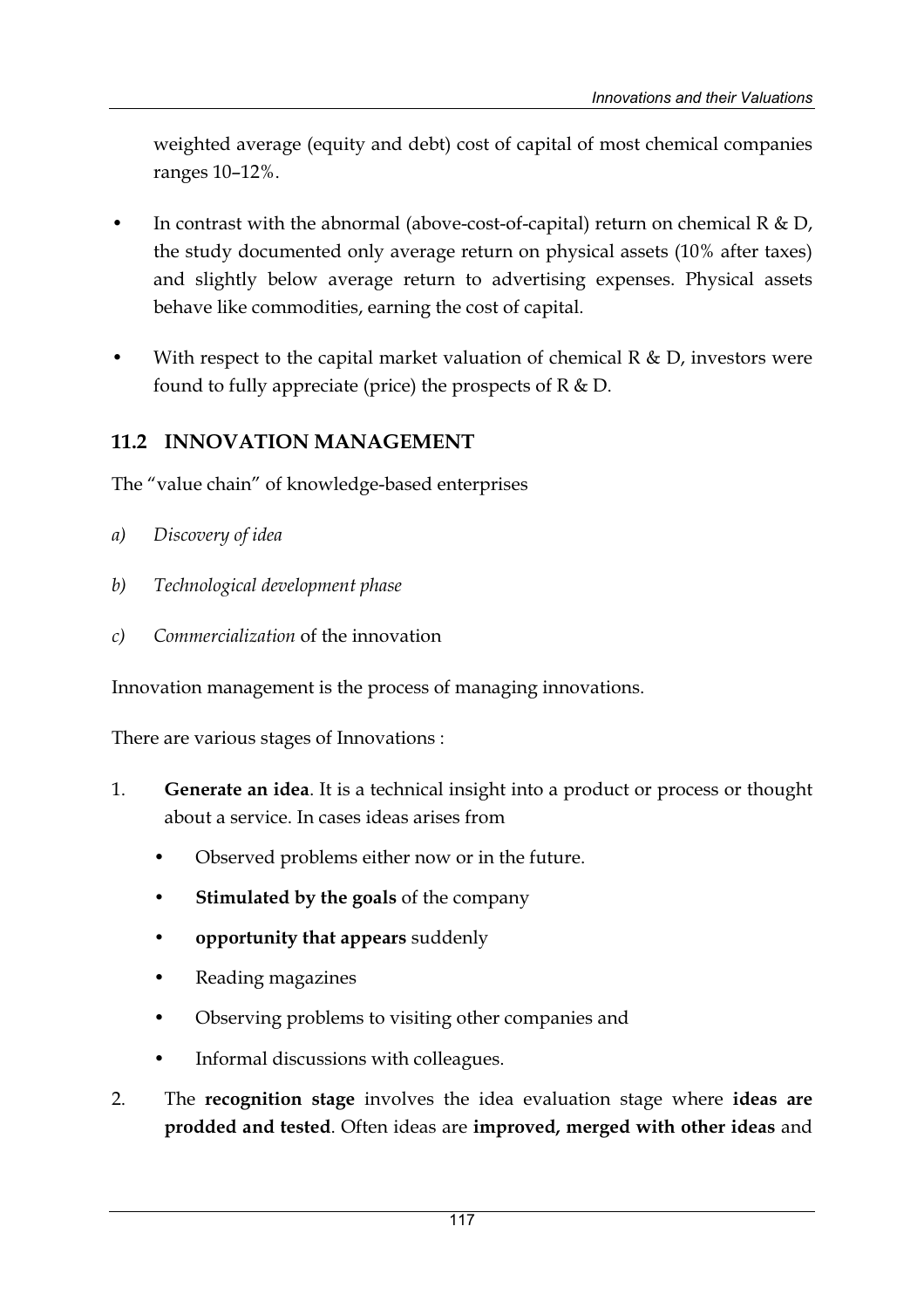in many cases abandoned. An important test for an idea is that it matches the goals of the company and available resources – people and money.

- 3. The **development phase** may involve prototype development and marketing testing. Many ideas wait at the end of the development phase for market conditions to be right. There are currently many new products languishing in the laboratories of Philips and Nokia waiting for their moment to begin replacing or even disrupting existing technology.
- 4. The final stage of the innovation process is **realisation** and in many cases exploitation where the customer makes the final evaluation.

The Booz Allen report found that the "high-value innovators" have strong capabilities in each stage of the innovation value chain, which it terms as the ideation process (basic research and conception), project selection (the decision to invest), product development, and commercialization, but a distinctive competitive advantage in at least one element. Certainly, CFOs have a key role to play in project selection. And as consumers in China and India become more important customers, these countries will play more and more of a role in the commercialization of new products.

## **11.3 MEASURING INNOVATION**

Traditionally performance measures of the Innovation in form of R&D function have more frequently been related to R & D input than output. This lies on the belief that there *should* be a positive relationship between amount of resources allocated to R & D and R & D output and therefore, the higher R & D expenses, the more effective output. Moreover, there are a series of works focusing on quantitative measures of the impact of  $R \& D$  on business performance. They are usually based on measures of profitability or market share and implicitly lie on the assumption that a there is a relationship between R & D success and market share and profitability.

Foster et al. (1985) in **Contribution of technology stated that** R & D return (defined as the ratio of profits to R & D investment) is viewed as the result of two major factors:

- 1. **R & D productivity,** that is the ratio of technical progress to **R & D investment**,
- 2. **R & D yields** that is the ratio of profits to technical progress.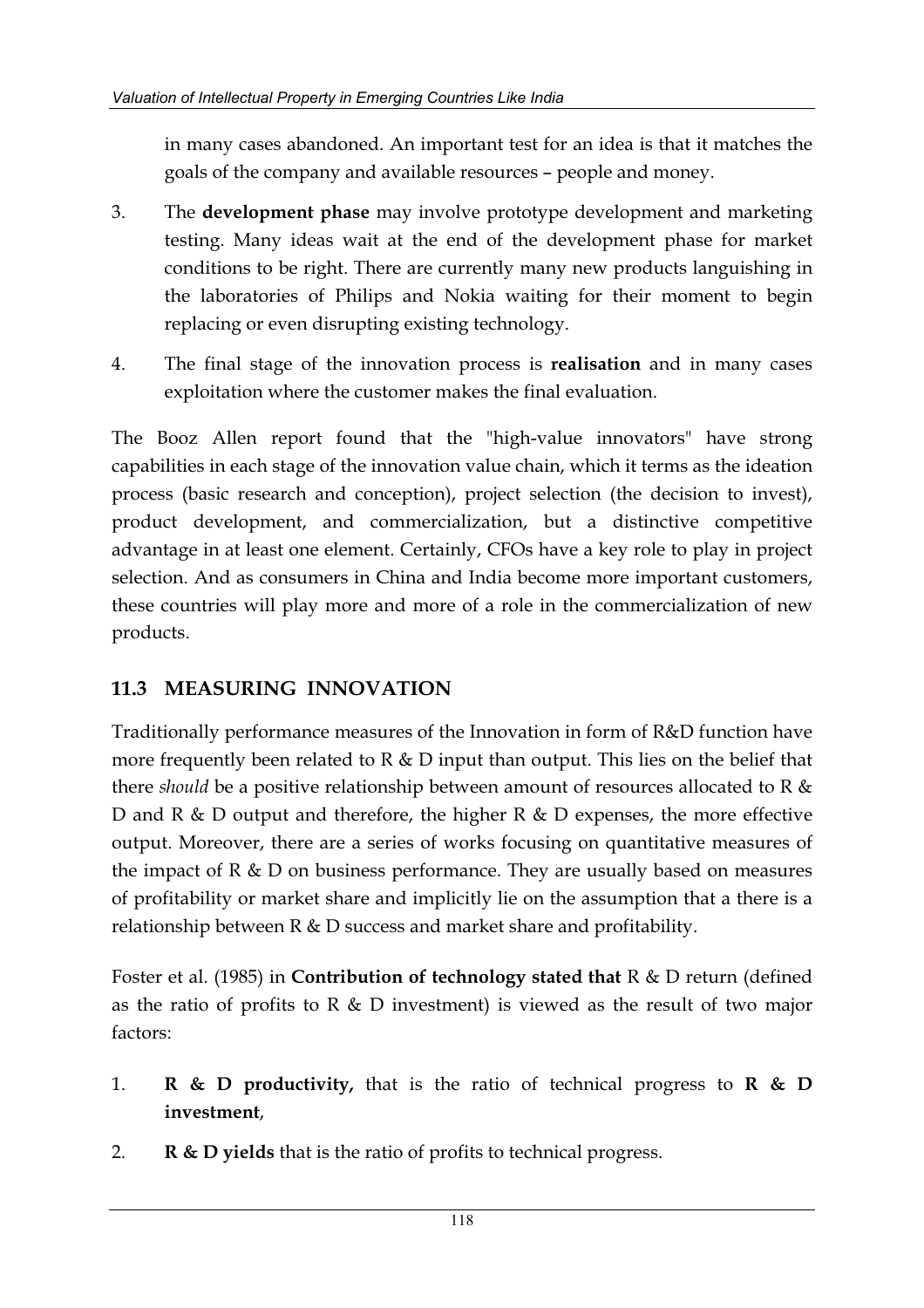Chiesa et al. (1996) stated that "Benchmark or self-assess the firm's technical innovation capability for best practice of a number sub-processes identified as key for success in innovation (generating new product ideas, product development, production process innovation, technology acquisition, leadership, use of systems and tools in support of innovation, funding mechanism). "

Individual and team-level assessment can be conducted by surveys and workshops. Business measures related to finances, processes, employees and customers in balanced scorecards can be viewed from innovation perspective (e.g. new product revenue, time to market, customer and employee perception & satisfaction). Organizational capabilities can be evaluated through various evaluation frameworks e.g. **efqm** (European foundation for quality management) -model.

The **OECD Oslo Manual from 1995** suggests standard guidelines on measuring technological product and process innovation. Guidelines on how to measure the activity of innovation were codified in 1992 as the Oslo Manual (OECD 1992) and revised in 1997 (OECD/Eurostat 1997). The indicators, resulting from three rounds of the European Community Innovation Survey (CIS), are published by the EU (European Communities 2004) and by individual governments, as are indicators derived from surveys in non-EU countries (Gault 2003). They include the propensity to innovate as well as a number of indicators related to sources of information, outcomes, use of intellectual property, and barriers to innovation.

 The most recent revision of the **OECD/ Eurostat Oslo Manual incorporates** these changes and will be released in 2005. This will lead to new indicators of innovation which will show how knowledge from different sources combines to add value to the firm and to have impact on businesses and people. There are many indicators of the activity of adopting technologies and practices and of related activities, much as is the case for the activity of innovation. The OECD publishes indicators of the use of biotechnologies, information and communications technologies (ICTs), and of nano technologies (OECD 2003, 2002a) and of knowledge management practices (Foray and Gault, 2003)

Statistical formulation of measuring Technology value of  $R &D$  is for the value of Operating Earnings for the period of Business :

 $R & D = R & D$  Expenses per time for creating technology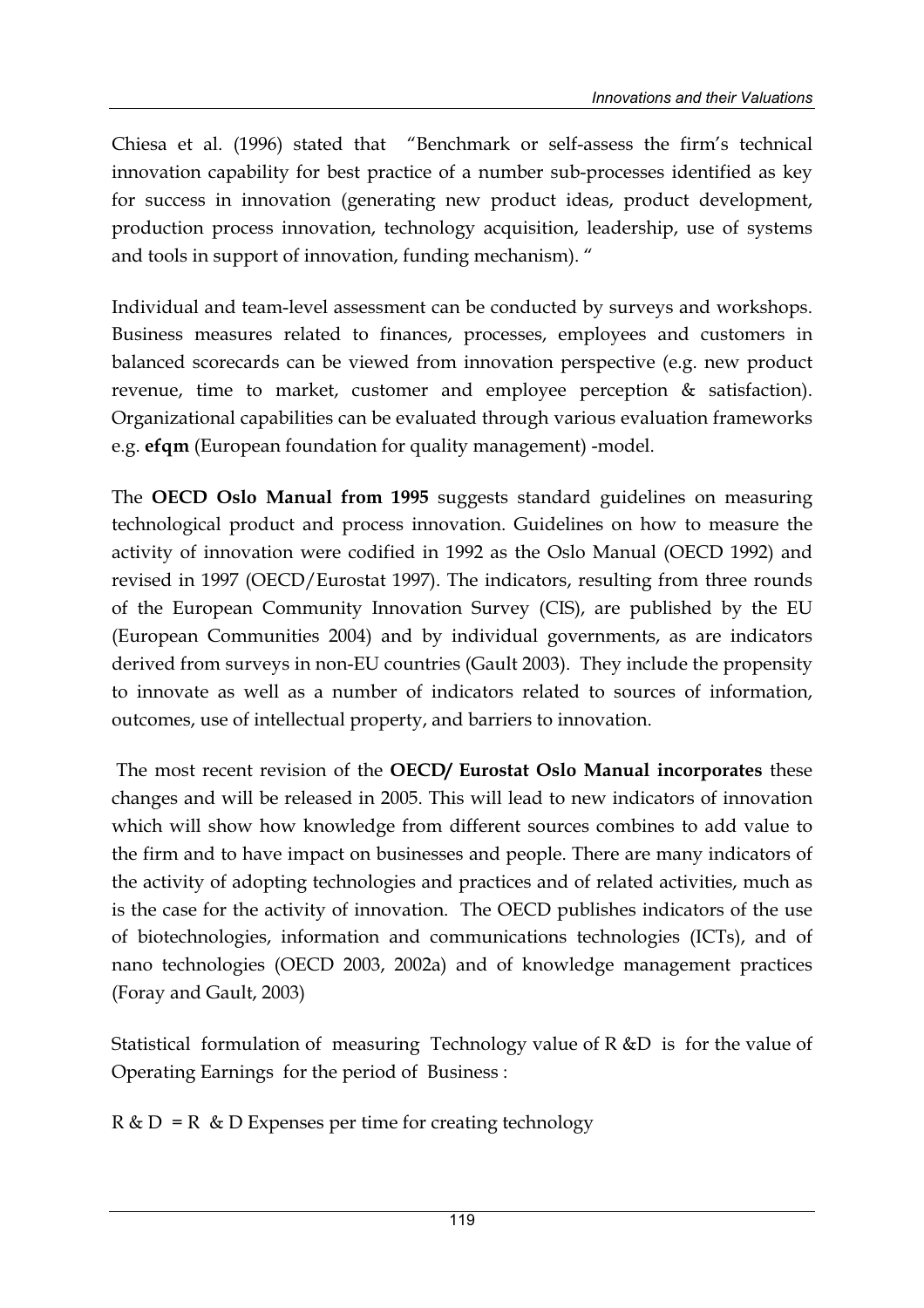$OE = Operating$  Earning per time unit from marketing the technology

The Goal is  $OE (te - t0) > R & D + Interest$ 

### **11.4 MEASURING UNDERDEVELOPED PATENTS / ONGOING INNOVATIONS**

**Research, Development** and Test Market Expenses Firms that spend considerable amounts of money on research and development and test marketing are often blocked when they try to evaluate these expenses, since the payoffs are in terms of future projects. At the same time, there is the very real possibility that after the money has been spent, the products or projects may turn out not to be viable; consequently, the expenditure must be treated as a sunk cost. In fact,  $R \& D$  has the characteristics of a call option. The amount spent on the R&D is the cost of the call option and the projects or products that might emerge from the research provide the payoffs on the options. If these products are viable (i.e., the present value of the cash inflows exceeds the needed investment), the payoff is the difference between the two. If not, the project will not be accepted and the payoff will be zero. Several logical implications emerge from this view of R & D. Research expenditures should provide much higher value for firms that are in volatile businesses, since the variance in the product or project cash flows is positively correlated with the value of the call option.

Minnesota Mining and Manufacturing (3M), which expends a substantial amount on R & D on basic office products, such as the Post-it pad, should receive less value for its dollar of research than does Amgen, whose research primarily concerns biotechnology products. Second, the value of research and the optimal amount to be spent on research will change over time as businesses mature. The best example is the pharmaceutical industry - pharmaceutical companies spent most of the 1980s investing substantial amounts in research and earning high returns on new products, as health care costs expanded. In the 1990s, however, as health care costs started leveling off and the business matured, many of these companies found that they were not getting the same payoffs on research and started cutting back. Some companies moved research dollars from conventional drugs to biotechnology products, where uncertainty about future cash flows remains high.

The degree of uncertainty of an R&D activity is very high; second, once completed the R&D output is itself often highly fuzzy and not definable and, thus, not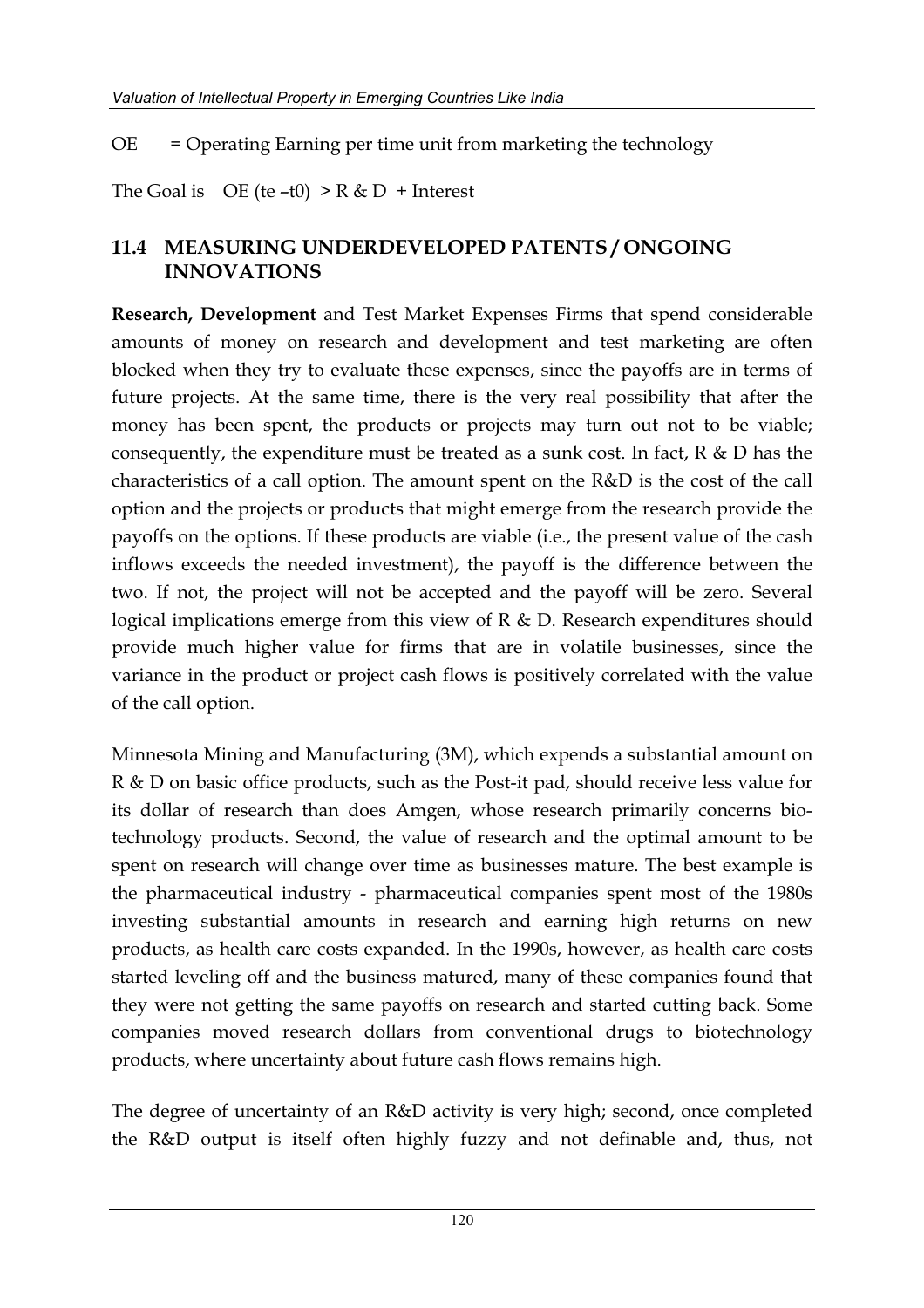measurable; finally, the ultimate result of R&D activity can be viewed after years, once an innovation has been brought to the market, but, at this time, the outcome is the result of the efforts of both the R & D unit and the other company functions. For these reasons,  $R \& D$  has always been treated as an expense centre and  $R \& D$ planning has been the result of a negotiation between R&D and corporate on the amount of resources to allocate in R & D.

As far as individual R&D projects are concerned, the evaluation of the impact on the economics of the firm can be conducted using three major categories of techniques:

- Discounted cash flow (DCF) techniques (Net Present Value, Profitability Index)
- Option-based techniques
- Non-financial techniques (including profile methods, checklists and scoring methods).

### **11.5 MEASURING OF INNOVATION - OPTION METHOD:**

Since Innovation has all characteristics, which are essential for assets to be valued by option method, Aswath Damodaran suggested valuing an Innovation as an option. He writes "Consider the payoff to the firm from its use of the patent. The firm will develop a patent only if the present value of the expected cash flows from the product sales exceeds the cost of development. If this does not occur, the firm can shelve the patent and not incur any further costs. If I is the present value of the costs of commercially developing the patent and V is the present value of the expected cash flows from development, then:

Payoff from owning a product patent =  $V - I$  if  $V > I = 0$  if  $V \leq I$ 

Thus, a product patent can be viewed as a call option, where the product is the underlying asset.

 The value of a firm that derives its value primarily from commercial products that emerge from its patents can be written as a function of three variables.

 \*The cash flows it derives from patents that it has already converted into commercial products,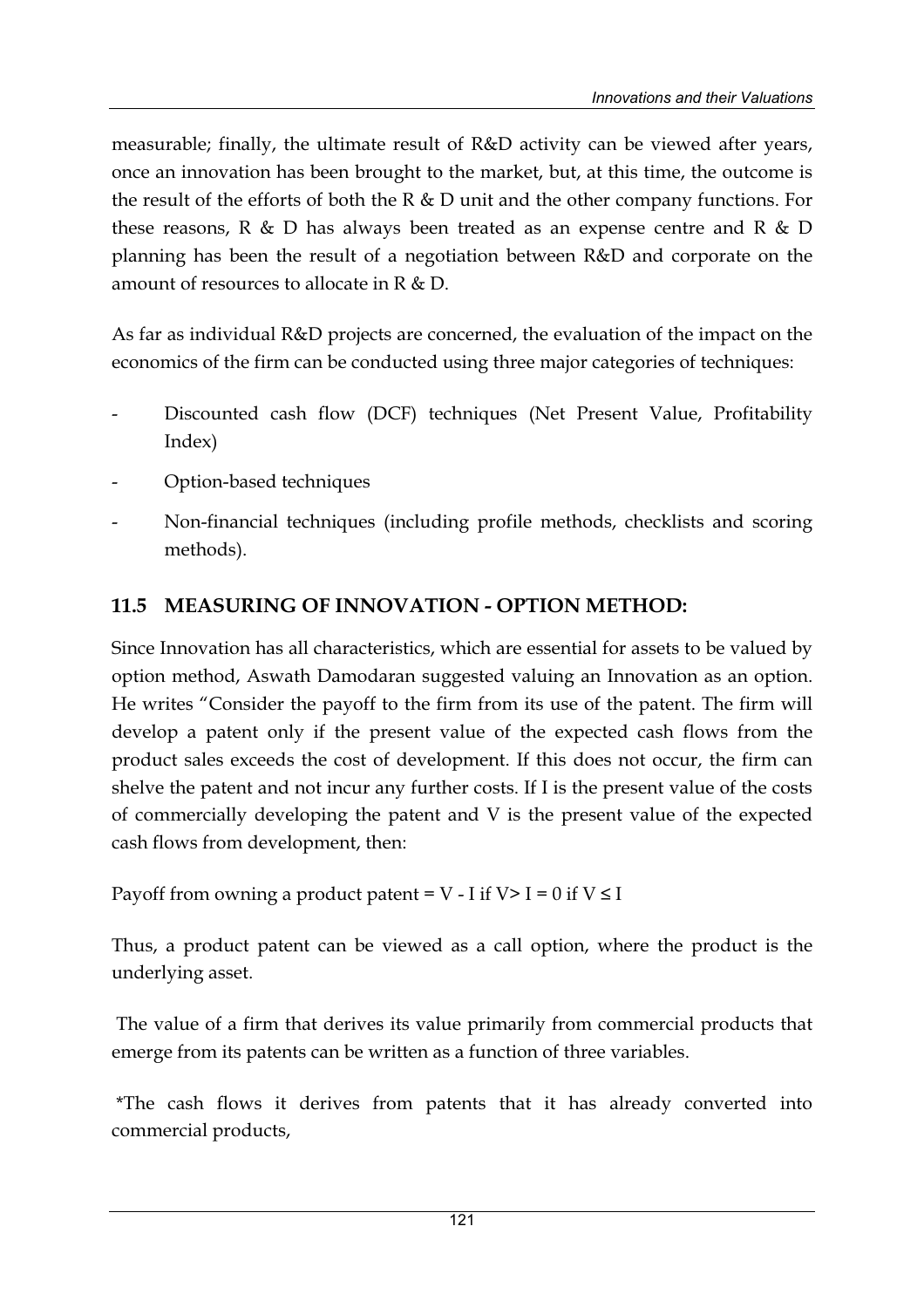\*The value of the patents that it already possesses that have not been commercially developed and

\*The expected value of any patents that the firm can be expected to generate in future periods from new patents that it might obtain as a result of its research.

\*Value of Firm = Value of commercial products + Value of existing patents + (Value of New patents that will be obtained in the future – Cost of obtaining these patents)

 The value of the third component will be based upon perceptions of a firm's research capabilities. In the special case, where the expected cost of research and development in future periods is equal to the value of the patents that will be generated by this research, the third component will become zero. In the more general case, firms such as Cisco and Pfizer that have a history of generating value from research will derive positive value from this component as well.

## **11.6 PROBLEMS IN APPLYING OPTION PRICING BASED METHODS**

Variance of future returns will be different as the fact that the patent has survived thus far makes it increasingly likely that it will be successful and profitable. As we have seen single options or DCF valuations, which do not take account of this and use the same discount rate and variance at all stages in the life of the patent/application are flawed. Some provision or estimate of the cost in inaccuracy of ignoring this will have to be made.

Newton for example has outlined how one might begin to obtain volatilities for applying Option pricing theory to R&D even if not to patents. The overall approach adopted treats R&D as a call option on the development of the R&D results (1992). It is a straight application of Black and Scholes formula to R&D with the consequent need to derive measures of volatility for what takes the place of the underlying security - the R&D project. Newton discussed how these volatilities of R&D projects might be deduced. However the method proposed did not take account of the fact that as with patents the variability of returns to an R&D project will probably vary throughout its life. Final clinical testing of a proven pharmaceutical is obviously going to be less variable in its possible outcomes than early exploratory research on an unproven discovery. (**A review of patent valuation methods with consideration of option based methods and the potential for further research Robert Pitkethly)**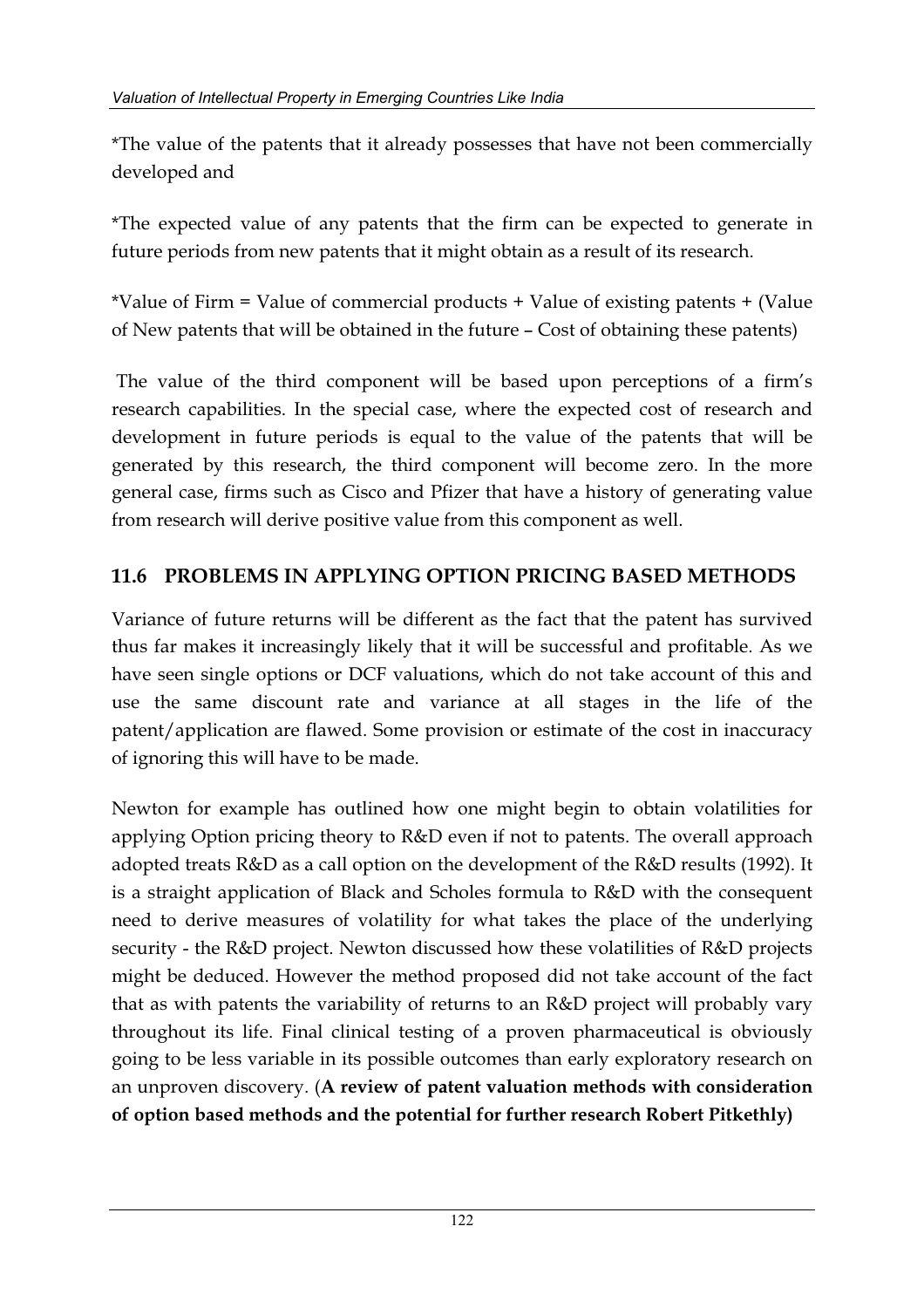## **Case study: Innovation - Valuations – Internally acquired R & D Rights. (Master Thesis: Valuation of Intangible Assets - Goodwill & Patent Right, the Case of ABB) Group by Winfred Agbeko Torgby Emmanual Kofi Penney.**

The ABB is one of the world leaders in power and automation technologies. Issues discussed here are company profile, mission and strategy, Intangibles Assets and research findings on goodwill and patent right.

A steadily growing interest is being shown by ABB Group in Patents and intellectual property, not least due to the increased resources allocated to research and development and the growing competition on the world market. This group makes sure that innovations made by ABB are protected by appropriate rights (patents, trademarks, design registration and copyright). The company protects and manages the group rights and defends them against all kinds of infringements and misleading domain names.

On the other hand the company uses a substantial cash flow in conducting research and development in its entire laboratory. A case in point is the about 450 patent applications that the ABB Group filed this year and also the progressive increments of patent application in Poland all of which were internally generated. These research activities require a lot of cash, hence the requirement of the standard for such expenditure to be treated as revenue expenditure and not a capital expenditure leads to gross understatement of the value of the ABB's assets.

### **11.7 THE FRAMEWORK FOR INNOVATION PERFORMANCE MEASUREMENT**

R&D activities can be described as creation of the know-how and know-why of new materials and technologies that eventually translate into commercial development [Wheelwright-Clark 1992]. According to this definition, R & D activities can be summarized in two main phases, which differently contribute to the company growth and shareholder value creation process.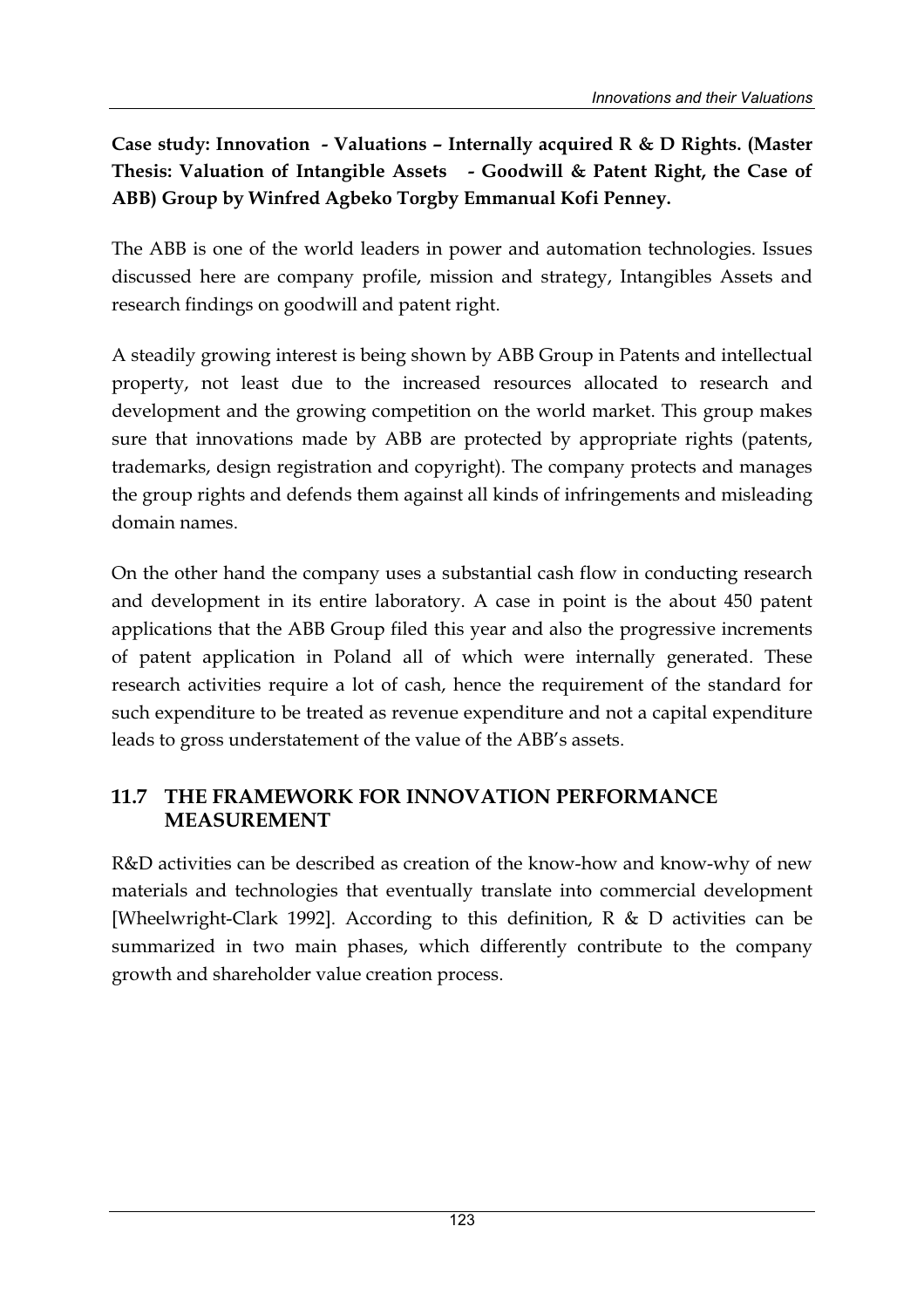These two phases can be identified as:

| Phase of the innovation process | Methodology for evaluation                     |
|---------------------------------|------------------------------------------------|
| Generation                      | Reproduction cost                              |
|                                 | Updated cost                                   |
|                                 | Empirical coefficients and sectoral indicators |
|                                 | Multipliers and ratios                         |
| Transition                      | Discounted cash flows                          |
|                                 | Net present value                              |
|                                 | Incremental profitability                      |
|                                 | Expectd royalties                              |
|                                 | Cost of loss                                   |
|                                 | Real options                                   |
|                                 | Multipliers and ratios                         |

Table 1: Methodologies for the evaluation of R&D value creation

- 1. **The** *generation***:** All those Innovation activities whose output is mainly the technological progress The metrics for "generation" should be different from those for "transition", as a consequence of the different goals of these two phases of the overall innovation process. The "diffusion", those activities in charge of the commercial release and the launch of the new product on the market.
- 2. **The** *transition***:** All those Innovation activities whose aim is to transfer the knowledge on the products or on the manufacturing processes [Baglieri, 1997].

Of course, the shareholder value increases, with the capital market translates it in higher stock performance, only if "transition" takes place successfully with deep impact on customers and market share.

## **11.8 VALUE APPRAISAL PERSPECTIVE OF INNOVATION:**

In terms of value appraisal, technical knowledge embedded in the innovation generation and in the transition phase, should be split in two main components:

- **1. Value of the Knowledge on the shelf (Kos);** all the scientific and technical knowledge that can be counted
- **2. Value of the Knowledge in progress (Kip**): consists of two components: (i) the overall knowledge embedded within projects 'in progress' and (ii) the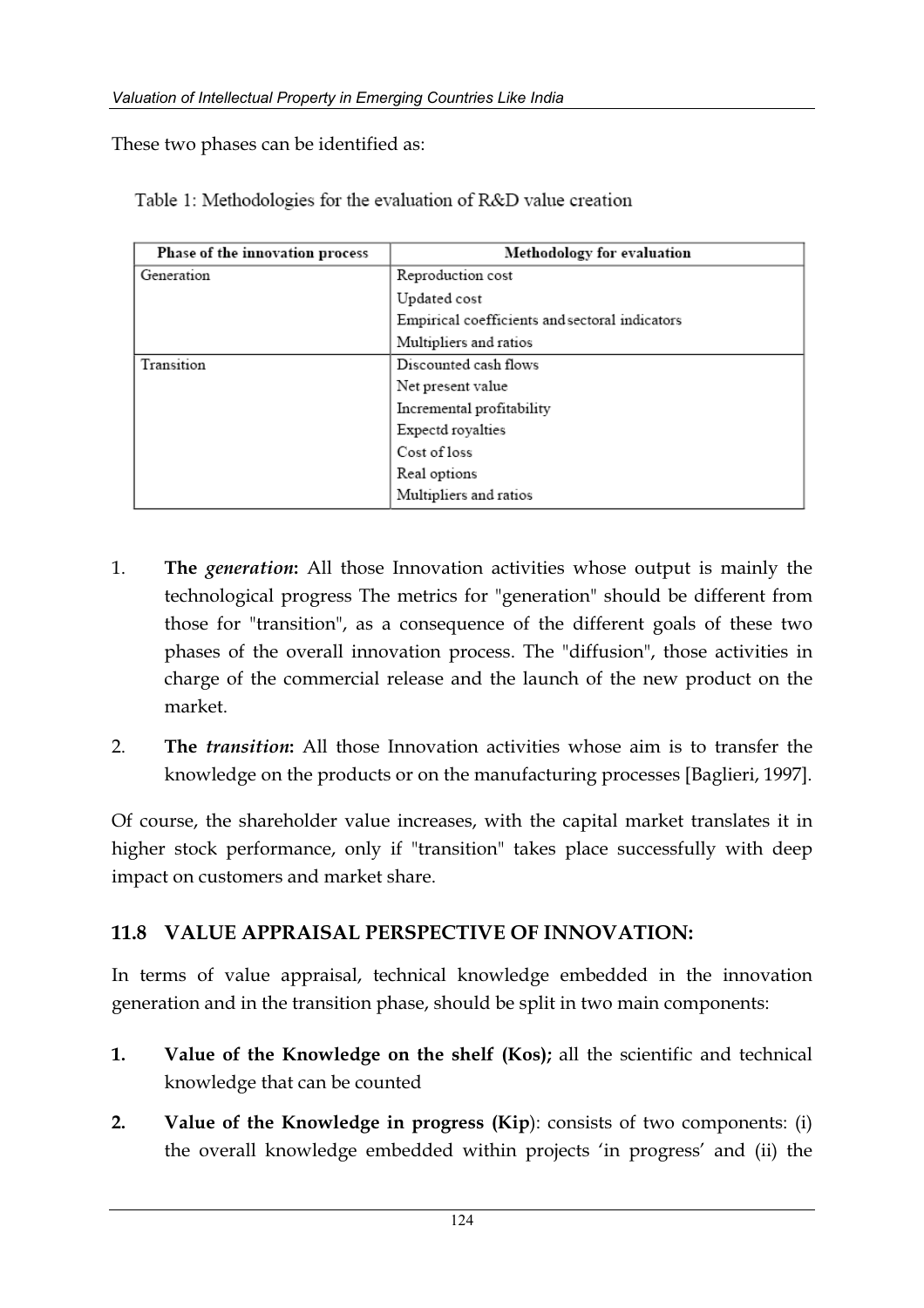knowledge fed by the competencies and expertise the R&D people make use of running R&D projects.

Therefore, the value of Innovation consists of the value of both the above kinds of knowledge: **WR & S= WKos + WKip.** 

Three basic dimensions influence the value of innovation:

- The incremental cash flows related to R&D activities emerging during the evaluation period
- The duration of such cash flows (*time*), that is industry specific upper and lower specifications to defend the competitive advantage.
- The *risk* and uncertainty associated to the cash flows.

The value of R & D is partially related to the content of the R & D output and partially to the R  $\&$  D process. Whereas knowledge on the shelf (Kos) has a value only if there is a market value and, therefore, if the content is recognized as having a market value, knowledge in progress (Kip) has a value which is partially related to the content of the activities and partially to how things are done within the project. The performance impact, defined in the field test, identifies the latter contribution to value generation.

## **11.9 ACCOUNTING OF INNOVATIONS:**

The term "in-process R&D" (IPR&D- innovations) refers to research and technology projects in the development process that are acquired by business enterprises, often with other tangible and intangible assets. Which were derived from IBM's third quarter (September 30) 1995 report, provide an example of the IPR&D included in the acquisition of the Lotus Development Corp. by IBM. Thus, IBM estimated \$1.84B as the value of IPR&D (essentially software programs and products under development) included in the Lotus acquisition, i.e., 57% of the total acquisition price (\$3.24B).

United States' accounting regulations (generally accepting accounting principles; GAAP) prescribe that IPR&D (Innovation), once identified and valued, should be immediately and fully expensed in the acquiring company's financial report. This expensing caused IBM to report a whopping loss of \$538M in the third quarter of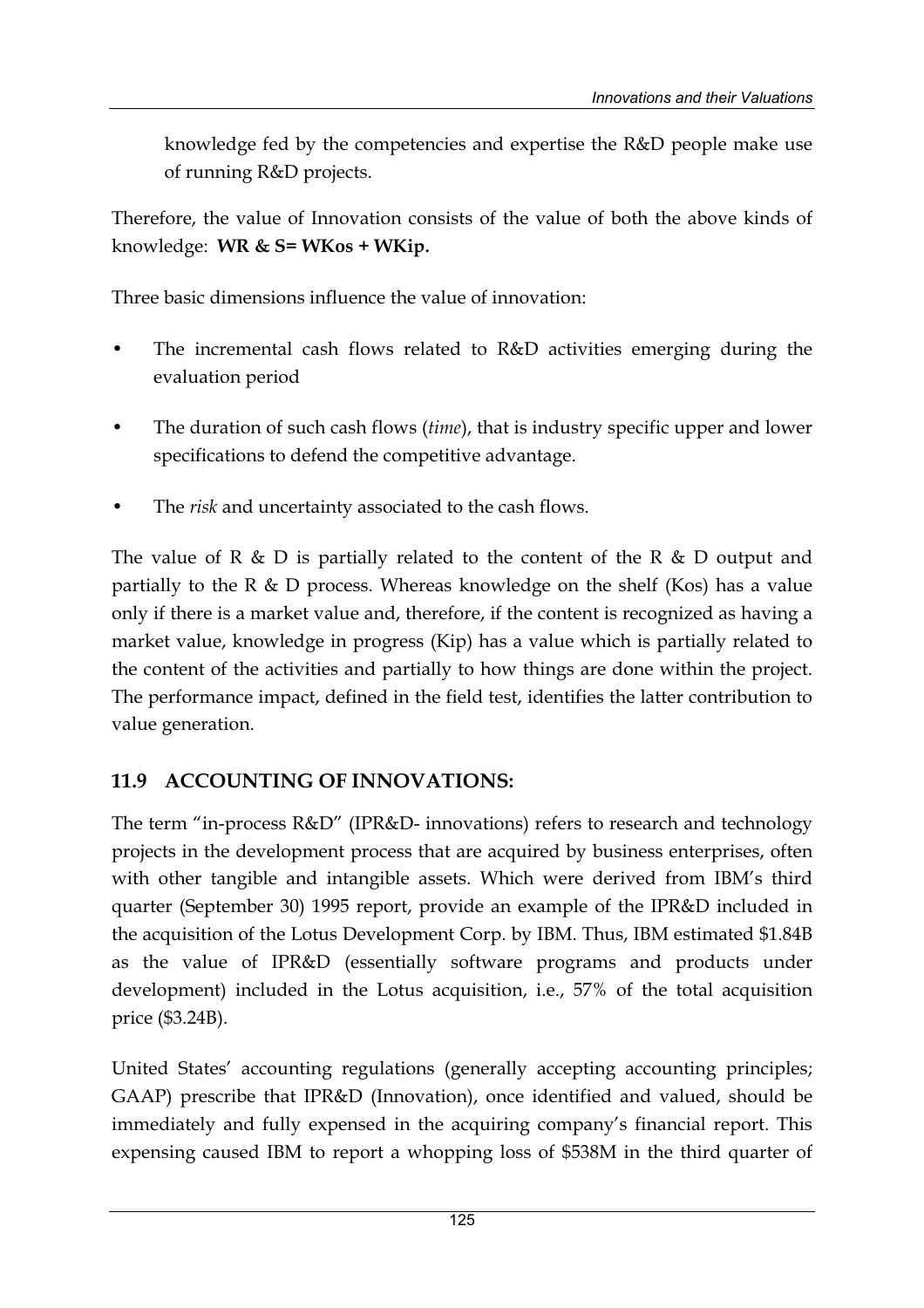1995, compared with a profit of \$710M in the same quarter a year earlier. IBM is not an aberration. The acquisition of R&D and technology has been mushrooming in recent years as companies attempt to shore up their technological capabilities, with many companies having multiple acquisitions per year and staggering IPR&D writeoffs. For example, during 1997– 1999, Cisco Systems conducted 14 acquisitions that were accounted for by the "purchase method." The total price paid for those acquisitions was \$1.77B, of which \$1.36B (77%) were expensed as IPR&D.

An accounting rule that forces corporate executives to declare a major part of the value of corporate acquisitions a current expense, in the process depressing reported earnings and asset values. In fact, however, when the FASB announced in 1999 its intention to change the IPR&D expensing rule, it encountered such strong opposition by managers that it backtracked from the change. Why the opposition to a change of clearly inappropriate procedure— expensing asset values acquired in arms-length transactions? Enter the "politics" of intangibles' disclosure.

The massive expensing of practically all investments in intangibles—both internally developed (e.g., R&D, customer acquisition costs) and acquired from others— as mandated by GAAP, is a recipe for inflating future reported profitability and growth, as well as serving to protect managers against embarrassments. When IBM expenses almost 60% of Lotus acquisition, or Cisco writes off almost 80% of its acquisitions' value, they guarantee that future revenues and earnings derived from these acquisitions will be reported unencumbered by the major expense item—the amortization of the acquisition costs. Hence the inflation in future profitability and growth. The expensing of intangibles also causes commonly used profitability measures, such as the return on equity (ROE) or return on asset (ROA)—often among the drivers of management compensation—to be inflated, since the denominators of these ratios (equity and total assets, respectively) are missing the expensed part of the acquisitions. Even when acquisitions fail to yield the expected return, the low (after IPR&D expensing) equity base in the denominator will obscure the failure from outsiders. And what about the depressed earnings due to the expensing of IPR&D? Not to worry. Investors generally consider these write-offs as "one-time items," of no consequence for valuation. Thus, companies get the best of all worlds from the IPR&D expensing: no price hit at the time of expensing, and a significant boost to future reported profitability.

The immediate expensing of these investments and virtually no information disclosure about the progress of products under development, or return on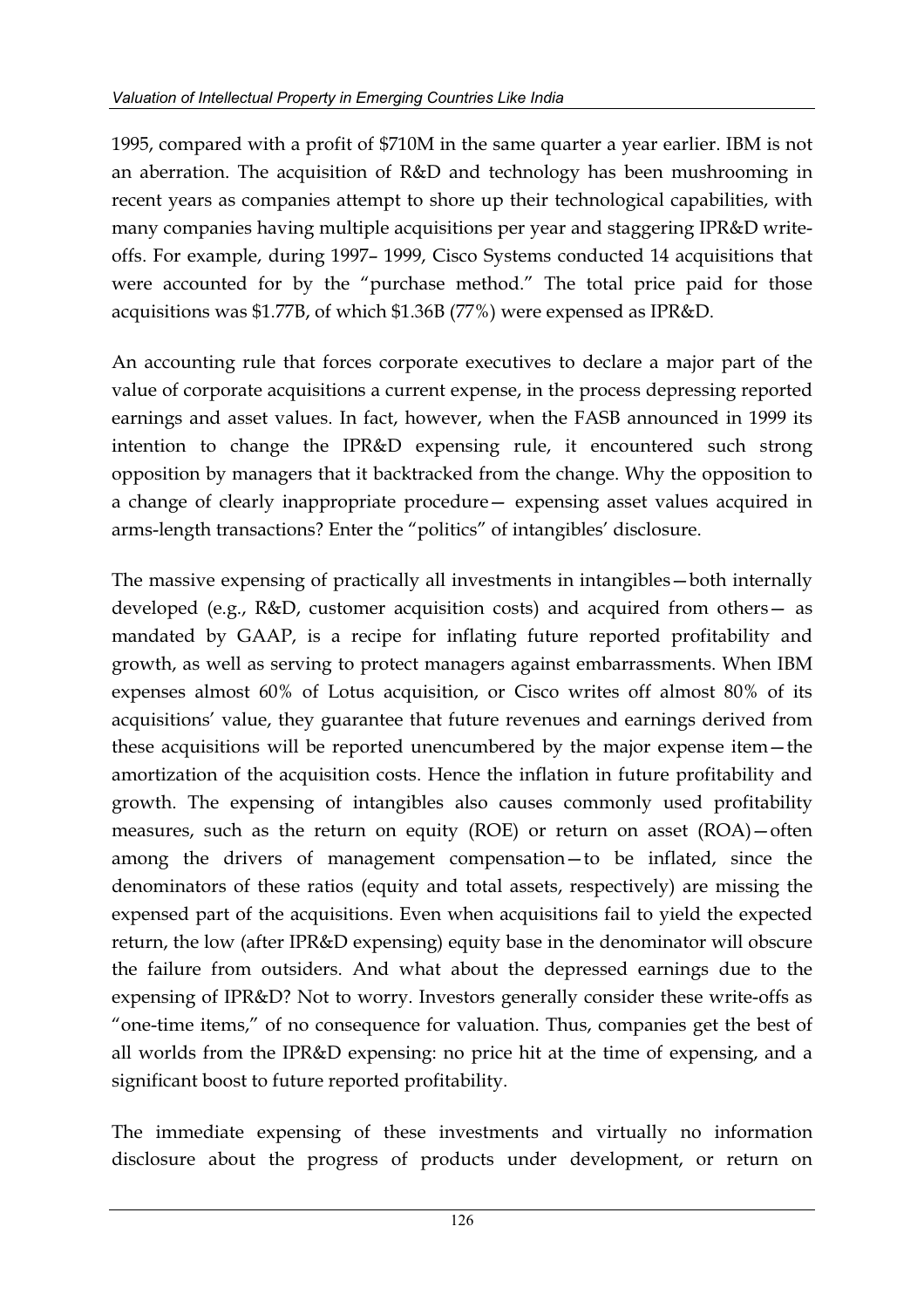investments, suit managers well, particularly given the generally high level of uncertainty associated with intangibles. Failures generally draw attention more than do successes, and immediate expensing upon acquisition or investment, as well as minimal information disclosure about project development, obscures most failures.

### **11.10 THE CHANGES IN ACCOUNTING.**

A voluntary information structure that complements financial reports.

 Such change, however, will require regulatory intervention—changing current accounting rules and regulations—which is bound to raise significant managerial antagonism.

Therefore, the priorities of the plan to enhance the likelihood of success was changed: start with a voluntary, yet well-defined and structured reporting system and proceed with changing the accounting system.

The most significant and **urgent change required,** in the present:

**Accounting system relates to the recognition of assets**. The current practice essentially rules out practically all intangibles from being recognized as assets. This includes both internally generated intangibles and most acquired In Process R & D. Such a broad denial of intangibles from being recognized as assets detracts from the quality of information provided in the balance sheet. Even more serious is its adverse affect on the measurement of earnings. The matching of revenues with costs— the fundamental process underlying earnings measurement—is distorted by front loading of costs (the immediate expensing of intangibles) and recording revenues in subsequent periods unencumbered by those costs.

What is required is a significant broadening of the recognition of assets in financial reports, relaxing to some extent the requirements of reliability (i.e., that expected benefits of the asset should be subject to highly reliable estimation) and control (that the benefits of the asset will be under the complete control of the enterprise).

As the discussion of the attributes of intangibles made clear, the benefits of intangibles are, in general, riskier (more uncertain) than those of physical assets, and full control of benefits of intangibles (excludability of non owners) is in most cases impossible to achieve.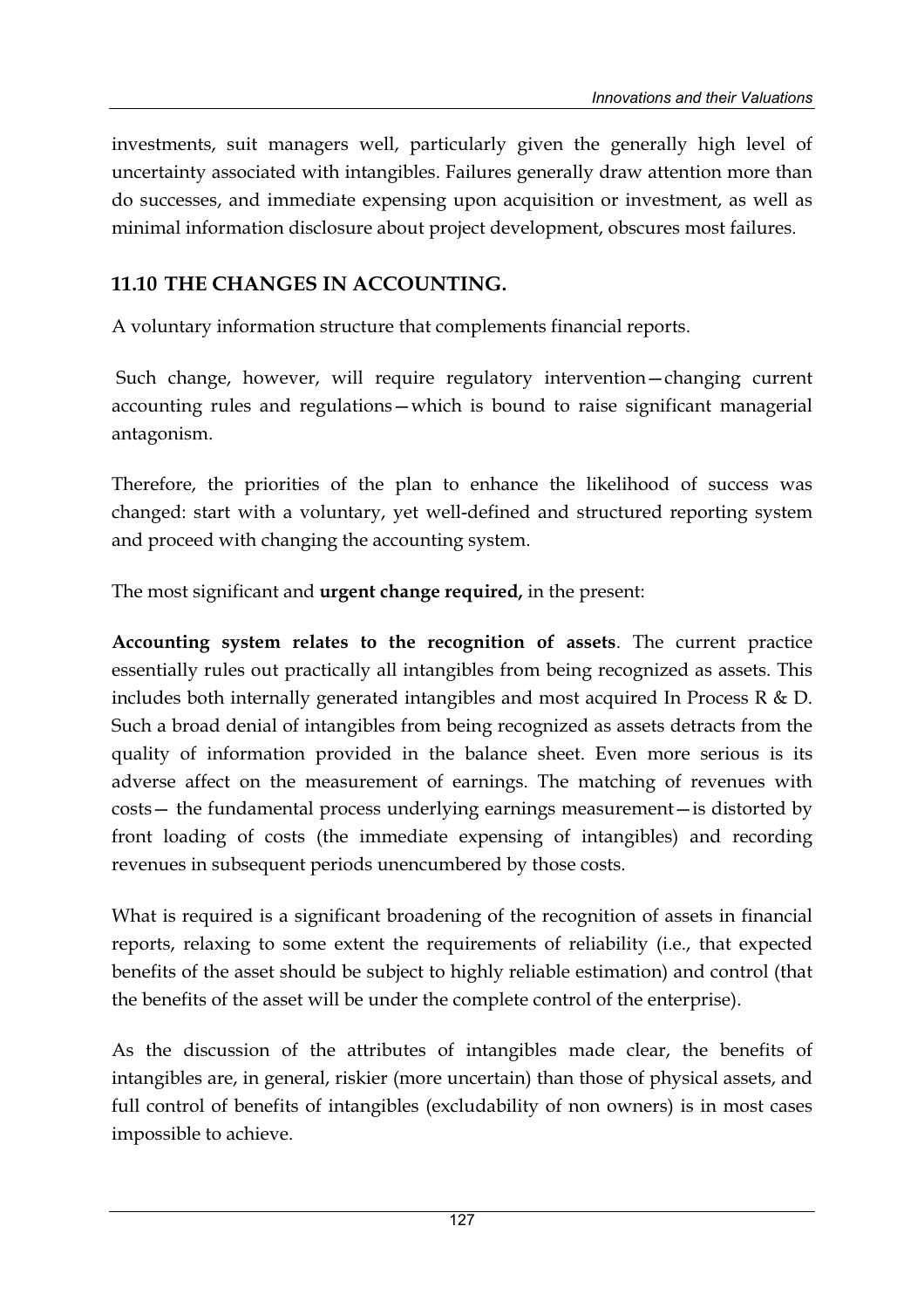**The Broadening of Asset Recognition:** Accommodating the uncertainty concerns, it makes sense to recognize intangible investments as assets, when the uncertainty about benefits is considerably resolved. As projects under development advance from formulation of the initial idea through increasingly demanding feasibility tests (e.g., alpha and beta tests for software products) to the final product, the notorious **uncertainty about technological feasibility and commercial success continually decreases**. Accordingly, a reasonable balance between relevance (to investors) and reliability of information would suggest the recognition of an intangible investment as an asset, when the project successfully passes a significant technological feasibility test, such as a working model for software products or a clinical test for a drug. Surely, uncertainty about the future benefits of a clinically proven drug is not larger than the uncertainty associated with the expected benefits of commercial property in a newly developed area, or a loan granted to an enterprise operating in a developing country, which are both recognized as assets. This suggested approach to asset recognition is the one underlying U.S. software-for-sale standards (the major exception in the United States to intangibles expensing), and in the recently enacted international standard for intangibles.

Accordingly, it is proposed to recognize as assets all innovation investments with foreseeable revenue stream that have passed **certain pre-specified technological feasibility tests** and would like to depart from the software capitalization standard by proposing that, once asset recognition commences (**post feasibility test**), all the project-related previously expensed R&D should also be recognized as assets. Given that the uncertainty about the project's viability has been substantially reduced, one sees no reason for a different accounting treatment of **pre and post feasibility R&D**.

 A major advantage of the proposed asset recognition is its allowance of managers to convey important information about the progress and success of the development program. Indiscriminate capitalization of all expenditures on intangibles does not provide such information.

Abbody and Lev reported that the annual values of software development costs recognized as assets are associated with subsequent changes in earnings, suggesting that such asset recognition provides relevant information for the prediction of future earnings—an important objective of financial information. An earlier U.S. study of cellular companies indicates that investors implicitly recognize customer acquisition costs as assets, rather than expenses; whereas, internationally, it was found that revaluations of intangibles by Australian companies are associated with market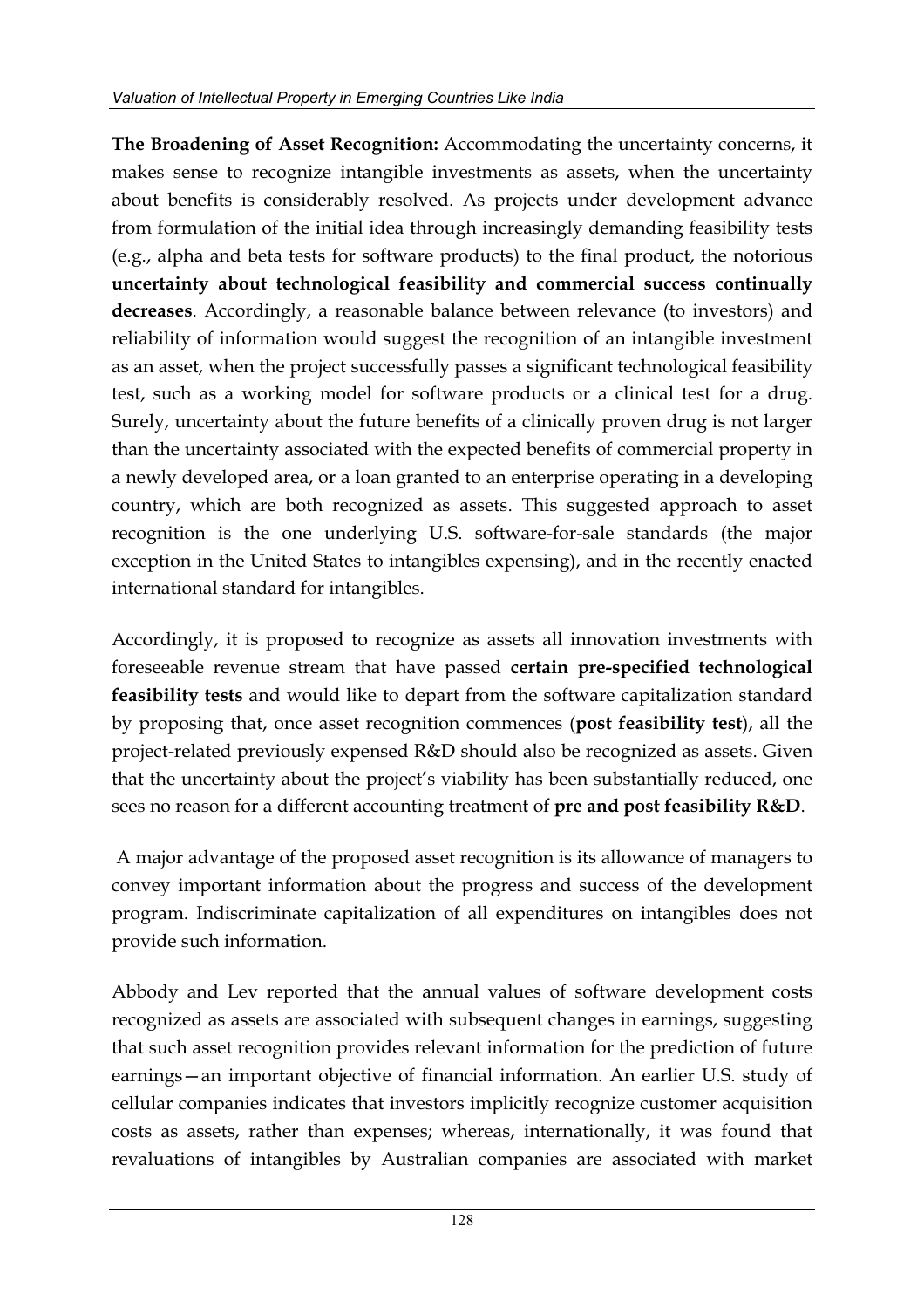values. Finally, a simulation-based analysis demonstrated the general superiority of intangibles' recognition as assets vs. immediate expensing in providing meaningful performance data to investors.

### **11.11 ACCOUNTING POLICY OF MICROSOFT FOR R & D:**

"We account for research and development costs in accordance with several accounting pronouncements, including SFAS No. 2, Accounting for Research and Development Costs, and SFAS No. 86, Accounting for the Costs of Computer Software to be Sold, Leased, or Otherwise Marketed. SFAS No. 86 specifies that costs incurred internally in researching and developing a computer software product should be charged to expense until technological feasibility has been established for the product. Once technological feasibility is established, all software costs should be capitalized until the product is available for general release to customers. Judgment is required in determining when technological feasibility of a product is established. We have determined that technological feasibility for our software products is reached shortly before the products are released to manufacturing. Costs incurred after technological feasibility is established are not material, and accordingly, we expense all research and development costs when incurred. " (Research and development expenses include payroll, employee benefits, stock-based compensation, and other headcount-related costs associated with product development)

### **References**

**\***Baruch Lev - INTANGIBLES MANAGEMENT, MEASUREMENT, AND REPORTING

\*EVALUATING INTANGIBLE ASSETS: THE MEASUREMENT OF R&D PERFORMANCE

Enzo Baglieri, Vittorio Chiesa, Alberto Grando, Raffaella Manzini (\*)

\* Dealing with Intangibles: Valuing Brand Names, Flexibility and Patents Aswath Damodaran, Stern School of Business January 2006

Arthur Andersen, (1992), The Valuation of Intangible Assets. Special Report No P254. London

WIP conference Paper on Nov 1996…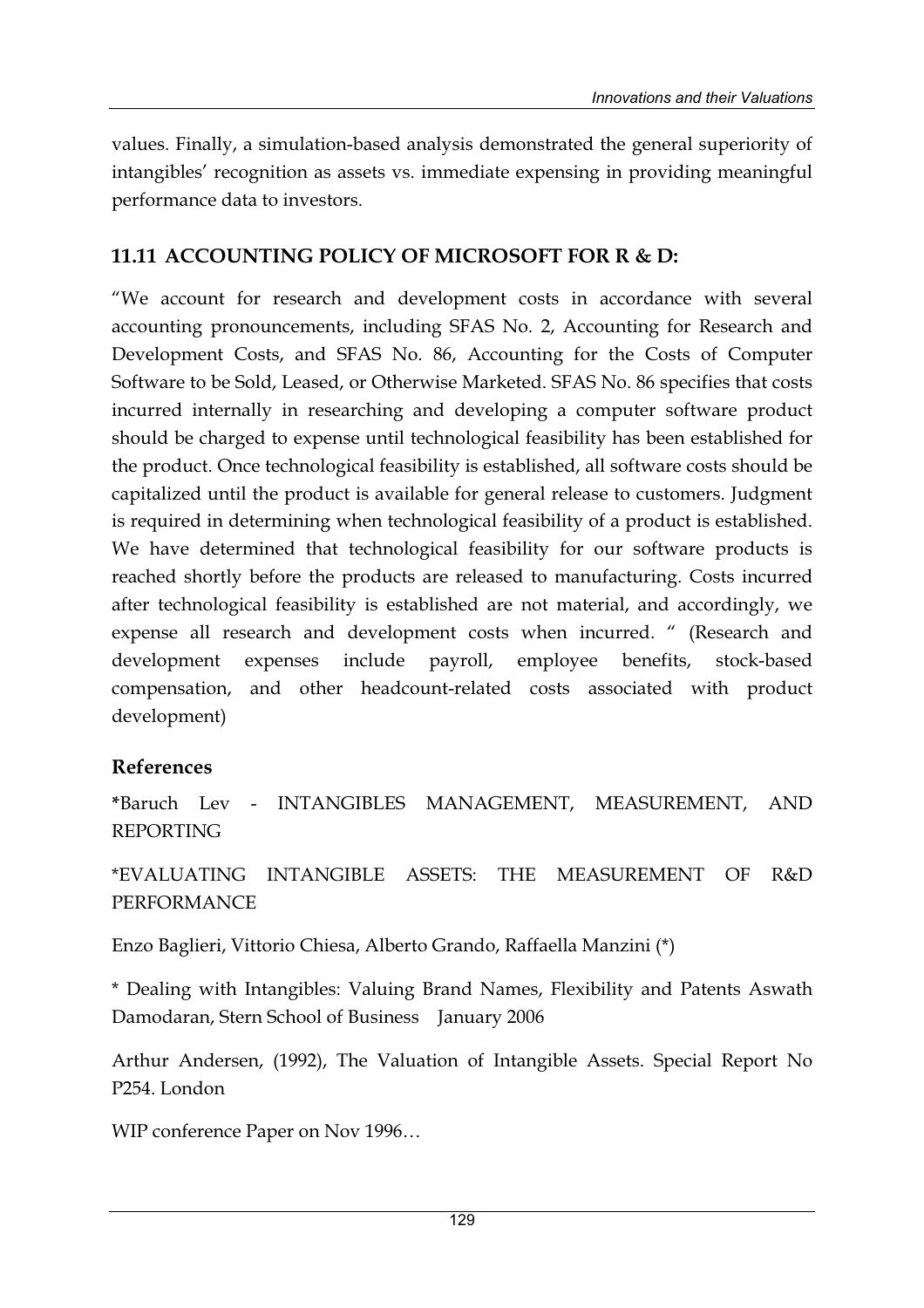# **CHAPTER 12**

### **12. IP ACCOUNTING - GLOBAL ISSUES**

In the mid-1980s, Reckitt & Colman, a UK-based company, put a value on its balance sheet for the Airwick brand that it had bought. In 1988, Rank Hovis McDougall (RHM), a leading UK food conglomerate, played heavily on the power of its IPs to successfully defend a hostile takeover bid by Goodman Fielder Wattie (GFW). RHM's defence strategy involved carrying out an exercise that demonstrated the value of HM's IP portfolio. This was the first independent IP valuation establishing that it was possible to value IPs not only when they had been acquired, but also when they had been created by the company itself. After successfully defending the GFW bid, RHM included in its 1988 financial accounts the value of both the internally generated and acquired IPs under intangible assets on the balance sheet.

In 1989, the **London Stock Exchange** endorsed the concept of IP valuation as used by RHM by allowing the inclusion of intangible assets in the class tests for shareholder approvals during takeovers. This proved to be the drive for a wave of major Companies having good IP to recognize the value of IPs as intangible **assets on their balance sheets**. In the UK, these included Cadbury Schweppes, Grand Metropolitan (when it acquired Pillsbury for \$5 billion), Guinness, Ladbrokes (when it acquired Hilton) and United Biscuits (including the Smith's IP). Today, many companies including LVMH, L'Oréal, Gucci, Prada and PPR have recognized acquired IPs on their balance sheet. Some companies have used the balance-sheet recognition of their IPs as an investor-relations tool by providing historic IP values and using IP value as a financial performance indicator.

UK, Australia and New Zealand have been leading in term of Accounting Standards, the way by allowing acquired IPs to appear on the balance sheet and providing detailed guidelines on how to deal with acquired goodwill. In 1999, the UK Accounting Standards Board introduced FRS 10 and 11 on the treatment of acquired goodwill on the balance sheet. The International Accounting Standards Board followed suit with IAS 38. And in 2002, the US Accounting Standards Board introduced FASB 141 and 142, scarping pooling accounting and laying out detailed rules about recognizing acquired goodwill on the balance sheet. There are indications that most accounting standards including international and UK standards will eventually align to the US GAAP . This is because most international companies that wish to raise funds in the US capital markets or have operations in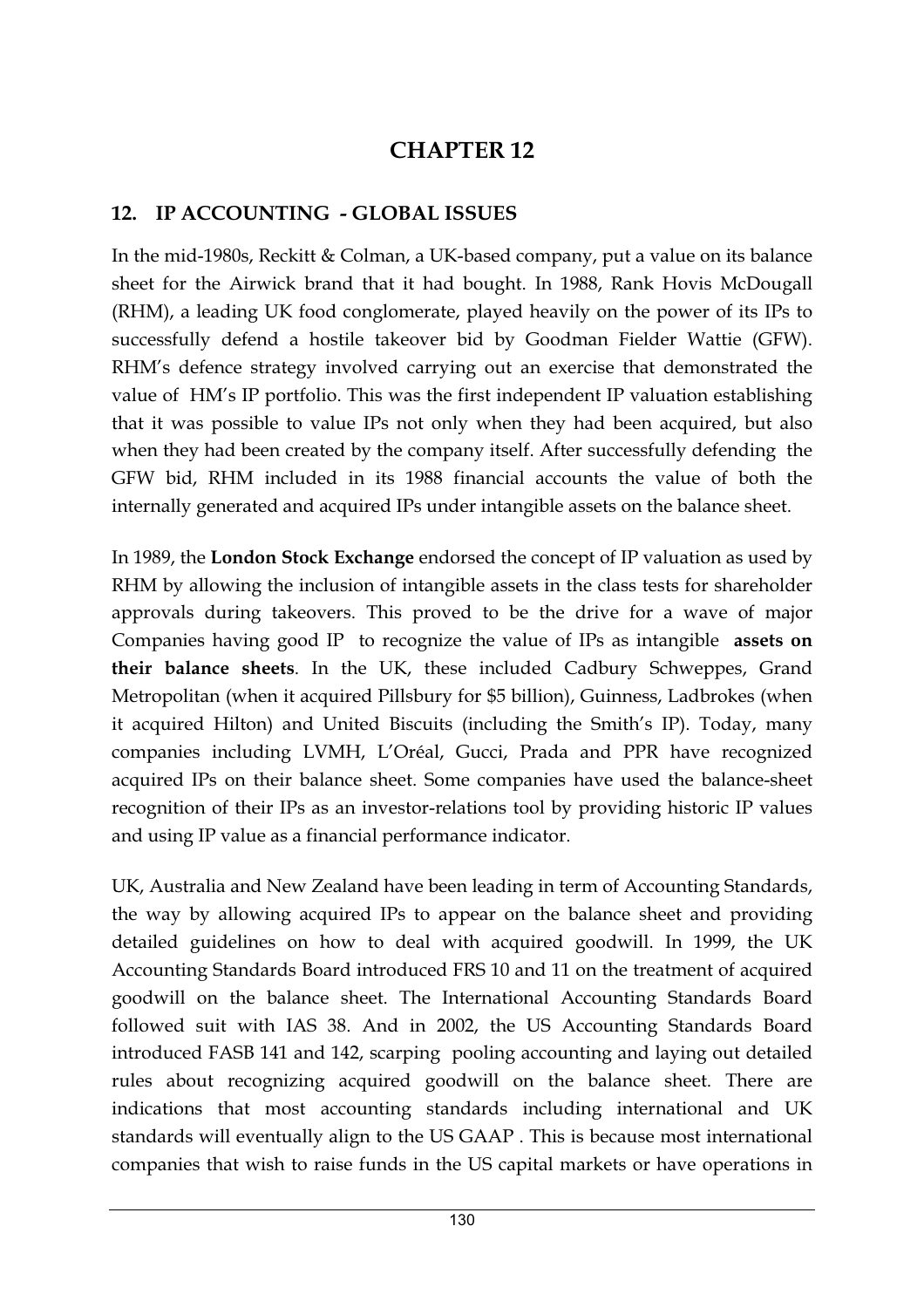the United States will be required to adhere to US Generally Accepted Accounting Principles (GAAP).

Internationally recognized bodies like the Financial Accounting Standards Board (FASB) and the Securities and Exchange Commission (SEC) determined for the harmonization of accounting standards at the global level. They have recognized the existing gap between the kind of information provided by accounting and the in formation needed by investors and stakeholders. The concerns raised by the FASB have led to a revision of the way in which IP is treated in Mergers and Acquisition (M&A). The new approach to IP in M&As is generally considered to be a very progressive step as it allows, for the first time in the history of accounting, to separately list the respective IP of the firms involved in the M&A and to put a value on such IP. The principal stipulations of all these accounting standards are that acquired goodwill needs to be capitalized on the balance sheet and amortized according to its useful life.

Recommended valuation methods are discounted cash flow (DCF) and market value approaches. The valuations need to be performed on the business unit (or subsidiary) that generates the revenues and profit. The accounting treatment of goodwill upon acquisition is an important step in improving the financial reporting of intangibles such as IPs. It is still insufficient as only acquired goodwill is recognized and the detail of the reporting is reduced to a minor footnote in the accounts.

There is also still a problem with the quality of IP valuations for balance-sheet recognition. Although some companies use an IP-specific valuation approach, others use less sophisticated valuation techniques that often produce questionable values. The debate about bringing financial reporting more in line with the reality of longterm corporate value is likely to continue, but if there is greater consistency in IPvaluation approaches and greater reporting of IP values corporate asset values will become much more transparent.

## **12.1 FAS 141 & 142: IMPORTANT STEPS TOWARDS THE RECOGNITION OF IP**

Before the introduction of FAS 141 and FAS 142 in the US GAAP, **goodwill** was the only vocabulary used by the accounting profession to speak about IP. Historically, goodwill has been primarily defined in residual terms, that is, as the price a market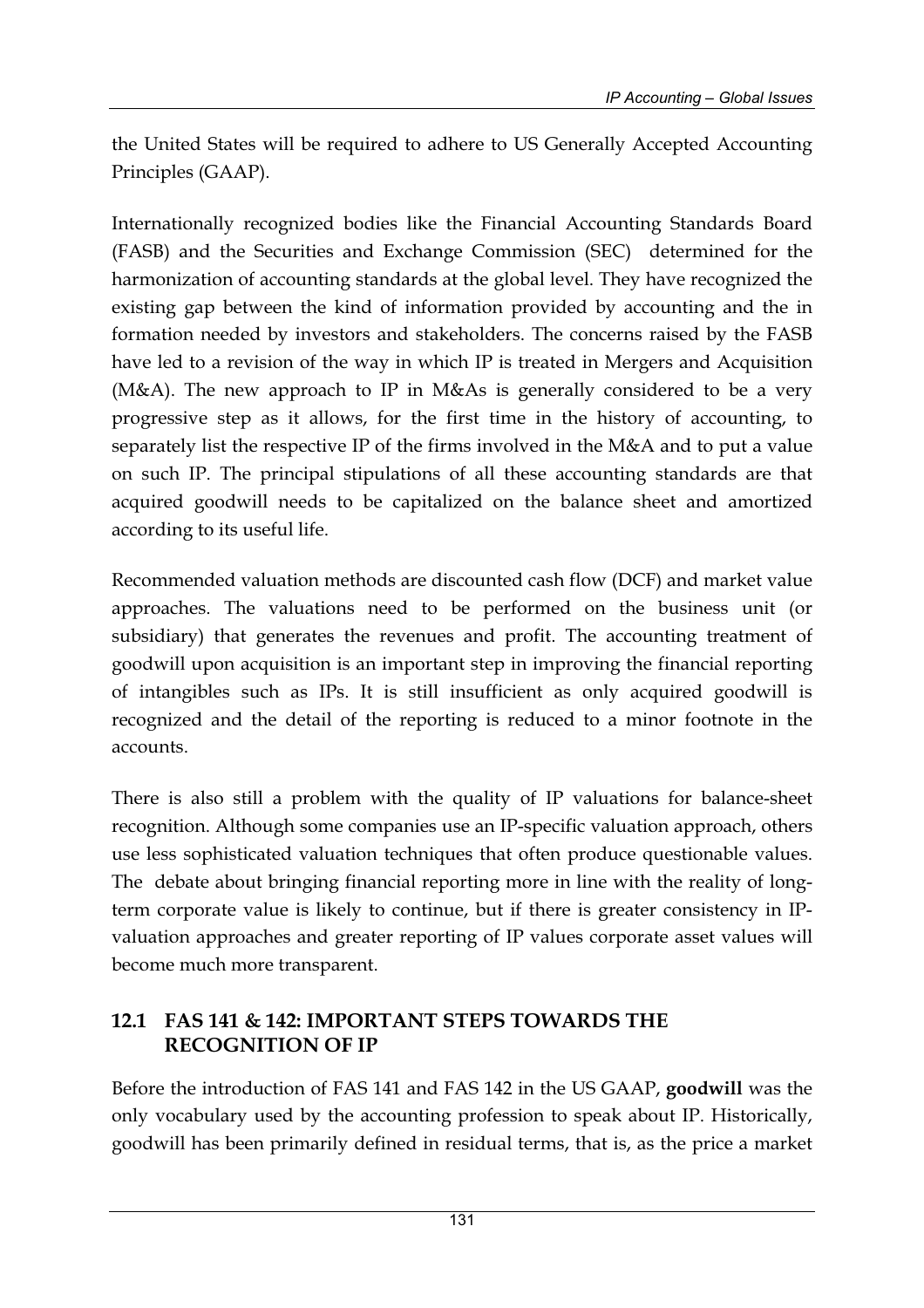participant is ready to pay in excess of the value of a firm's tangible assets. (White G.I./Sondhi A.C./Fried C., 1994) The concept of goodwill is rather vague since anything that justifies a higher price for a company may be grouped under goodwill. This makes it rather difficult to compare the goodwill of different companies .

FAS 141 and 142 revised the way goodwill is treated in Mergers and Acquisitions. Whereas historically the balance sheets of two merging companies were simply added together (called the "pooling of interest for business combinations" method). The purchase method requires identifying each single acquired asset and determining its `**fair value'**. The overall purchase price must be distributed across all business items (intangibles and tangibles) that qualify as assets.

 FAS 142 abolished the amortization of goodwill. Companies need to review on an annual basis the acquired IP and conduct an `**impairment test'**. To what extent the IAS 38 "Intangible Assets" which still requires the amortization of goodwill over a period of 20 years can be aligned to US GAAP. For example, Since German companies registered in the US can make their income statement under US GAAP incentives have been strong to report adequately valued trademarks on the balance sheet.

Further adaptations will be necessary to adequately reflect IP on the balance sheet. Apart from the fact that FAS 141 and 142 address M&A the implicit definitions in these paragraphs are not compatible with the characteristics of IP. Under FAS 141 and FAS 142, IP can be accounted for if it qualifies as intangible assets. Much of the IP held in a company will hardly pass that test. According to IAS 38, "an intangible asset must be identifiable, controlled by an enterprise as result of past events and should generate future economic benefits for the enterprise."

### **12.2 "FAIR VALUE" NOT COMMUNICATING EVERY THING ABOUT IP**

A lot of the IP that a company owns has an indirect impact on its cash flows **Exclusivity in the relevant market** and/or the `**freedom to operate'.** This is also one of the major reasons why the notion of fair value does not reflect the value of IP. Under US GAAP fair value is defined as "the amount at which that asset could be bought or sold in a current transaction between willing parties, other than in a liquidation."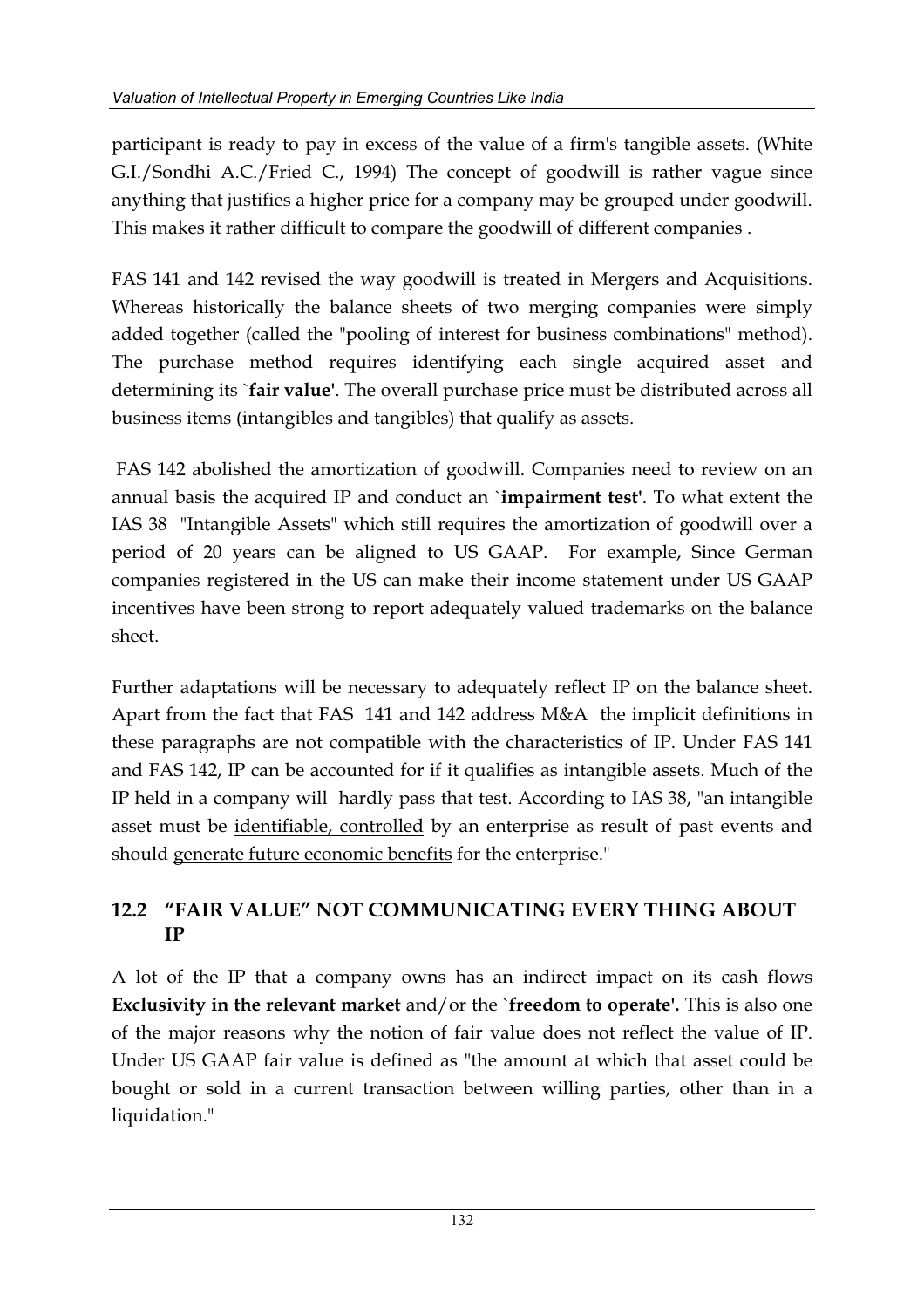Accounting standards recommend a **benchmark approach** in order to determine the fair value of an asset. A benchmark provides little information about the relevance of IP to a particular company. Whereas some assets are general in use, others are special in application. There is no "one size fits all" approach to determining the value of IP. A benchmark is also difficult to establish in the absence of active markets. The markets for IP are much less established and unclear.

**Context** is an essential criterion to grasp the true value of IP. Take the example of a patented drug. Whereas it may be of immense value to a pharmaceutical company which has the necessary knowledge and experience to make use of it. It may be of very little value to a car manufacturer who has no use for it. This distinguishes IP fundamentally from many tangible assets, which are much easier to interchange and are usable in various contexts.

## **12.3 ACQUIRED AND INTERNALLY-GENERATED IP ACCOUNTING ARE DIFFERENT**

Accounting has so far developed a very scarce vocabulary and syntax to communicate the value of IP to investors and managers. In accounting, the financial position of a company is phrased in terms of profits or losses, assets or liabilities. Among these variations the combinations that accounting currently allows to phrase IP are rather unsatisfactory and even the internationally most widely-accepted standards, the US GAAP and the International Financial Reporting Standards (IFRS) (formerly called - IAS) are not well equipped to deal with IP.

Internally generated IP is treated as an immediate expense. The same applies to Research and Development (R&D) related to the creation of IP. This means that the balance sheet offers distorted information on how IP is made. The costs incurred for the creation of IP are reported at **one single point in time**, while the IP is accounted for only in the context of a commercial transaction.

Unlike internally generated IP, acquired IP is reflected on the balance sheet. For example, according to US GAAP, IP is valued at its acquisition cost and amortized over a maximum period of 40 years. However, this may lead to serious confusion, whereas internally generated IP is considered to be worth nothing, the IP that change hands may be worth hundreds of millions of Dollars. Thus, a company which decides to sell or license internally generated IP appears to create profits virtually out of nothing, as the IP that generated these profits does not appear on its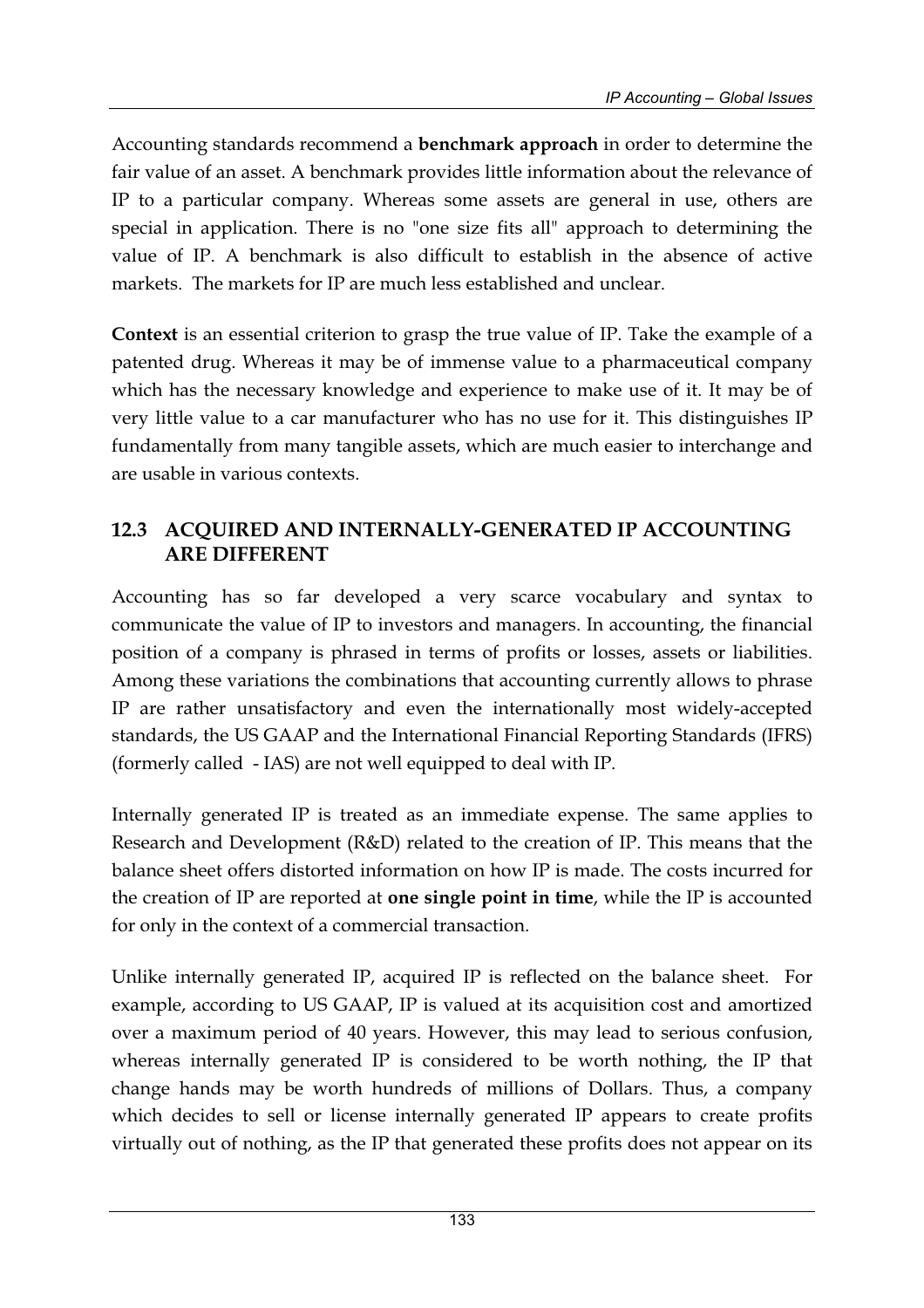balance sheet. To outsiders, this might look like magic, whereas it is nothing but the expression of unfortunately stated information. (Licensing Executive Society, 2002)

## **12.4 LACK OF VISIBILITY OF IP ON THE BALANCE SHEET**

The lack of visibility of IP on the balance sheet makes it very difficult for management to shift the focus to developing and sharpen their IP strategies. A study conducted by the management-consulting firm McKinsey & Company found that in the US companies create on average not more than 0.5% of their operating income from the licensing of IP. McKinsey, however, calculates that firms could earn up to 10% of their revenues from the sale or licensing of IP. Top management also loose their focus without information. An IP report issued together with the accounting reports can be considered as a good interim solution to overcome the current communication gaps.

# **12.5 THE TANGIBLES–INTANGIBLES ACCOUNTING**

"Tangible" and "intangible" assets receive differing accounting treatments, the former are considered assets, while the latter are 'expensed'. This is primarily because of the high uncertainty regarding future outcomes of intangible investments, partial lack of control and non-tradability.

 The high uncertainty of intangibles also highlights the importance of information concerning risk sharing. Similarly, information about trading knowledge assets in the traditional and virtual (Internet) markets for intellectual properties is highly relevant to both managers and investors. These indicators will also have important accounting implications. Effective exclusion of outsiders implies *control* over assets, an essential condition for asset recognition in financial statements. Thus, reliance on the economic framework for intangibles allows one to specify information relevant to decision makers.

An appreciation of the nature of accounting as it relates to intangibles also allows for a critical assessment of current proposals for information disclosure. Consider, for example, the suggestions for *continuous* (e.g., daily, weekly) financial reporting instead of the current quarterly and annual financial reports. No doubt, frequent releases of information on key items—such as software sales last month, airplane occupancy last week, or even daily store revenue by retailers—may provide relevant information to investors. For example, on November 27, 2000, three days after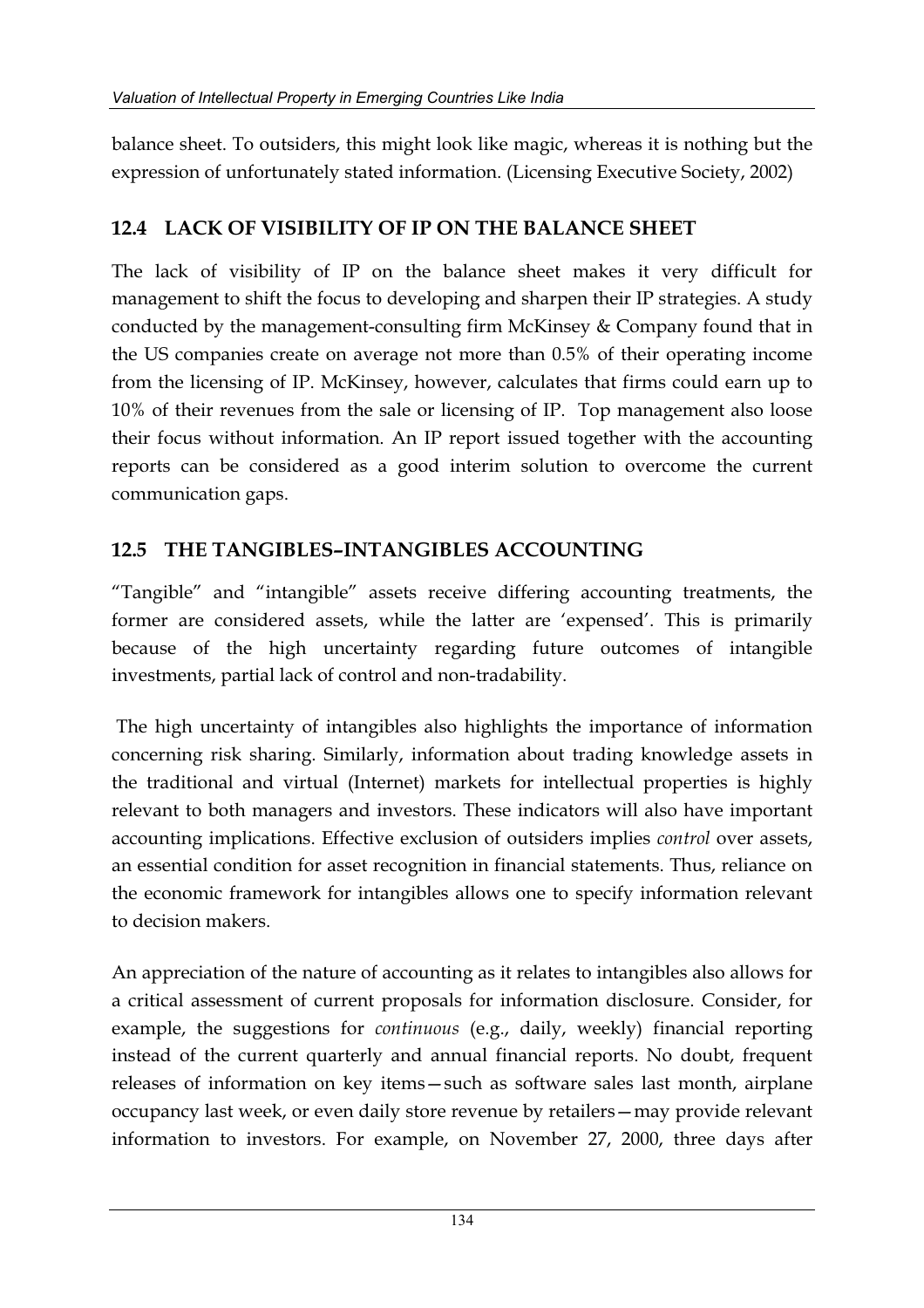Thanksgiving, *The Wall Street Journal* reported that Wal-Mart "said same-store sales on Friday rose 4% to 6% over the same day last year, while total sales for the day increased to more than \$1.1B, up slightly from last year."

The crucial factor is *reliability* of the estimates underlying earnings and asset measurements. In general, the shorter the reporting period (a quarter, say, compared with a year), the *less* reliable are the estimates underlying the computation of earnings and asset values. For example, the estimate of the provision for customers' defaults. A default estimate based on past experience with *annual* sales, may provide a reasonable estimate of future default, since many transitory events and factors are smoothed out over the course of a year. In contrast, an estimate of customers' default related to last week's or yesterday's sales (continuous reporting) will be subject to enormous random errors, and hence be highly unreliable. This will adversely impact the quality of reported earnings and asset values. Indeed, empirical studies show that the longer the accounting period (a quarter, a year, five years), the more reliable earnings are as measures of corporate performance.

# **12.6 THE FAILURE OF FULL REVELATION FOR INTANGIBLES**

Why does the full revelation principle fail to operate in the intangibles context? Why did a recent extensive study by the FASB of voluntary information disclosure by public corporations conclude the following: "The Steering Committee was pleasantly surprised to discover that companies presently are voluntarily disclosing an extensive amount of useful business information…The results of the over-all study included some *disappointments*. One was the general *lack of meaningful* and *useful*  disclosures about *intangible assets*." If after 10–15 years of unprecedented growth in the value and economic impact of intangibles, the Financial Accounting and Standards Board (FASB) still concludes that there is "lack of meaningful and useful disclosures about intangible assets," one must ask whether this "experimentation process" is working, and how long might it last?

But why the information failure when it comes to intangibles?

Motives of the major players in the information arena—managers, auditors, and well-connected financial analysts. This web of motives is referred to as the "politics of intangibles' disclosure." A specific example will highlight the argument. (Baruch Lev)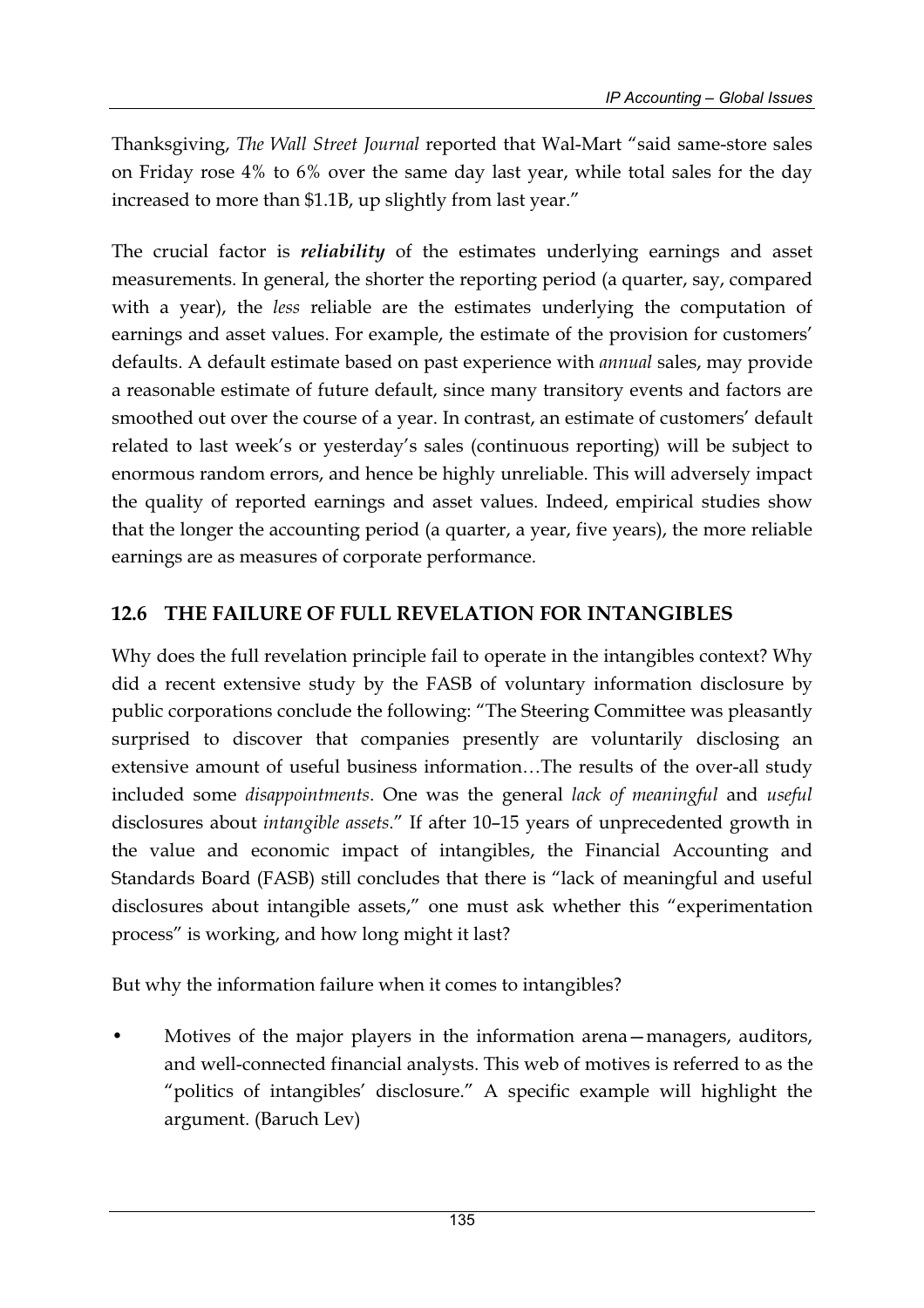- In reality, there is only scant evidence of a link between improved disclosure and cost of capital, and the estimated reduction in cost of capital is very modest.
- The CFO mainly concerned with shareholder lawsuits, are comfortable with accounting rules that eliminate risky assets from the balance sheet that, in the occurrence of company failure.
- The Analysts particularly well-contacted ones believe that they obtain from managers sufficient information about firms' innovation activities. In fact, public disclosure in financial reports of such information may strip them of privileged information.

### *12.7 THE CURRENT DISCLOSURE ENVIRONMENT IN US* **WITH BUT ONE IMPORTANT EXCEPTION—SOFTWARE DEVELOPMENT COSTS—**practically all-intangible investments are expensed as incurred in financial reports.

The costs of developing software products beyond the stage of technological feasibility usually determined by the existence of a working model, i.e., successful alpha or beta tests), have to be capitalized—namely considered an asset—and amortized according to the expected useful life of the software products.21 In 1998,The American Institute of Certified Public Accountants (AICPA) issued a Statement of Position (SOP) extending the capitalization of software development costs (beyond technological feasibility) to products intended for *internal use*.

The justification for the software exception to the general rule of expensing intangibles appears to be that software projects are generally well defined (separable), of relatively short duration (compared, say, with drug development), and their benefits can in most cases be directly attributed to the investments. Such separability of projects and identifiably of benefits is missing, argue accountants, from most other intangibles.

In reality even this limited requirement to capitalize software development cost is ignored by many software companies, including the industry leaders, Microsoft and Oracle. These and other firms routinely expense all software development costs.

Financial analysts' uncertainty of the capitalization of intangibles strongly drives the expensing decision of many successful software companies. The fall on future earnings due to the amortization of capitalized software or write-off software capital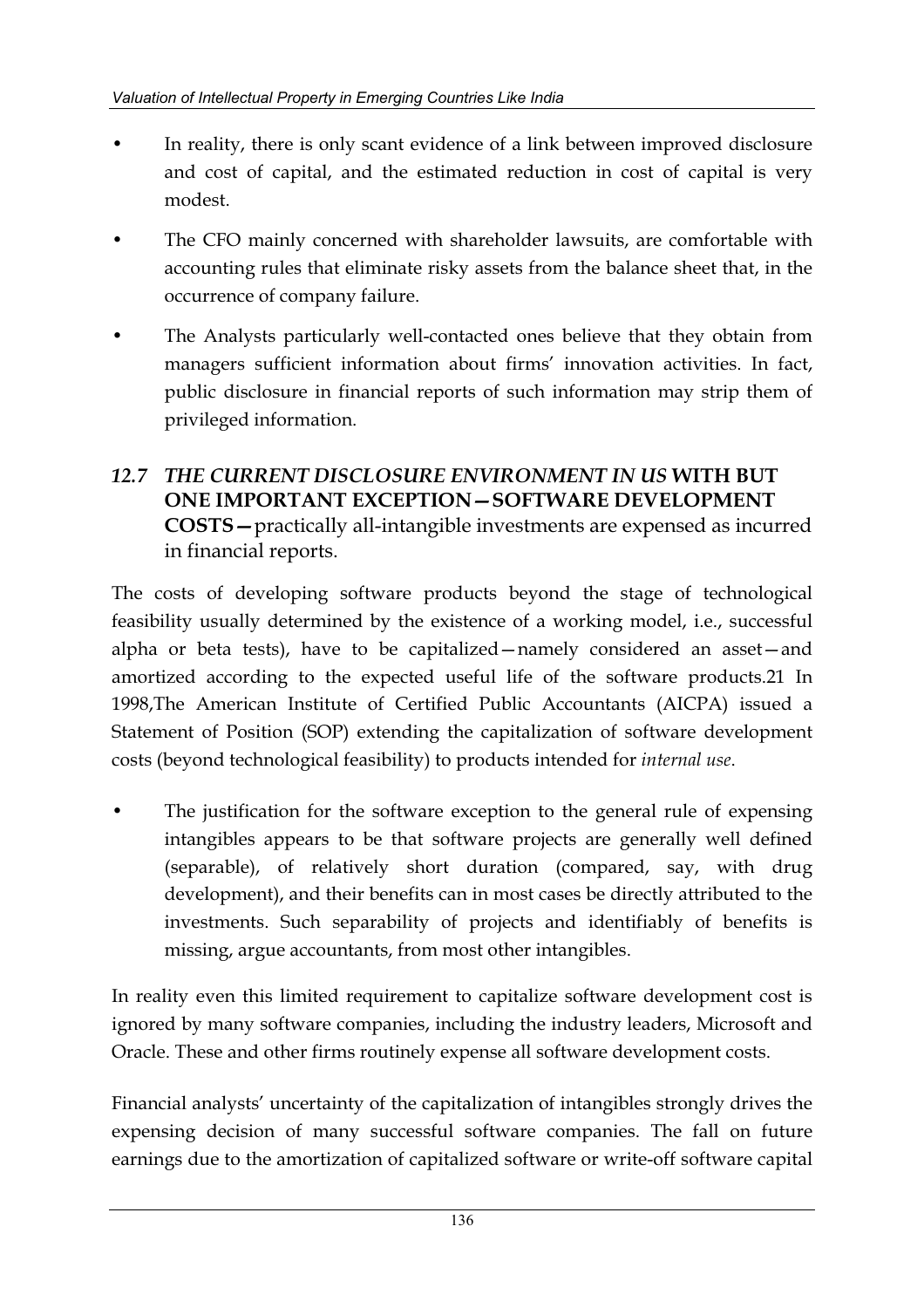that is no longer commercially viable—is an additional deterrent to following the FASB's software capitalization requirement. Whether capitalized or expensed, **R&D expenditures** are at least *reported separately* (a line item) in companies' financial statement. This is not the case for most other intangible investments. In general no information is provided in financial reports on firms' expenditures regarding employee training, IP enhancement, information technology investment, or other intangibles. No information on intangible investment (except for R&D) is provided to the general public.

The distinction between the *measurement* issues concerning intangibles and the *disclosure* of substantive information about intangibles is often lost in the professional's debate. Some Professionals say "It's impossible to value intangibles and, therefore, no change should be made in current corporate disclosures." The difficulties in *valuing* intangibles—a measurement issue—should not preclude the disclosure in footnotes to financial reports or by other means of factual, important information, such as on investment in IT, employee training, customer acquisitions costs, Internet activities, etc.

It is widely recognized that the current accounting system does not convey relevant and timely information about

- Investment in discovery/learning both internal and acquired is expensed immediately in financial reports with most expenditures (e.g., on employee training, software acquisitions, investment in Web-based distribution systems) not even separately *disclosed* to investors.
- Ignores the implementation stage of the value chain (e.g., an FDA drug approval, a patent granted, or a successful beta test of a software product), although considerable value creation or destruction, as well as risk reduction, generally occurs during this stage. And even the commercialization stage which generates recordable costs and revenues, is reported in a highly aggregated manner, defying attempts to evaluate the efficiency of the firm's innovation process, such as the assessment of return on R&D or technology acquisition, the success of collaborative efforts, or the firm's ability to expeditiously "bring products to the market."
- The structure of accounting, which essentially reflects *legally binding transactions* **with third parties.** In the current, knowledge-based economy, much of the value creation sometime by years, the occurrence of transactions.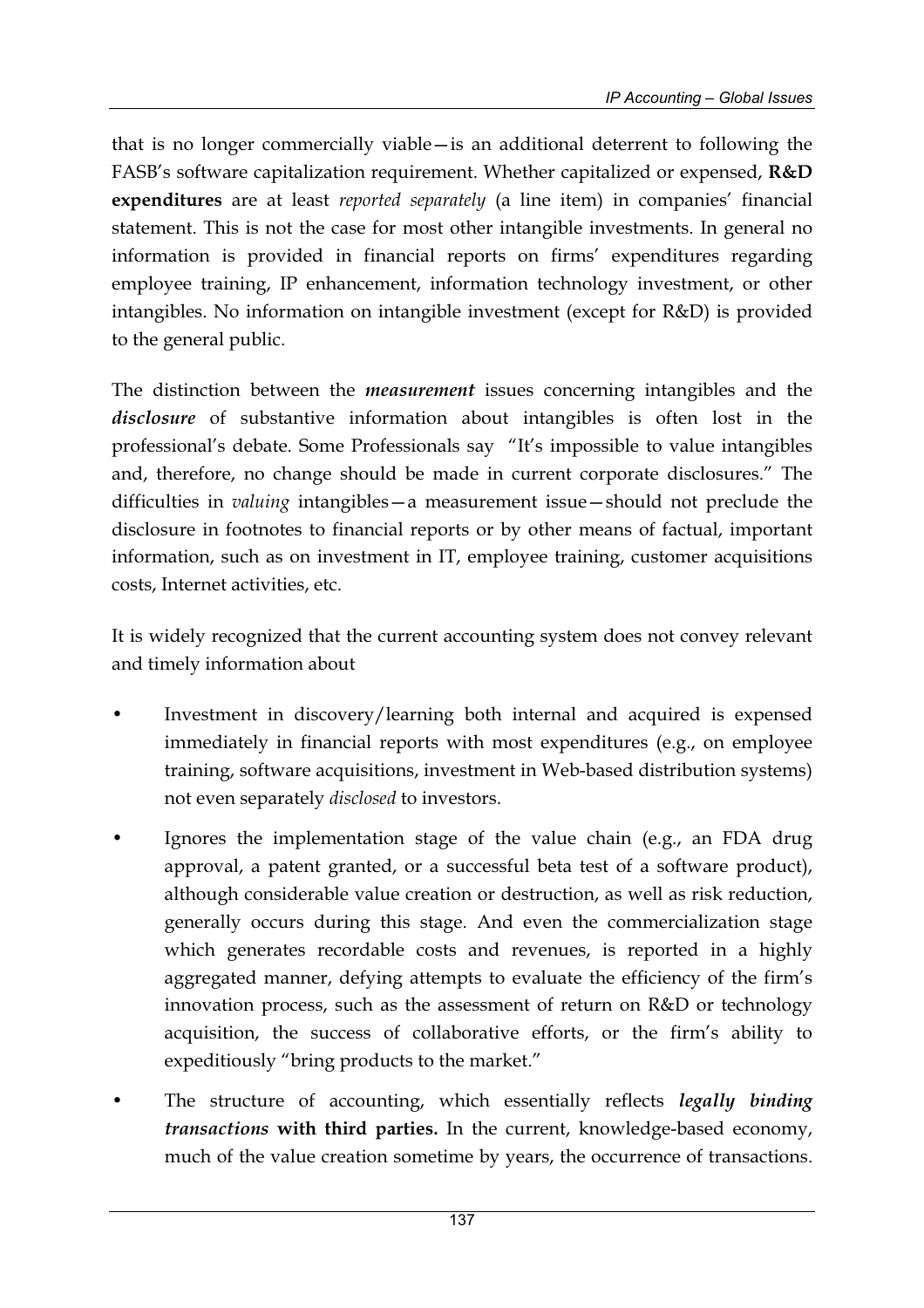The successful development of a drug, for example, creates considerable value, but actual transactions (sales) may take years to materialize. This is, by the way, the major reason for the growing disconnect between market values and financial information.

## **12.8 STANDARDIZING INFORMATION ON INTANGIBLES - ACCOUNTING**

An appropriate accounting policymaking body, preferably the FASB with strong encouragement and oversight by the SEC, will take upon itself the major task of standardizing intangibles-related information.

By standardization,

- a) Creating a coherent structure of information, and
- b) Defining the individual information items composing the information

The individual items that make up the information structure—such as expenditures on customer acquisition, Internet traffic measures, or innovation revenues— will require *careful definition.* And valuation criteria must be clearly specified. The availability of a new disclosure structure, endorsed by the major accounting policymaking institutions—and perhaps by other influential bodies. **No news is bad news in capital markets, silence is penalized.** 

## **12.9 AMORTIZATION OF INTANGIBLES**

As with tangible assets, the amortization of **intangibles** 

- Based on management's estimates of productive lives;
- Guided by industry norms and research findings;
- Rates may be revised as the actual benefits of intangibles materialize;
- A strict periodic impairment test should be applied as a safeguard against overvaluation.

When intangible inputs R&D expenditures, IP enhancement are expensed up front, and their benefits recorded in later periods, the reported earnings of both the early and subsequent periods are distorted. Recognition of intangibles as assets will lead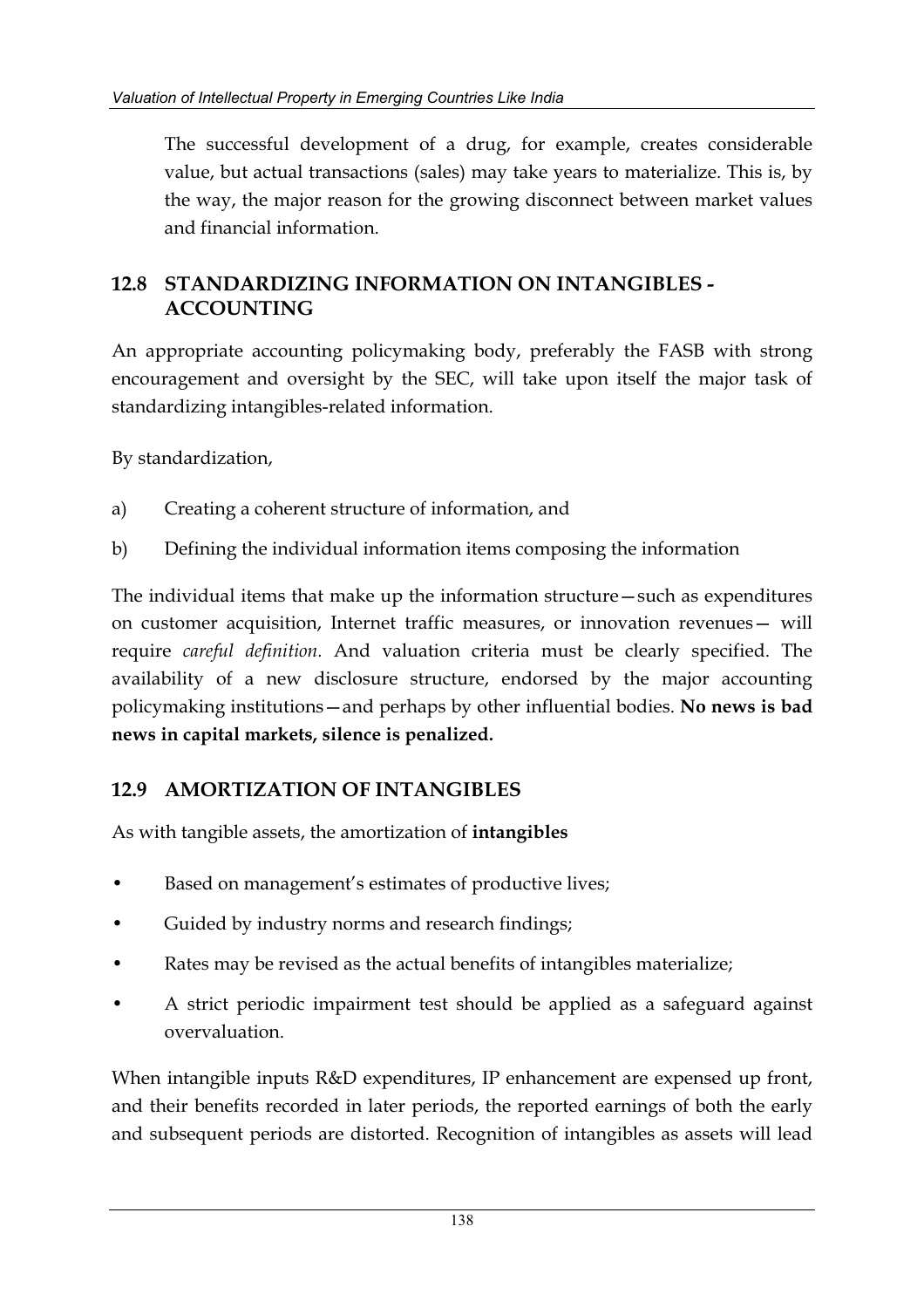to reported earnings that more meaningfully reflect enterprise performance. Asset recognition will lead to more realistic earnings growth patterns.

### **12.10 ACCOUNTING FOR INTANGIBLES—U.S. GAAP**

#### **I. GENERAL PRINCIPLES**

The broad principles governing the accounting for Intangible assets are laid out in APB 17. According to APB 17, Paragraph 9, a company should **record costs of intangible assets acquired from others, including goodwill, as an asset.** All costs incurred to **develop intangible assets that are not specifically identifiable should be recorded as expenses**. Where an intangible asset has been recorded, its **cost should be amortized by systematic charges to income over the estimated period of benefit** of the asset. The amortization period **should not exceed forty years** in any case.

The provisions of APB 17 apply to intangible assets recorded on the acquisition of some or all of the stock held by minority stockholders of a subsidiary company. The provisions of APB 17 are also applicable to costs of developing goodwill and other unidentifiable intangible assets with indeterminate lives, provided that a company records such expenditure as assets. APB 17 itself does not mandate as to what type of expenditures should be deferred as assets.

## *1. ACQUIRED INTANGIBLE ASSETS*

Intangible assets acquired singly should be recorded at cost at date of acquisition. Cost is measured by the:

- a) Amount of cash disbursed, or
- b) Fair value of other assets distributed, or
- c) Present value of amounts to be paid for liabilities incurred, or
- d) Fair value of consideration received for stock issued as described in paragraph 67 of APB No. 161.

Intangible assets acquired as part of a group of assets or as part of an acquired company should also be recorded at cost at date of acquisition. Cost is measured differently for specifically identifiable intangible assets and those lacking specific identification. The cost of identifiable intangible assets is an assigned part of the total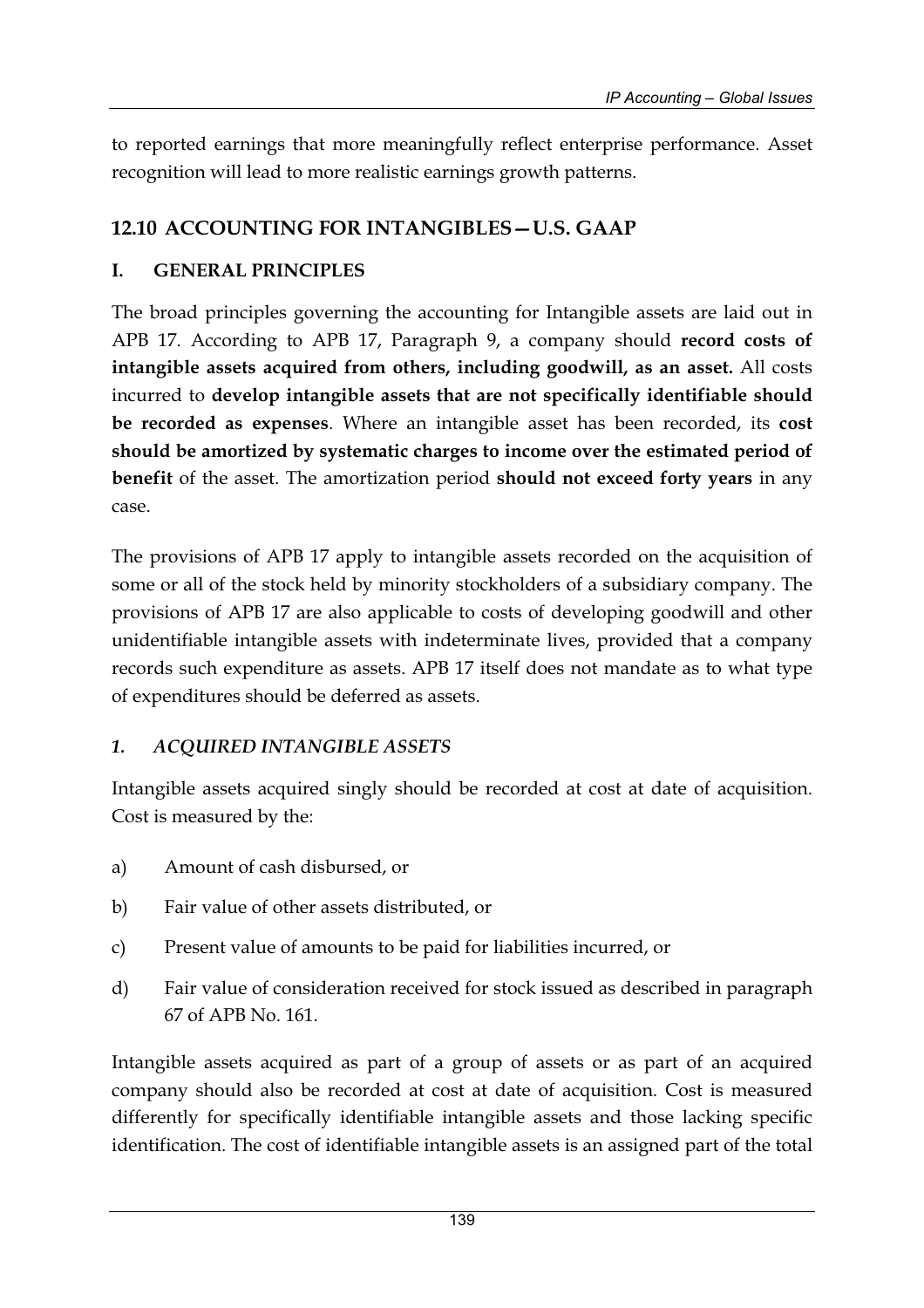cost of the group of assets or enterprise acquired, normally based on the fair values of the individual assets. The cost of unidentifiable intangible assets is measured by the difference between the cost of the group of assets or enterprise acquired and the sum of the assigned costs of individual tangible and identifiable intangible assets acquired less liability assumed. Cost should be assigned to all specifically identifiable intangible assets; cost of identifiable assets should not be included in goodwill.

# *Goodwill*

Goodwill is defined as the excess of the cost of an acquired company over the sum of identifiable net assets. It is the most common unidentifiable intangible asset. While identifiable intangible assets may be acquired singly, as a part of a group of assets or as part of an entire enterprise, unidentifiable assets cannot be acquired singly.

*Amortization of Goodwill*. —APB 17 requires that goodwill be amortized using the straight-line method unless a company can demonstrate that another systematic method is more appropriate. In order to use an accelerated method to amortize goodwill a company has to demonstrate that:

- a) The amount assigned to goodwill represents an amount paid for factors such as those listed in paragraph 27,2 but there is not a satisfactory basis for determining appraised values for the individual factors, and
- b) The benefits expected to be received from the factors decline over the expected life of those factors.

APB 17, paragraph 31, also specifies that a company has to continuously evaluate the period of amortization of intangibles to determine whether later events and circumstances warrant revised estimates of useful lives. However, the useful life of the unidentifiable intangible asset cannot be revised upward in any case.

## *Subsequent Costs*

Costs of developing, maintaining, or restoring intangible assets should be deducted from income when incurred provided any of the following conditions are satisfied:

- a). The asset is not specifically identifiable
- b). The asset has an indeterminate life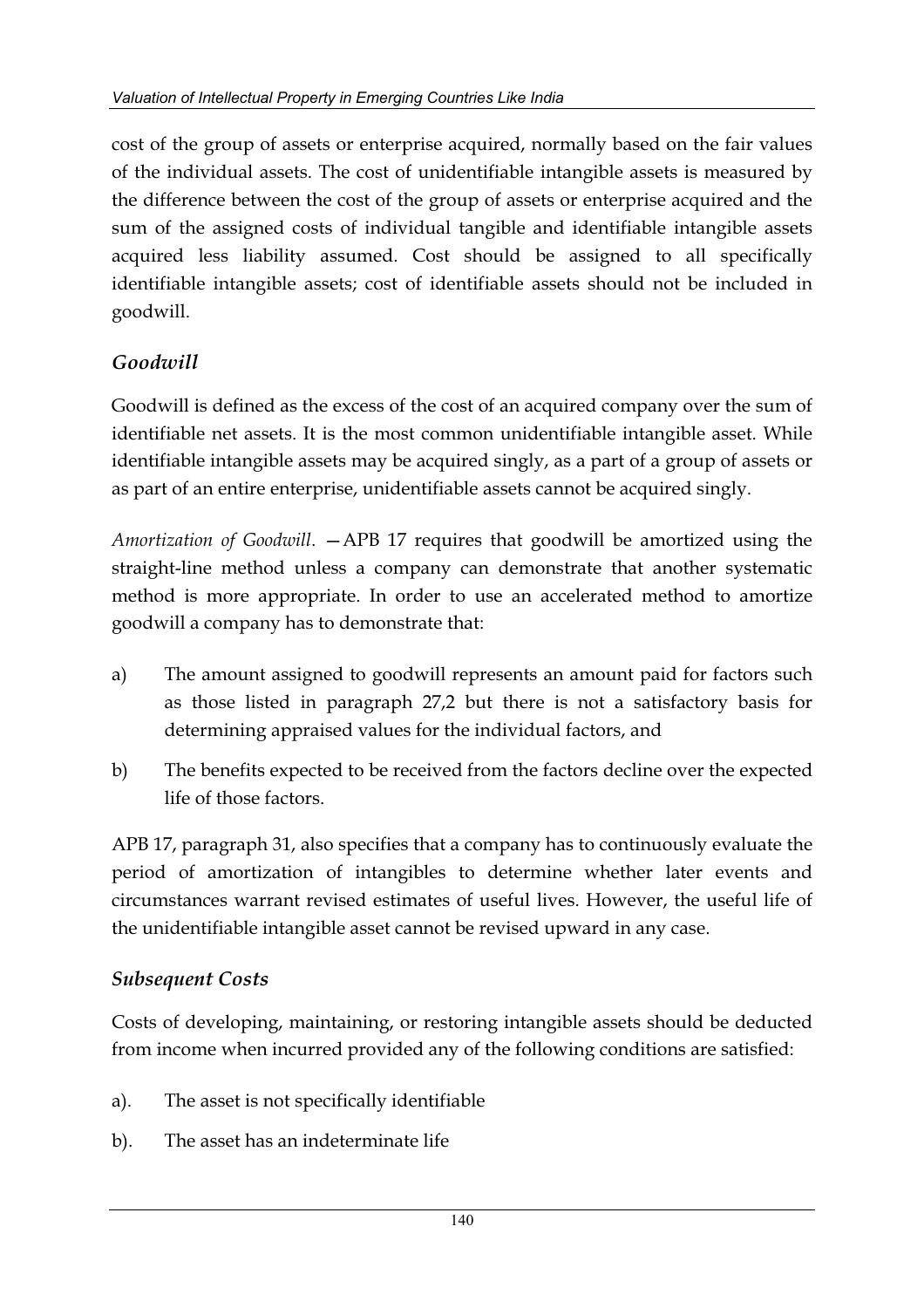c). The asset is inherent in a continuing business and related to an enterprise as a whole.

## **12.11 ACCOUNTING FOR INTANGIBLES - INTERNATIONAL ACCOUNTING STANDARDS**

IAS 38 deals with the accounting for Intangible Assets.

### **I. General Principles**

According to IAS 38, an intangible asset is recognized on the balance sheet if the asset's cost can be reliably measured and all future economic benefits specifically attributable to the asset will flow to the enterprise. All other costs incurred for nonmonetary intangible items should be expensed. The intangible asset is reported in the balace sheet at its cost less any accumulated amortization and any accumulated impairment costs.

## **1. Definitions**

*Intangible Assets*. —Intangible Assets are defined as non-monetary assets without physical substance held for use in production or supply of goods or services, for rental to others, or for administrative purposes:

- a) That are identifiable;
- b) That are controlled by an enterprise as a result of past events; and
- c) From which future economic benefits are expected to flow to the enterprise.
- d) The definition of intangible assets requires that the asset be identifiable in order to distinguish it from goodwill.

*Goodwill*. —Goodwill represents future economic benefits from synergy between identifiable assets or from intangible assets that do not meet the criteria for recognition as an intangible asset.

*Cost*. —The amount of cash or cash equivalents paid or the fair value of the other consideration given to acquire an asset at the time of its acquisition or production.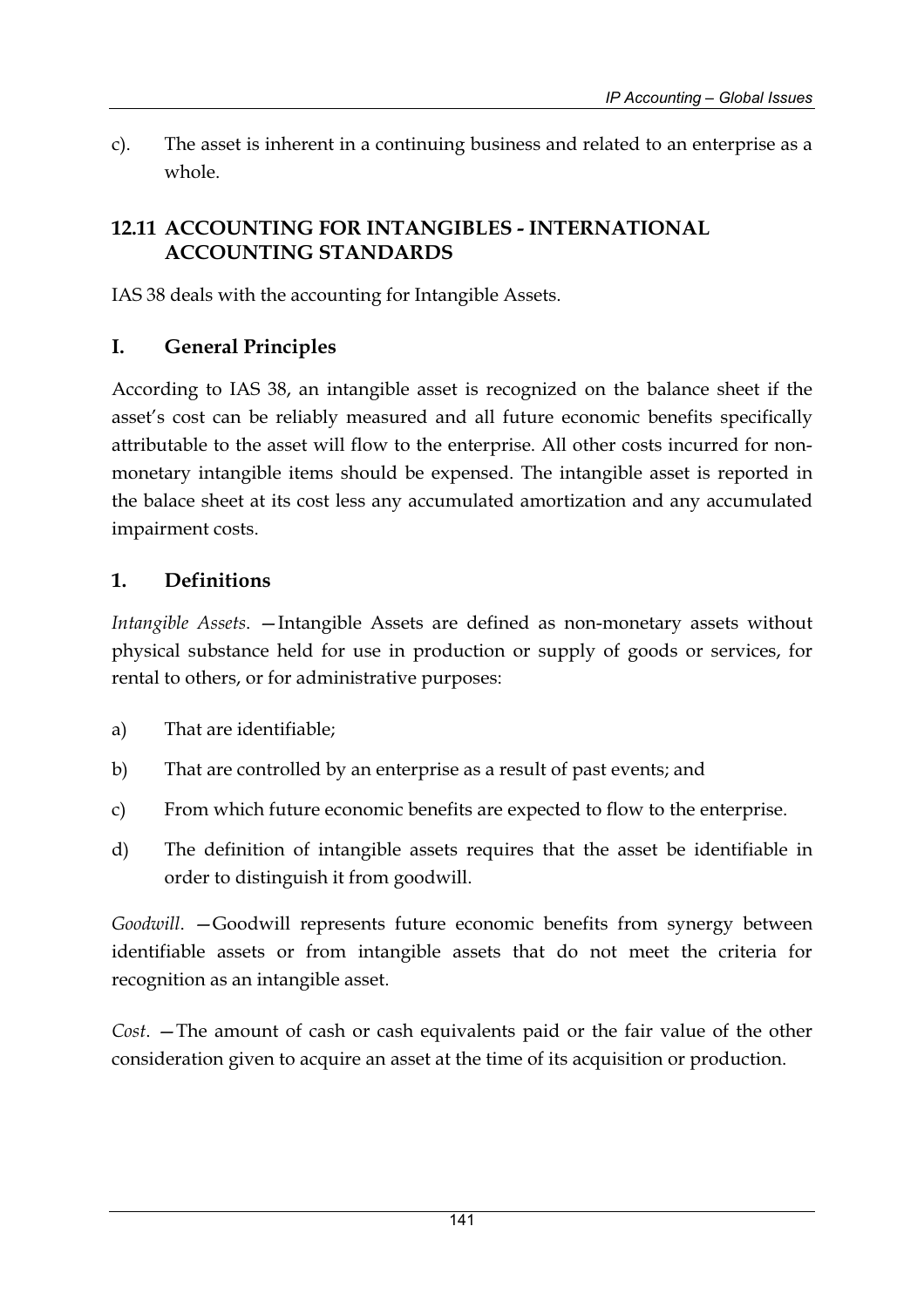# **2. Recognition and Measurement of Intangible Assets**

According to the standard an intangible asset should be recognized as an asset if and only if:

- a) It is probable that future economic benefits specifically attributable to the asset will flow to the enterprise,
- b) The cost of the asset can be measured reliably. The asset that is recognized should be initially measured at cost. The future economic benefits flowing from an intangible asset may include revenue from sale of products or services, cost savings, or other benefits arising from use of the asset by the enterprise itself. The standard lays down rules for an enterprise to demonstrate that future economic benefits specifically attributable to an intangible asset will flow back to an enterprise. The enterprise is required to show that:
	- a) The intangible asset will enhance the enterprise's net inflow of future economic benefits,
	- b) It has the intention and ability to use the intangible asset,
	- c) It has the adequate technical, financial and other resources available to obtain the expected future economic benefits.

## **3. Internally Generated Goodwill**

Under no circumstances should internally generated goodwill be recognized as an asset.

Internally generated goodwill is not recognized as an asset because no resource is created that is controlled by the enterprise, which will generate specific future economic benefits and that can be reliably measured at cost.

## **4. Subsequent Costs**

Subsequent costs on an intangible asset should be recognized as an expense when they are incurred unless: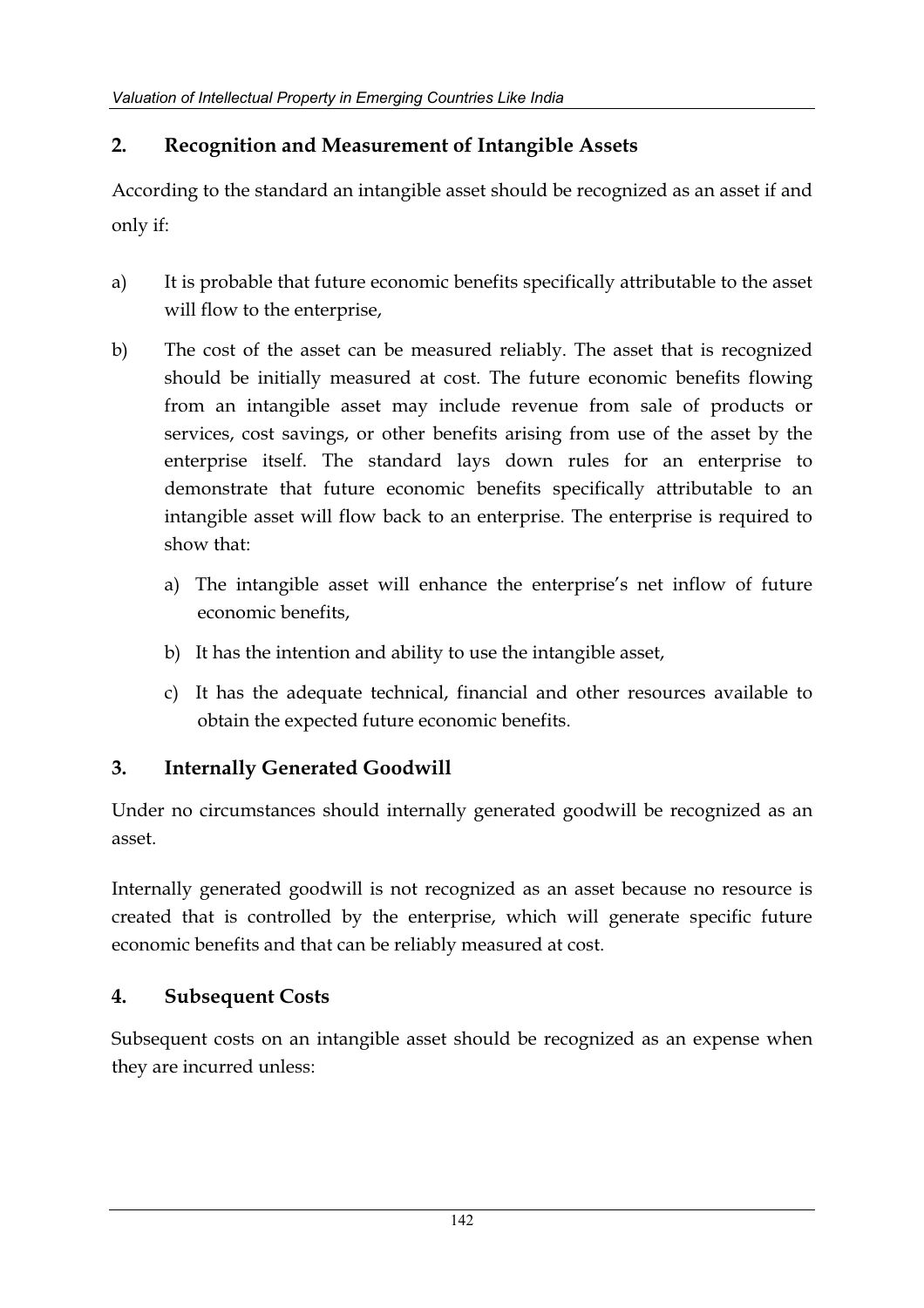- a) It is probable that those costs will enable the asset to generate specifically attributable future economic benefits in excess of the originally assessed standards of performance,
- b) Those costs can be measured and attributed to the asset reliably.

In the absence of these conditions, the subsequent costs incurred on the intangible asset should be expensed.

#### **5. Amortization**

IAS 38 requires that cost of the intangible asset be amortized over the estimated useful life of the asset. In the absence of any other information to the contrary, the useful life of an intangible asset is presumed to be 20 years.

### **12.12 ACCOUNTING POLICY OF MICROSOFT:**

We account for research and development costs in accordance with several accounting pronouncements, including SFAS No. 2, *Accounting for Research and Development Costs*, and SFAS No. 86, *Accounting for the Costs of Computer Software to be Sold, Leased, or Otherwise Marketed*. SFAS No. 86 specifies that costs incurred internally in researching and developing a computer software product should be charged to expense until technological feasibility has been established for the product. Once technological feasibility is established, all software costs should be capitalized until the product is available for general release to customers. Judgment is required in determining when technological feasibility of a product is established. We have determined that technological feasibility for our software products is reached shortly before the products are released to manufacturing. Costs incurred after technological feasibility is established are not material, and accordingly, we expense all research and development costs when incurred.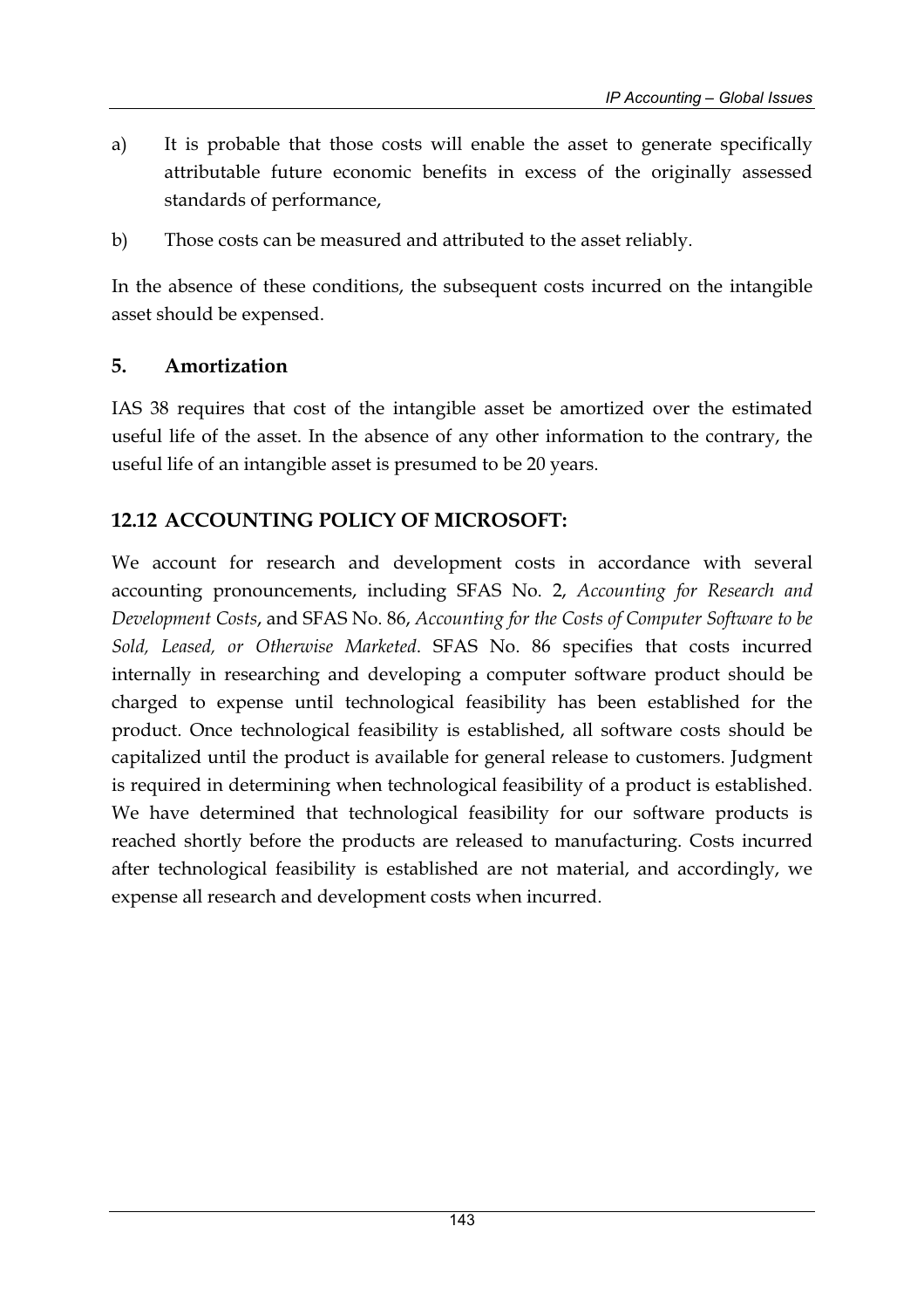## **NOTE 9 INTANGIBLE ASSETS \_ MICROSOFT US**

| $\left $ (In millions) |                                    |                             |                                  |                                    |                             |                                  |  |  |  |
|------------------------|------------------------------------|-----------------------------|----------------------------------|------------------------------------|-----------------------------|----------------------------------|--|--|--|
| June 30                | 2004                               |                             |                                  | 2005                               |                             |                                  |  |  |  |
|                        | <b>Gross</b><br>carrying<br>amount | Accumulated<br>amortization | <b>Net</b><br>carrying<br>amount | <b>Gross</b><br>carrying<br>amount | Accumulated<br>amortization | <b>Net</b><br>carrying<br>amount |  |  |  |
|                        |                                    |                             |                                  |                                    |                             |                                  |  |  |  |
| Contract-<br>based     | \$908                              | \$(476)                     | \$432                            | \$957                              | \$(606)                     | \$351                            |  |  |  |
| Technology-<br>based   | 278                                | (183)                       | 95                               | 309                                | (200)                       | 109                              |  |  |  |
| Marketing-<br>related  | 35                                 | (19)                        | 16                               | 35                                 | (25)                        | 10                               |  |  |  |
| Customer-<br>related   | 30                                 | (4)                         | 26                               | 40                                 | (11)                        | 29                               |  |  |  |
|                        |                                    |                             |                                  |                                    |                             |                                  |  |  |  |
| Total                  | \$1,251                            | \$(682)                     | \$569                            | \$1,341                            | \$ (842)                    | \$499                            |  |  |  |
|                        |                                    |                             |                                  |                                    |                             |                                  |  |  |  |

The components of finite-lived intangible assets are as follows:

During fiscal year 2004, we recorded additions to intangible assets of \$355 million, of which \$266 million was related to a comprehensive intellectual property license that we received in conjunction with the settlement of *InterTrust v. Microsoft*. During fiscal year 2005, we recorded additions to finite-lived intangible assets of approximately \$90 million. No other material intangibles were acquired in fiscal year 2004. We estimate that we have no significant residual value related to our finitelived intangible assets. The components of finite-lived intangible assets acquired during fiscal years 2004 and 2005 are as follows: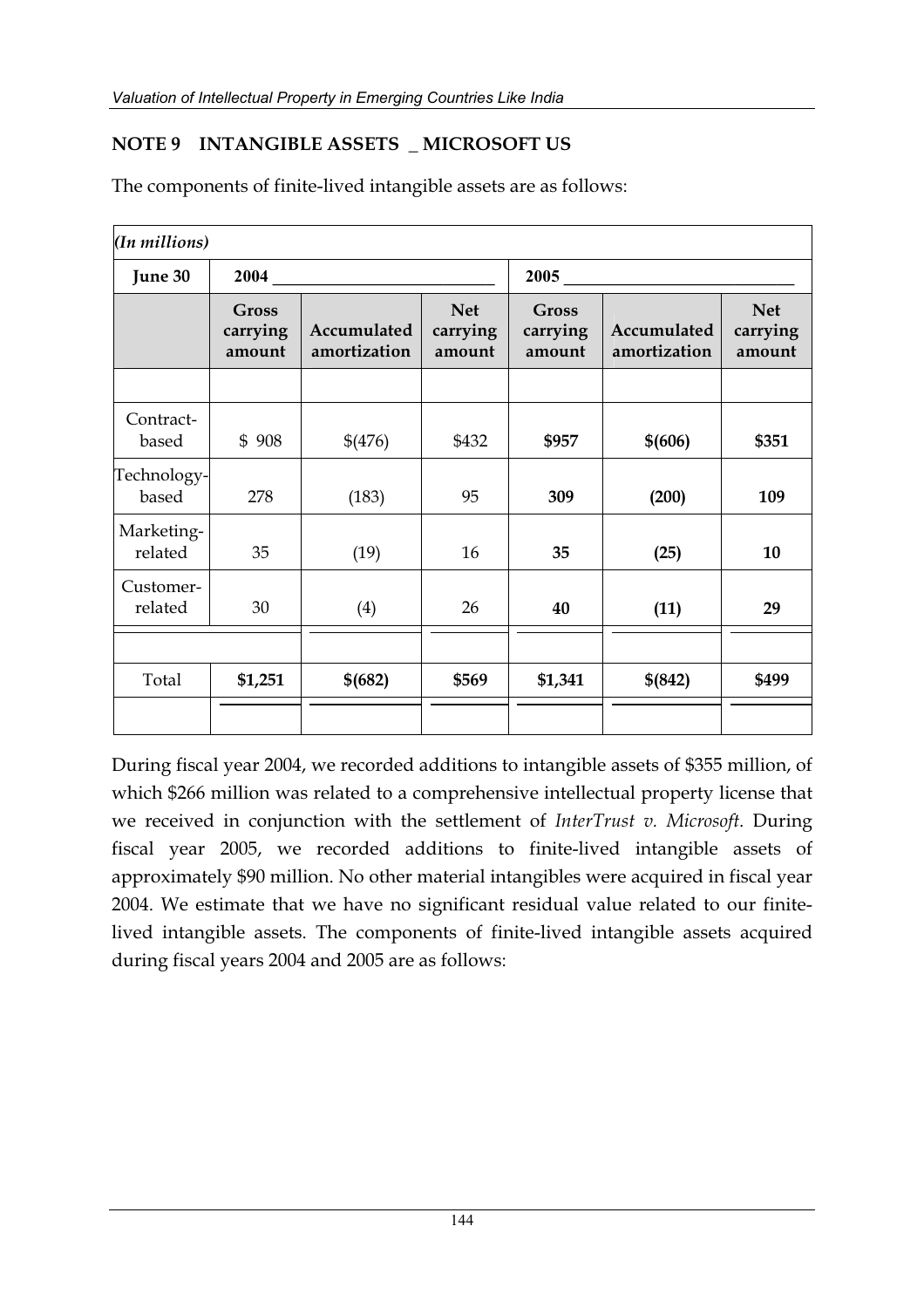| (In millions)             |                                    |         |        |                          |  |  |  |
|---------------------------|------------------------------------|---------|--------|--------------------------|--|--|--|
| <b>Year Ended June 30</b> | 2004                               |         | 2005   |                          |  |  |  |
|                           | Weighted<br>Amount<br>average life |         | Amount | Weighted<br>average life |  |  |  |
|                           |                                    |         |        |                          |  |  |  |
| Contract-based            | \$324                              | 9 years | \$16   | 6 years                  |  |  |  |
| Technology-based          | 28                                 | 4 years | 64     | 5 years                  |  |  |  |
| Customer-related          | 3                                  | 3 years | 10     | 5 years                  |  |  |  |
| Marketing-related         |                                    |         |        |                          |  |  |  |
|                           |                                    |         |        |                          |  |  |  |
| Total                     | \$355                              |         | \$90   |                          |  |  |  |
|                           |                                    |         |        |                          |  |  |  |

Acquired finite-lived intangibles are generally amortized on a straight-line basis over weighted average periods. Intangible assets amortization expense was \$170 million for fiscal year 2004 and \$161 million for fiscal year 2005. The estimated future amortization expense related to intangible assets as of June 30, 2005 is as follows:

| (In millions)      |        |  |  |  |
|--------------------|--------|--|--|--|
| Year Ended June 30 | Amount |  |  |  |
|                    |        |  |  |  |
| 2006               | \$123  |  |  |  |
| 2007               | 99     |  |  |  |
| 2008               | 81     |  |  |  |
| 2009               | 50     |  |  |  |
| 2010               | 39     |  |  |  |
| Total              | \$392  |  |  |  |
|                    |        |  |  |  |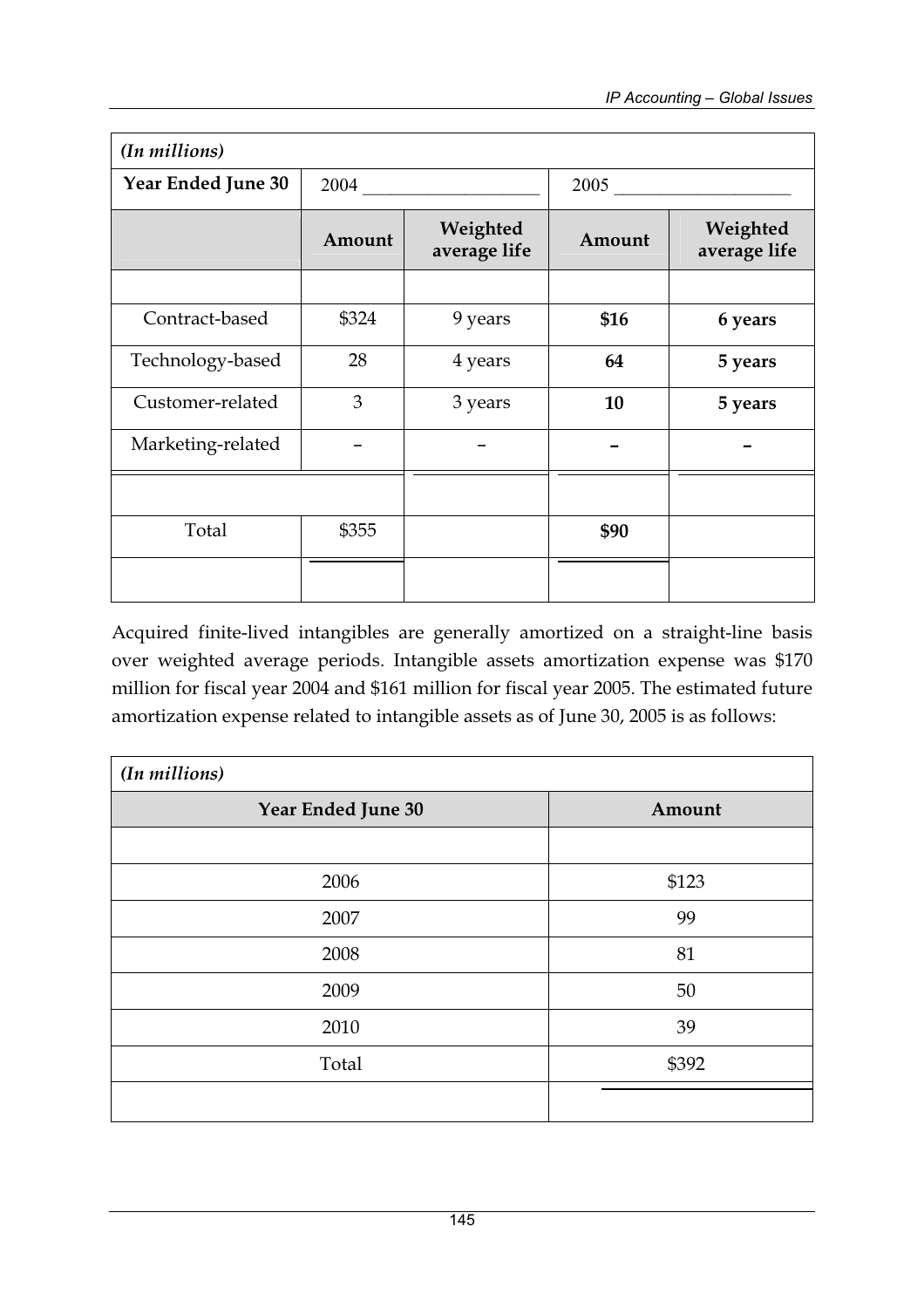# **12.13 HOW IFRSS PUT IP ON THE BALANCE SHEET**

The IASB, in its reasoning accompanying the issue of international accounting standard (IAS) 38, intangible assets, noted that intangible assets were becoming an increasing proportion of the assets of many entities, and pointed to the lead given by Canadian and US standard setters whose view was that the usefulness of financial statements would be enhanced if intangible assets acquired in a business combination were distinguished from goodwill.

The equivalent US GAAP standard, statement of financial accounting standards (SFAS) 141, is more explicit, stating that "Users of financial statements also indicated a need for better information about intangible assets because those assets are an increasingly important economic resource and are an increasing proportion of the assets acquired in many business combinations."

So, if better information for users of financial statements is a key driver, logically those users would wish to be better informed, not only about future business combinations as and when they arise, but also about those past business combinations that created the company they see today.

For some businesses, the strength of their brands is the key driver of future profitability and cash flows. Recognizing these key assets, at least when they have been acquired in a business combination, will reinforce the message to investors and help them to judge whether those brands are in good health. Investment in brands will become a more important measure, when the brands themselves are financially visible. A company that starves its brands of investment to deliver better short-term profits will not be rewarded by investors. And while analysts have routinely added back goodwill amortization to profits as this was a non-cash item, they would do well to pay attention to impairment charges against brand values, as required under IFRS36 (see below), as these will be clear indicators of damage to future cash flows.

# **12.14 ACQUIRED INTANGIBLE ASSETS**

Intangible assets acquired in a business combination must be recognised separately from goodwill if:

- They are identifiable
- Their cost, based on fair value, can be measured reliably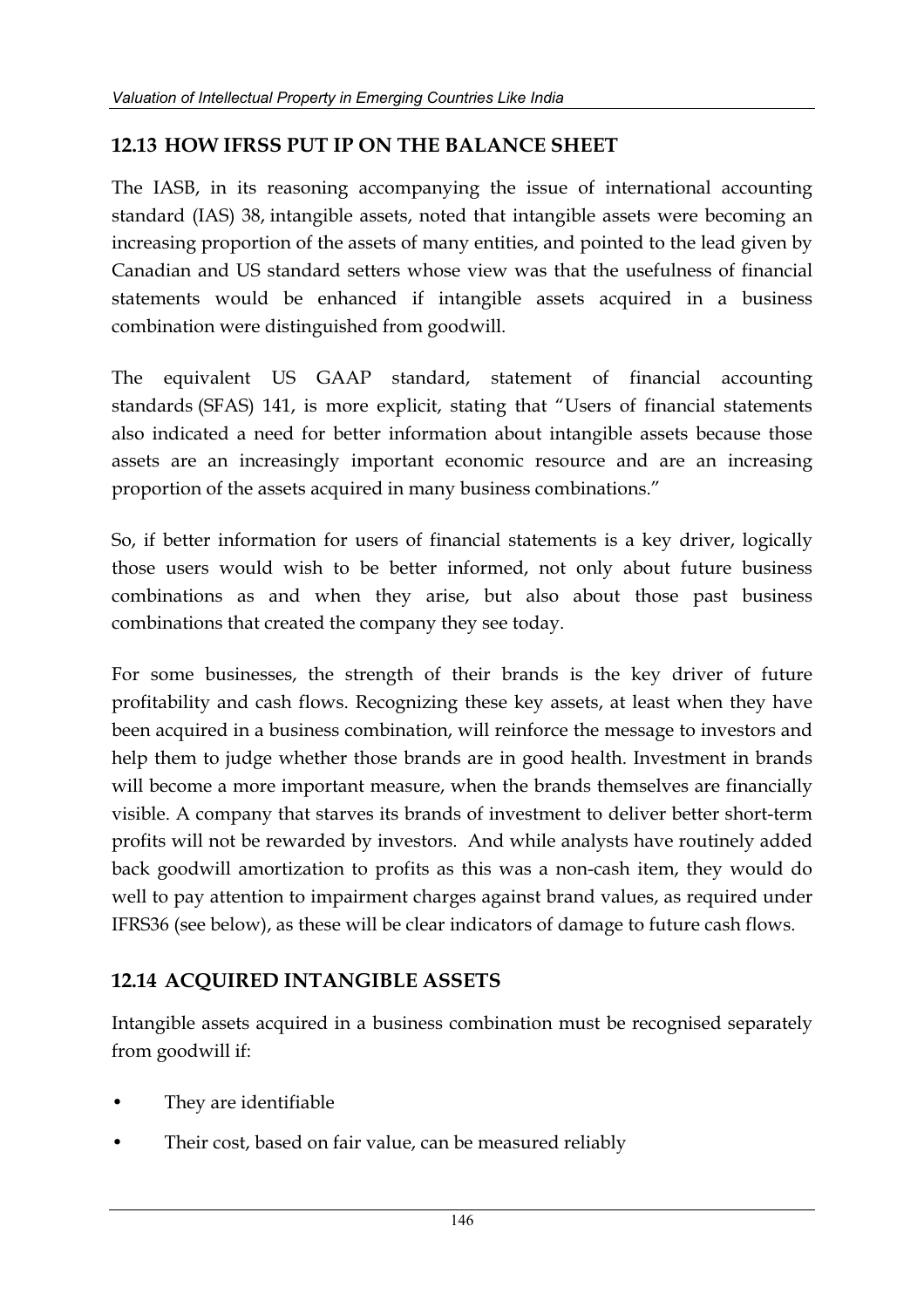The fair value can be based on:

- A quoted price in an active market
- The amount the entity would have paid in an arm's length transaction
- A calculated value using earnings multiples, the relief from royalty method or discounted cash flows

## **12.15 INTERNALLY GENERATED INTANGIBLE ASSETS**

Internally generated intangible assets resulting from development expenditure must be recognised if certain conditions are met. The key conditions are that:

- The asset is identifiable
- Future economic benefits are probable
- The company has the intent and ability to complete the asset.

## **12.16 OTHER FEATURES OF IFRS 3**

- You can elect to reclassify prior business combinations.
- The standards specifically exclude research expenditure and brands, mastheads and customer lists
- Internally generated intangible assets, arising from development work on such things as pre-production prototypes, new materials, devices, products etc. must be recognised on your balance sheet if a series of tests are passed. Expenditure on brands, mastheads and similar are specifically excluded.
- Intangible assets must be assigned a useful life and will be amortised over that life.
- It is possible to assign an indefinite useful life in which case there is no amortisation charge.
- Goodwill arising from a business combination must be reported on the balance sheet and is not amortised.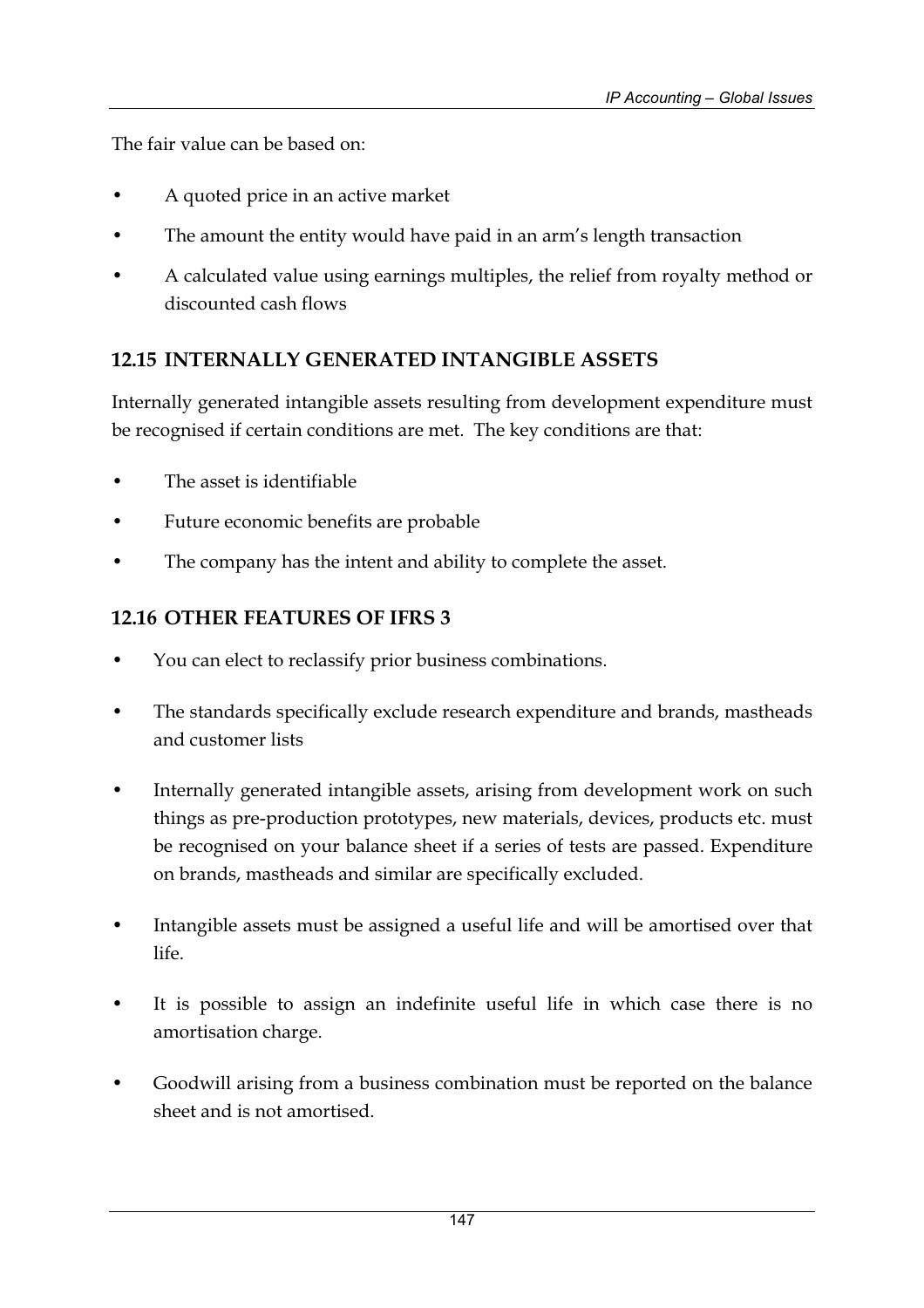- Intangible assets with an indefinite life and goodwill must be tested annually for impairment and any resulting reduction in value charged to P&L.
- Restatement to IFRS may result in material adjustments to your balance sheet and profits.
- This may be classified as price sensitive information and must be handled accordingly.

## **12.17 GREATER ACCOUNTING HOMOGENY WILL MAKE GLOBAL STRATEGIC MANAGEMENT OF INTELLECTUAL PROPERTY LESS COMPLICATED. IFRS EXPERIENCE**

This will be evident in both internal and external licensing. The licensing of intellectual property between US parent companies and their global subsidiaries or vice versa can be an effective measure of profit contributions from different territories and business divisions, something which companies such as Walt Disney, Dolby and IBM use to great effect.

- 1. **Licensing** intellectual property to subsidiaries also forces them to appreciate and develop the intangible asset value they are paying for and responsible for applying in the market. For European companies too, such as Nestlé, this new legislation will facilitate internal licensing and support strategic intellectual asset management. Nestlé holds all its intellectual property centrally in Switzerland. Its different global subsidiaries pay a royalty for the use of its trademarks, patents and licenses.
- 2. With a more common accounting standard the amount of revenue generated by subsidiaries will be more comparable. More comparable accounts will give strategists a more balanced view of the value contribution from intellectual property.
- 3. IFRS will also help highlight which intangible assets are generating most revenue and from which division, territory and subsidiary.
- 4. Royalty rates for external licensing agreements will be able to be set more accurately.
- 5. The value of intangible assets on the balance sheet of competitors could be used as an additional benchmark for setting royalty rates for comparable intellectual property.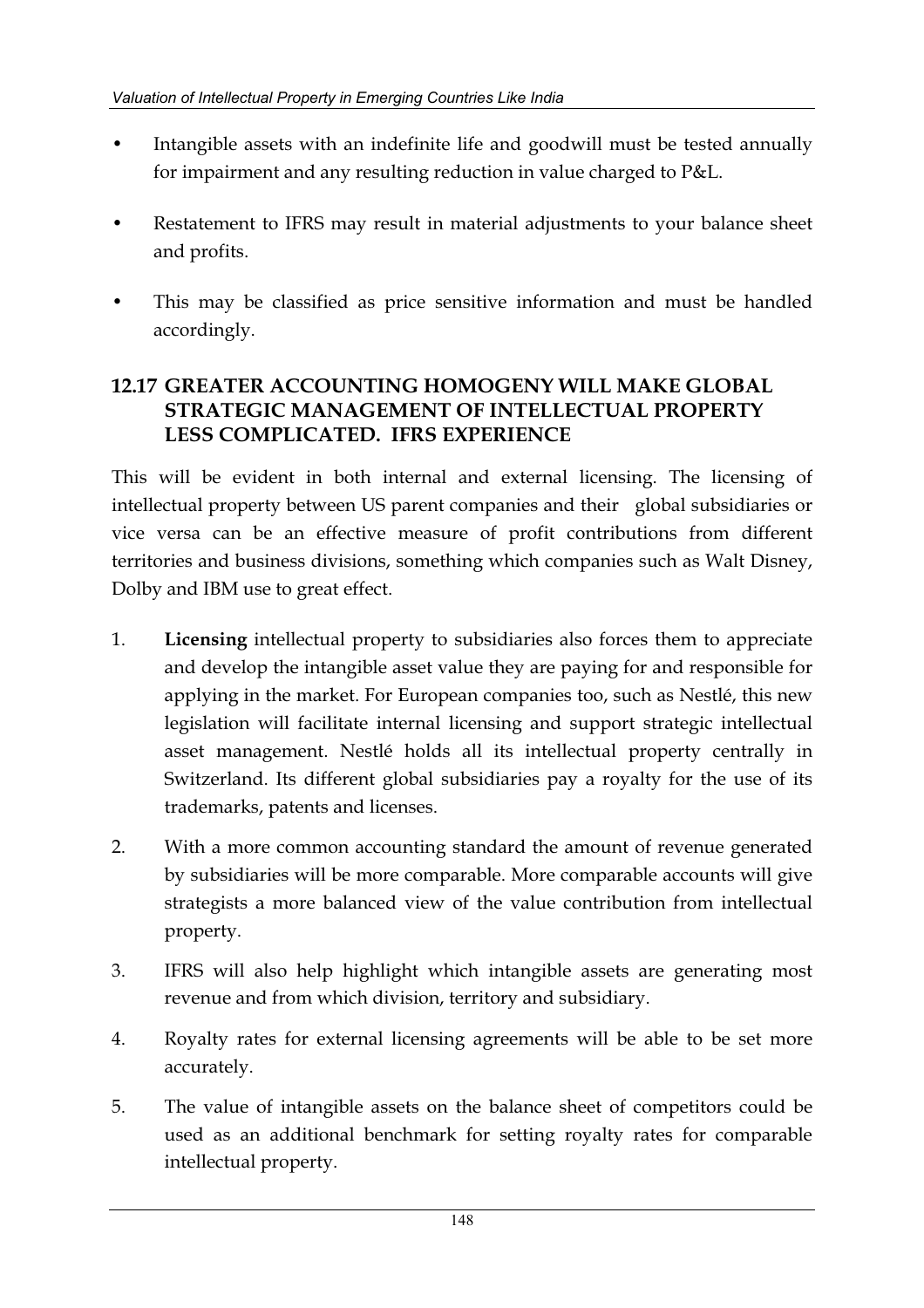- **6. M&A decisions:** Another strategic benefit of greater transparency of accounting information on intellectual property will arise following a merger or acquisition. Following the acquisition, **ebookers** planned to benefit from an increased scale with higher margins and improved buying power; a potential crossover of the most valuable intangible assets – the brands; the Bridge the World brand was valued at £2m and the Travelbag brand value was £32m., Then the decision on which brand to keep and which one to dispose of, suddenly became very easy – they had the value of both brands. As it transpired, ebookers decided to keep both the acquired brands as they complemented the overall ebookers strategy. In different circumstances, however, having the value of the intangibles already on the balance sheet in mergers or acquisitions would make the choice a lot simpler.
- **7. The final analysis:** What becomes apparent from a thorough understanding of the implications IFRS has for intellectual assets is the amount of potential benefits and strategic advantages it creates, specifically for capitalizing unexploited intellectual property. The key thing, however, is the word **potential**. It is possible to leave IFRS in the hands of the accountants and this will serve no purpose other than straight compliance. To fully realize intellectual property equity and to extract maximum value from it, it is necessary to fully commit to building intellectual property valuations into overall strategic intellectual asset management.
- 8. There are two main reasons the accountants want to gain control of brands. Firstly, intangible assets such as brands generally account for the majority of a company's market value: 70% for Disney, 76% for Nike, 85% for Heinz and 98% for Microsoft. Secondly, brands are the vehicle through which companies generate cash.
- 9. One of the main strategic benefits of applying IFRS for brands is the opportunity to construct a value contribution analysis tool for use in on-going brand management. If a brand is valued in the different markets, categories and territories it operates in – the sum of which is the total brand value – the contribution each makes to the overall brand value is easily identified. Taking this a stage further, each of the individual brand values are constructed from parameters such as brand awareness, brand relevance, brand differentiation, brand preference and brand loyalty. Each individual brand value can then be analyzed to find what is driving the value and what needs attention. As well as helping identify an individual brand's strengths and weaknesses, valuing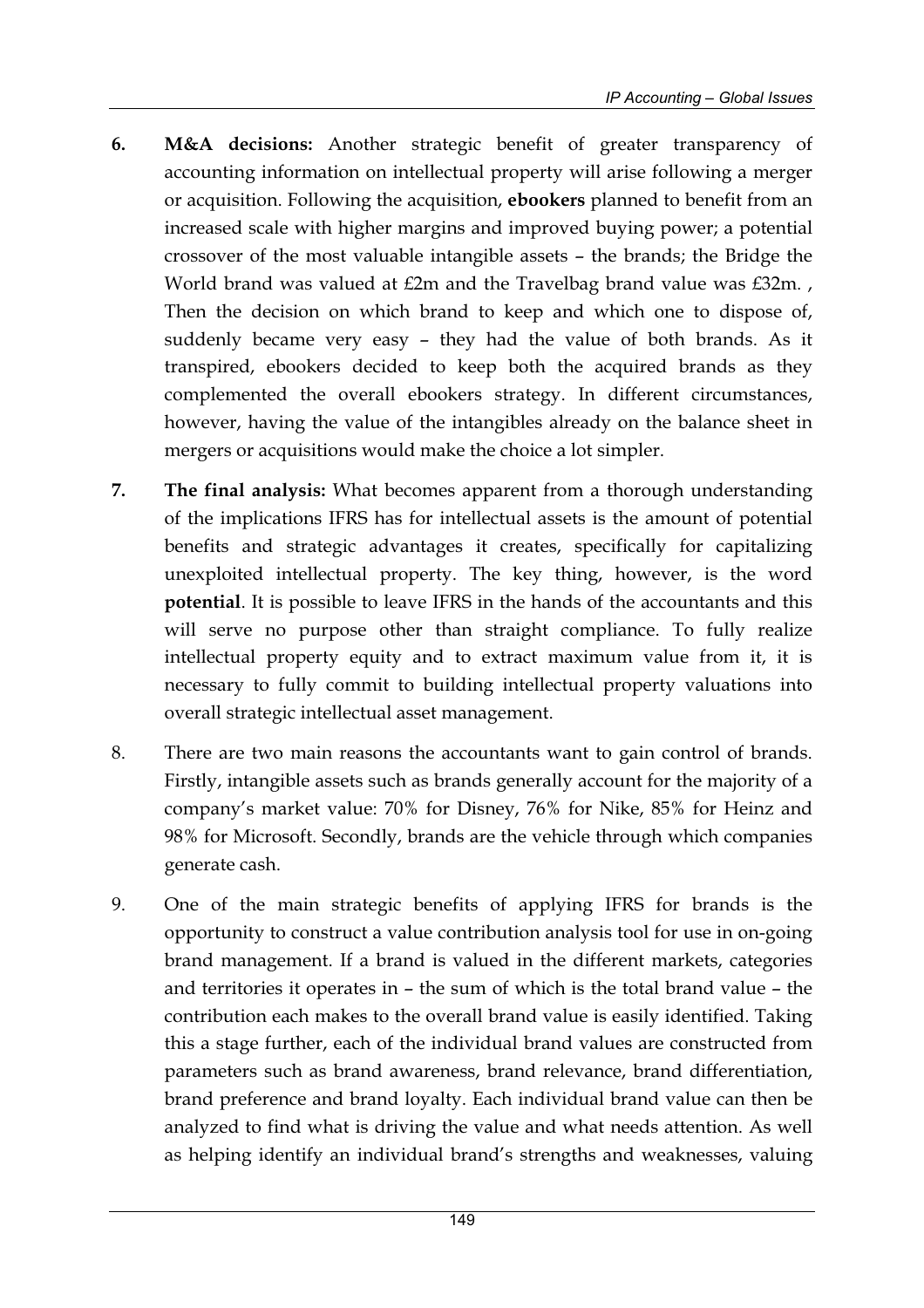brands for IFRS is especially useful for analyzing the value contribution of brands in a portfolio. United Biscuits, for example, may find this an effective strategy to incorporate into its mandatory brand valuations for IFRS so it can effectively monitor the value and performance of the Twiglets, Thai Bites and Jacob's Cream Cracker brands it bought in September 2004.

- 10. Robust benchmark of return on investment (ROI): Impairment testing will reveal how brands and the parameters that drive the valuation are performing. This is useful for analyzing the effectiveness of brand investment, monitoring the performance of the people responsible for them and aiding the strategic allocation of resource.
- 11. Communicating the results of the brand valuation to stakeholders can be an effective strategy to impact the share price and generate sales. The effect of informing city analysts and journalists of the brand value and strategy will be reflected in the share price. Shareholders and potential investors too, seeing positive results and PR, will assume greater confidence in the company. Also, employees and customers will have a fuller appreciation of the brand value, manifesting itself in increased sales, profits and cash flows.
- 12. A stronger balance sheet will do no harm to credit ratings while, for those grappling with the hedge accounting provisions of IAS 39, Financial Instruments Recognition and Measurement, recognition of brands may help by creating assets in the currencies which companies seek to hedge.
- 13. Another benefit to those companies, which are also listed on a US stock exchange, is the opportunity to eliminate some of the differences between UK and US GAAP reporting, where brands have long been recognised. It would be ironic if, despite all the efforts to achieve convergence between US GAAP and international standards, balance sheets were left with reconciling items for years to come.
- 14. Of course there are also downsides to having brands on the balance sheet. Poor management will be more readily exposed, if brands or goodwill become impaired, but isn't that the point of financial reporting?

The recognized intangibles will be reported on corporate balance sheets, thereby placing intangible assets in a common footing with physical assets. The amortization and write-offs of intangibles will convey valuable information about managers' assessment of the expected benefits of intangibles. **Recognition of intangibles** will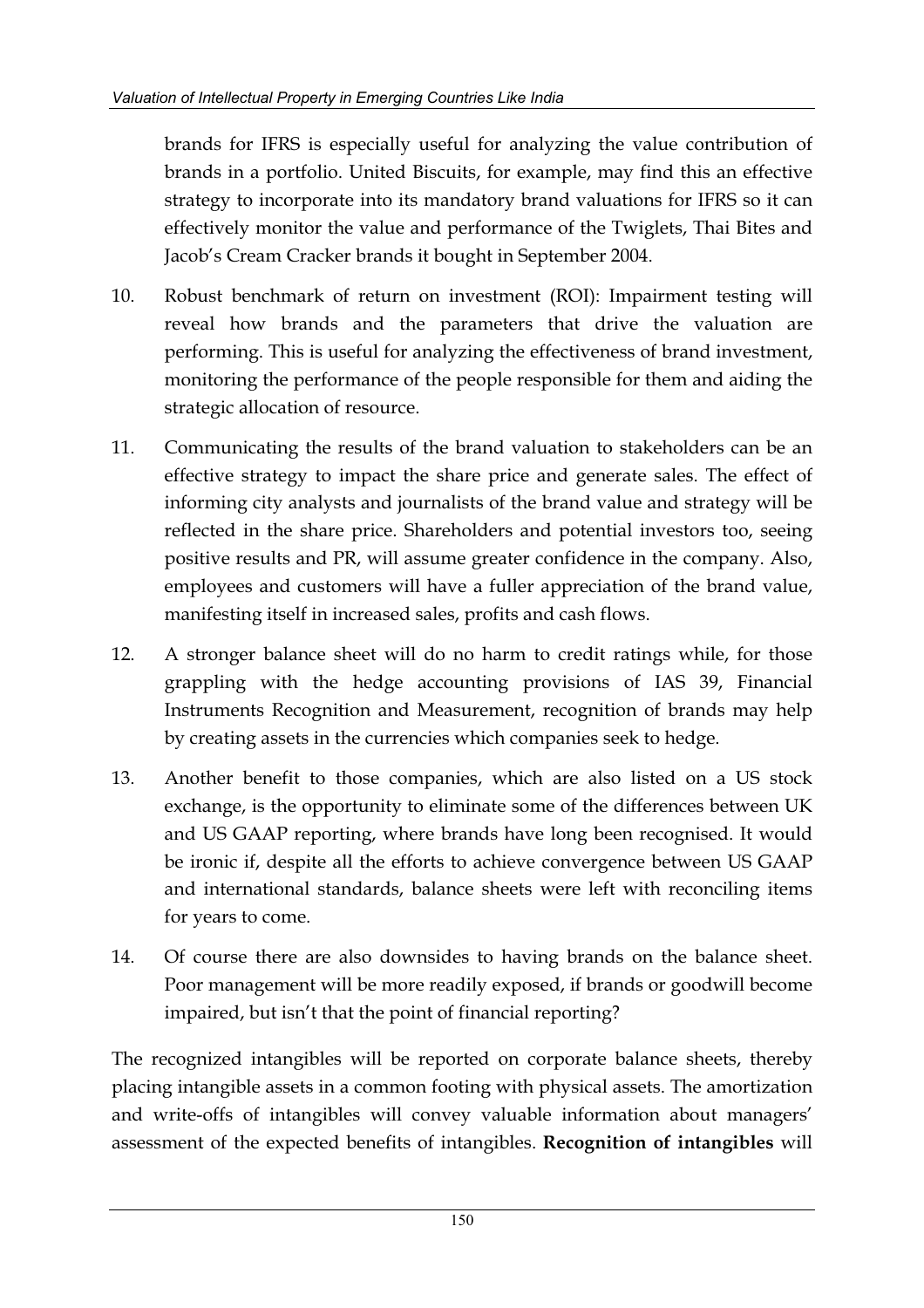curb early recognition of revenues or exaggerated restructuring charges as intangibles' recognition is clearly and separately disclosed in the financial reports allowing skeptical investors.

Intangibles' asset like IP recognition is a vehicle for managers to share with investors valuable information about the progress and success of innovation-producing activities.

### **REFERENCES**

FASB (Financial Accounting Standards Board): Summary of Statement Nr. 142 "Goodwill and other Intangible Assets",

International Accounting Standards 38

SEC (Securities and Exchange Commission): Strengthening Financial Markets: Do Investors Have The Information They Need? A Report by the SEC Special Task Force. 2001

FASB (1978–1985a), Statements of Financial Accounting Concepts No. 1–6.

 FASB (1985a), Statement of Financial Accounting Concepts No. 6, Elements of Financial Statements, December 1985, paragraphs 25–34.

FASB (1985b), Concept No. 86, paragraph 26.

FASB (1985b), Concept No. 86, paragraph 173.

 For U.S. software, see Statement of Financial Accounting Standards (SFAS) (1986); for international intangibles, see International Accounting Standards Committee (IASC) (1998).

\*Getting a Grip on Accounting and Intellectual Property - By Roya Ghafele

**Smith G.V., Parr R.L., Valuation of Intellectual Property and Intangible Assets, 3rd Edition, John Willey & Sons, Inc. 2000 - 638 pp.** 

**Arthur Andersen & Co. (1992). The Valuation of Intangible Assets - Special Report No. P254. London,**